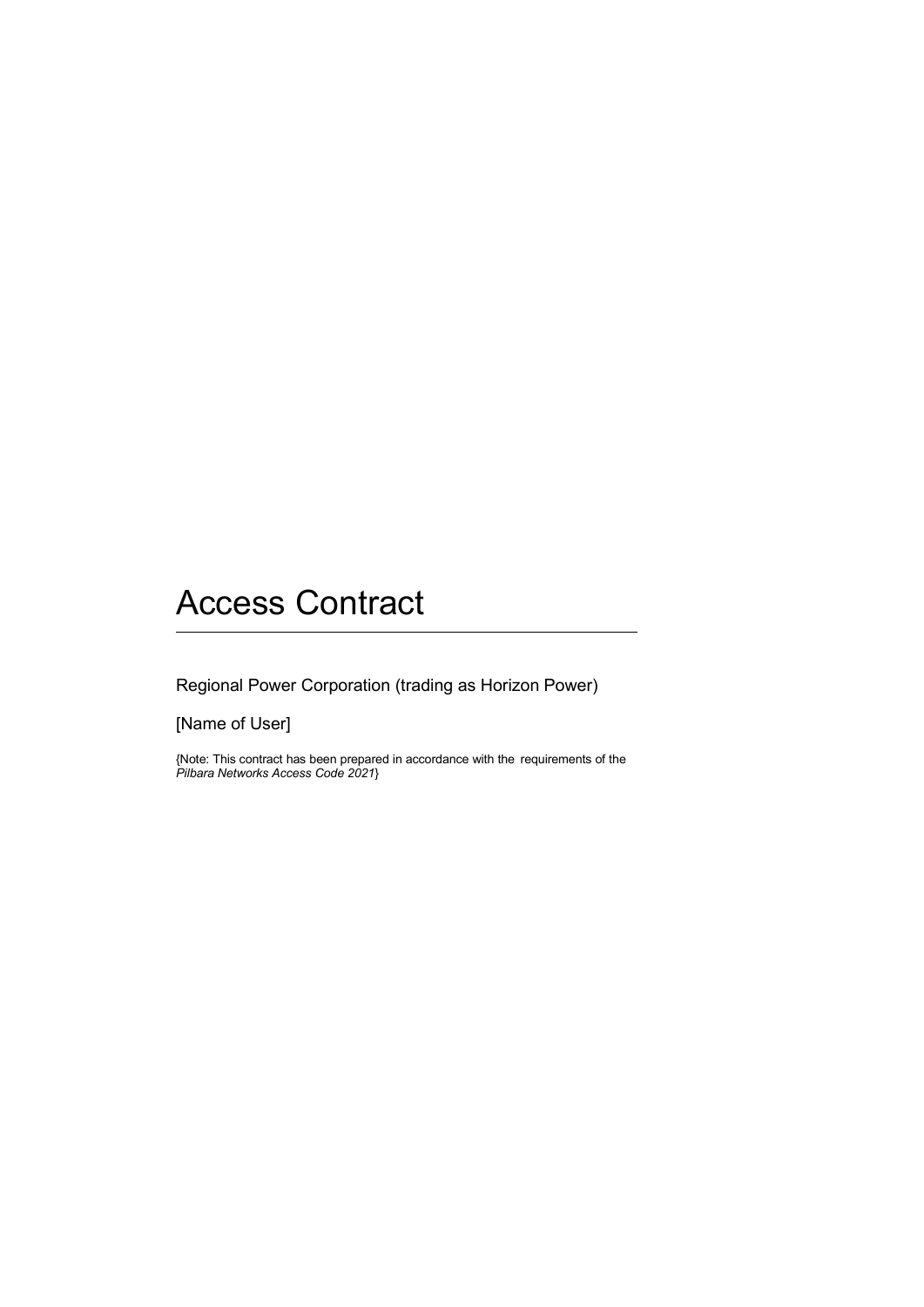# Table of contents

| 1           |             | Interpretation                                                         | 7  |
|-------------|-------------|------------------------------------------------------------------------|----|
|             | 1.1         |                                                                        |    |
|             | 1.2         |                                                                        |    |
|             | 1.3         |                                                                        |    |
| $\mathbf 2$ |             | <b>Conditions Precedent</b>                                            |    |
|             | 2.1         |                                                                        |    |
|             | 2.2         |                                                                        |    |
|             | 2.3<br>2.4  |                                                                        |    |
|             |             |                                                                        |    |
| 3           | <b>Term</b> |                                                                        | 9  |
| 4           |             | <b>Services</b>                                                        | 9  |
|             | 4.1         |                                                                        |    |
|             | 4.2         |                                                                        |    |
|             | 4.3         |                                                                        |    |
|             | 4.4<br>4.5  |                                                                        |    |
|             | 4.6         |                                                                        |    |
|             | 4.7         |                                                                        |    |
|             | 4.8         |                                                                        |    |
| 5           |             | <b>Energy balancing and the Essential System Services Regime</b>       | 14 |
|             | 5.1         |                                                                        |    |
|             | 5.2         |                                                                        |    |
| 6           |             | User must provide forecast information                                 | 15 |
|             | 6.1         | Horizon Power Pilbara Network may request information  15              |    |
|             | 6.2         | When Horizon Power Pilbara Network may request information  15         |    |
|             | 6.3         |                                                                        |    |
| 7           |             | <b>Title to electricity</b>                                            | 15 |
|             | 7.1         |                                                                        |    |
|             | 7.2         |                                                                        |    |
|             | 7.3         |                                                                        |    |
| 8           |             | <b>Controllers</b>                                                     | 16 |
|             |             |                                                                        |    |
|             | 8.1<br>8.2  | Horizon Power Pilbara Network may enter into Access Contracts  18      |    |
|             | 8.3         |                                                                        |    |
| 9           |             | <b>Tariff and Charges</b>                                              | 18 |
|             | 9.1         |                                                                        |    |
|             | 9.2         |                                                                        |    |
|             | 9.3         |                                                                        |    |
|             | 9.4         | Charges during Horizon Power Pilbara Network's Force Majeure Event  19 |    |
| 10          |             | <b>Invoicing and payment</b>                                           | 20 |
|             | 10.1        |                                                                        |    |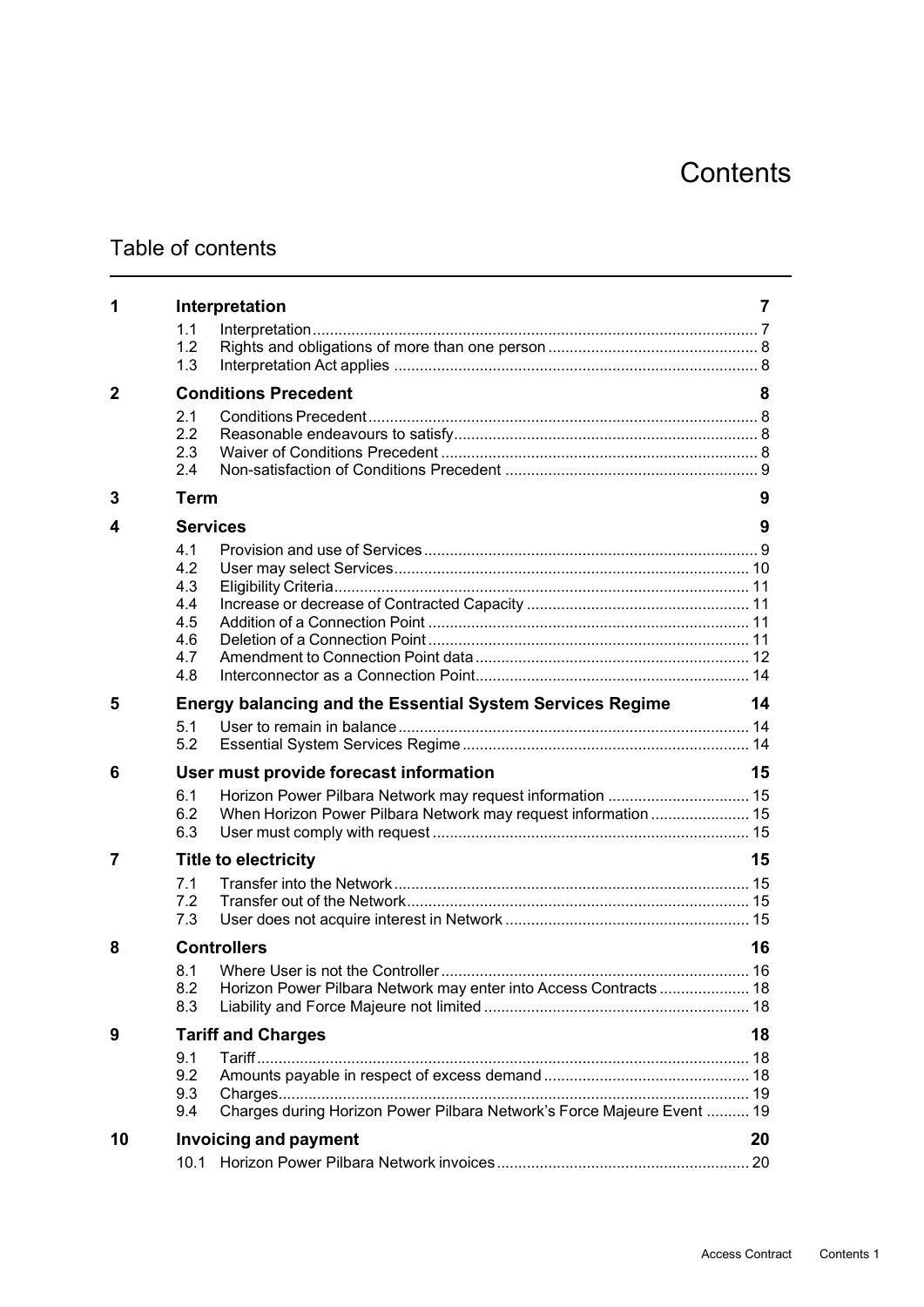|    | 10.3<br>10.4<br>10.5                                 |                                                                                                                                        |    |
|----|------------------------------------------------------|----------------------------------------------------------------------------------------------------------------------------------------|----|
| 11 | <b>Metering</b>                                      |                                                                                                                                        |    |
|    | 11.1<br>11.2                                         |                                                                                                                                        |    |
| 12 |                                                      | <b>Security for Charges</b>                                                                                                            | 24 |
|    | 12.1<br>12.2<br>12.3<br>12.4<br>12.5<br>12.6<br>12.7 |                                                                                                                                        |    |
| 13 |                                                      | <b>Security for Contribution</b>                                                                                                       | 27 |
| 14 |                                                      | <b>Good Electricity Industry Practice</b>                                                                                              | 28 |
|    |                                                      | 14.1 Horizon Power Pilbara Network must comply with Good Electricity Industry                                                          |    |
| 15 |                                                      |                                                                                                                                        | 28 |
|    | 15.4                                                 | <b>Technical Requirements</b><br>15.2 User to ensure its Customer's comply with Technical Requirements  28                             |    |
| 16 |                                                      | <b>Technical characteristics of Facilities and Equipment</b>                                                                           | 30 |
| 17 |                                                      | Cooperation                                                                                                                            | 31 |
| 18 | 18.1<br>18.2                                         | <b>Access to premises</b><br>18.3 Guest Party obligations                                                                              | 31 |
| 19 |                                                      | <b>Directions from System Operator</b>                                                                                                 | 32 |
| 20 |                                                      | <b>Removal of equipment</b>                                                                                                            | 33 |
| 21 |                                                      | <b>Representations and warranties</b>                                                                                                  | 33 |
|    | 21.1<br>21.3                                         | 21.2 Horizon Power Pilbara Network's representations and warranties  33<br>No other warranty given by Horizon Power Pilbara Network 34 |    |
| 22 | Indemnity and limit on liability                     |                                                                                                                                        |    |
|    | 22.1<br>22.2                                         |                                                                                                                                        |    |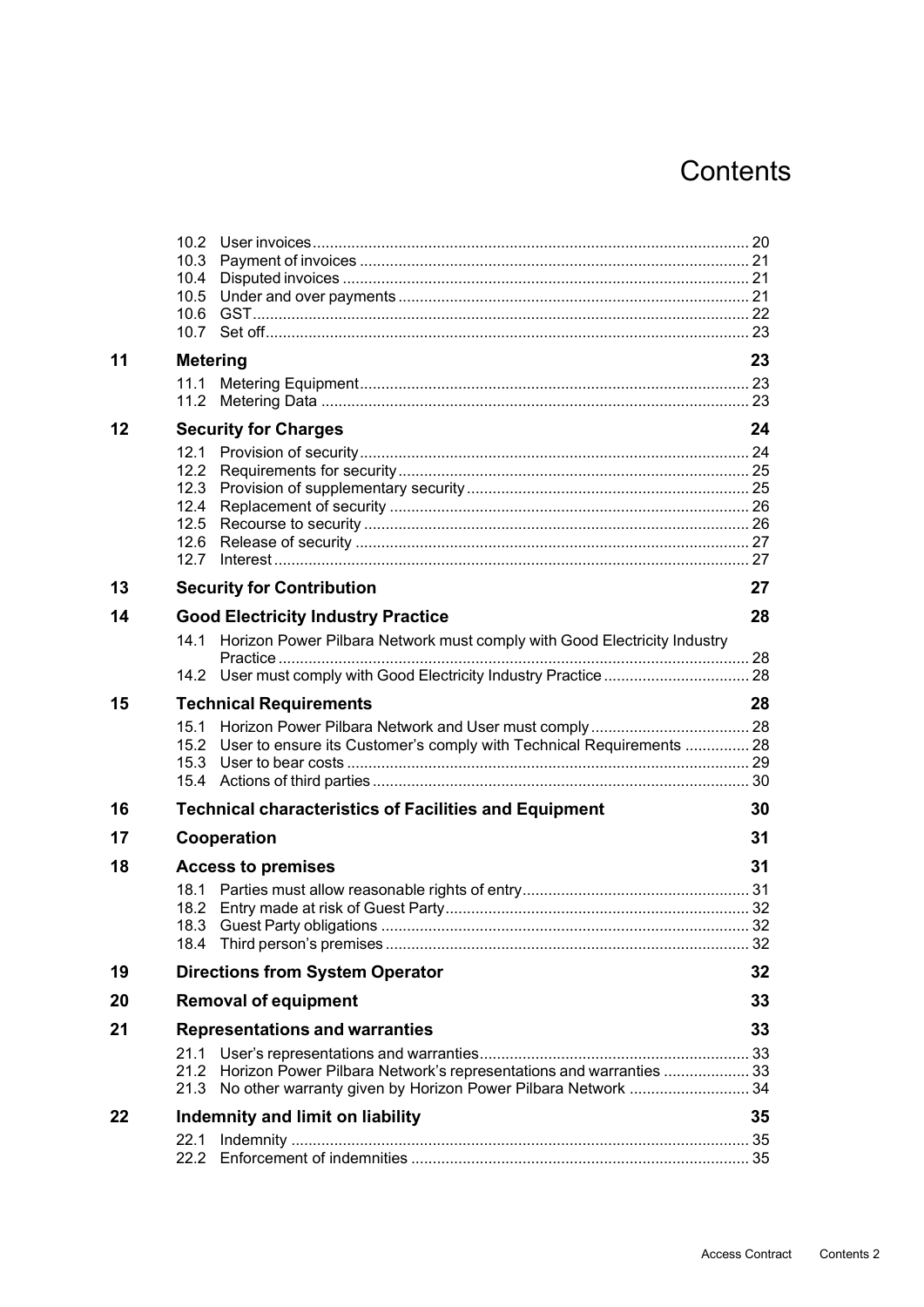|    | 22.5            |                                                                           |    |
|----|-----------------|---------------------------------------------------------------------------|----|
|    | 22.7            |                                                                           |    |
| 23 |                 | <b>Insurances</b>                                                         | 37 |
|    | 23.1            |                                                                           |    |
|    | 23.2            |                                                                           |    |
|    | 23.3            |                                                                           |    |
| 24 |                 | <b>Force Majeure</b>                                                      | 38 |
|    | 24.1            |                                                                           |    |
|    |                 |                                                                           |    |
|    |                 |                                                                           |    |
|    |                 |                                                                           |    |
|    | 24.6            |                                                                           |    |
|    | 24.7            |                                                                           |    |
| 25 |                 | <b>Curtailment and Constraint Directions</b>                              | 39 |
|    | 25.1            |                                                                           |    |
|    | 25.2            | Extent of Curtailment and suspension of Horizon Power Pilbara Network's   |    |
|    |                 |                                                                           |    |
|    | 25.3<br>25.4    |                                                                           |    |
|    | 25.5            |                                                                           |    |
|    | 25.6            |                                                                           |    |
|    | 25.7            |                                                                           |    |
|    | 25.8            | Disconnection for User's breach of Technical Requirements 43              |    |
| 26 |                 | Payments and recoveries under the Contributions Policy                    | 44 |
| 27 | <b>Default</b>  |                                                                           | 44 |
|    | 27.1            |                                                                           |    |
|    |                 |                                                                           |    |
|    | 27.3<br>27.4    |                                                                           |    |
|    |                 |                                                                           |    |
| 28 |                 | <b>Termination</b>                                                        | 45 |
|    | 28.1<br>28.2    |                                                                           |    |
| 29 | <b>Disputes</b> |                                                                           | 46 |
|    | 29.1            |                                                                           |    |
|    | 29.2            | Party may give notice of Dispute and require Representatives' Meeting  46 |    |
|    | 29.3            |                                                                           |    |
|    | 29.4<br>29.5    |                                                                           |    |
|    | 29.6            |                                                                           |    |
|    | 29.7            |                                                                           |    |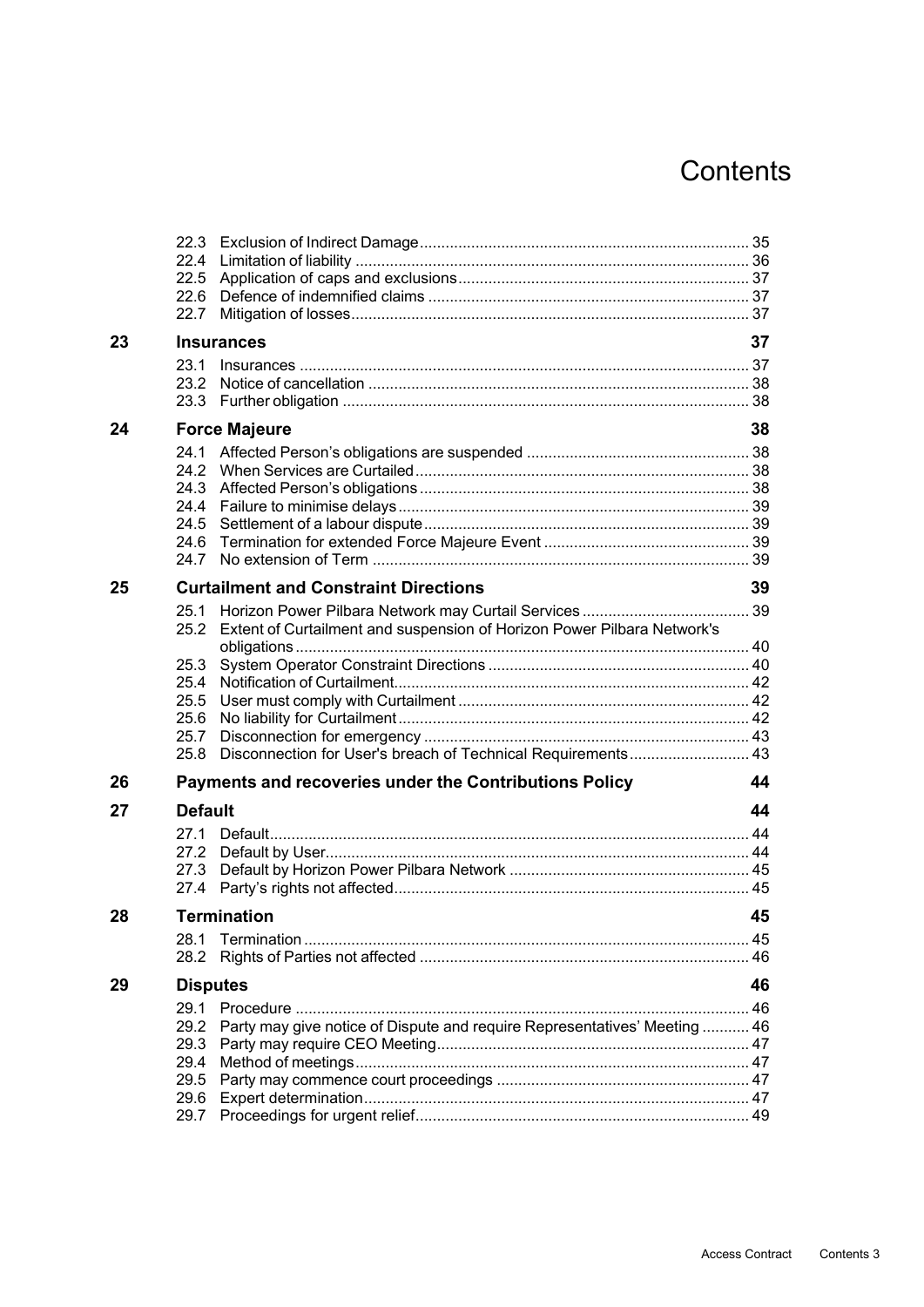| <b>Assignment by User</b>                                                           | 49                                                              |  |
|-------------------------------------------------------------------------------------|-----------------------------------------------------------------|--|
| <b>Change in Control of User</b>                                                    | 49                                                              |  |
| <b>Electricity Industry Change</b>                                                  | 49                                                              |  |
|                                                                                     | 50                                                              |  |
| 33.1                                                                                |                                                                 |  |
| <b>Confidentiality</b>                                                              |                                                                 |  |
| 34.1<br>34.3<br>34.4<br>34.5<br>34.6<br>34.7<br>34.8<br>34.9<br><b>Ring fencing</b> | 54                                                              |  |
| <b>Notices</b>                                                                      | 54                                                              |  |
| 36.1<br>36.2<br>36.3<br>36.4<br>36.5                                                |                                                                 |  |
| <b>Miscellaneous</b>                                                                | 56                                                              |  |
| 37.1<br>37.2<br>37.3<br>37.4<br>37.5<br>37.6<br>37.7<br>37.8                        | 57                                                              |  |
|                                                                                     | <b>Corporate restructuring of Horizon Power Pilbara Network</b> |  |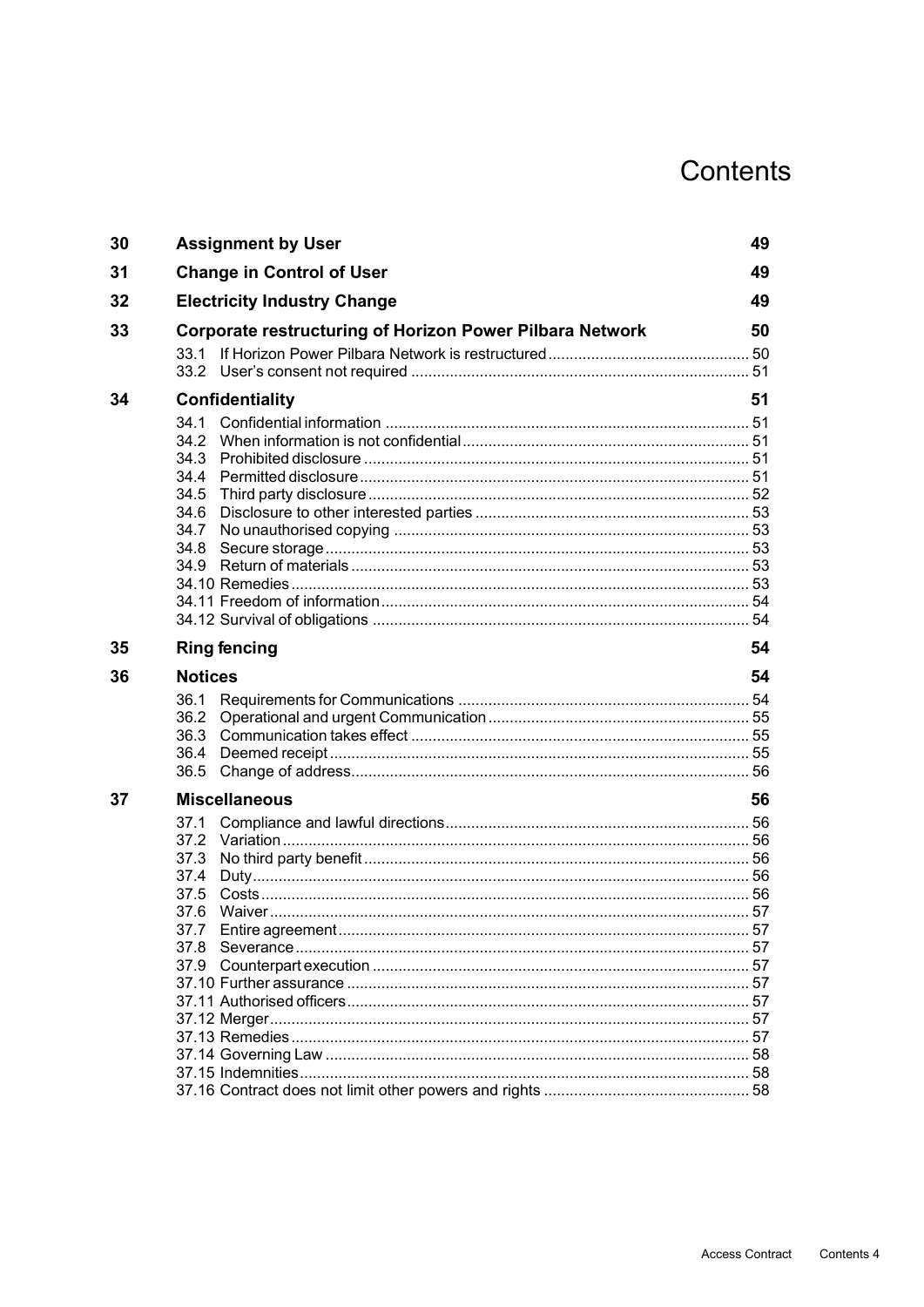| <b>Schedule 1</b>                         |    |
|-------------------------------------------|----|
| <b>Dictionary</b>                         | 59 |
| <b>Schedule 2</b>                         |    |
| <b>Access contract information</b>        | 77 |
| <b>Schedule 3</b>                         |    |
| <b>Details of connection points</b>       | 79 |
| <b>Schedule 4</b>                         |    |
| <b>Works and contributions</b>            | 82 |
| <b>Schedule 5</b>                         |    |
| <b>Insurances</b>                         | 83 |
| <b>Schedule 6</b>                         |    |
| <b>Notices</b>                            | 85 |
| <b>Schedule 7</b>                         |    |
| <b>Electronic Communications Protocol</b> | 86 |
| <b>Schedule 8</b>                         |    |
| Form of guarantee                         | 90 |
| <b>Schedule 9</b>                         |    |
| <b>Non-Reference Service</b>              | 97 |
| <b>Signing page</b>                       | 98 |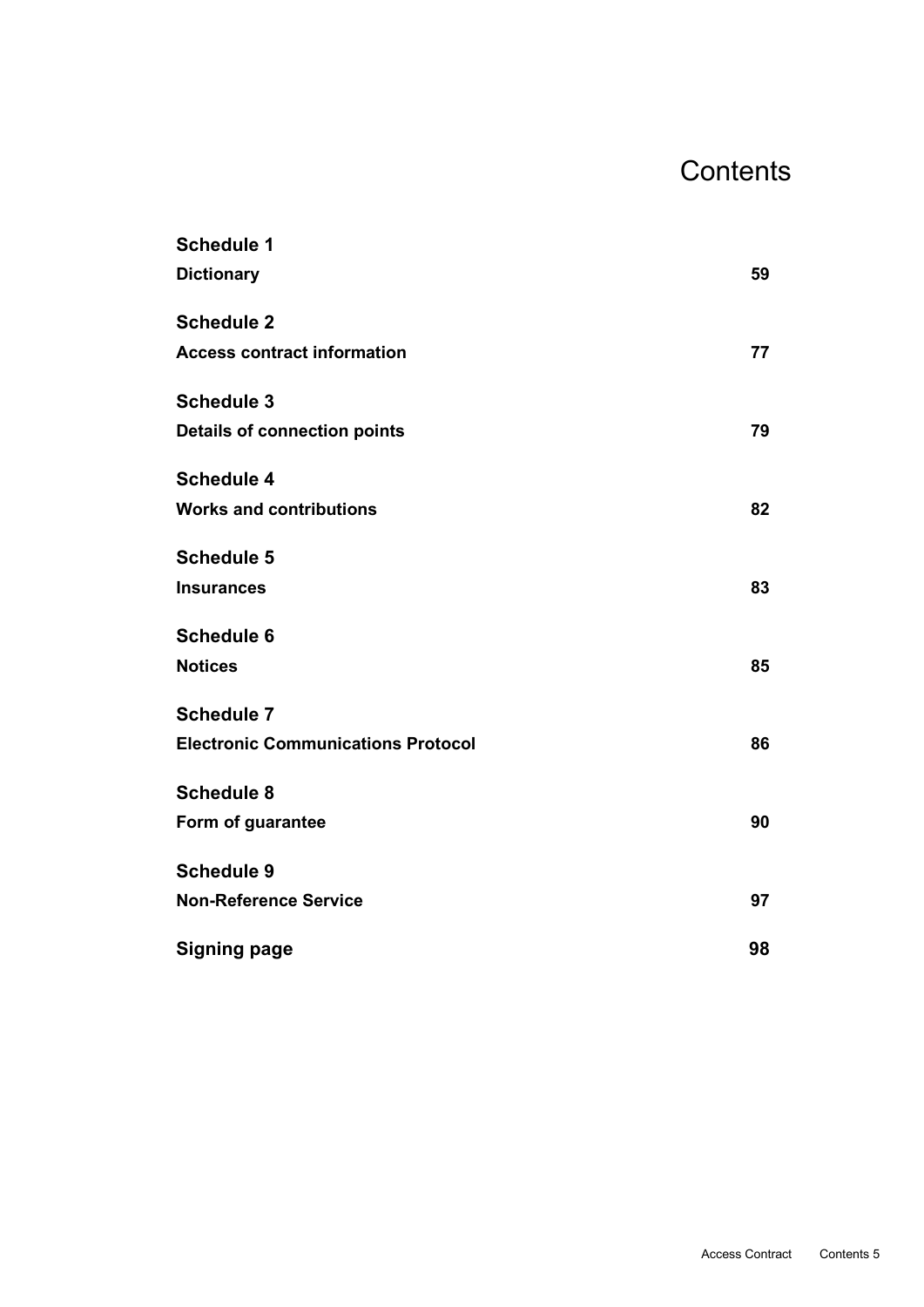# Access Contract

#### Date ►

Between the Parties

| Horizon Power Pilbara<br><b>Network</b> | Regional Power Corporation (trading as Horizon Power) a<br>statutory body established under section 4(1)(d) of the Electricity<br>Corporations Act 2005 (WA)                                                                                                                                                                                                                                                                                                                                            |  |  |  |  |
|-----------------------------------------|---------------------------------------------------------------------------------------------------------------------------------------------------------------------------------------------------------------------------------------------------------------------------------------------------------------------------------------------------------------------------------------------------------------------------------------------------------------------------------------------------------|--|--|--|--|
|                                         | ABN 57 955 011 697 of 1 Stovehill Road, Karratha, Western Australia<br>6714                                                                                                                                                                                                                                                                                                                                                                                                                             |  |  |  |  |
|                                         | (Horizon Power Pilbara Network)                                                                                                                                                                                                                                                                                                                                                                                                                                                                         |  |  |  |  |
|                                         | {Note: in this Contract, Horizon Power Pilbara Network refers to the<br>Horizon Power's ring fenced Network Business, responsible for<br>providing Services in the Network. Horizon Power Pilbara Network is<br>not a separate legal entity and all contractual commitments will be<br>executed in the name of Horizon Power. Where the term Horizon<br>Power Pilbara Network is used in this Contract, it means Horizon<br>Power, acting in its capacity as the owner and operator of the<br>Network.} |  |  |  |  |
| User                                    | [ <mark>insert</mark> ]                                                                                                                                                                                                                                                                                                                                                                                                                                                                                 |  |  |  |  |
|                                         | ABN [insert] of [insert]                                                                                                                                                                                                                                                                                                                                                                                                                                                                                |  |  |  |  |
|                                         | (User)                                                                                                                                                                                                                                                                                                                                                                                                                                                                                                  |  |  |  |  |
| Recitals                                | The User has made an Application requesting Covered Services<br>1.<br>at one or more Connection Points.                                                                                                                                                                                                                                                                                                                                                                                                 |  |  |  |  |
|                                         | Horizon Power Pilbara Network has made an Access Offer in<br>2<br>accordance with the processes detailed in its User Access Guide to<br>provide the Covered Services to the User.                                                                                                                                                                                                                                                                                                                       |  |  |  |  |
|                                         | The User has signed the Access Offer, which has become this<br>3<br>Contract.                                                                                                                                                                                                                                                                                                                                                                                                                           |  |  |  |  |

The Parties agree as follows: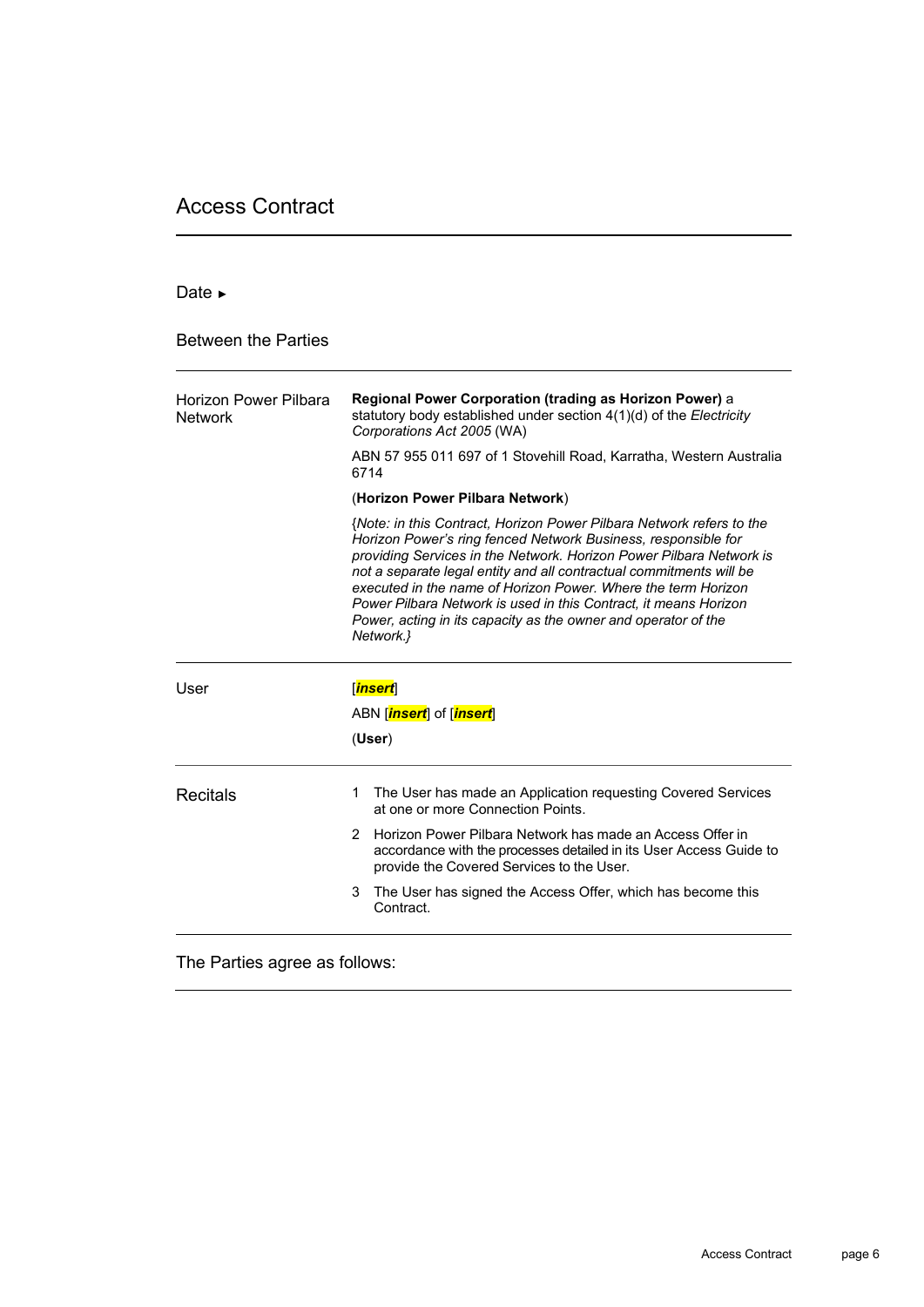# **Operative provisions**

#### 1 Interpretation

#### **1.1 Interpretation**

In this Contract:

- $(a)$ a reference to:
	- (1) the singular includes the plural and the plural includes the singular;
	- (2) an officer or body of persons includes any other officer or body for the time being exercising the powers or performing the functions of that officer or body;
	- (3) this Contract or any other instrument includes any variation or replacement of it;
	- (4) "under" includes "by", "by virtue of", "pursuant to" and "in accordance with";
	- (5) "day", "week", "month", "quarter" or "year" means a calendar day, week, month, quarter or year (respectively);
	- (6) "person" includes a public body, company, or association or body of persons, corporate or unincorporated;
	- (7) a person includes a reference to the person's personal representatives, executors, administrators, successors and permitted assigns; and
	- (8) any monetary amount means that amount in Australian dollars;
- $(b)$ a word of any gender includes the corresponding words of each other gender;
- if a period of time is specified and dates from a given day or the day of an act or  $(c)$ event, it is to be calculated exclusive of that day;
- $(d)$ "copy" includes a photocopy or (subject to the Electronic Communications Protocol in Schedule 7) electronic copy;
- $(e)$ "including" and similar expressions are not words of limitation;
- $(f)$ where a word or expression is given a particular meaning, other parts of speech and grammatical forms of that word or expression have a corresponding meaning;
- where information is set out in braces (namely "{" and "}"), whether or not  $(g)$ preceded by the expression "Note", "Outline" or "Example", the information:
	- (1) is provided for information only and does not form part of this Contract;
	- (2) is to be disregarded in interpreting this Contract; and
	- (3) might not reflect amendments to this Contract or other documents or Laws; and
- $(h)$ a reference to:
	- (1) a clause is a reference to a clause of this Contract; and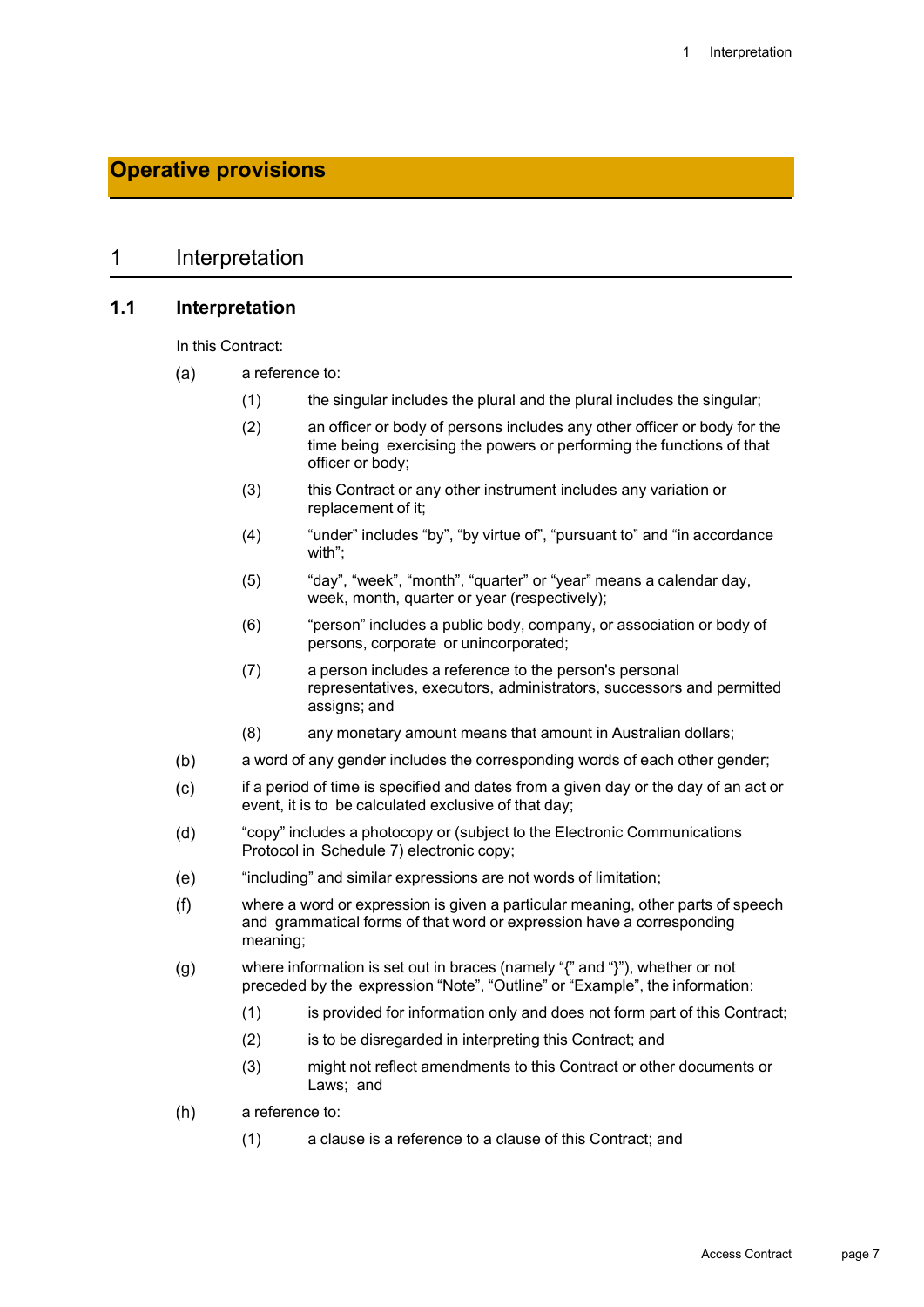(2) a series of consecutive clauses or Schedules is to be read as inclusive of the first and last in the series.

### **1.2 Rights and obligations of more than one person**

Where the User consists of more than one person, unless the context otherwise requires:

- the User's obligations under this Contract bind each person jointly and  $(a)$ severally;
- the User's rights under this Contract benefit each person jointly; and  $(b)$
- $(c)$ a reference to the User is a reference to each person separately and any 2 or more of them together, for example:
	- (1) a representation, warranty or undertaking given by the Party relates to each person separately and any 2 or more of them together; and
	- (2) an act or omission of a Party includes an act or omission taken or made by each person separately and any 2 or more of them together.

## **1.3 Interpretation Act applies**

Unless the contrary intention is apparent, the rules of interpretation in the *Interpretation Act 1984* (WA) apply to the interpretation of this Contract.

## 2 Conditions Precedent

## **2.1 Conditions Precedent**

- Clauses 2 {conditions precedent}, 29 {disputes}, 30 {assignment}, 34  $(a)$ {confidentiality}, 36 {notices} and 37 {miscellaneous} come into full force and effect on the Execution Date.
- $(b)$ Subject to clause 2.1(a), this Contract does not come into force or effect until the Commencement Date.

## **2.2 Reasonable endeavours to satisfy**

- The Party who is specified in Part 2 of Schedule 2 as the 'Responsible Party' in  $(a)$ respect of a Condition Precedent, must use all reasonable endeavours to satisfy that Condition Precedent as soon as reasonably practicable.
- $(b)$ Each Party agrees to use its reasonable endeavours to provide any reasonable assistance sought by the other Party in connection with the satisfaction of the Conditions Precedent.

#### **2.3 Waiver of Conditions Precedent**

- $(a)$ Where a Condition Precedent:
	- (1) is for the sole benefit of a Party that Condition Precedent may be waived by that Party; and
	- (2) is for the benefit of both Parties, it may be waived with the agreement of those Parties.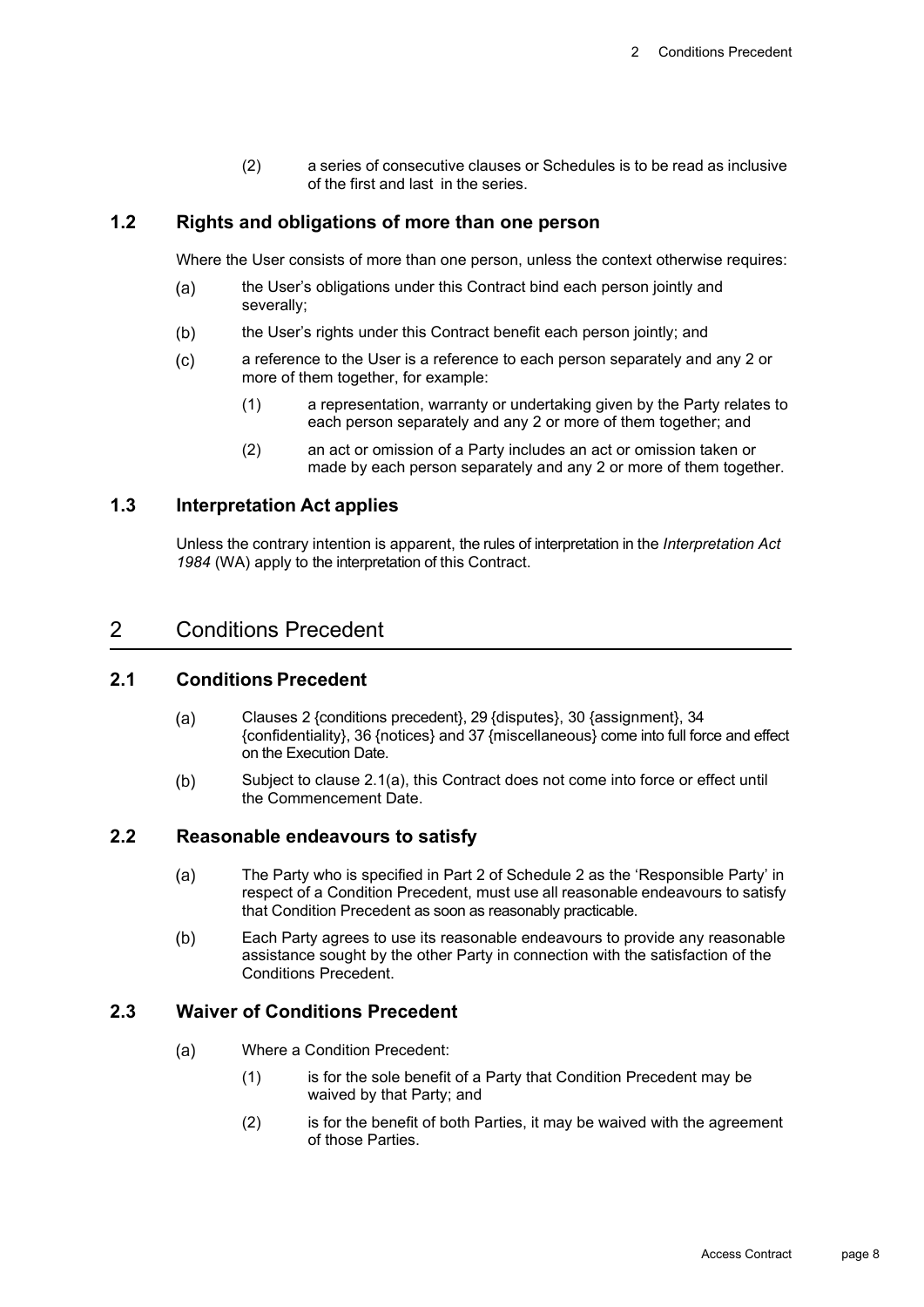- $(b)$ A Party must promptly notify the other Party if it:
	- (1) discovers that any of the Conditions Precedent are not satisfied by the 'Due Date' specified in Part 2 of Schedule 2; or
	- (2) discovers that any of the Conditions Precedent have become incapable of being satisfied by the 'Due Date' specified in Part 2 of Schedule 2.

#### **2.4 Non-satisfaction of Conditions Precedent**

- $(a)$ Subject to clause 2.4(b), if the Conditions Precedent are not satisfied or waived by Horizon Power Pilbara Network in accordance with clause 2.3(a) by the 'Due Date' specified in Part 2 of Schedule 2 (or such longer period as the Parties may in writing agree) then either Party may, without prejudice to any other right or remedy it may have, terminate this Contract by giving written notice to the other Party.
- $(b)$ A Party is only entitled to exercise the termination right under clause 2.4(a), if it has complied with clause 2.2.

## 3 Term

This Contract commences on the Commencement Date and ends on the Termination Date, unless terminated earlier under this Contract (**Term**).

## **Network access provisions**

## 4 Services

#### **4.1 Provision and use of Services**

- $(a)$ For each Connection Point, on and from the Start Date and up to and including the End Date, subject to and under this Contract:
	- (1) Horizon Power Pilbara Network must provide the Services (up to the Contracted Capacity); and
	- (2) the User must pay the Charges for, and may use, the Services.
- $(b)$ The User must not:
	- (1) transfer electricity out of the Network at a Connection Point unless it has an Exit Service or Bidirectional Service for that Connection Point; and
	- (2) transfer electricity into the Network at a Connection Point unless it has an Entry Service or Bidirectional Service for that Connection Point.
- $(c)$ For each Service at each Connection Point, the User must endeavour, as a Reasonable and Prudent Person, to ensure that the rate at which electricity is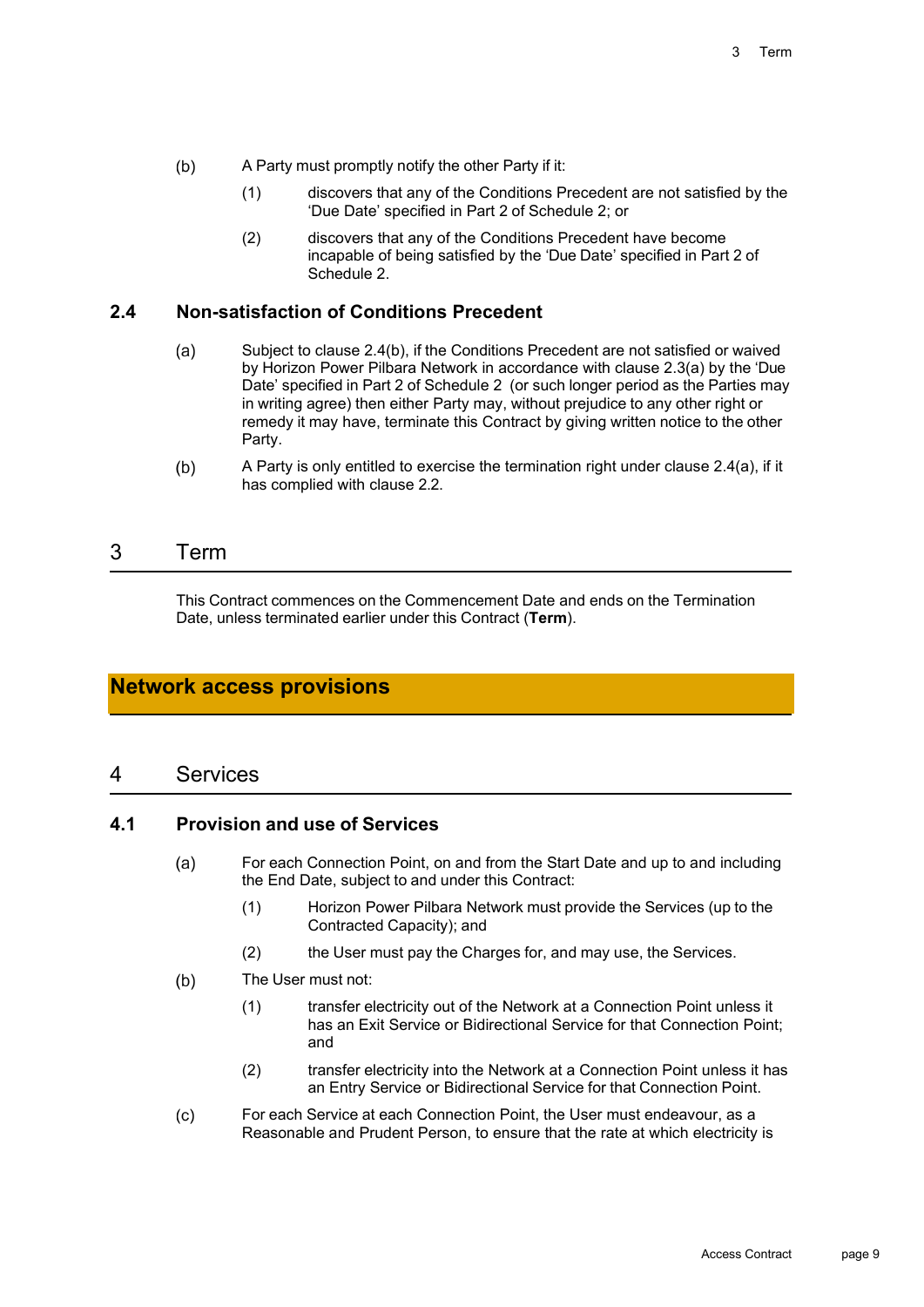transferred into or out of the Network by or on behalf of the User does not exceed the Contracted Capacity for that Service.

- $(d)$ Notwithstanding anything else in this Contract, if, during the Term, Horizon Power Pilbara Network determines (acting reasonably) that the User's Facilities and Equipment have impacted, are impacting, or are likely (at any time during the Term) to impact, the security of the Network, and that impact is not otherwise being resolved by the System Operator, then:
	- (1) Horizon Power Pilbara Network may:
		- (A) in accordance with Good Electricity Industry Practice, give the User a notice of its intention to implement a Constraint Solution that will, from time to time, limit the output or consumption (as applicable) of the Facilities and Equipment; and
		- (B) request the User to provide all such information and data that Horizon Power Pilbara Network reasonably requires to inform its determination of the best form of Constraint Solution to be implemented; and
	- (2) the User must:
		- (A) on receiving a request from Horizon Power Pilbara Network under clause  $4.1(d)(1)(B)$ , promptly (and in any event within 10 Business Days of receiving the request) provide the requested information and data to Horizon Power Pilbara Network;
		- (B) co-operate, and procure that any relevant Controller cooperates, with Horizon Power Pilbara Network in the implementation and installation of the Constraint Solution and comply, and procure that any relevant Controller complies, with any reasonable directions given by Horizon Power Pilbara Network from time to time in connection with the implementation and installation of the Constraint Solution (which may include a direction to make changes to the control system of the User's Generating Plant, where applicable); and
		- (C) reimburse Horizon Power Pilbara Network on demand for Horizon Power Pilbara Network's reasonably incurred costs of establishing the Constraint Solution.
- Notwithstanding anything else in this Contract, title to, and risk in, all materials  $(e)$ and equipment forming part of the Constraint Solution (including, where applicable, the Run-Back Equipment) remains with Horizon Power Pilbara Network at all times.

#### **4.2 User may select Services**

- The User may from time to time give notice to Horizon Power Pilbara Network  $(a)$ seeking to change the Service in respect of a Connection Point.
- $(b)$ If Horizon Power Pilbara Network receives a notice from the User under clause 4.2(a), then Horizon Power Pilbara Network must process that request in accordance with the procedures detailed in the User Access Guide.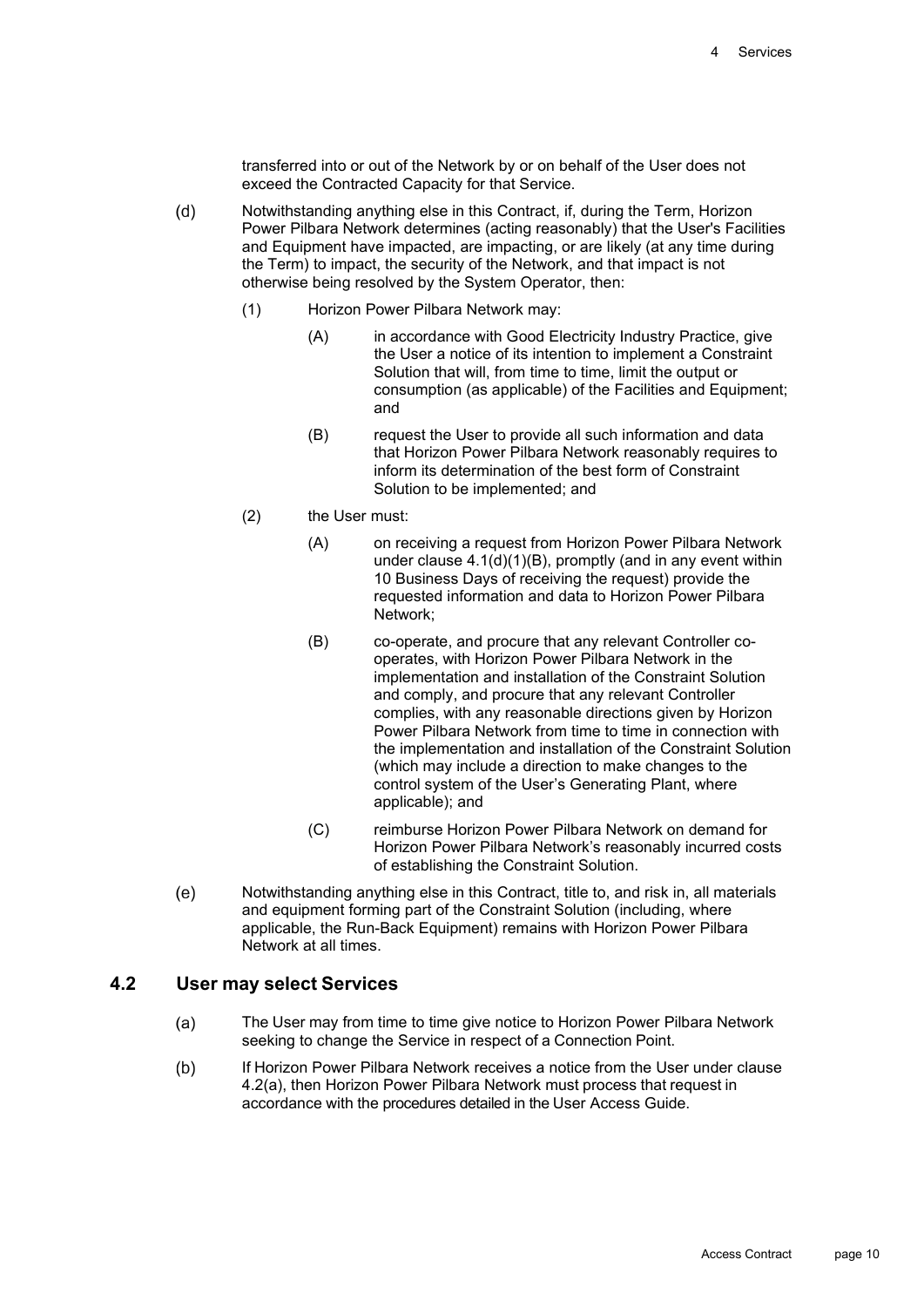#### **4.3 Eligibility Criteria**

The User must in relation to each Reference Service Point or Non-Reference Service Point (as applicable), comply with the Eligibility Criteria applicable to that Reference Service or Non-Reference Service (as applicable) provided, or to be provided, at the Reference Service Point or Non-Reference Service Point.

#### **4.4 Increase or decrease of Contracted Capacity**

- $(a)$ The User may not increase or decrease the Contracted Capacity at an existing Connection Point, unless the User makes an Application to Horizon Power Pilbara Network and Horizon Power Pilbara Network approves that Application.
- If the User makes an Application to Horizon Power Pilbara Network under  $(b)$ clause 4.4(a), then Horizon Power Pilbara Network must process the Application in accordance with the procedures detailed in the User Access Guide.

#### **4.5 Addition of a Connection Point**

- $(a)$ The User may not add an additional Connection Point to this Contract unless the User makes an Application to Horizon Power Pilbara Network, and Horizon Power Pilbara Network approves that Application.
- $(b)$ If the User makes an Application to Horizon Power Pilbara Network under clause 4.5(a), then Horizon Power Pilbara Network must process the Application:
	- (1) in accordance with the procedures detailed in the User Access Guide; or
	- (2) under the Customer Transfer Code,

as applicable.

 $(c)$ If, at any point during the Term, Horizon Power Pilbara Network becomes aware that a Connection Point at which the User is provided with an Entry Service is a 'balancing point' (as defined in the Pilbara Network Rules) nominated to a 'balancing nominee' (as defined in the Pilbara Network Rules) in respect of a supply of electricity to an Exit Point that is not directly connected to the Network, Horizon Power Pilbara Network may add the Interconnect as an additional Connection Point to this Contract at which the User is provided with an Exit Service.

#### **4.6 Deletion of a Connection Point**

- $(a)$ The User may give notice to Horizon Power Pilbara Network seeking to delete a Connection Point from this Contract where:
	- (1) a transfer request has been made in relation to the Customer for that Connection Point under the Customer Transfer Code;
	- (2) the Connection Point will be added to another Access Contract by some other means to that stipulated in clause 4.6(a)(1); or
	- (3) the Facilities and Equipment in respect of the Connection Point will be permanently Disconnected from the Connection Point.
- $(b)$ If the User seeks to permanently Disconnect any Facilities and Equipment at a Connection Point, then the notice under clause 4.6(a)(3) must be given to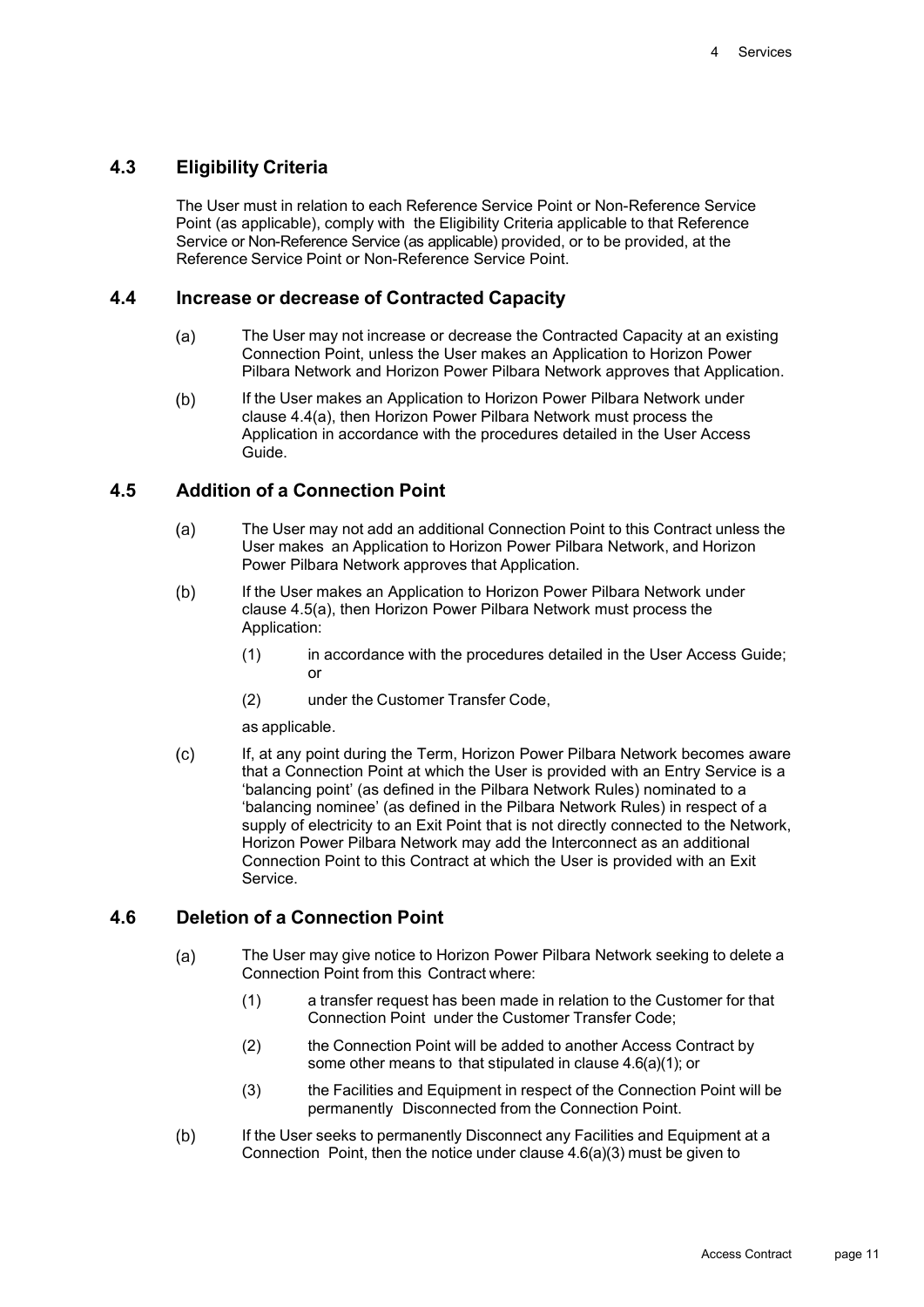Horizon Power Pilbara Network at least 3 months before the planned **Disconnection** 

- $(c)$ Clause 4.6(b) does not limit, and applies in addition to, the requirement for the User and Horizon Power Pilbara Network to comply with their obligations (including timeframe service standards) specified in the Model Service Level Agreement under the Metering Code (to the extent that Model Service Level Agreement applies to the User and Horizon Power Pilbara Network) in respect of any supply abolishment service required to give effect to a permanent Disconnection of Facilities and Equipment.
- $(d)$ Subject to clause 4.6(e), if Horizon Power Pilbara Network receives a notice from the User under clause 4.6(a), then it must notify the User that it accepts the deletion, and the date that the deletion takes effect, if:
	- (1) Horizon Power Pilbara Network has successfully processed a Customer transfer request in relation to the Connection Point under the Customer Transfer Code;
	- (2) the Connection Point has been added to another Access Contract by some other means; or
	- (3) the Facilities and Equipment in respect of the Connection Point have been permanently Disconnected from the Connection Point,

as soon as reasonably practicable, otherwise Horizon Power Pilbara Network may notify the User as soon as reasonably practicable that it rejects the deletion.

- $(e)$ Clause 4.6(d) does not limit the requirement for the User and Horizon Power Pilbara Network to comply, in respect of any supply abolishment service required to give effect to a permanent Disconnection, with their obligations (including timeframe service standards) specified in the Model Service Level Agreement under the Metering Code (to the extent that Model Service Level Agreement applies to the User and Horizon Power Pilbara Network).
- $(f)$ Subject to the Customer Transfer Code, Horizon Power Pilbara Network must not delete a Connection Point other than in accordance with a notice given by a User under clause 4.6(a).
- $(g)$ If Horizon Power Pilbara Network commits a breach of clause 4.6(f) in circumstances that constitute Wilful Default, it is liable to the User for any damage caused by, consequent upon or arising out of the Wilful Default.

### **4.7 Amendment to Connection Point data**

- $(a)$ Unless the Parties otherwise agree, where information is referred to in Part 1 of Schedule 3, Horizon Power Pilbara Network must, as soon as reasonably practicable after the Commencement Date, record as much of that information with respect to each Connection Point as it is reasonably able to in an electronic database. For the avoidance of doubt, the electronic database referred to in this clause 4.7(a) will form part of the Connection Point Database.
- $(b)$ Subject to clauses 4.7(h) and 4.7(i), Horizon Power Pilbara Network must, as soon as reasonably practicable, update the information contained in the Connection Point Database following any variation made under this clause 4.
- Where, under this Contract, the Connection Point Database consists of Part 1 of  $(c)$ Schedule 3 (either partially or wholly), the User acknowledges and agrees that Horizon Power Pilbara Network may, following any:
	- (1) variation made under this clause 4; or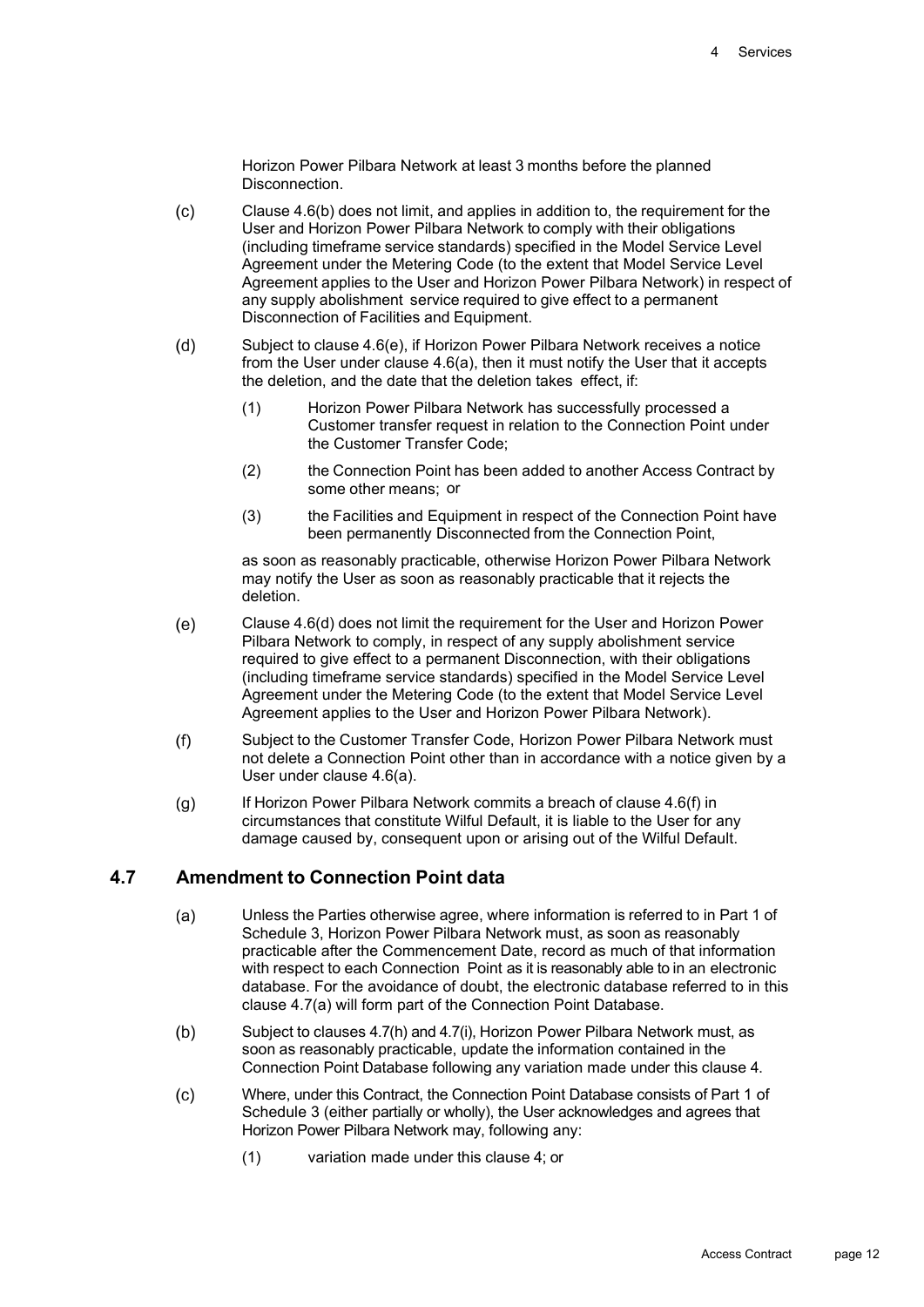(2) requirement under this clause 4 to update the Connection Point Database,

update the information contained in Part 1 of Schedule 3 by written notice to the User.

- Upon request by the User for information referred to in the Connection Point  $(d)$ Database, Horizon Power Pilbara Network will, as soon as reasonably practicable, provide to the User the most up-to-date version of that information.
- $(e)$ The Parties acknowledge that if the User is a Metering Code Participant, for each Connection Point Horizon Power Pilbara Network must record and update as much of the information required under Part 1 of Schedule 3 as it is reasonably able to in the Metering Database in accordance with the provisions of the Metering Code and, to the extent that a timeframe is not specified in the Metering Code or the Model Service Level Agreement in force between the User and Horizon Power Pilbara Network, Horizon Power Pilbara Network must do so as soon as is reasonably practicable.
- $(f)$ Nothing in this Contract restricts or prohibits Horizon Power Pilbara Network from maintaining and updating the Metering Database in accordance with the Metering Code.
- Horizon Power Pilbara Network will provide the User with access to the  $(g)$ information in the Metering Database relating to each Connection Point in accordance with the Communication Rules and the Metering Code.
- Subject to clause 4.7(i), where Horizon Power Pilbara Network causes a  $(h)$ Permanent Reconfiguration of the Network which results in the information contained in the Connection Point Database having to be updated, Horizon Power Pilbara Network:
	- (1) is not required to update the information contained in the Connection Point Database before the next 1 July following the Permanent Reconfiguration of the Network; and
	- (2) must update the information contained in the Connection Point Database before the date that is 21 days after the date referred to in clause 4.7(h)(1).
- $(i)$ Where a Permanent Reconfiguration of the Network occurs as a result of, or arising from, a notice or Application by the User under clauses 4.4, 4.5 or 4.6, or which results in the information contained in the Connection Point Database having to be updated:
	- (1) clause 4.7(h) does not apply; and
	- (2) Horizon Power Pilbara Network must update the information contained in the Connection Point Database as soon as reasonably practicable after the Permanent Reconfiguration of the Network.
- The Parties must notify each other of any errors discovered in the Connection  $(i)$ Point Database as soon as reasonably practicable after becoming aware of the error.
- $(k)$ Horizon Power Pilbara Network must amend any error in the Connection Point Database as soon as reasonably practicable after becoming aware of the error, provided that if Horizon Power Pilbara Network becomes aware of an error otherwise than by notice from the User under clause 4.7(j), no amendment will be made until Horizon Power Pilbara Network has given notice to the User of the error.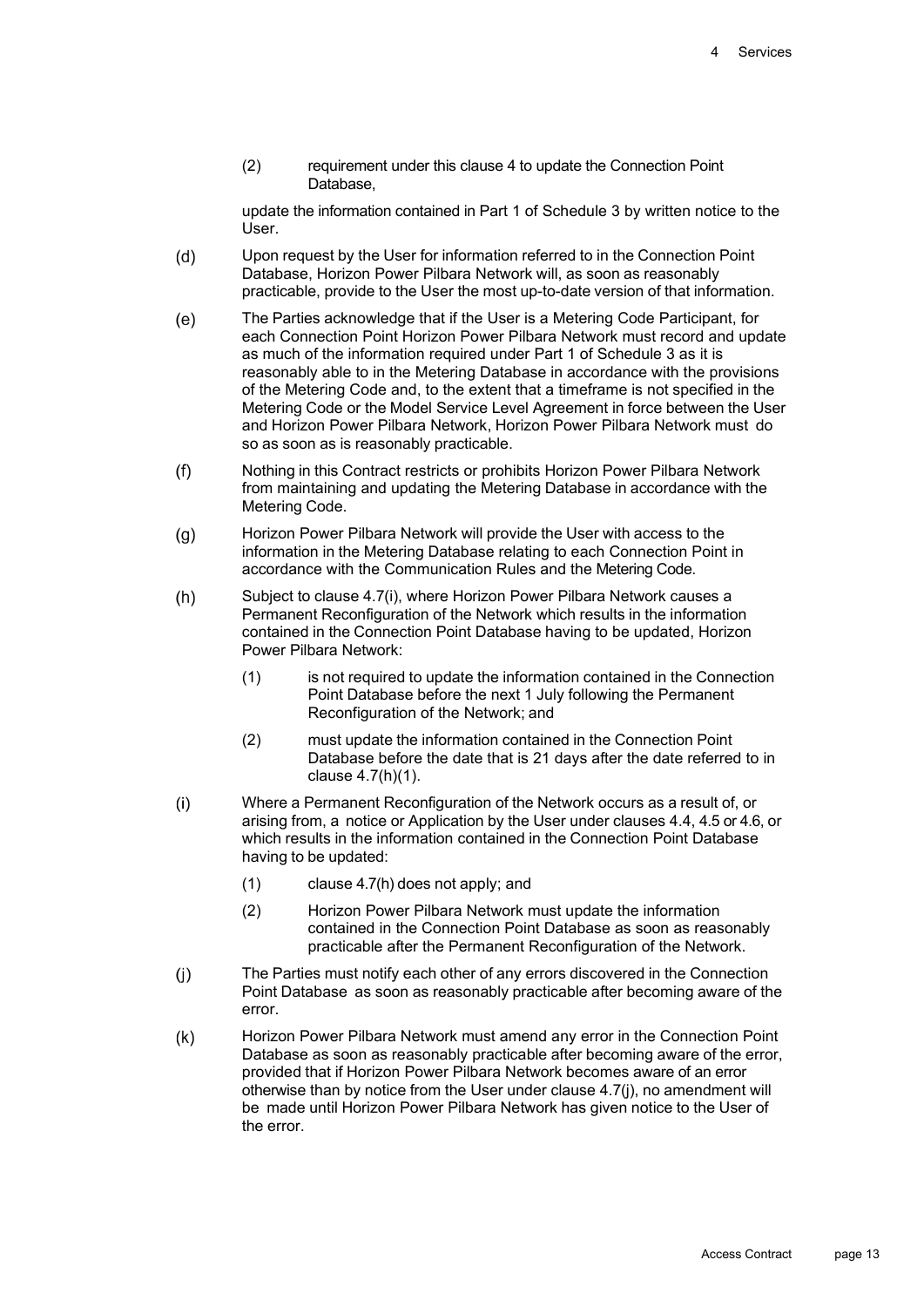- $(1)$ Where, under this Contract, the Connection Point Database consists of more than one database, and there is an inconsistency or conflict between the information in those databases, then Horizon Power Pilbara Network will, as soon as reasonably practicable after it becomes aware of the inconsistency or conflict:
	- (1) notify the User of the correct information; and
	- (2) resolve the inconsistency or conflict in accordance with the notice referred to in clause 4.7(l)(1).
- $(m)$ Horizon Power Pilbara Network must notify the User as soon as reasonably practicable upon becoming aware that a Connection Point has reverted to the User as a default supplier retailer (being a retailer of the type contemplated in section 59 of the Act).

## **4.8 Interconnector as a Connection Point**

- Notwithstanding anything to the contrary in this Contract, if a Connection Point  $(a)$ is an Interconnector, the provision of Services by Horizon Power Pilbara Network at that Connection Point is conditional upon, and subject to, there being an agreement in place between Horizon Power Pilbara Network and the Interconnected Network Service Provider for that Interconnector governing (among other things) the flow of electricity across that Interconnector.
- $(b)$ The User acknowledges and agrees that, where the condition in clause 4.8(a) has not been satisfied (or, where applicable, ceases to be satisfied), Horizon Power Pilbara Network:
	- (1) may suspend the provision of Services at the relevant Connection Point until such time as the condition in clause 4.8(a) is satisfied; and
	- (2) will have no liability to the User arising out of or in connection with a suspension of the Services under clause 4.8(b)(1).
- $(c)$ For so long as the provision of Services at a Connection Point has been suspended under clause 4.8(b)(1), the Charges for the suspended Services will not be payable by the User.

# 5 Energy balancing and the Essential System Services Regime

#### **5.1 User to remain in balance**

At all times that the User is a 'balancing nominee' for the purposes of the Pilbara Network Rules, the User must comply with its obligations as a balancing nominee, including in relation to the obligation to remain in energy balance.

#### **5.2 Essential System Services Regime**

The Parties acknowledge that:

- the System Operator administers the Essential System Services Regime, and is  $(a)$ responsible for energy balancing and settlement services, in respect of the Network; and
- Horizon Power Pilbara Network is not, and will not be, responsible for  $(b)$ administering the Essential System Services Regime, or providing any energy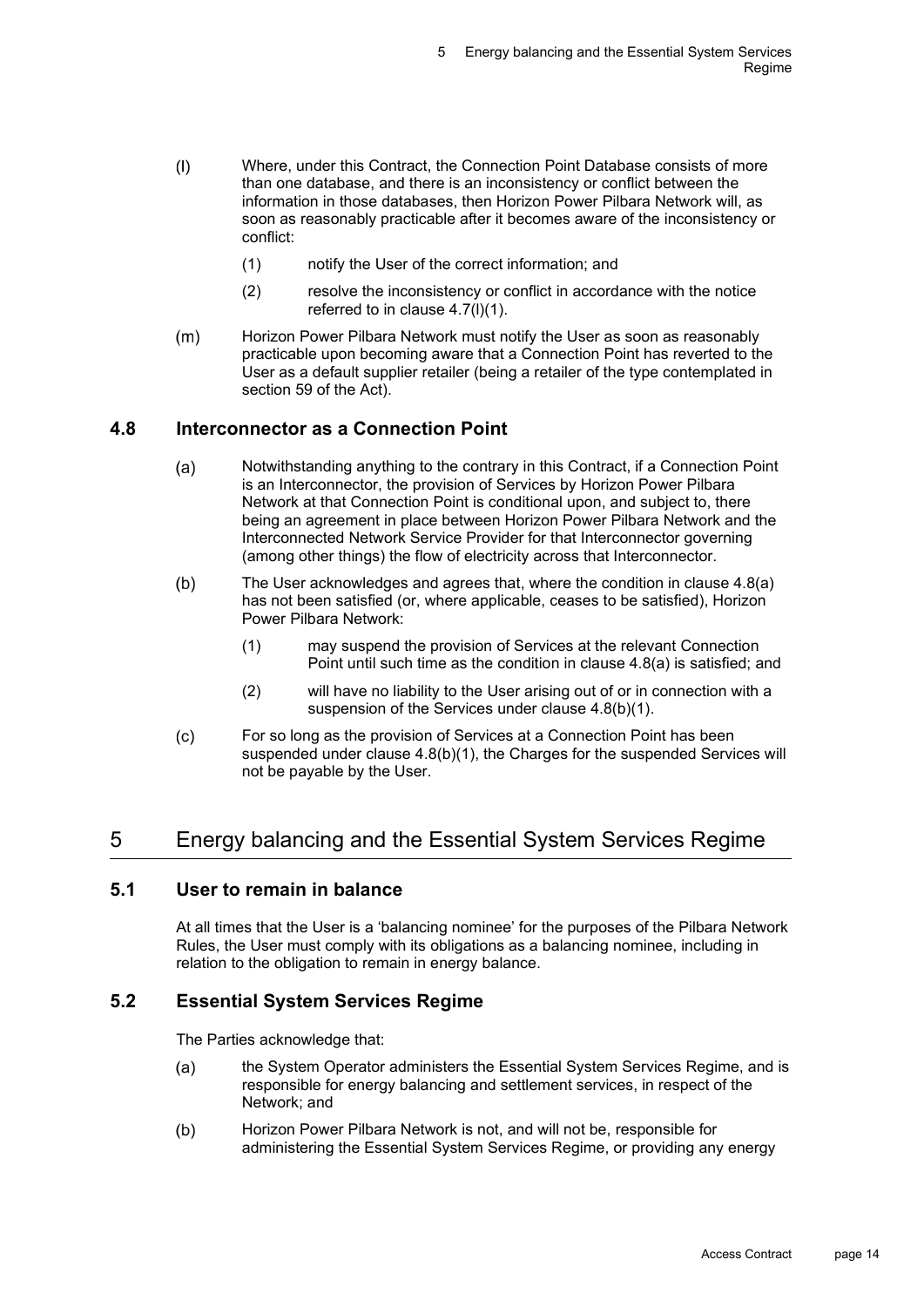balancing or settlement services, including if the Essential System Services Regime fails or is changed for any reason.

## 6 User must provide forecast information

#### **6.1 Horizon Power Pilbara Network may request information**

Horizon Power Pilbara Network may, from time to time, and as a Reasonable and Prudent Person, request demand and energy forecast information from the User in respect of a Connection Point.

#### **6.2 When Horizon Power Pilbara Network may request information**

A request under clause 6.1 must not be made more than once in any 12 month period, except in an Emergency or where any forecasts provided by the User materially differ from the User's actual performance and, in the opinion of Horizon Power Pilbara Network (as a Reasonable and Prudent Person), require revision in order to facilitate the operation of the Network in accordance with Good Electricity Industry Practice.

#### **6.3 User must comply with request**

The User must promptly (and in any event within 5 Business Days) comply with Horizon Power Pilbara Network's request under clause 6.1, and use its reasonable endeavours to ensure the forecast information provided is accurate and correct.

## 7 Title to electricity

#### **7.1 Transfer into the Network**

Title to electricity that is transferred into the Network at a Connection Point passes from the User to Horizon Power Pilbara Network at the time it passes through the Connection Point.

#### **7.2 Transfer out of the Network**

Title to electricity that is transferred out of the Network at a Connection Point passes from Horizon Power Pilbara Network to the User at the time it passes through the Connection Point.

#### **7.3 User does not acquire interest in Network**

To avoid doubt, nothing in, and nothing done under or in connection with, this Contract causes the User to acquire any right, title or interest in or to the Network or any part of it.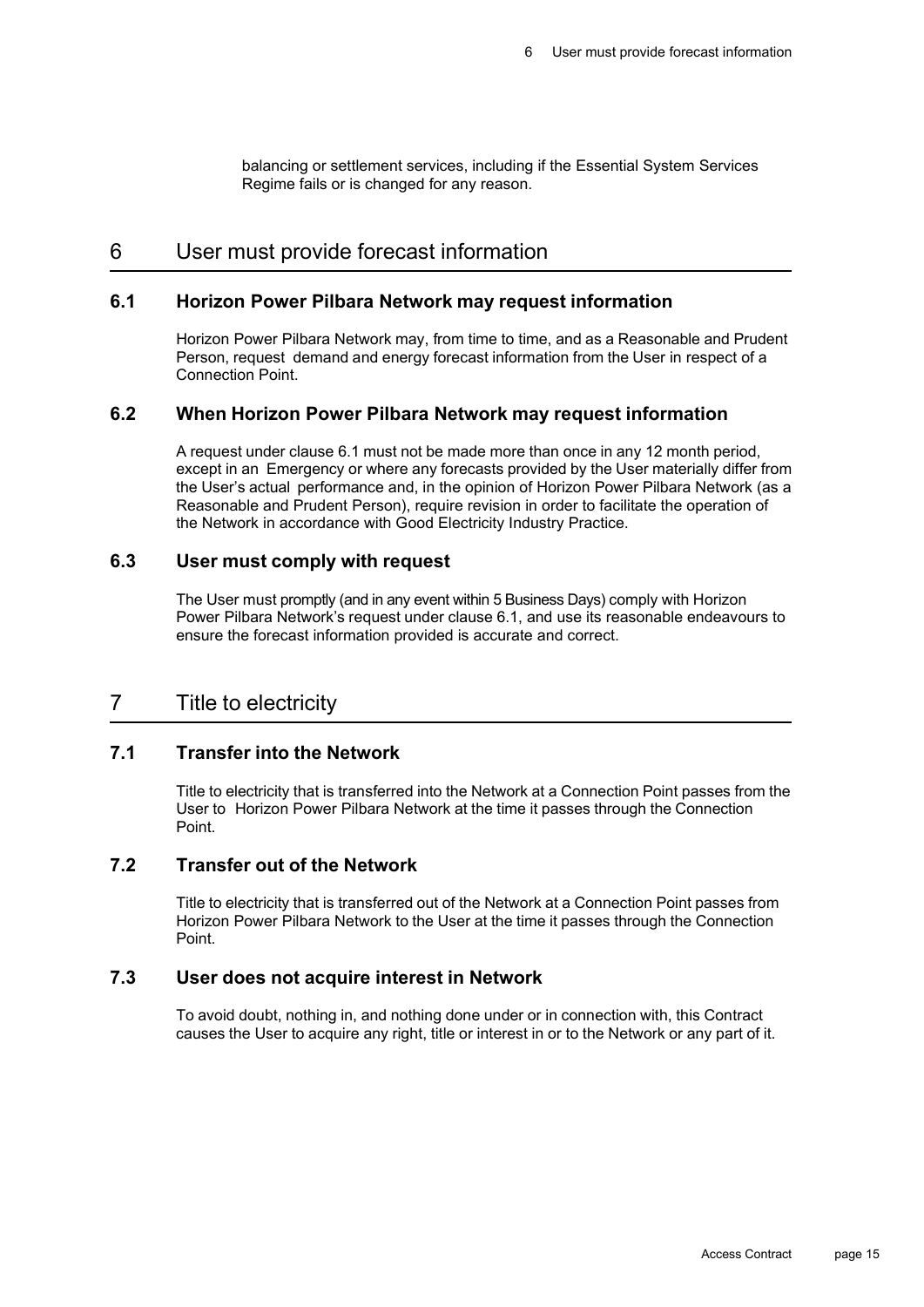### 8 Controllers

#### **8.1 Where User is not the Controller**

- $(a)$ If:
	- (1) the User is not the Controller; or
	- (2) there is more than one Controller,

of the Facilities and Equipment or a Connection Point (or both, as applicable), and if Horizon Power Pilbara Network requires, the User must use reasonable endeavours to procure that each Controller that is not the User enters into a Connection-only Access Contract with Horizon Power Pilbara Network in respect of the Facilities and Equipment or Connection Point (or both, as applicable).

- $(b)$ Subject to clause 8.1(g), if clause 8.1(a) applies, and any Controller has not entered into a Connection-only Access Contract with Horizon Power Pilbara Network in respect of the Facilities and Equipment or Connection Point (or both, as applicable), then the User must ensure that the relevant Controller complies, and will continue to comply, with the obligations set out in the Pilbara Network Rules, the Technical Requirements, and in this Contract more broadly (to the extent that such compliance is reasonably necessary for the Parties to satisfy their obligations under this Contract) including:
	- (1) clause 5 (Energy balancing and the Essential System Services Regime)
	- (2) clause 11 (Metering);
	- (3) clause 14 (Good Electricity Industry Practice);
	- (4) clause 15 (Technical Requirements);
	- (5) clause 16 (Technical characteristics of Facilities and Equipment);
	- (6) clause 17 (Cooperation);
	- (7) clause 18 (Access to premises);
	- (8) clause 19 (Directions from System Operator);
	- (9) clause 20 (Removal of equipment);
	- (10) clause 25 (Curtailment); and
	- (11) clause 36 (Notices).
- $(c)$

If:

- (1) the User is not the Controller; or
- (2) there is more than one Controller,

of the Facilities and Equipment or a Connection Point (or both, as applicable), then the User must ensure that it enters into a contract with each Controller that is not the User obliging the Controller to comply with the obligations set out in the Pilbara Network Rules, the Technical Requirements, and this Contract more broadly (to the extent set out in clause 8.1(b)) and that such contract entered into between the User and a Controller relating to Services under this Contract contains a provision:

(3) that Horizon Power Pilbara Network is not in any circumstances liable for Indirect Damage suffered by the Controller, however arising, except to the extent that Horizon Power Pilbara Network would have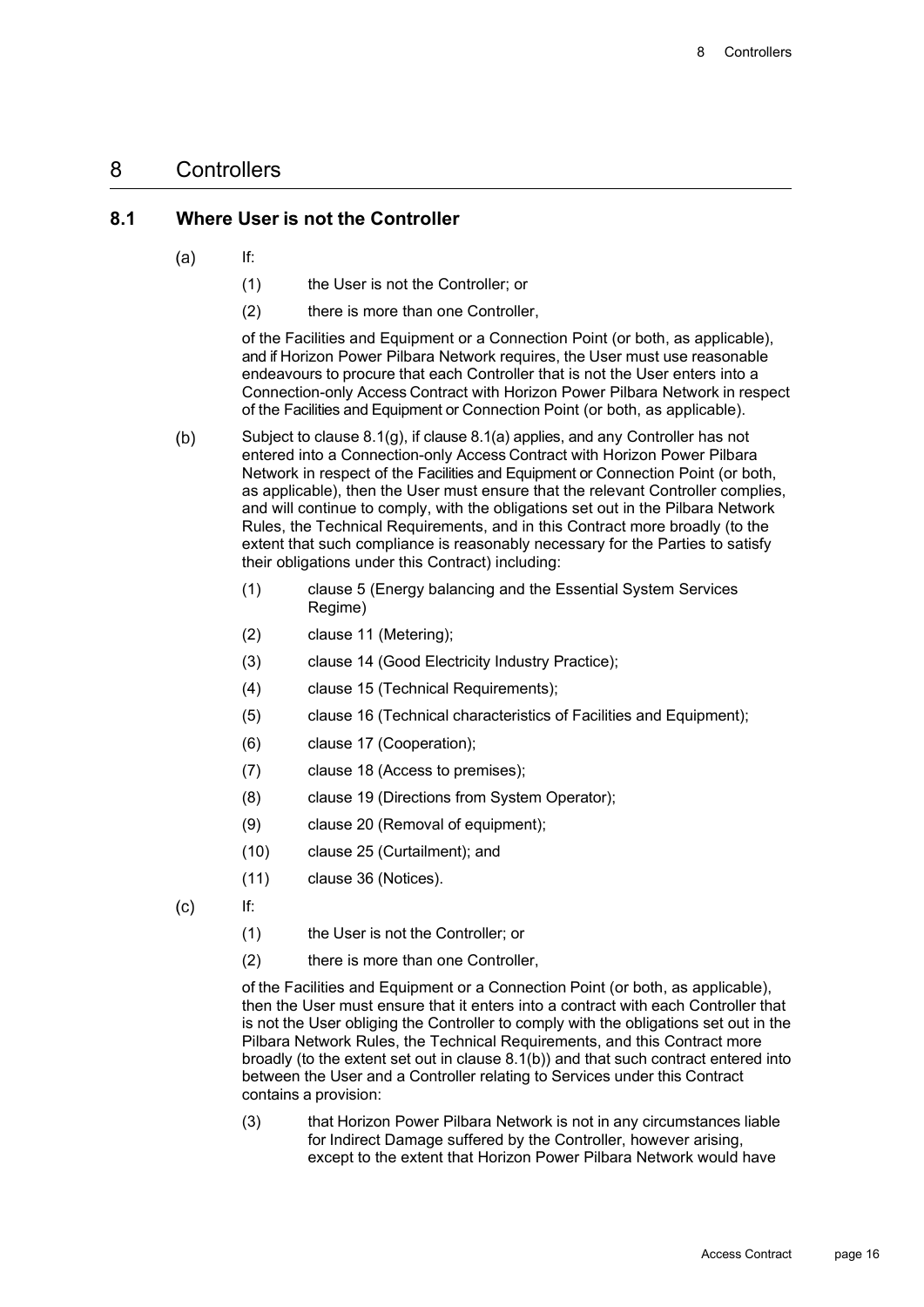been liable for such Indirect Damage in accordance with clause 22.3 (had the damage been suffered by the User under or in connection with this Contract); and

- (4) under which the Controller covenants in favour of Horizon Power Pilbara Network (which covenant is expressed to be enforceable by Horizon Power Pilbara Network in accordance with section 11 of the *Property Law Act 1969* (WA)) that it will not bring a claim against Horizon Power Pilbara Network:
	- (A) for Indirect Damage, except to the extent that Horizon Power Pilbara Network would have been liable for such Indirect Damage in accordance with clause 22.3 (had the damage been suffered by the User under or in connection with this Contract); or
	- (B) which will result in Horizon Power Pilbara Network's aggregate liability to the Controller and the User, under or in connection with this Contract, or the Services provided under or in connection with this Contract, exceeding the Horizon Power Pilbara Network Maximum Liability Amount.
- $(d)$ On reasonable request from Horizon Power Pilbara Network, the User must (unless the Controller has already entered into a Connection-only Access Contract with Horizon Power Pilbara Network) provide evidence to Horizon Power Pilbara Network's satisfaction as a Reasonable and Prudent Person that the User is complying, and will continue to comply, with clause 8.1(c).
- $(e)$ If the User does not satisfy Horizon Power Pilbara Network under clause 8.1(d), Horizon Power Pilbara Network may refuse to commence provision of the Services or may Curtail the provision of Services in respect of the relevant Connection Point unless and until:
	- (1) the Controller has entered into a Connection-only Access Contract with Horizon Power Pilbara Network in respect of the Connection Point; or
	- (2) the User satisfies Horizon Power Pilbara Network under clause 8.1(d).
- Where the User is in breach of clause 8.1(b), the User indemnifies Horizon  $(f)$ Power Pilbara Network and each of its Workers from and against any Claim or Loss caused by, consequent upon, or arising out of the acts or omissions (negligent or otherwise) of the Controller, which Claim or Loss is brought against, suffered or incurred by Horizon Power Pilbara Network or its Workers (as applicable).
- Where the Controller has not entered into a Connection-only Access Contract  $(q)$ with Horizon Power Pilbara Network, the User is (subject to clause 8.1(h)) required to commence, maintain or continue legal proceedings to procure compliance of the Controller with the obligations set out in this Contract, to the extent that such compliance is reasonably necessary for the Parties to satisfy their obligations under this Contract.
- $(h)$ The User is not required to comply with clause 8.1(g) unless Horizon Power Pilbara Network confirms it will indemnify the User for all of the User's reasonably and actually incurred costs (including incidental costs) of commencing, maintaining or continuing legal proceedings in accordance with clause 8.1(g).
- $(i)$ Nothing in clause 8.1(g) or 8.1(h):
	- (1) limits the User's obligations under the remainder of this clause 8.1; or
	- (2) derogates from Horizon Power Pilbara Network's other rights under this Contract, including under clause 8.1(f).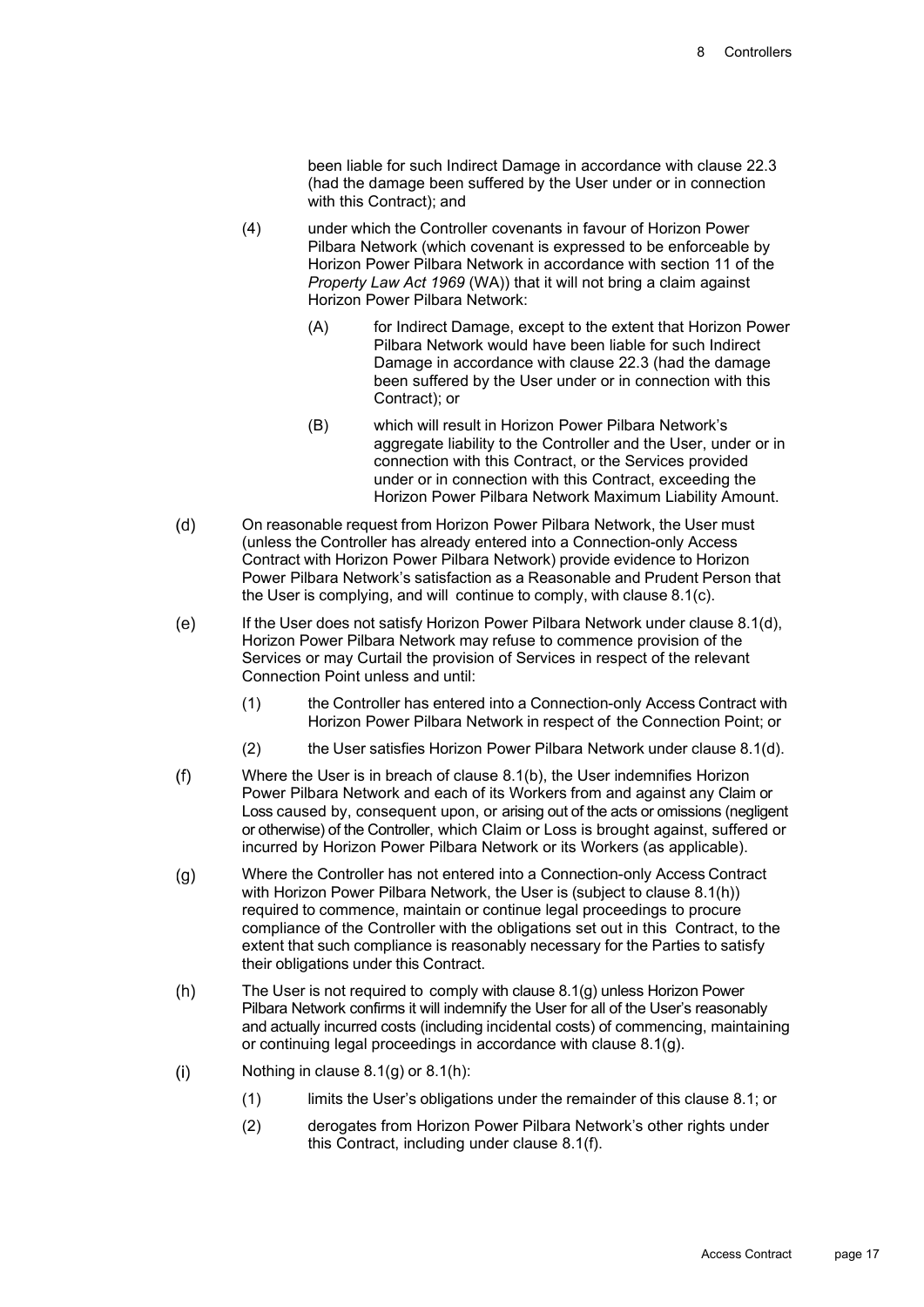#### **8.2 Horizon Power Pilbara Network may enter into Access Contracts**

Nothing in clause 8.1 is to be taken to prevent Horizon Power Pilbara Network from entering into an Access Contract with any person, including a person who is a Controller.

#### **8.3 Liability and Force Majeure not limited**

Nothing in clause 8.1 limits the operation of clauses 22.1 or 24.1 in respect of either the User or Horizon Power Pilbara Network.

## 9 Tariff and Charges

#### **9.1 Tariff**

- $(a)$ The '**Tariff**' payable by the User under this Contract for:
	- (1) a Reference Service, is the tariff, or tariffs, as applicable, specified from time to time in the Price List (or part of a Price List) applicable to the period during which the Service is provided, including any component of such a tariff in respect of a Temporary Access Contribution; and
	- (2) a Non-Reference Service, is the tariff, or tariffs, as applicable, specified in Schedule 9.
- $(b)$ Where the User's use of a Service is metered with an accumulation meter, and the meter reading interval causes some of the metered use to lie across 2 periods of different pricing, the Tariff applicable to such use will be determined by apportioning the metered use to each period of different pricing, uniformly on a daily basis.
- $(c)$ For the purposes of calculating Tariffs and Charges for a Service:
	- (1) Horizon Power Pilbara Network is entitled to rely on the information contained in the Connection Point Database (as updated from time to time in accordance with this Contact); and
	- (2) where information contained in the Connection Point Database is updated, or to be updated, in accordance with this Contract, the updated information:
		- (A) will not apply to any period before; and
		- (B) must not be used to calculate a Tariff or Charge until,

the date that the information is actually updated in accordance with this Contract.

#### **9.2 Amounts payable in respect of excess demand**

Without limiting (and in addition to) Horizon Power Pilbara Network's rights under clause 25.1(f), where, during an Accounting Period, the rate at which electricity is transferred out of the Network by or on behalf of the User exceeds the Contracted Capacity applicable to the relevant Service at that Connection Point, the User must pay to Horizon Power Pilbara Network (as part of the Charges) an 'excess demand charge', calculated in accordance with the following formula: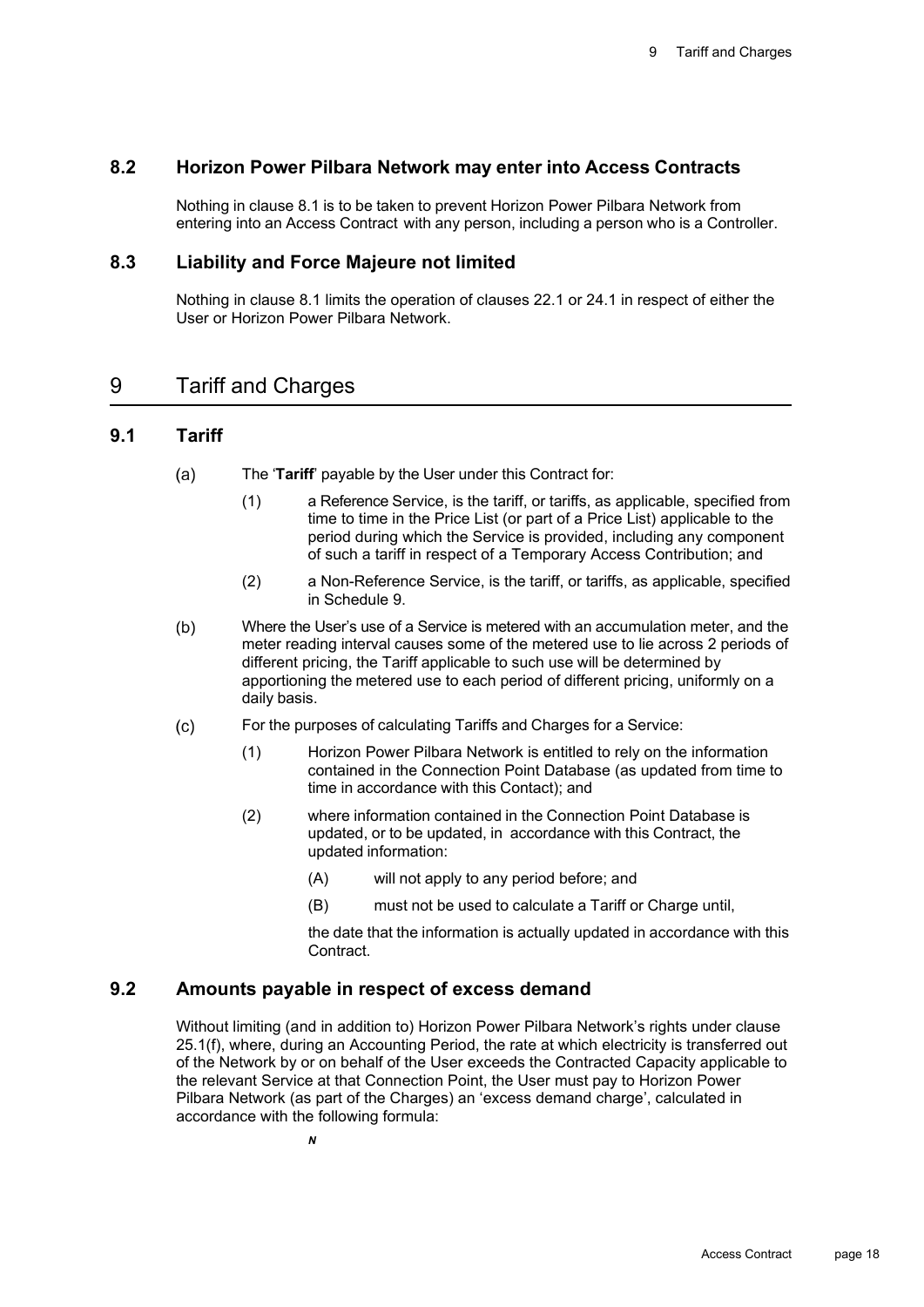$$
EDC = \sum_{n=1} Ev_n \times EF \times AT_n
$$

where:

- $(a)$ **EDC** (in \$) is the excess demand charge for an Accounting Period;
- $(b)$  $EV<sub>n</sub>$  (in kVA) is the greater of 0, or the value of (in respect of the N<sup>th</sup> Exit Point in the relevant Accounting Period):

#### $ECMD<sub>n</sub> - CMD<sub>n</sub>$

where:

- (1) **ECMD***<sup>n</sup>* (in kVA) is, for that Exit Point during that Accounting Period, the highest mean demand for any Trading Interval occurring during that Accounting Period (**Peak Interval**); and
- (2) **CMD***<sup>n</sup>* (in kVA) is the CMD applicable to that Exit Point during the Peak Interval;
- $(c)$ **EF** (expressed as a decimal number) is equal to 2.0, or such other multiple specified in the Price List (or part of a Price List) applicable to the period during which the transfer of electricity in excess of the Contracted Capacity occurred;
- $(d)$ **N** is the total number of Exit Points in the applicable Accounting Period; and
- $AT_n$  (in  $\frac{6}{k}$ VA/month) is the applicable monthly Tariff in respect of the N<sup>th</sup> Exit  $(e)$ Point in the applicable Accounting Period.

#### **9.3 Charges**

- In consideration for the Services, the User must pay the Charges to Horizon  $(a)$ Power Pilbara Network pursuant to this clause 9 and clause 10.
- $(b)$ Nothing in this clause 9.3 prevents Horizon Power Pilbara Network from recovering any other monies otherwise payable by the User to Horizon Power Pilbara Network under this Contract or at Law.
- $(c)$ If the System Operator levies a charge on Horizon Power Pilbara Network under the Essential System Services Regime (**Essential System Services Regime Charge**), Horizon Power Pilbara Network will pass through, on a fair and reasonable basis, the amount of the Essential System Services Regime Charge to the User, which is referrable to an act or omission of the User, or the use of a Service provided under this Contract. Horizon Power Pilbara Network will invoice the User for the Essential System Services Regime Charge in accordance with clause 10.1.

#### **9.4 Charges during Horizon Power Pilbara Network's Force Majeure Event**

If a Service (**Affected Service**) is unavailable for any period of 2 or more consecutive days (**Affected Service Period**) due to the occurrence of a Force Majeure Event where:

- $(a)$ Horizon Power Pilbara Network is the Affected Person;
- $(b)$ the User is unable to use the Affected Service because of the Force Majeure Event; and
- $(c)$ Horizon Power Pilbara Network's inability to provide the Affected Service has not been caused by the User's default or negligence,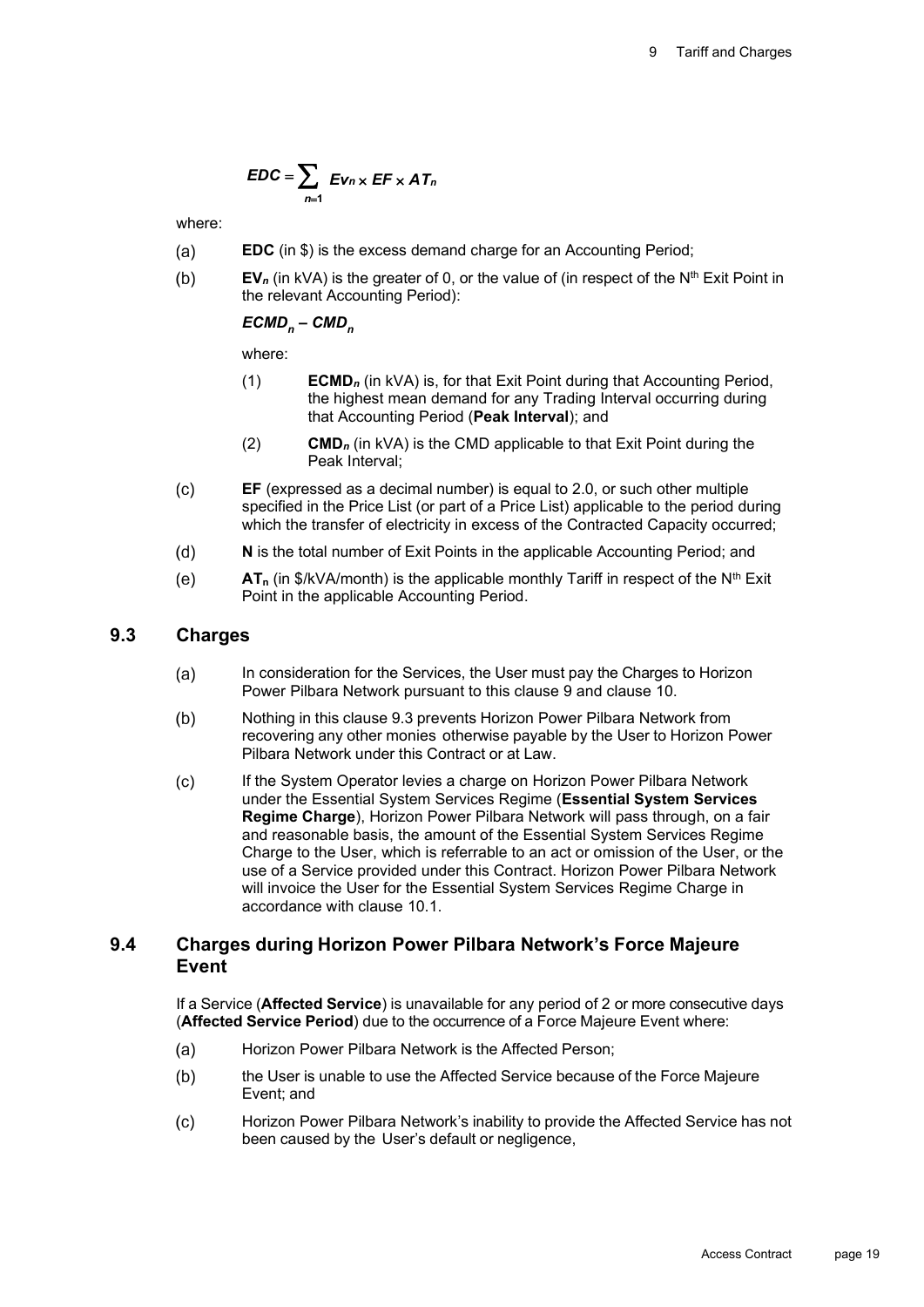then, for those parts of the Affected Service Period in which the Facilities and Equipment were not (or would not have been) subject to a scheduled or unscheduled outage during which the Facilities and Equipment were (or would have been) De-energised, the User is relieved of its obligation under clause 9.3(a) and instead must pay Horizon Power Pilbara Network an amount equal to 10% of the Charges for the Affected Service during that part of the Affected Service Period.

### 10 Invoicing and payment

#### **10.1 Horizon Power Pilbara Network invoices**

- $(a)$ Subject to clause 10.1(d), Horizon Power Pilbara Network must, within 14 Business Days after the end of an Accounting Period, issue to the User a Tax Invoice for the Accounting Period stating the amount payable by the User to Horizon Power Pilbara Network for the Accounting Period (being the aggregate of all amounts detailed in the worksheet referred to in clause 10.1(b)), and GST payable on that amount under clause 10.6.
- $(b)$ Each Tax Invoice issued by Horizon Power Pilbara Network under clause 10.1(a) will be accompanied by a worksheet, detailing how the amount stated in the Tax Invoice was determined by Horizon Power Pilbara Network, including line items for:
	- (1) all amounts payable by the User to Horizon Power Pilbara Network under this Contract for the Accounting Period; and
	- (2) any other amounts payable by the User to Horizon Power Pilbara Network in connection with the Service under this Contract, or at Law (including under the Model Service Level Agreement).
- $(c)$ In respect of each Accounting Period during the Term, the User will:
	- (1) by electronic transfer to the User in accordance with clause 36; or
	- (2) by means of automated access being granted to the User,

be provided with the relevant Metering Data for each Connection Point referred to in clause 11.2(a), which was used by Horizon Power Pilbara Network in determining the quantity of electricity transferred to or from the Network at each Connection Point under this Contract.

 $(d)$ Notwithstanding clause 10.1(a), the Parties may, by mutual agreement in writing, implement a different system of invoicing to that stipulated in clause 10.1(a).

#### **10.2 User invoices**

- $(a)$ At the same time as Horizon Power Pilbara Network issues to the User a Tax Invoice for an Accounting Period under clause 10.1(a), Horizon Power Pilbara Network must provide the User with all information necessary for the User to determine any amounts payable by Horizon Power Pilbara Network to the User for the Accounting Period.
- $(b)$ The User must, within 5 Business Days after receiving the information under clause 10.2(a), issue to Horizon Power Pilbara Network a Tax Invoice for the Accounting Period showing:
	- (1) all amounts payable by Horizon Power Pilbara Network to the User under this Contract, which amounts may be calculated using the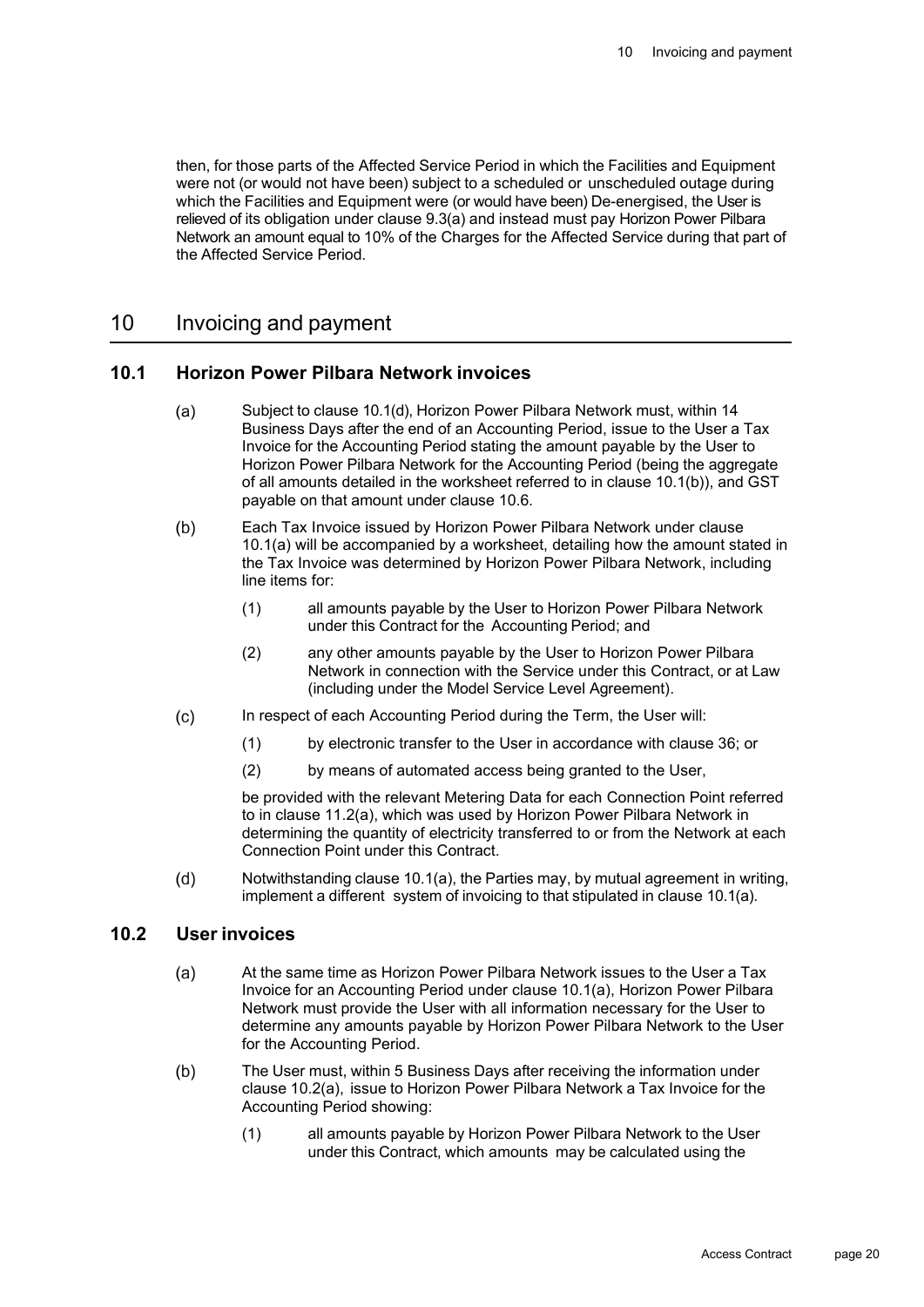information provided to the User by Horizon Power Pilbara Network under clause 10.2(a); and

- (2) GST payable on those amounts payable under clause 10.6.
- $(c)$ If the User Disputes the information provided by Horizon Power Pilbara Network under clause 10.2(a), then:
	- $(1)$  the User may issue a Tax Invoice under clause 10.2(b) for an amount the User (acting as a Reasonable and Prudent Person) estimates to be the correct amount payable; and
	- (2) the User must, before the Due Date of the Tax Invoice under clause 10.2(b), give notice to Horizon Power Pilbara Network that it Disputes the information provided under clause 10.2(a) and provide in that notice full details of the Dispute, including the difference between the amount for which the Tax Invoice has been issued by the User and the amount for which that Tax Invoice would have been issued had the information provided by Horizon Power Pilbara Network under clause 10.2(a) been accepted by the User as correct.
- Clause 10.4 applies in respect of a Tax Invoice issued under clause 10.2(b), for  $(d)$ the purposes of which the '**Undisputed Portion**' is taken to be an amount calculated in accordance with the information provided by Horizon Power Pilbara Network under clause 10.2(a).

#### **10.3 Payment of invoices**

- Subject to clause 10.4, each Party which receives a Tax Invoice under clause  $(a)$ 10.1(a) or 10.2(b) must, on or before the Due Date of the Tax Invoice, pay to the Party issuing the Tax Invoice all amounts shown on the Tax Invoice which are payable under this Contract.
- $(b)$ If a Party fails to comply with clause 10.3(a) then, without prejudice to the other Party's other rights, the Party must pay interest on any unpaid amount, calculated daily at the Prescribed Rate from the Due Date of the Tax Invoice until payment.

#### **10.4 Disputed invoices**

- $(a)$ If a Party Disputes any amount set out in a Tax Invoice issued under clause 10.1(a) or 10.2(b) then that Party must pay the Undisputed Portion (if any) and must, prior to the Due Date of the Tax Invoice, give notice to the other Party that it Disputes the amount and provide in that notice full details of the Dispute.
- $(b)$ Without prejudice to the other Party's other rights, any amount:
	- (1) withheld by a Party under clause 10.4(a) but subsequently found to have been payable attracts interest calculated daily at the Prescribed Rate from the Due Date of the Tax Invoice until payment; and
	- (2) paid by a Party under clause 10.4(a) but subsequently found not to have been payable attracts interest calculated daily at the Prescribed Rate from the date the Party paid the amount to the date the other Party repays the amount.

#### **10.5 Under and over payments**

If a Party detects a Payment Error by a Party of any amount within: $(a)$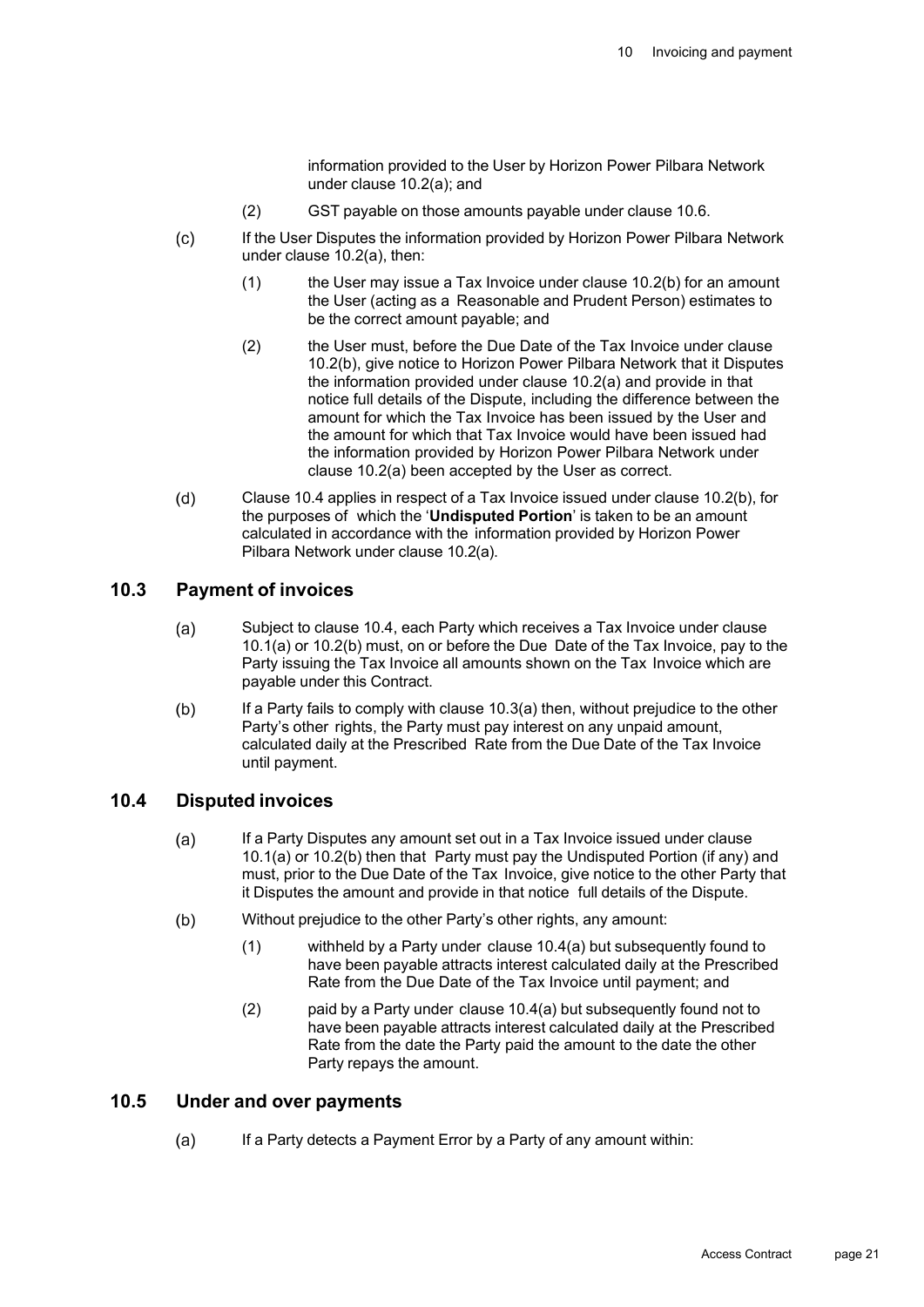- (1) in respect of a Payment Error resulting from an error in the Metering Data used to calculate the Charges, 12 months after the Payment Error; or
- (2) in respect of any other Payment Error, 18 months after the Payment Error,

the Party must as soon as reasonably practicable give notice to the other Party of the Payment Error, and an adjusting payment must be made by the appropriate Party within 10 Business Days of the notice, including any applicable interest in accordance with clause 10.5(c).

- $(b)$ For the avoidance of doubt, a Party is not entitled to an adjusting payment for a Payment Error notified to the other Party after the expiry of 12 months (in the case of clause  $10.5(a)(1)$  or 18 months (in the case of clause  $10.5(a)(2)$ ) after the Payment Error.
- $(c)$ Excluding a Payment Error notified under clause 10.5(a) that is an underpayment which resulted from an error by the other Party, the adjusting payment must, without prejudice to the Party's other rights, include interest calculated daily at the Prescribed Rate from the date of the Payment Error until the date of the adjusting payment.
- $(d)$ For the purposes of calculating interest payable under clause 10.5(c):
	- (1) where a Payment Error is an error, as a result of which the amount set out in a Tax Invoice is less than what it would have been had the error not been made, the Payment Error will be taken to have occurred on the Due Date of the Tax Invoice; and
	- (2) where a Payment Error is an error, as a result of which the amount set out in a Tax Invoice is more than what it would have been had the error not been made, the Payment Error will be taken to have occurred on the date the relevant Party has paid the total amount of the Tax Invoice in full.

#### **10.6 GST**

- $(a)$ Unless expressly included, the consideration for any supply under or in connection with this Contract (including any Charge or Tariff, and any Contribution) is GST exclusive.
- $(b)$ To the extent that any supply made under or in connection with this Contract is a taxable supply and the price for it (including any Charge or Tariff, and any Contribution) is stated to be GST exclusive, the consideration for that supply is increased by an amount determined by the supplier, not exceeding the amount of the consideration (or its market value) multiplied by the rate at which GST is imposed in respect of the supply.
- Without limiting the obligation to provide a Tax Invoice under this clause 10, the  $(c)$ supplier must issue a Tax Invoice to the recipient of a supply to which clause 10.6(b) applies before the payment of the GST inclusive consideration determined under that clause.
- If a Party is entitled under this Contract to be reimbursed or indemnified by  $(d)$ another Party for a cost or expense incurred in connection with this Contract, the reimbursement or indemnity payment must not include any GST component of the cost or expense for which an input tax credit may be claimed by the Party entitled to be reimbursed or indemnified, or by its representative member.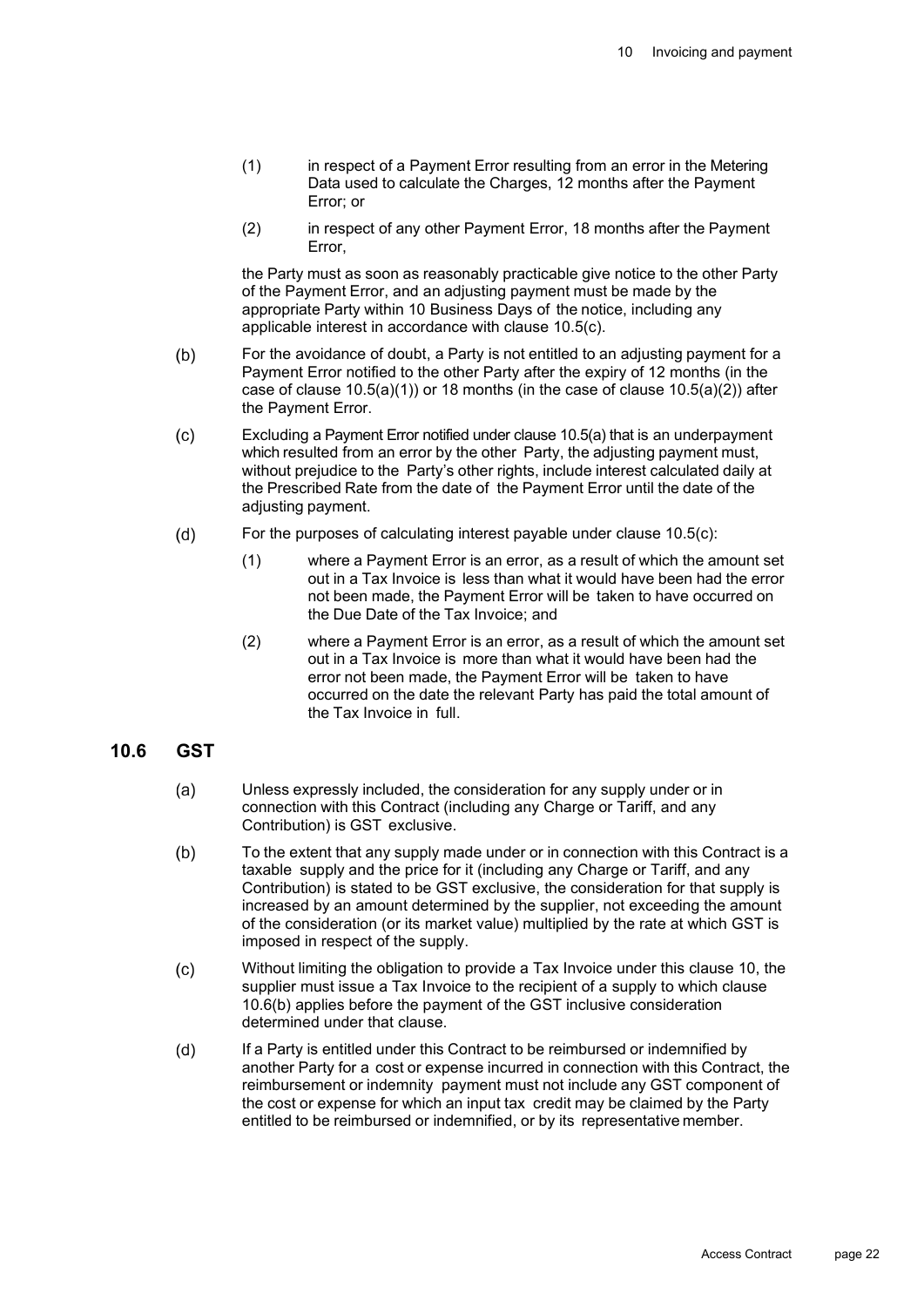- $(e)$ Each Party agrees to notify the other Party as soon as practicable after becoming aware of an adjustment event, and the Parties agree to take whatever steps are necessary, including the issue of an adjustment note, and to make whatever adjustments are required, to ensure that any GST or additional GST on that supply, or any refund of any GST (or part of GST) is paid as soon as is practicable, and in any event no later than 10 Business Days after the Party has satisfied itself that the adjustment event has occurred.
- $(f)$ Where interest is payable under this Contract, no GST is to be added to the interest amount on the Tax Invoice as the interest amount is a financial supply under the GST Act.
- Definitions in the GST Act apply also in this clause 10.6 unless the context  $(g)$ indicates otherwise.

#### **10.7 Set off**

- $(a)$ Horizon Power Pilbara Network may set off any amount due for payment by it to the User under this Contract against any amount which is due for payment by the User to Horizon Power Pilbara Network under this Contract.
- $(b)$ Except as permitted in this clause 10.7, no set off is permitted by either Party in connection with this Contract, whether under this Contract or otherwise.

## 11 Metering

## **11.1 Metering Equipment**

- $(a)$ Horizon Power Pilbara Network may (in its discretion) install, or require the User to install (in each case, at the User's sole cost), Metering Equipment to measure and record, in real time, the electricity transferred to or from the Network at each Connection Point under this Contract in accordance with the requirements of the Metering Code and the Pilbara Network Rules.
- $(b)$ Horizon Power Pilbara Network will, at the User's cost (unless agreed otherwise), operate and maintain the Metering Equipment (including the testing, calibration and repair of the Metering Equipment) in accordance with the requirements of the Metering Code.
- $(c)$ The User must not tamper with, bypass, circumvent or otherwise interfere with the Metering Equipment or do anything that will prevent Horizon Power Pilbara Network from accessing the Metering Equipment or allow anyone else to do so.
- $(d)$ The User indemnifies Horizon Power Pilbara Network and each of its Workers from and against any Claims or Loss however caused (including negligence), brought against, suffered or incurred by Horizon Power Pilbara Network or its Workers (as applicable), arising out of or in connection with damage to the Metering Equipment caused by an act or omission of the User, or a failure to comply with clause 11.1(c).

#### **11.2 Metering Data**

 $(a)$ Subject to clause 11.2(b), the quantity of electricity transferred to or from the Network at each Connection Point under this Contract is to be determined from Metering Data (which will be recorded by the Metering Equipment in real time, and collected and used by Horizon Power Pilbara Network).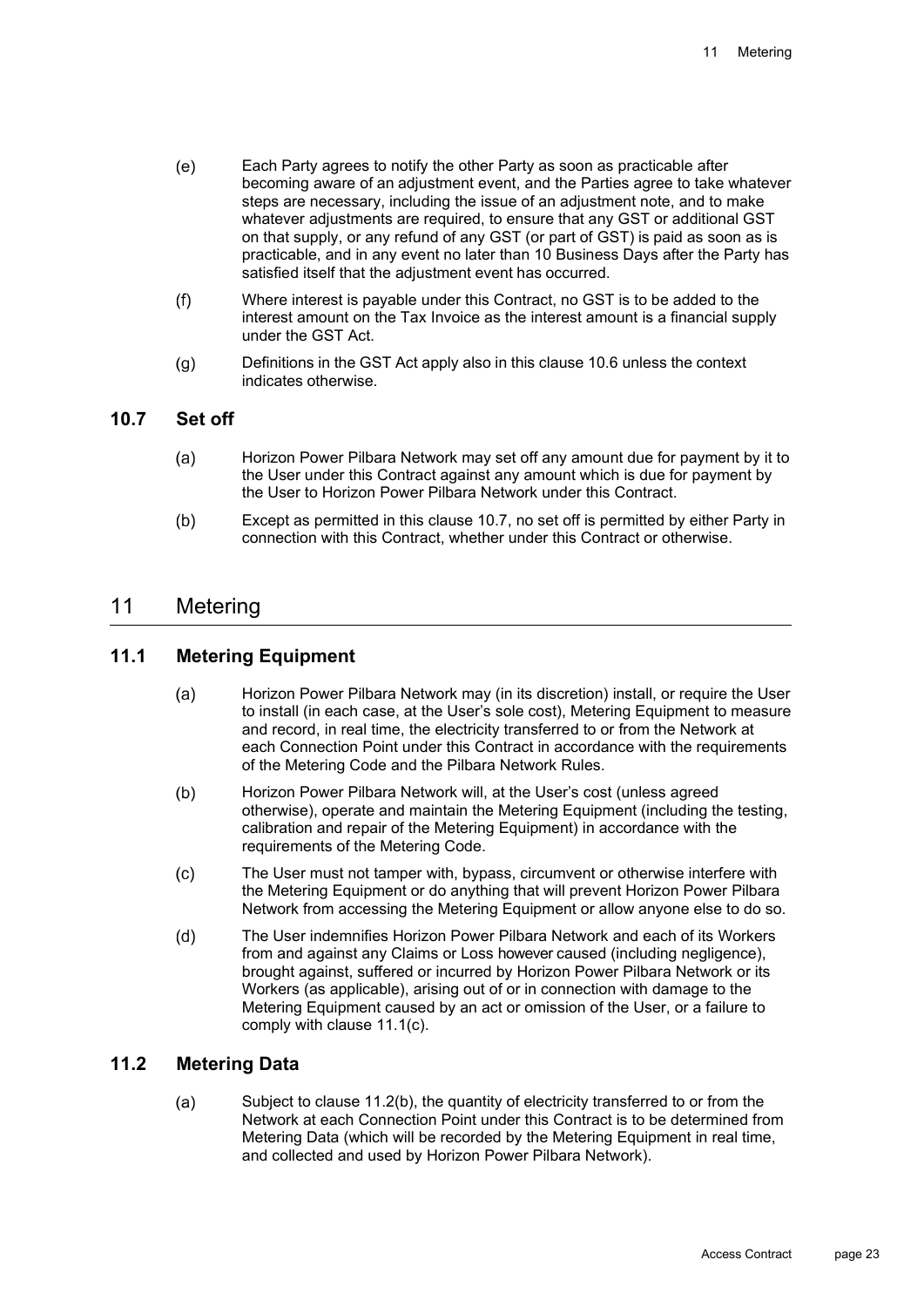- $(b)$ If, during any period, the Metering Data cannot be relied on when required due to any one or more of:
	- (1) the occurrence of a Force Majeure Event;
	- (2) the removal or failure of, or erroneous recording by, the Metering Equipment;
	- (3) an inaccuracy in the Metering Equipment; or
	- (4) the obtaining of only partial interval data from the Metering Equipment,

the quantity of electricity transferred to or from the Network at a Connection Point will be determined by Horizon Power Pilbara Network in accordance with the Metering Code, and using information reasonably available to it, including (where appropriate) historical Metering Data.

- $(c)$ The Parties must comply with any applicable Model Service Level Agreement.
- The User acknowledges and agrees that Horizon Power Pilbara Network may  $(d)$ (without limiting any other rights Horizon Power Pilbara Network may have in respect of Metering Data), use Metering Data for any purpose in connection with its Network Business, including:
	- (1) aggregating that Metering Data with similar data from Other Network Users for the purposes of determining the load of Horizon Power Pilbara Network's Other Business on the Network at any point in time;
	- (2) using that Metering Data in the performance of its functions under the Pilbara Network Rules; and
	- (3) disclosing that Metering Data to the System Operator.

# 12 Security for Charges

#### **12.1 Provision of security**

- Subject to clause 12.1(b) if Horizon Power Pilbara Network determines (as a  $(a)$ Reasonable and Prudent Person) at any time during the Term that the User's technical or financial resources are such that the User may be unable to meet its obligations under this Contract, then:
	- (1) Horizon Power Pilbara Network may, by written notice to the User, require the User to provide security; and
	- (2) within 15 Business Days of receiving Horizon Power Pilbara Network's notice under clause 12.1(a)(1), the User must provide security which complies with clause 12.2 to Horizon Power Pilbara Network.
- If:  $(b)$ 
	- (1) the User has:
		- (A) an unqualified credit rating of at least BBB from Standard and Poor's Australia Pty Ltd or Baa from Moody's Investor Service Pty Ltd; or
		- (B) an equivalent rating from an internationally recognised credit ratings agency which is acceptable to Horizon Power Pilbara Network (acting reasonably),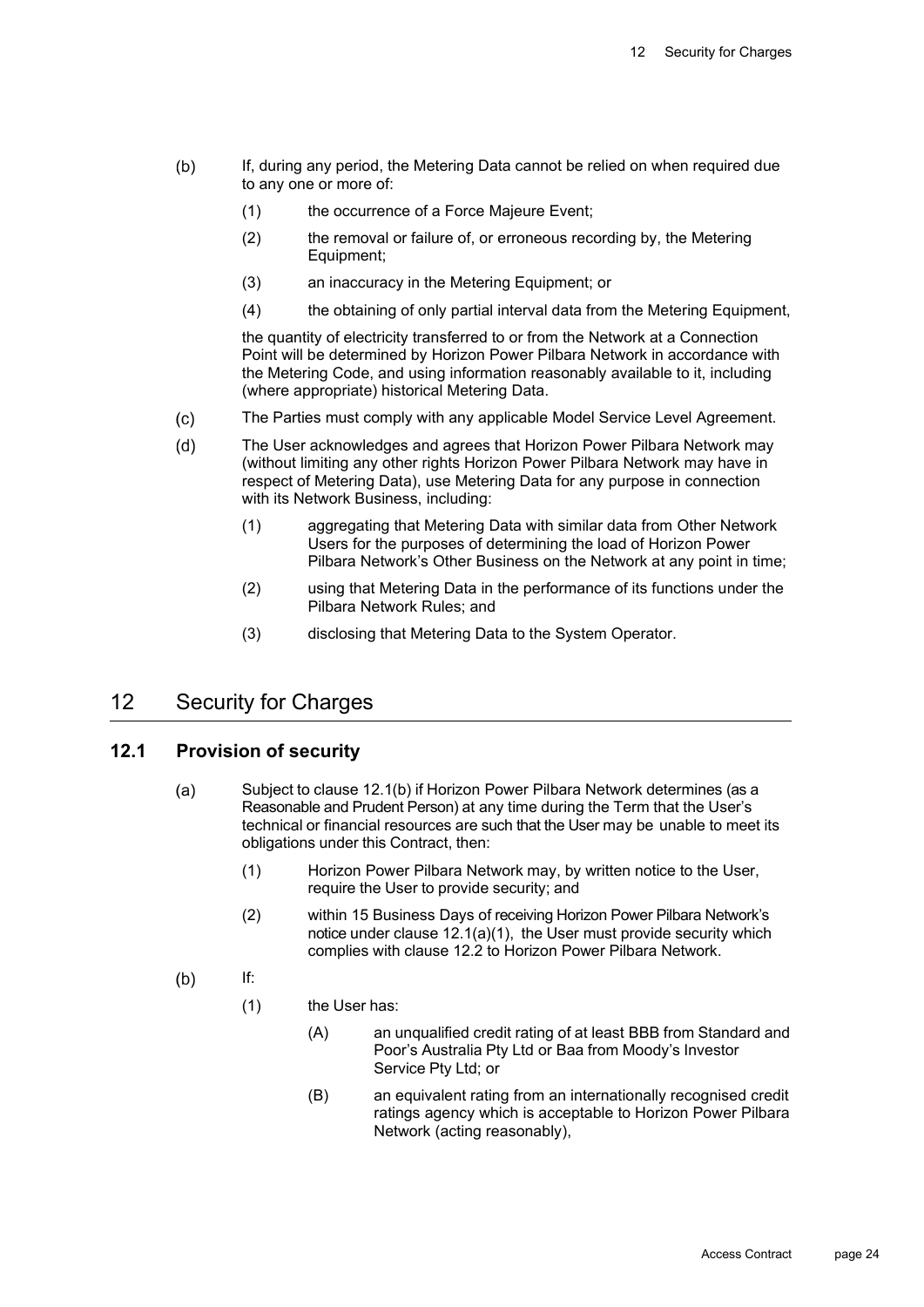and provides evidence to this effect to Horizon Power Pilbara Network; and

(2) the User has not, at any point during the Term, defaulted in the payment of any amount due under this Contract on time and in full,

then Horizon Power Pilbara Network is not entitled to determine under clause 12.1(a) that the User's financial resources are such that the User may be unable to meet its obligations under this Contract.

#### **12.2 Requirements for security**

- $(a)$ Security provided by the User to Horizon Power Pilbara Network under clause  $12.1(a)(2)$  must be (at the User's election), either:
	- (1) a cash deposit equal to the Charges for 6 months' Services;
	- (2) an irrevocable and unconditional on demand bank guarantee (or equivalent financial instrument on terms acceptable to Horizon Power Pilbara Network acting as a Reasonable and Prudent Person), which:
		- (A) is issued by a major Australian bank or financial institution with an unqualified credit rating of at least BBB with Standard and Poor's Australia Pty Ltd, or Baa with Moody's Investor Service Pty Ltd;
		- (B) has no expiry date, or an expiry date that is at least 3 months after the security is reasonably expected to be returned under clause 12.6; and
		- (C) is for an amount equal to the Charges for 6 months' Services; or
	- (3) if Horizon Power Pilbara Network is satisfied, as a Reasonable and Prudent Person, that the User's parent company's financial and technical resources are such that the User's parent company would be able to meet the User's obligations under this Contract (including because the User's parent company meets at least one of the credit ratings given in clause 12.1(b)), a parent company guarantee substantially in the form set out in Schedule 8.
- $(b)$ In this clause 12, a reference to an amount equal to the "Charges for 6 months' Services" means Horizon Power Pilbara Network's reasonable estimate of the Charges which will be payable by the User for the Services to be provided under this Contract in the next 6 month period from the end of the next Accounting Period (that is, from the end of the Accounting Period which expires after the Accounting Period in which the User is notified of the current level of security it is required to provide).

### **12.3 Provision of supplementary security**

- If any security held by Horizon Power Pilbara Network under clause 12.2(a)(1) or  $(a)$  $12.2(a)(2)$  is at any time not equal to the Charges for 6 months' Services (as described in clause 12.2(b)), then the User must, within 15 Business Days of a written request by Horizon Power Pilbara Network to the User, provide Horizon Power Pilbara Network with:
	- $(1)$  if the security is a cash deposit under clause 12.2(a)(1), an additional cash payment to increase the security so that it is equal to the Charges for 6 months' Services; or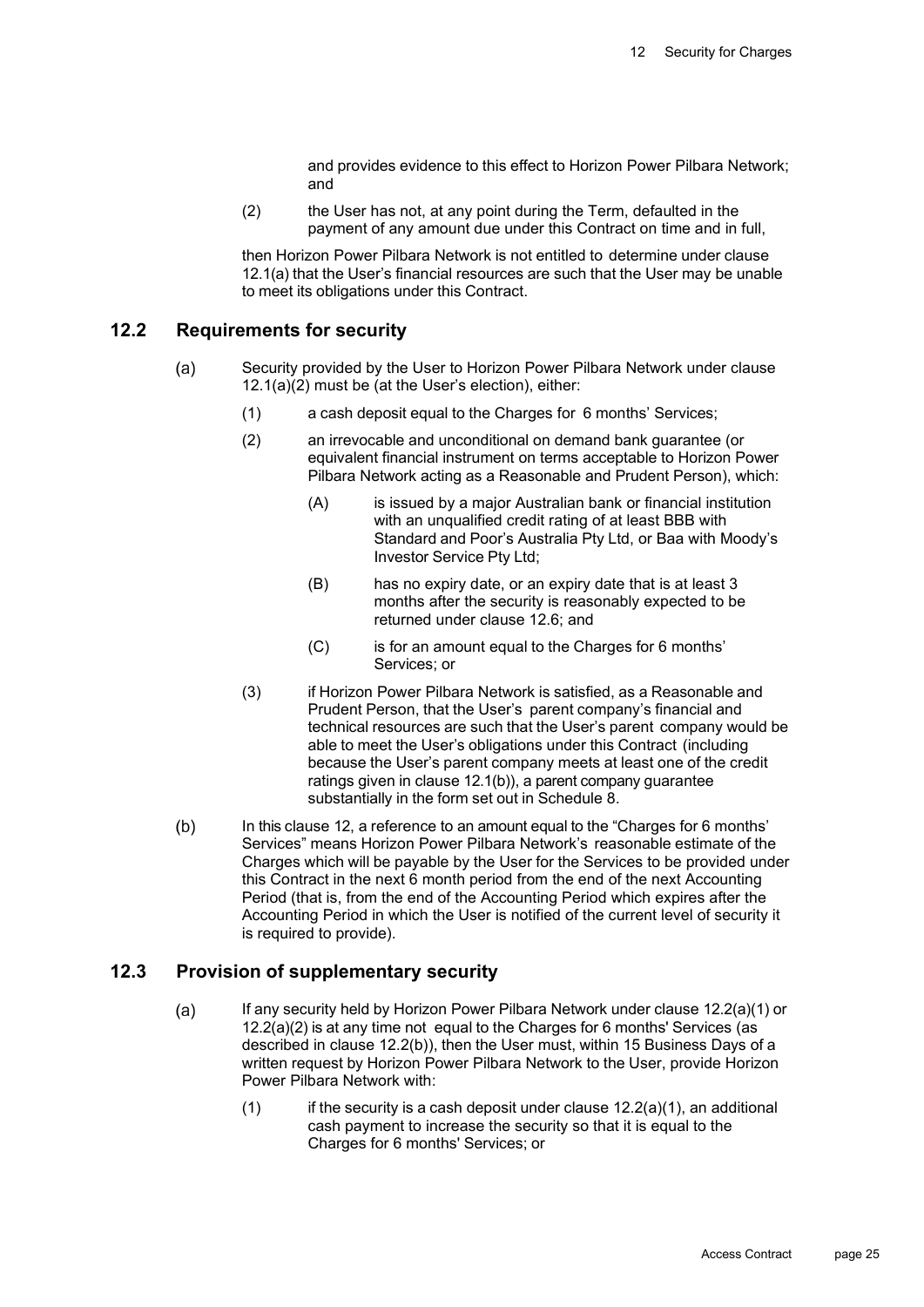- $(2)$  if the security is a bank guarantee under clause  $12.2(a)(2)$ , a replacement bank guarantee (that is in accordance with clause 12.2(a)(2), and in an amount that is equal to the Charges for 6 months' Services).
- $(b)$ If any security is held by Horizon Power Pilbara Network under clause 12.2(a)(3), but Horizon Power Pilbara Network ceases to be satisfied, as a Reasonable and Prudent Person, that the criteria in clause 12.2(a)(3) are met then by notice to the User, Horizon Power Pilbara Network may require the provision of a new form of security complying with the requirements of clause 12.2(a)(1) or 12.2(a)(2), which security must be provided within 15 Business Days of service of Horizon Power Pilbara Network's notice.

#### **12.4 Replacement of security**

- $(a)$ The User must replace any security held by Horizon Power Pilbara Network under clause 12.1(a)(2) as follows:
	- (1) where the security held is a cash deposit under clause 12.2(a)(1), within 15 Business Days after the security is called upon by Horizon Power Pilbara Network, or otherwise ceases to be enforceable for any reason; and
	- (2) where the security held is a bank guarantee under clause 12.2(a)(2):
		- (A) at least 15 Business Days before the security expires;
		- (B) within 15 Business Days after written request by Horizon Power Pilbara Network if the issuer of the security no longer satisfies the requirements of clause 12.2(a)(2)(A); and
		- (C) within 15 Business Days after the security is called upon by Horizon Power Pilbara Network, or otherwise ceases to be enforceable for any reason.
- $(b)$ The replacement security provided under clause 12.4(a) must comply with clause 12.2.
- $(c)$ This Contract will apply to any replacement security provided under clauses 12.3(a)(2) or 12.4(a) (as applicable) as if it was the security being replaced.
- Horizon Power Pilbara Network must return the security to be replaced under  $(d)$ clause 12.3(a)(2) or 12.4(a) (as applicable) to the User immediately following receipt of the replacement security.
- $(e)$ If the User does not replace any security as required by this clause 12.4, Horizon Power Pilbara Network may make a demand for the full amount of the security to be replaced, and hold the proceeds on the basis that the security to be replaced was held under this Contract.

#### **12.5 Recourse to security**

 $(a)$ Horizon Power Pilbara Network may call upon (and use the proceeds of) a cash deposit or bank guarantee (or equivalent financial instrument) provided to it under clause 12.2(a)(1) or 12.2(a)(2) (respectively) in respect of any amount due and payable by the User to Horizon Power Pilbara Network under or in connection with this Contract which, remains unpaid by the due date for payment of that amount or, where this Contract does not specify a due date for payment, has not been paid within 10 Business Days of Horizon Power Pilbara Network issuing a notice to the User requiring payment of the amount.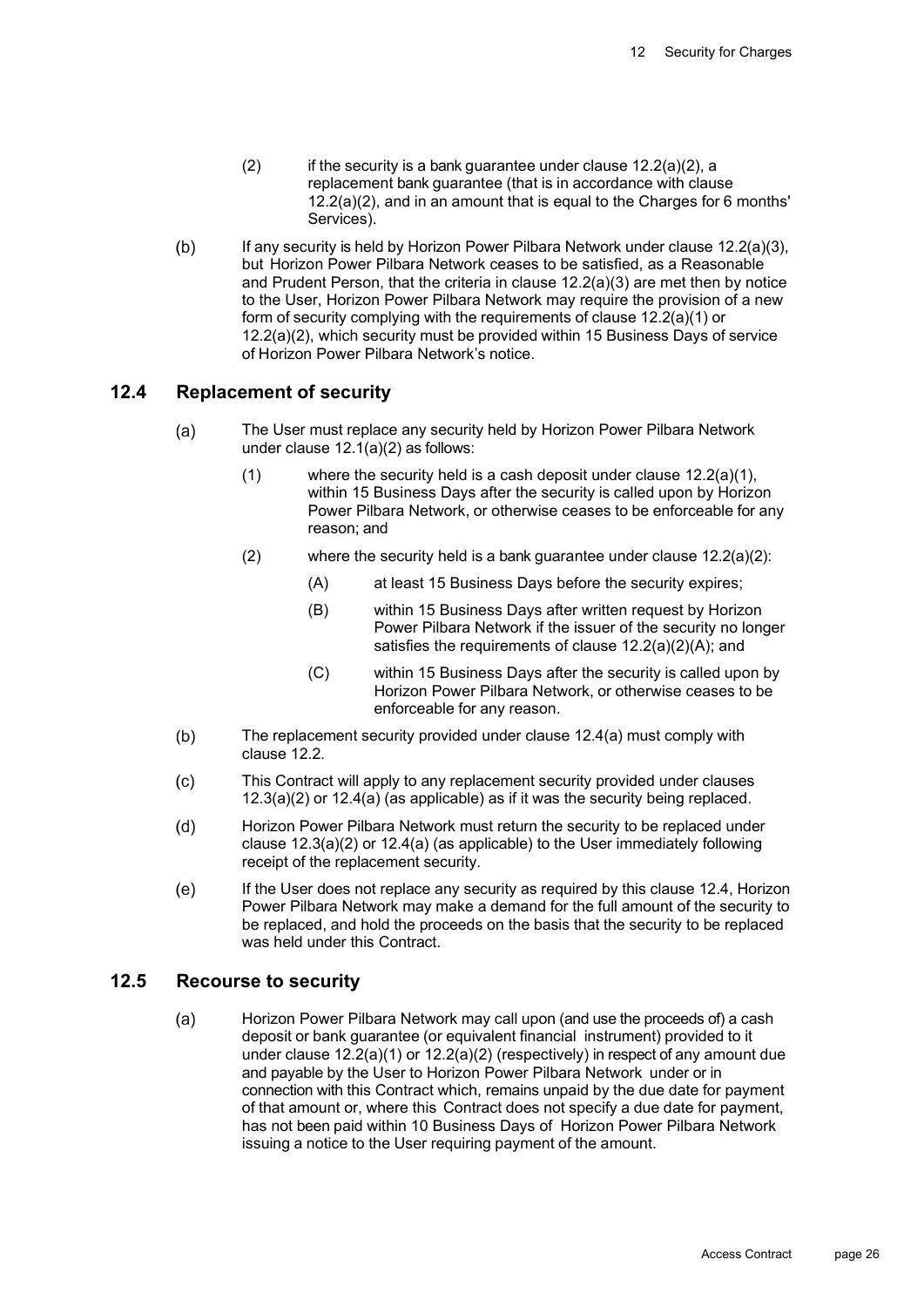- $(b)$ If Horizon Power Pilbara Network terminates this Contract under clause 28.1, Horizon Power Pilbara Network may make demands under the security provided to it under this clause 12 and apply the proceeds in respect of any Loss suffered or incurred by Horizon Power Pilbara Network as a result of the termination.
- $(c)$ The User covenants that it will not take any steps (including commencing proceedings or seeking an injunction or declaration) to prevent the issuer of a security (in the case of clause 12.2(a)(2)) paying a demand made by Horizon Power Pilbara Network.

#### **12.6 Release of security**

Upon the termination of this Contract and receipt by Horizon Power Pilbara Network of all amounts due by the User to it under this Contract, Horizon Power Pilbara Network will return to the User any security provided under this clause 12 which is still held by Horizon Power Pilbara Network.

#### **12.7 Interest**

- $(a)$ Where security is provided to Horizon Power Pilbara Network in the form of a cash deposit under clause 12.2(a)(1), then Horizon Power Pilbara Network will deposit the amount in a non-interest bearing account maintained with a financial institution, selected consistently with Horizon Power Pilbara Network's policies, or with the Western Australian Treasury Corporation or other government body.
- $(b)$ Nothing in this Contract is to be taken as imposing any obligation on Horizon Power Pilbara Network to maximise or obtain any return on cash deposit amounts held by Horizon Power Pilbara Network as security.

## 13 Security for Contribution

- $(a)$ Without limiting the User's security obligations related to clause 26, where Horizon Power Pilbara Network has determined in accordance with the Contributions Policy that the User is required to provide an irrevocable and unconditional bank guarantee (or equivalent financial instrument) in terms acceptable to Horizon Power Pilbara Network (acting as a Reasonable and Prudent Person), the User must provide to Horizon Power Pilbara Network the requested bank guarantee (or equivalent financial instrument), which guarantee must:
	- (1) be issued by a major Australian bank or financial institution with an unqualified credit rating of at least BBB with Standard and Poor's Australia Pty Ltd, or Baa with Moody's Investor Service Pty Ltd;
	- (2) have no expiry date, or an expiry date that is at least 3 months after the Termination Date; and
	- (3) be for the present value of any amount of any Contribution to be made by the User that remains unpaid or unprovided as calculated by Horizon Power Pilbara Network under the Contributions Policy.
- $(b)$ Clauses 12.4 to 12.6 (inclusive) apply to this clause 13 as if the bank guarantee to be provided by the User under clause 13(a) was provided under clauses 12.1(a)(2) and 12.2(a)(2).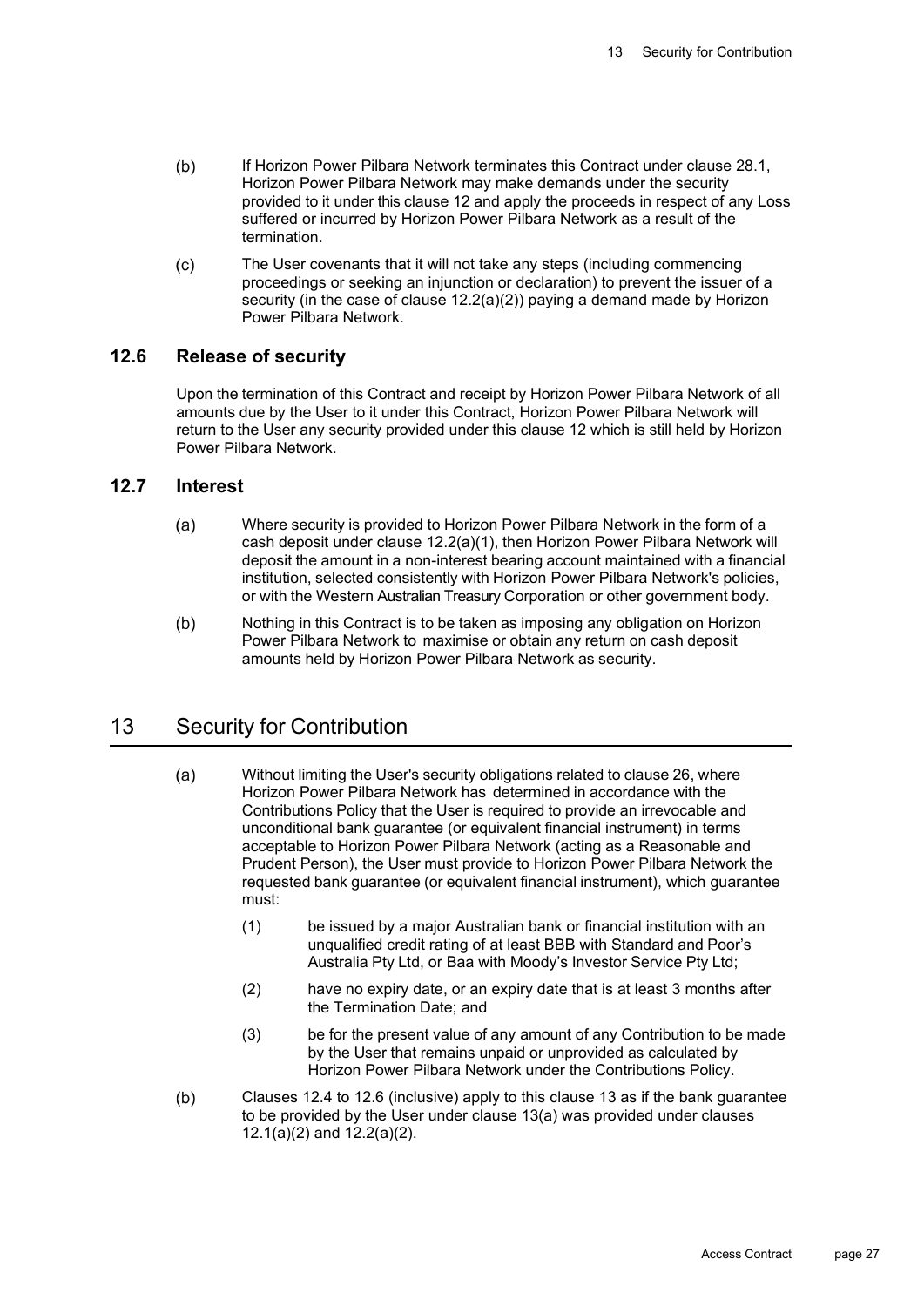## **Technical compliance provisions**

## 14 Good Electricity Industry Practice

#### **14.1 Horizon Power Pilbara Network must comply with Good Electricity Industry Practice**

Horizon Power Pilbara Network must comply with Good Electricity Industry Practice when providing Services and performing its obligations under this Contract.

#### **14.2 User must comply with Good Electricity Industry Practice**

The User must comply with Good Electricity Industry Practice in using the Services and performing its obligations under this Contract.

### 15 Technical Requirements

#### **15.1 Horizon Power Pilbara Network and User must comply**

- $(a)$ Horizon Power Pilbara Network must comply with the Technical Requirements as they apply to a Network Service Provider.
- The User must procure that each Controller complies, and where the User is a  $(b)$ Controller it must itself comply, with the Technical Rules as they apply to a **Controller**
- The User must:  $(c)$ 
	- (1) comply, and must procure that each Controller complies, with the Horizon Power Technical Rules as they apply to a User; and
	- (2) ensure that the Facilities and Equipment comply with the Pilbara Network Rules and the Technical Requirements at all times.

#### **15.2 User to ensure its Customer's comply with Technical Requirements**

- This clause 15.2 only applies where a Service under this Contract is being used  $(a)$ by the User to supply electricity to a Customer.
- $(b)$ The User must ensure that each of its Customers that receive electricity through a Connection Point under this Contract comply with the Technical Requirements as they apply to:
	- (1) a Controller;
	- (2) Controller 'facilities' and 'equipment' (in each case, as defined in the Technical Rules);
	- (3) Embedded Generating Units; and
	- (4) small 'generating units' (as defined in the Technical Rules),

in each case, to the extent applicable to the Customer.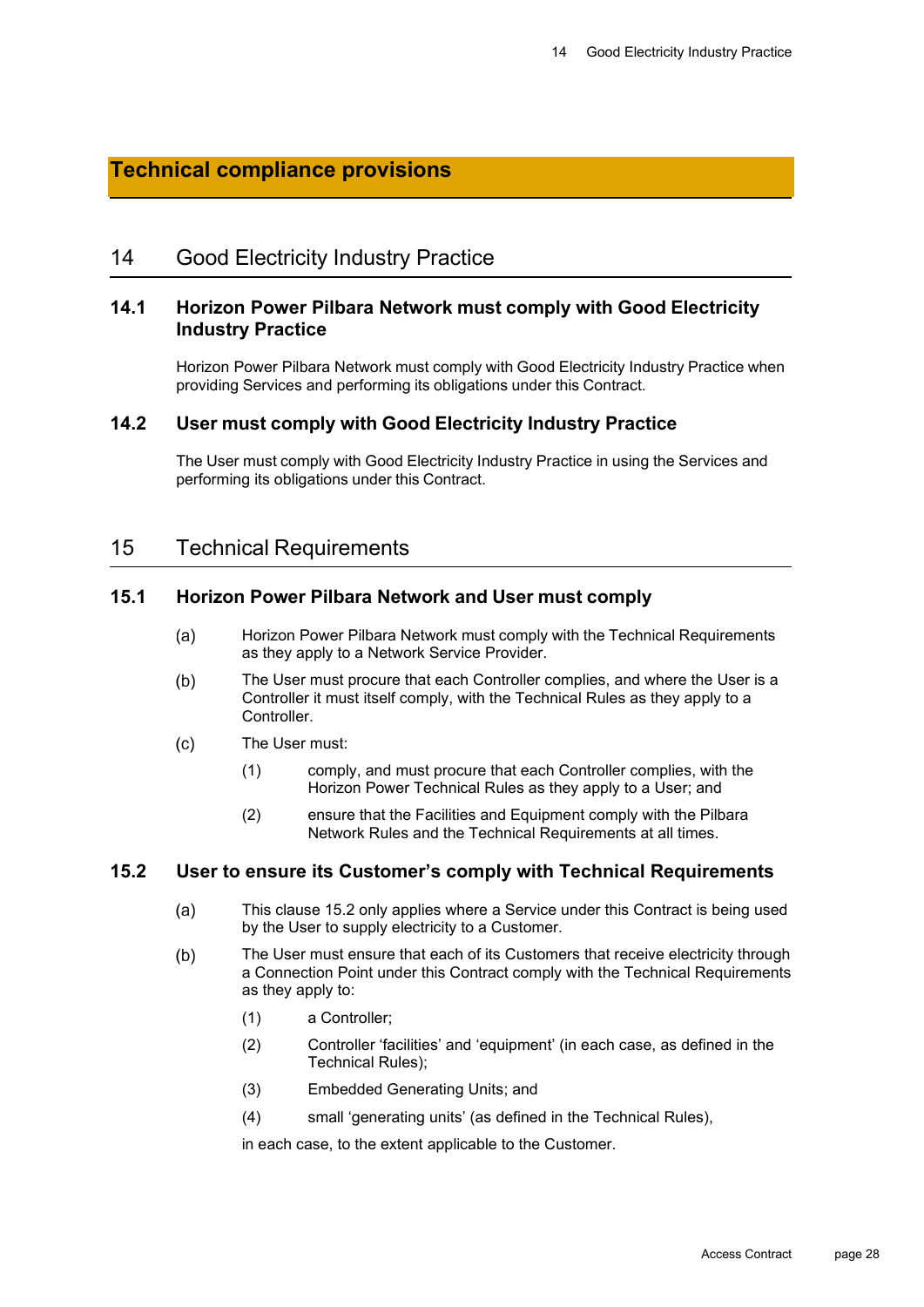- $(c)$ The User must allow, or procure that each of its Customers that receive electricity through a Connection Point under this Contract allow, Horizon Power Pilbara Network all reasonable rights of entry to such Customer's premises:
	- (1) to inspect the construction, installation, operation, maintenance and repair of the Embedded Generating Unit (if any), and all other equipment associated with the Customer's embedded generation (if any);
	- (2) to exercise its rights under the Technical Requirements in respect of the Embedded Generating Unit (if any); and
	- (3) for any other reasonable purpose connected with or arising out of this **Contract**
- $(d)$ The User indemnifies Horizon Power Pilbara Network and each of its Workers from and against any Claims or Loss however caused (including negligence), brought against, suffered or incurred by Horizon Power Pilbara Network or its Workers (as applicable), arising out of or in connection with damage to the Network, Network Assets or the Metering Equipment caused by an act or omission of any of the User's Customers that receive electricity through a Connection Point under this Contract, or a failure of the User to comply with this clause 15.2.

#### **15.3 User to bear costs**

- $(a)$ The User must bear its own costs in relation to compliance with clauses 15.1(b), 15.1(c) and 15.2.
- $(b)$ Horizon Power Pilbara Network must bear its own costs in relation to compliance with clause 15.1(a).
- Notwithstanding clause 15.3(b), where an act or omission of:  $(c)$ 
	- (1) the User in breach of this Contract; or
	- (2) a Controller, or any of the User's Customers that receive electricity through a Connection Point under this Contract, in each case in breach of the Technical Requirements (as applicable),

causes Horizon Power Pilbara Network to incur extra costs in order to ensure Horizon Power Pilbara Network complies with clause 15.1(a), the User must bear Horizon Power Pilbara Network's reasonable extra costs so incurred to the extent that such costs are not already recovered from the User or any other person under any other arrangement, including the Contributions Policy.

- $(d)$ Without limiting clause 15.3(c), where a User's equipment, or a User's Customer's equipment, increases the fault levels in the Network, the User must bear Horizon Power Pilbara Network's reasonable costs of any upgrades to the Network required under the Technical Requirements to the extent that such costs are not already payable by the User under the Contributions Policy.
- For the avoidance of doubt, the User is not liable for any costs incurred by Other  $(e)$ Network Users arising from compliance by the Other Network Users with the Technical Requirements.
- $(f)$ If Horizon Power Pilbara Network recovers costs referred to in clause 15.3(c) from another party in circumstances where the User has already paid them to Horizon Power Pilbara Network, Horizon Power Pilbara Network must refund those costs without interest to the User.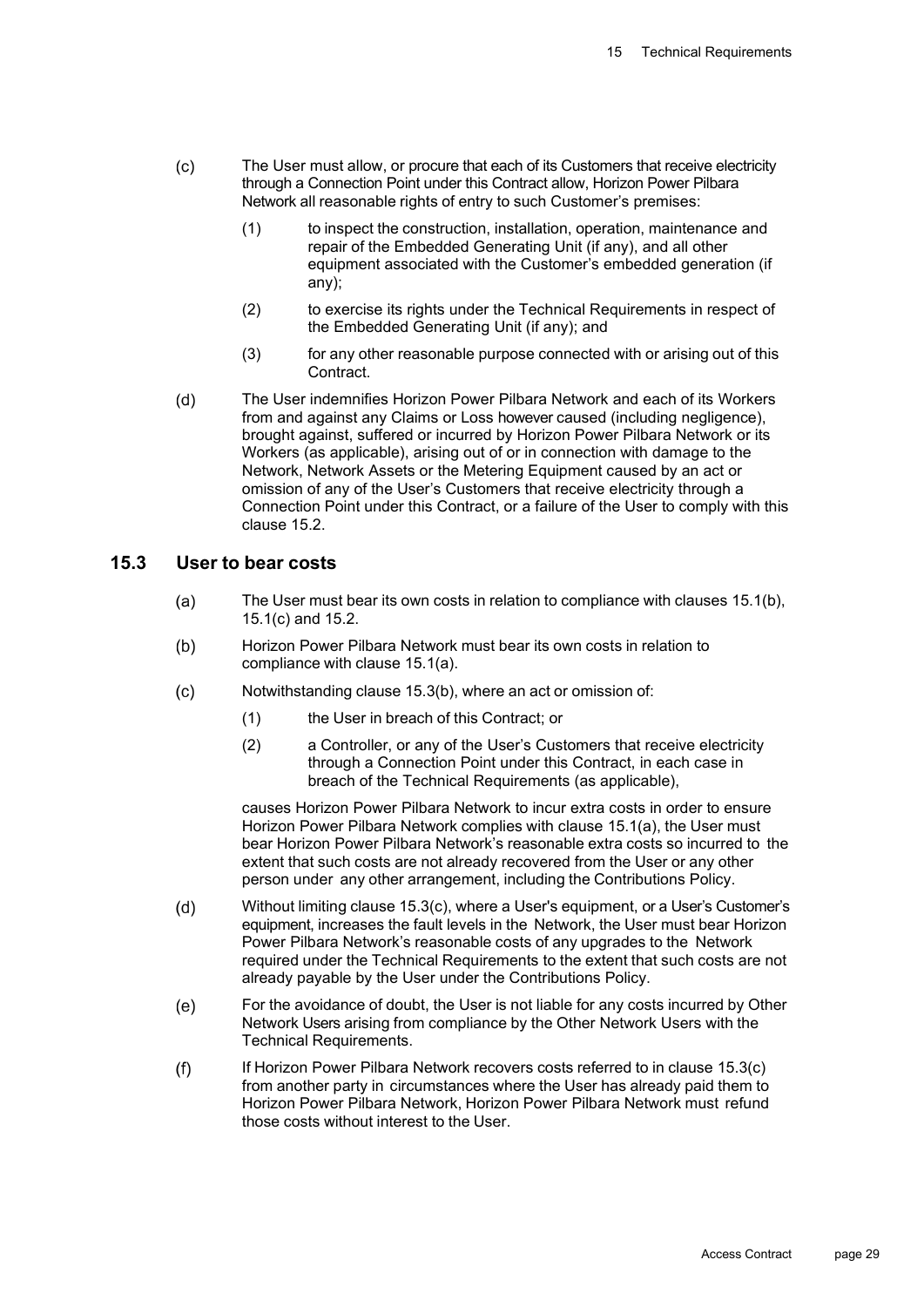#### **15.4 Actions of third parties**

Subject to clause 8.1(f), if the actions of any third party (excluding a Customer of the User or a Controller that is not the User) cause a Party to breach the Technical Requirements, then the Party is not in breach of clause 15.1 unless the Party has:

- $(a)$ been negligent; or
- $(b)$ has not acted as a Reasonable and Prudent Person.

## 16 Technical characteristics of Facilities and Equipment

- $(a)$ The Parties must record:
	- (1) in Part 2 of Schedule 3 any technical information that the User was required to provide to Horizon Power Pilbara Network under the User Access Guide, and as part of the Application; and
	- (2) in Part 3 of Schedule 3 any exemptions to:
		- (A) the Technical Rules given to the User or any Controller under rule 64 of the Pilbara Network Rules; and
		- (B) the Horizon Power Technical Rules agreed between the Parties.
- $(b)$ Each Party must record any other information required to be recorded in this Contract by the Technical Requirements within a database maintained by that Party, and provide the other Party with reasonable access to the information upon request by that Party.
- The User must not materially modify (or suffer or permit the material modification  $(c)$ of) any Facilities and Equipment connected at a Connection Point unless:
	- (1) where such modification requires an Application under the User Access Guide:
		- (A) the User makes such an Application; and
		- (B) the Application is processed by Horizon Power Pilbara Network under the User Access Guide, resulting in an Access Offer for the change, which the User accepted; or
	- (2) where such modification does not require an Application under the User Access Guide and relates to Facilities and Equipment owned by a person other than a Small Customer:
		- (A) the User notifies Horizon Power Pilbara Network of the modifications to the Facilities and Equipment in writing at least 65 Business Days prior to the modifications being made;
		- (B) the User demonstrates to Horizon Power Pilbara Network's satisfaction that the User has complied with the WA Electrical Requirements in respect of the modifications to the Facilities and Equipment; and
		- (C) Horizon Power Pilbara Network notifies the User that Horizon Power Pilbara Network and the System Operator have each determined (in their respective discretions) that the modified Facilities and Equipment do not adversely impact the safety or security of the Network.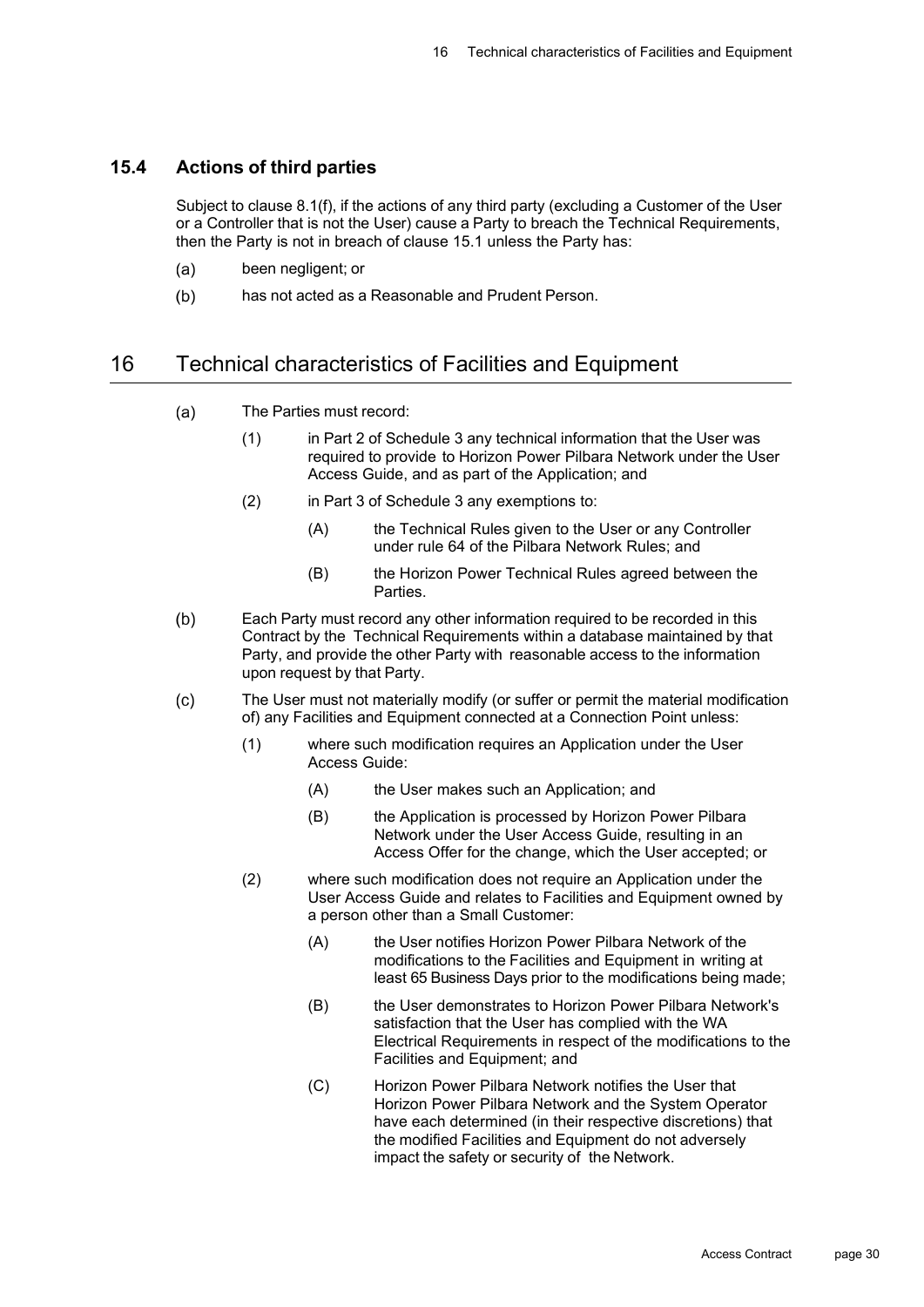- $(d)$ For the purposes of clause 16(c), a modification is material only if:
	- (1) it involves expenditure of more than \$100,000; or
	- (2) the modification is one which, consistently with Good Electricity Industry Practice, requires review by a duly qualified engineer before being made.
- $(e)$ If Horizon Power Pilbara Network does not issue a notice to the User under clause 16(c)(2)(C) regarding the determination that the modified Facilities and Equipment do not adversely impact the safety or security of the Network within 30 Business Days of receiving a notice from the User under clause 16(c)(2)(A), the User may (subject to its compliance with clause  $16(c)(2)(B)$ ) proceed to make the relevant modification.
- $(f)$ Nothing in this clause 16 derogates from the User's responsibility to ensure, or procure that the Controller ensures, the Facilities and Equipment at all times comply with:
	- (1) the requirements of this Contract; and
	- (2) the Technical Requirements.

## 17 Cooperation

The User and Horizon Power Pilbara Network (each acting as a Reasonable and Prudent Person) must cooperate and coordinate with each other where reasonably necessary in relation to:

- $(a)$ the planning, development, inspection, testing and commissioning of Facilities and Equipment for a Connection Point and Network Assets for the Network, including in respect of any obligations under the Technical Requirements; and
- $(b)$ the development and implementation of Maintenance schedules for Facilities and Equipment for a Connection Point and Network Assets for the Network, including in respect of any obligations under the Technical Requirements.

## 18 Access to premises

#### **18.1 Parties must allow reasonable rights of entry**

Each Party (**Host Party**) must allow, or use its reasonable endeavours to procure for, the other Party (**Guest Party**) all reasonable rights of entry to the Host Party's premises:

- for the purposes of constructing, installing, operating, maintaining and verifying  $(a)$ the accuracy of any Metering Equipment or other equipment or thing;
- $(b)$ to inspect the construction, installation, operation, maintenance and repair of any Metering Equipment or other equipment or thing;
- where the Guest Party is Horizon Power Pilbara Network, for the purposes of:  $(c)$ 
	- (1) effecting a Disconnection that cannot reasonably be effected remotely; or
	- (2) exercising any of its rights of inspection under the Technical Requirements; and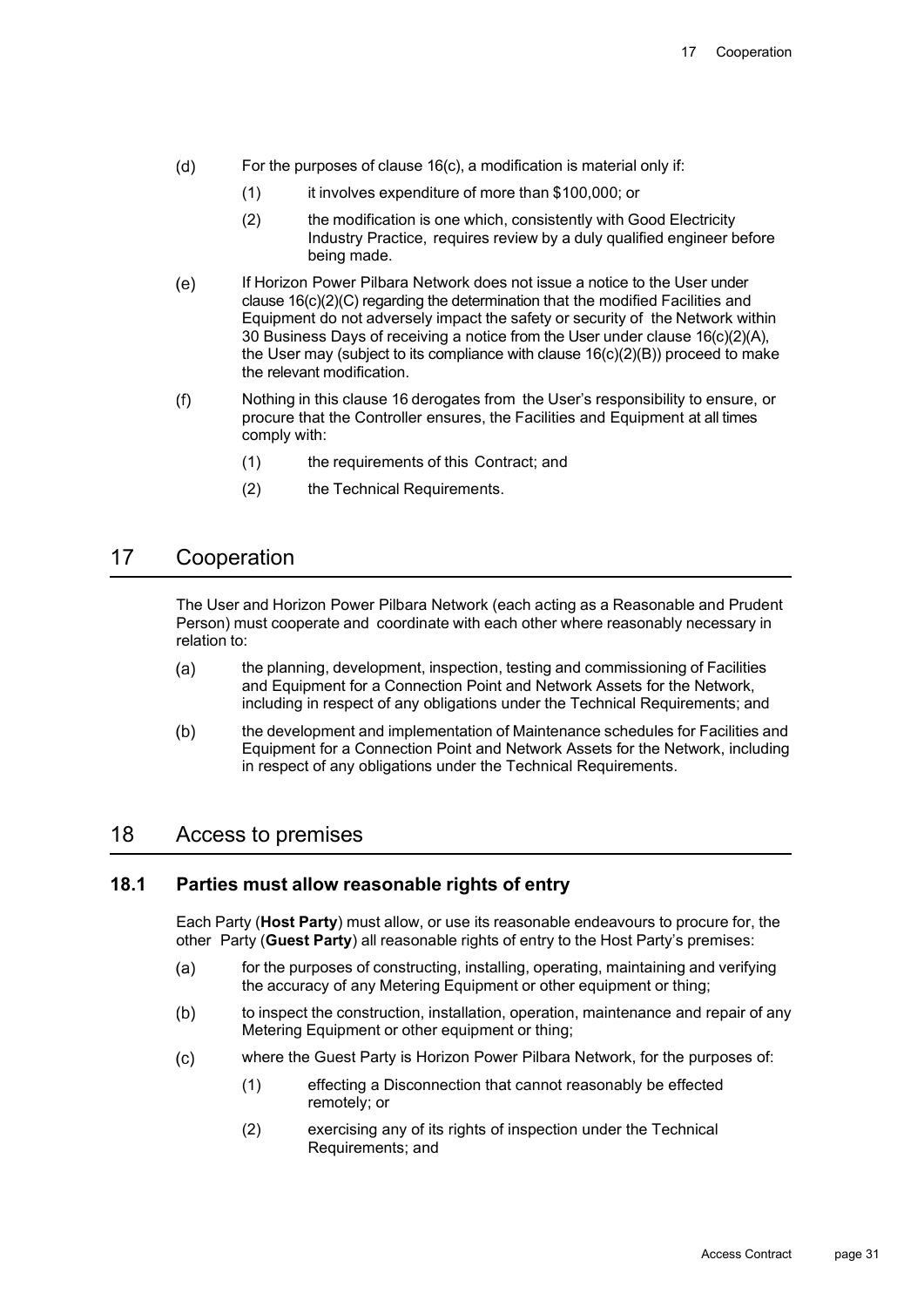$(d)$ for any other reasonable purpose connected with or arising out of this Contract.

## **18.2 Entry made at risk of Guest Party**

Any entry under clause 18.1 is made in all respects at the expense and risk of the Guest Party, who must, subject to clauses 22.3 and 22.4, make good any damage occasioned by or resulting from the entry, other than to the extent the damage is caused by:

- fair wear and tear;  $(a)$
- the negligence or Default of the Host Party or any of its Workers or Visitors; or  $(b)$
- $(c)$ a Force Majeure Event.

#### **18.3 Guest Party obligations**

Without limiting the Guest Party's obligations under the Technical Requirements regarding the notice of, and conduct of, inspections, a Guest Party must:

- $(a)$ before exercising a right of entry under clause 18.1, give reasonable notice to the Host Party specifying the purpose, proposed time and estimated duration of entry, except where it is not practicable to do so due to any Emergency; and
- $(b)$ while exercising a right of entry under clause 18.1:
	- (1) act as a Reasonable and Prudent Person;
	- (2) without limiting clause 18.3(b)(1), take steps that are reasonable in the circumstances to ensure that during the entry its Workers and Visitors cause as little inconvenience to the Host Party as possible, except to the extent that it is not practicable to do so due to any Emergency;
	- (3) at all times comply with:
		- (A) all reasonable health and safety standards, induction and supervision requirements and other requirements of the Host Party; and
		- (B) all reasonable and lawful directions by or on behalf of the Host Party; and
	- (4) ensure that its Workers and Visitors display identification to show they are a Worker or Visitor of the Guest Party.

#### **18.4 Third person's premises**

Without limiting the obligations imposed on the User under clause 15.2(c), to the extent that any equipment or thing relevant to the obligations or rights of a Party under this Contract is located on the premises of a third person, the Parties must use their reasonable endeavours to secure for either or both of the Parties a reasonable right of entry to the third person's premises.

## 19 Directions from System Operator

Horizon Power Pilbara Network and the User must each comply with any directions given by the System Operator pursuant to the Act and subsidiary instruments arising under the Act, including the Code and Pilbara Network Rules.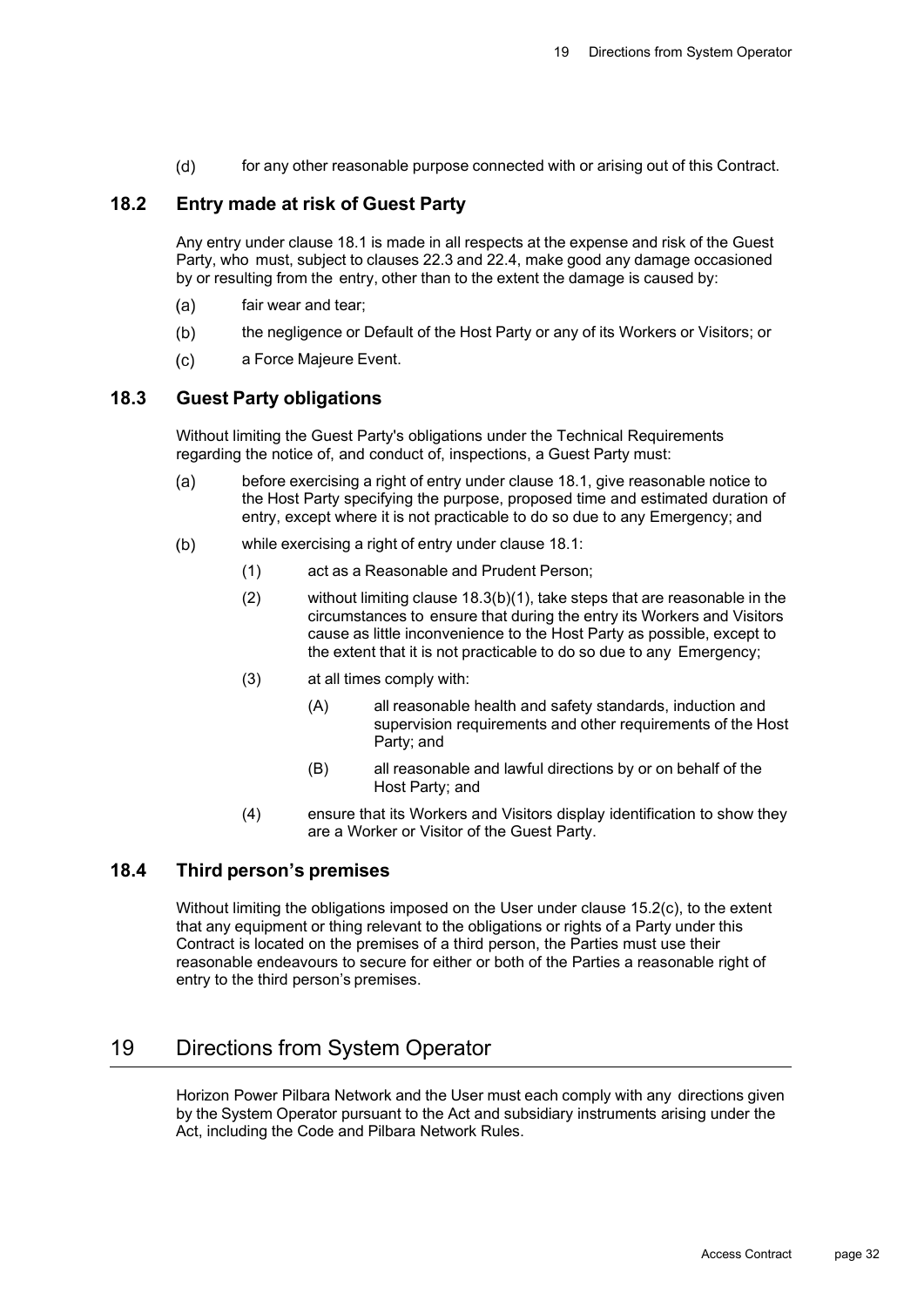## 20 Removal of equipment

On the permanent disconnection of Facilities and Equipment at any Connection Point:

- $(a)$ Horizon Power Pilbara Network may dismantle, decommission and remove Horizon Power Pilbara Network's Works and any Metering Equipment installed on the User's Premises; and
- $(b)$ under Horizon Power Pilbara Network's reasonable instructions, the User must, at its own cost, dismantle and decommission or remove any of the User's Works at or connected to the Connection Point.

## **Common provisions**

## 21 Representations and warranties

#### **21.1 User's representations and warranties**

- The User represents and warrants to Horizon Power Pilbara Network that:  $(a)$ 
	- (1) the User has complied with the User Access Guide and the requirements in the Code in respect of its Application;
	- (2) the User's obligations under this Contract are valid and binding and are enforceable against the User under their terms;
	- (3) this Contract and any other transaction under it does not contravene the User's constituent documents or any Law or any of the User's obligations or undertakings by which the User or any of the User's assets are bound or cause to be exceeded any limitation on the User's or the User's directors' powers; and
	- (4) neither the User nor any of its Related Bodies Corporate have immunity from the jurisdiction of a court or from legal process (whether through service of notice, attachment prior to judgement, attachment in aid of execution, execution or otherwise).
- $(b)$ For the purposes of the warranty in clause 21.1(a)(1), the User will be taken to have complied with the User Access Guide and the requirements in the Code in respect of its Application, where the only reason it has failed to be in compliance is a breach by Horizon Power Pilbara Network of the User Access Guide or the Code.
- $(c)$ The representations and warranties in clause 21.1(a) are to be taken to be made on each day on which:
	- (1) this Contract is in effect; and
	- (2) any amount payable by the User to Horizon Power Pilbara Network under this Contract is or may be outstanding.

#### **21.2 Horizon Power Pilbara Network's representations and warranties**

 $(a)$ Horizon Power Pilbara Network represents and warrants to the User that: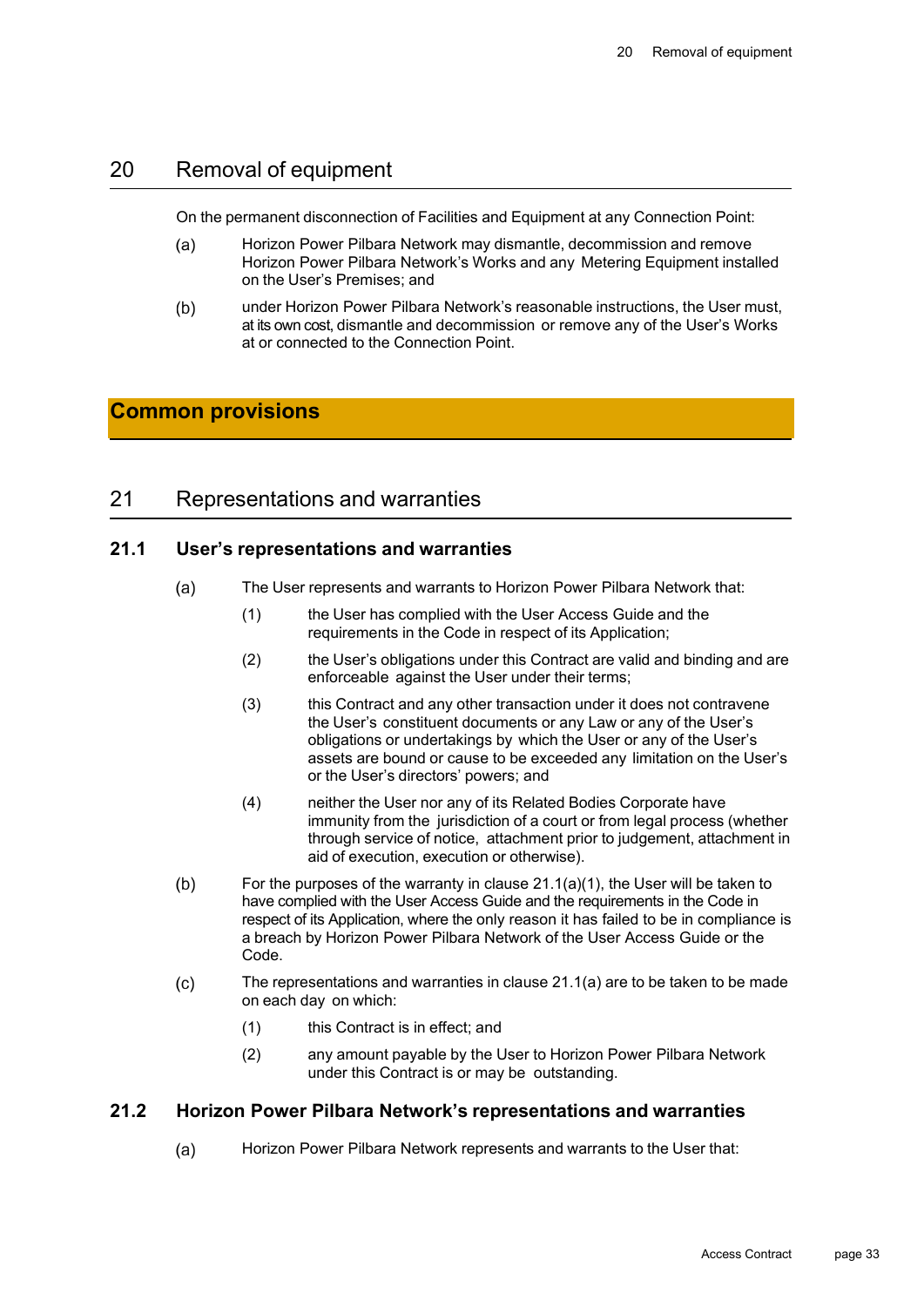- (1) Horizon Power Pilbara Network has complied with the User Access Guide and the requirements in the Code in respect of the User's Application;
- (2) Horizon Power Pilbara Network's obligations under this Contract are valid and binding and are enforceable against Horizon Power Pilbara Network under their terms;
- (3) this Contract and any other transaction under it does not contravene Horizon Power Pilbara Network's constituent documents or any Law or any of Horizon Power Pilbara Network's obligations or undertakings by which Horizon Power Pilbara Network or any of Horizon Power Pilbara Network's assets are bound or cause to be exceeded any limitation on Horizon Power Pilbara Network's or Horizon Power Pilbara Network's directors' powers; and
- (4) Horizon Power Pilbara Network does not have immunity from the jurisdiction of a court or from legal process (whether through service of notice, attachment prior to judgement, attachment in aid of execution, execution or otherwise).
- $(b)$ For the purposes of the warranty in clause 21.2(a)(1), Horizon Power Pilbara Network will be taken to have complied with the User Access Guide and the requirements in the Code in respect of the User's Application, where the only reason it has failed to be in compliance is a breach by the User of the User Access Guide or the Code.
- $(c)$ The representations and warranties in clause 21.2(a) are to be taken to be made on each day on which:
	- (1) this Contract is in effect; and
	- (2) any amount payable by Horizon Power Pilbara Network to the User under this Contract is or may be outstanding.

#### **21.3 No other warranty given by Horizon Power Pilbara Network**

- $(a)$ To the maximum extent permitted by Law:
	- (1) the only warranties given by and terms which apply to Horizon Power Pilbara Network under this Contract are those expressly contained in this Contract; and
	- (2) all warranties and terms implied by Law (including those implied by the *Competition and Consumer Act 2010* (Cth), the *Fair Trading Act 2010* (WA), and any other Law to similar effect) do not apply to this Contract.
- $(b)$ If at Law the exclusion of any warranty or term is prohibited, then Horizon Power Pilbara Network's liability in respect of a breach of such warranty or term is limited to the maximum extent permitted by Law. For example, where any Law permits Horizon Power Pilbara Network to limit its liability in respect of a breach of an implied warranty or condition to the replacement or resupply of equivalent goods and services, then Horizon Power Pilbara Network's liability will be so limited.
- $(c)$ Nothing in this Contract is intended to exclude, restrict or modify rights which the User may have under the *Competition and Consumer Act 2010* (Cth) or any other Law which may not be excluded, restricted or modified by agreement.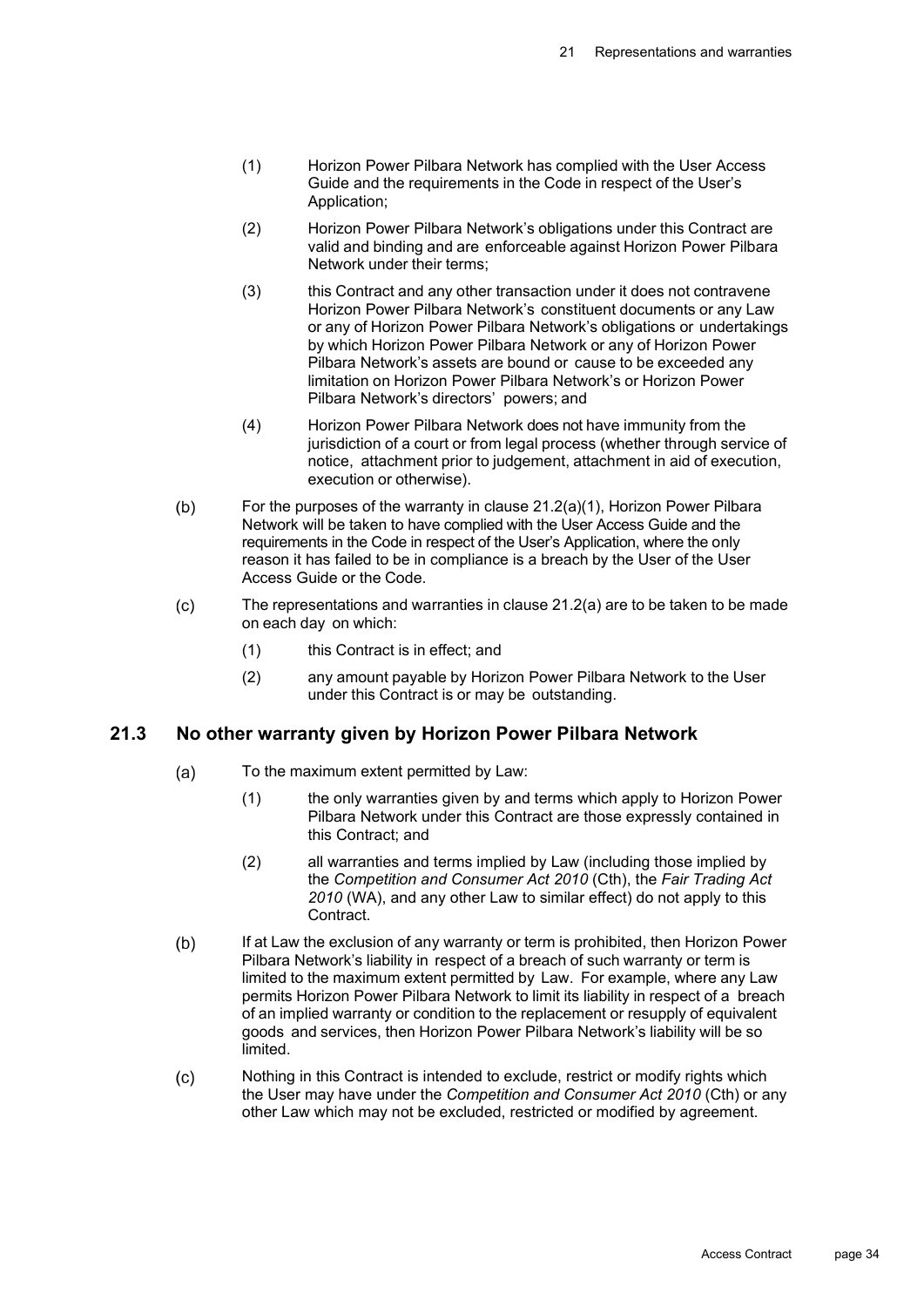## 22 Indemnity and limit on liability

#### **22.1 Indemnity**

- $(a)$ Subject to clause 22.1(b), each Party (**Indemnifying Party**) indemnifies the other Party (**Indemnified Party**) from and against any Claim or Loss, however caused (including negligence), brought against, suffered or incurred by the Indemnified Party, arising out of, or in connection with:
	- (1) any negligent, fraudulent or unlawful act or omission of the Indemnifying Party; or
	- (2) a Default of the Indemnifying Party.
- $(b)$ The Indemnifying Party's liability to indemnify the Indemnified Party under clause 22.1(a) will be proportionately reduced to the extent the Claim or Loss was caused by the negligence or fraud of the Indemnified Party.

#### **22.2 Enforcement of indemnities**

Neither Party need incur any cost or make any payment before enforcing any right of indemnity under this Contract, including the indemnity in clause 22.1.

#### **22.3 Exclusion of Indirect Damage**

- To the extent permitted by Law, but subject to clause 22.3(b), each Party will  $(a)$ have no liability to the other Party for any Claims for Indirect Damage (however arising, including negligence), arising under or in connection with this Contract.
- $(b)$ A Party's liability for Indirect Damage in respect of the following is not excluded by clause 22.3(a):
	- (1) in respect of the User:
		- (A) payment of the Charges (or any other liability described in clauses 9 or 10) to Horizon Power Pilbara Network in consideration for provision of the Services;
		- (B) the failure to ensure that, where applicable, its contract with a Controller contains the covenant referred to in clause 8.1(c)(4);
		- $(C)$  liability under an indemnity in clauses 11.1(d) or 15.2(d); or
		- (D) liability, to the extent that the User recovers insurance proceeds in respect of the liability from any of the insurances required to be maintained under clause 23, or would have recovered insurance proceeds if it had complied with this Contract and taken all reasonable steps to do so;
	- (2) in respect of Horizon Power Pilbara Network:
		- $(A)$  liability under clause 4.6(q); or
		- (B) any liability described in clauses 9 or 10; or
	- (3) in respect of either Party:
		- (A) injury to, or illness or death of, any person;
		- (B) damage to, or loss or destruction of, any third party property; or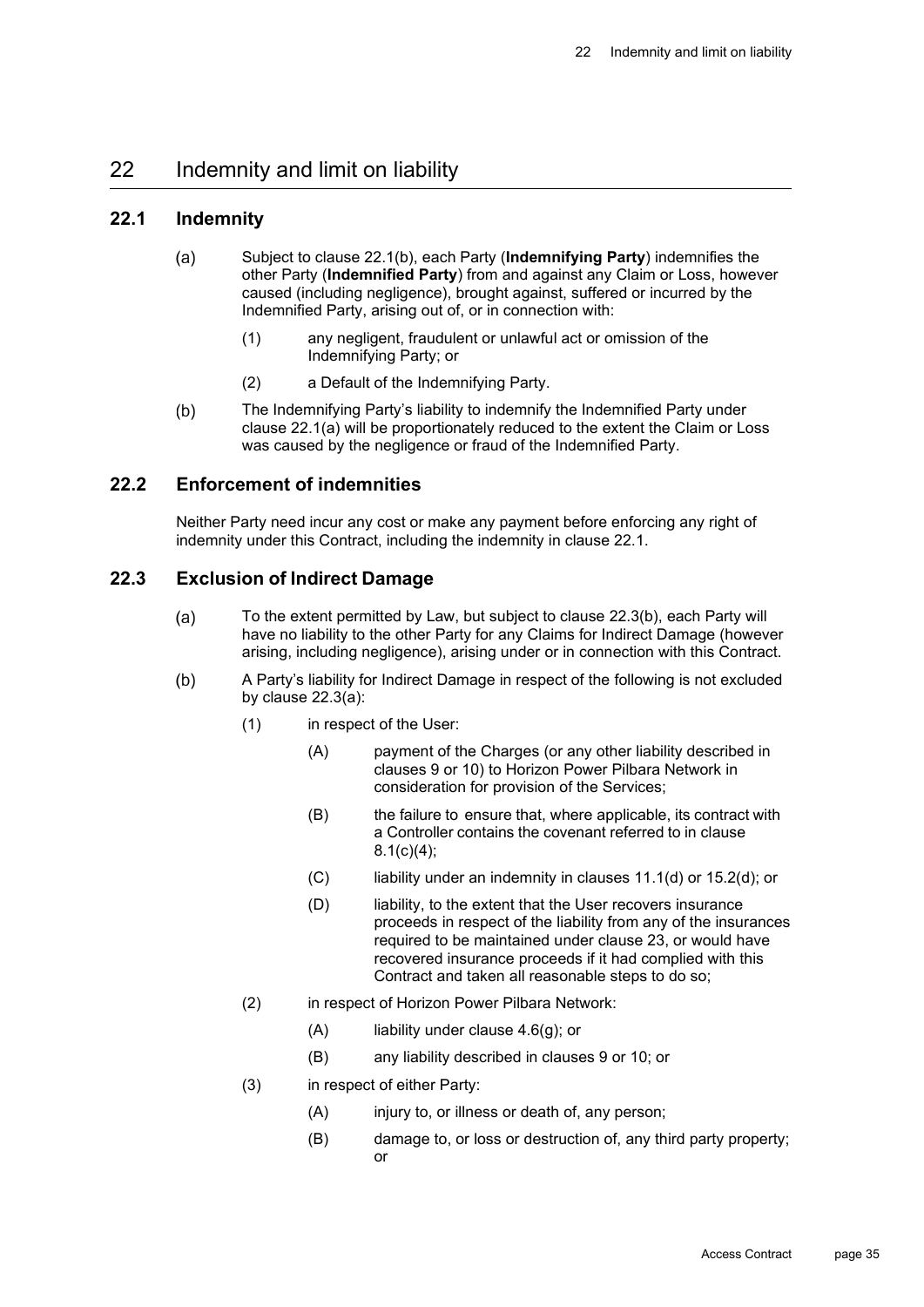(C) fraud of the Party in respect of its obligations to the other Party under this Contract.

## **22.4 Limitation of liability**

- $(a)$ To the extent permitted by Law, despite any other provision of this Contract but subject to clause 22.4(b):
	- (1) the User's liability to Horizon Power Pilbara Network for all Loss and Claims arising out of or in connection with this Contract (howsoever arising, including negligence) for each Contract Year is limited to the User Maximum Liability Amount; and
	- (2) Horizon Power Pilbara Network's liability to the User for all Loss and Claims arising out of or in connection with this Contract (howsoever arising, including negligence) for each Contract Year is limited to the Horizon Power Pilbara Network Maximum Liability Amount.
- $(b)$ A Party's liability in respect of the following is not limited by clause 22.4(a), and is not counted towards the limit under clause 22.4(a):
	- (1) in respect of the User:
		- (A) payment of the Charges (or any other liability described in clauses 9 or 10) to Horizon Power Pilbara Network in consideration for provision of the Services;
		- (B) fraud or wilful misconduct of the User;
		- (C) injury to, or illness or death of, any person; or
		- (D) liability, to the extent that the User recovers insurance proceeds in respect of the liability from any of the insurances required to be maintained under clause 23, or would have recovered insurance proceeds if it had complied with this Contract and taken all reasonable steps to do so; and
	- (2) in respect of Horizon Power Pilbara Network:
		- (A) any liability described in clauses 9 or 10;
		- (B) fraud or wilful misconduct of Horizon Power Pilbara Network; or
		- (C) injury to, or illness or death of, any person.
- The Horizon Power Pilbara Network Maximum Liability Amount and User  $(c)$ Maximum Liability Amount will be CPI-adjusted on the third anniversary of the Execution Date, and every 3 years thereafter, provided that for the purposes of such adjustment, the following formula will be used:

$$
N = C \times \left(1 + \frac{CPI_n - CPI_c}{CPI_c}\right)
$$

where:

**N** is the new liability cap amount being calculated;

**C** is the current liability cap amount being adjusted;

**CPI<sub>n</sub>** is the CPI applicable at the end of the quarter (quarter  $n$ ) most recently ended prior to the adjustment date; and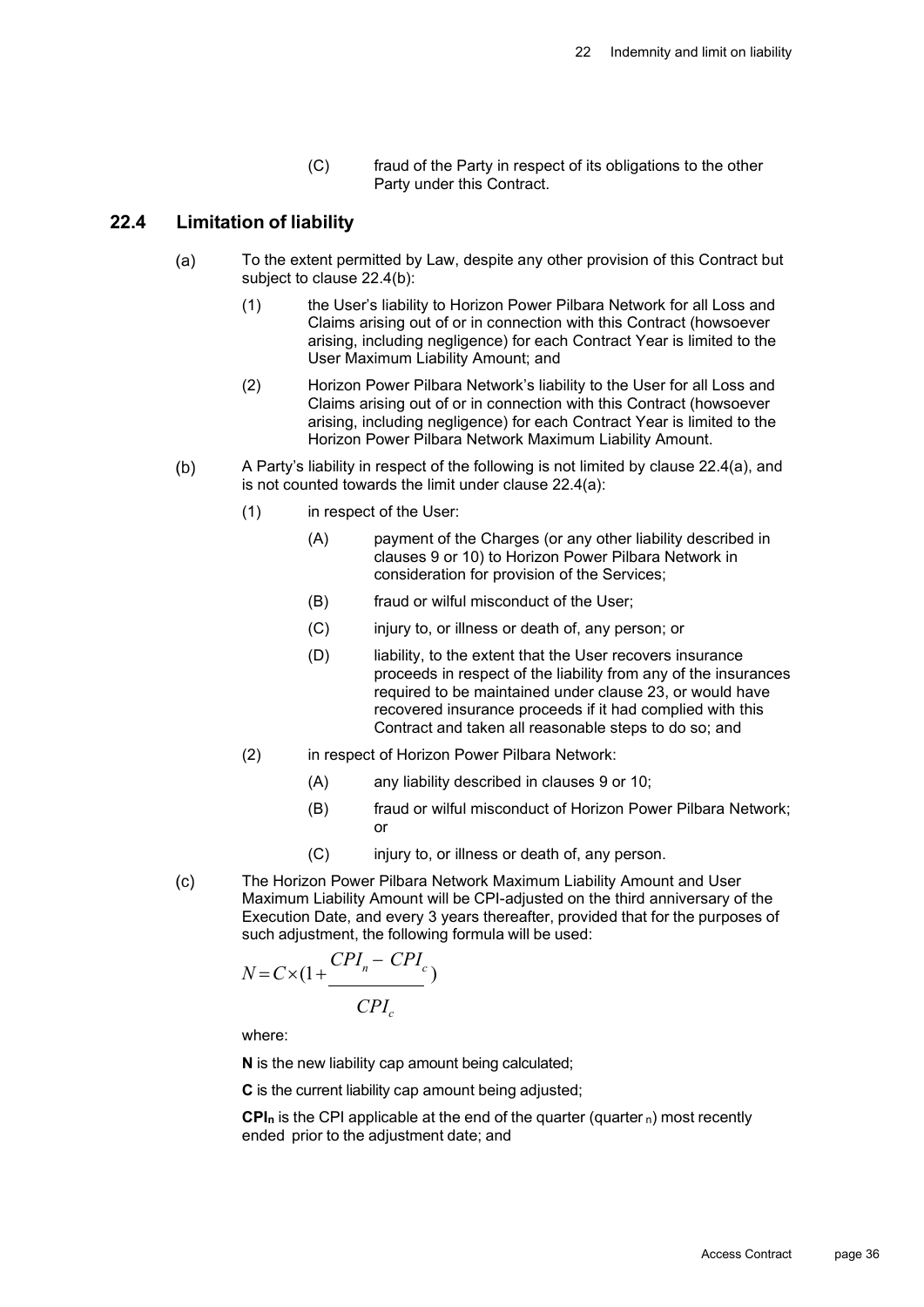**CPIc** is the value of CPI applicable for the quarter occurring 36 months before the quarter referred to in the definition of CPIn.

## **22.5 Application of caps and exclusions**

- $(a)$ When determining the insurance proceeds that would have been recovered for the purposes of clauses  $22.3(b)(1)(D)$  and  $22.4(b)(1)(D)$ , the exclusions and limits of liabilities under clauses 22.3 and 22.4 will not be taken into account.
- Liability to which a limit under clause 22.4 applies is counted towards the limit  $(b)$ when discharged by the liable Party.

## **22.6 Defence of indemnified claims**

If a third party Claim is made or instituted against a Party (**Indemnified Party**) in respect of which the Indemnified Party may seek to claim indemnity under this Contract against the other Party (**Indemnifying Party**), the following procedure applies:

- the Indemnified Party must give notice of the Claim to the Indemnifying Party as  $(a)$ soon as reasonably practicable;
- $(b)$ the Indemnified Party must not admit, compromise, settle or pay any Claim or take any other steps which may in any way prejudice the defence or challenge of the Claim without the prior written consent of the Indemnifying Party (which must not be unreasonably withheld) except as may be reasonably required in order to defend any judgement against the Indemnified Party (to avoid doubt, Part 1E of the *Civil Liability Act 2002* (WA) applies in respect of any 'apology' (as defined in Section 5AF of that Act) given by the Indemnified Party);
- $(c)$ the Indemnified Party must permit the Indemnifying Party to take, at the Indemnifying Party's expense, any reasonable action in the name of the Indemnified Party to defend or otherwise settle the claim as the Indemnifying Party may reasonably require; and
- $(d)$ the Indemnified Party must ensure that the Indemnifying Party and its representatives are given reasonable access to any of the documents and records (other than documents and records subject to legal professional privilege), staff, premises and advisers of the Indemnified Party as may be reasonably required by the Indemnifying Party in relation to any action taken or proposed to be taken by the Indemnifying Party under clause 22.6(c).

## **22.7 Mitigation of losses**

A Party must take such action as is reasonably required to mitigate any loss or damage to it for which indemnity may be claimed under this Contract or otherwise.

## 23 Insurances

#### **23.1 Insurances**

- $(a)$ Subject to clause 23.1(b), the User must obtain and maintain insurance, commencing from the Commencement Date, covering those matters, on the terms and basis, and for the amounts, referred to in Schedule 5.
- For each Connection Point, prior to the Start Date of a Service at the Connection  $(b)$ Point, and at such other times as Horizon Power Pilbara Network may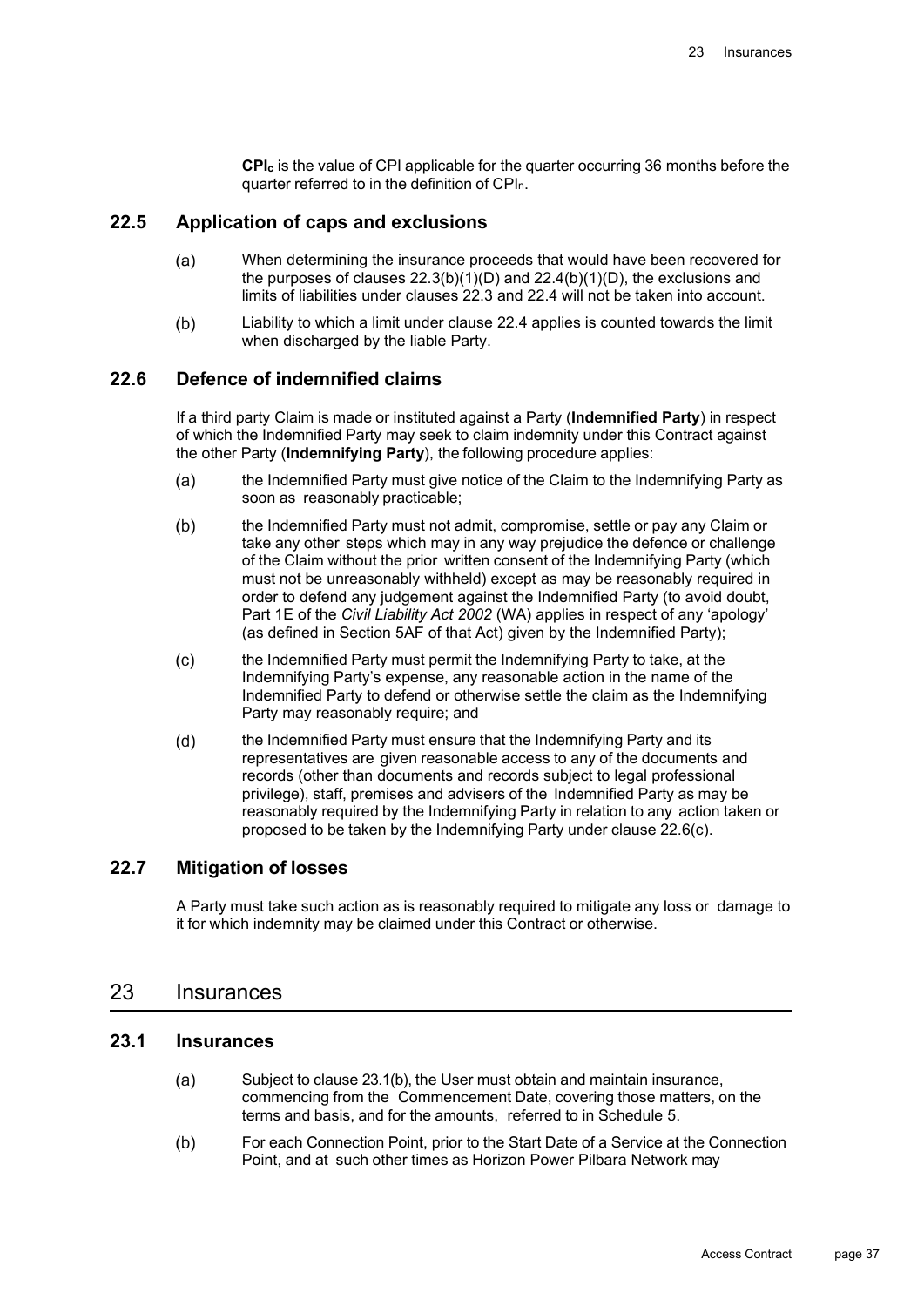reasonably request in writing (such request not to be made more than once in respect of a 12 month period unless extraordinary circumstances apply), the User must provide Horizon Power Pilbara Network with certificates of currency for the insurances required under clause 23.1(a).

## **23.2 Notice of cancellation**

The User must notify Horizon Power Pilbara Network immediately on being advised by its insurer of cancellation or non-renewal of any of the insurance policies in Schedule 5, and immediately use all reasonable endeavours to reobtain the insurance policies in Schedule 5. Any cancellation or non-renewal of any of the insurance policies will constitute a Default.

## **23.3 Further obligation**

The User must not do any act or make any omission that would be grounds for an insurer to refuse to pay a claim under any of the policies of insurance.

## 24 Force Majeure

## **24.1 Affected Person's obligations are suspended**

If a Party (**Affected Person**) is unable, wholly or in part, to perform any obligation (**Affected Obligation**) under this Contract (other than an obligation to pay money) because of the occurrence of a Force Majeure Event, then, subject to this clause 24, the Affected Person's obligation to perform the Affected Obligation is suspended to the extent that, and for so long as, the Affected Person's ability to perform the Affected Obligation is affected by the Force Majeure Event (such period being the **FM Period**).

## **24.2 When Services are Curtailed**

Without limiting clause 24.1, Horizon Power Pilbara Network's obligation in respect of a Connection Point to provide the Services is suspended during any period that the provision of the Services in respect of that Connection Point is Curtailed under clause 25.1 to the extent of the Curtailment.

## **24.3 Affected Person's obligations**

- Subject to clause 24.5, if a Force Majeure Event occurs and the Affected Person  $(a)$ is unable wholly or in part to perform any obligation under this Contract, then the Affected Person must:
	- (1) notify the other Party if the FM Period continues for a period of 2 days or longer; and
	- (2) use reasonable endeavours (including rescheduling personnel and resources) to:
		- (A) mitigate the consequences of the Force Majeure Event; and
		- (B) minimise any resulting delay in the performance of the Affected Obligation.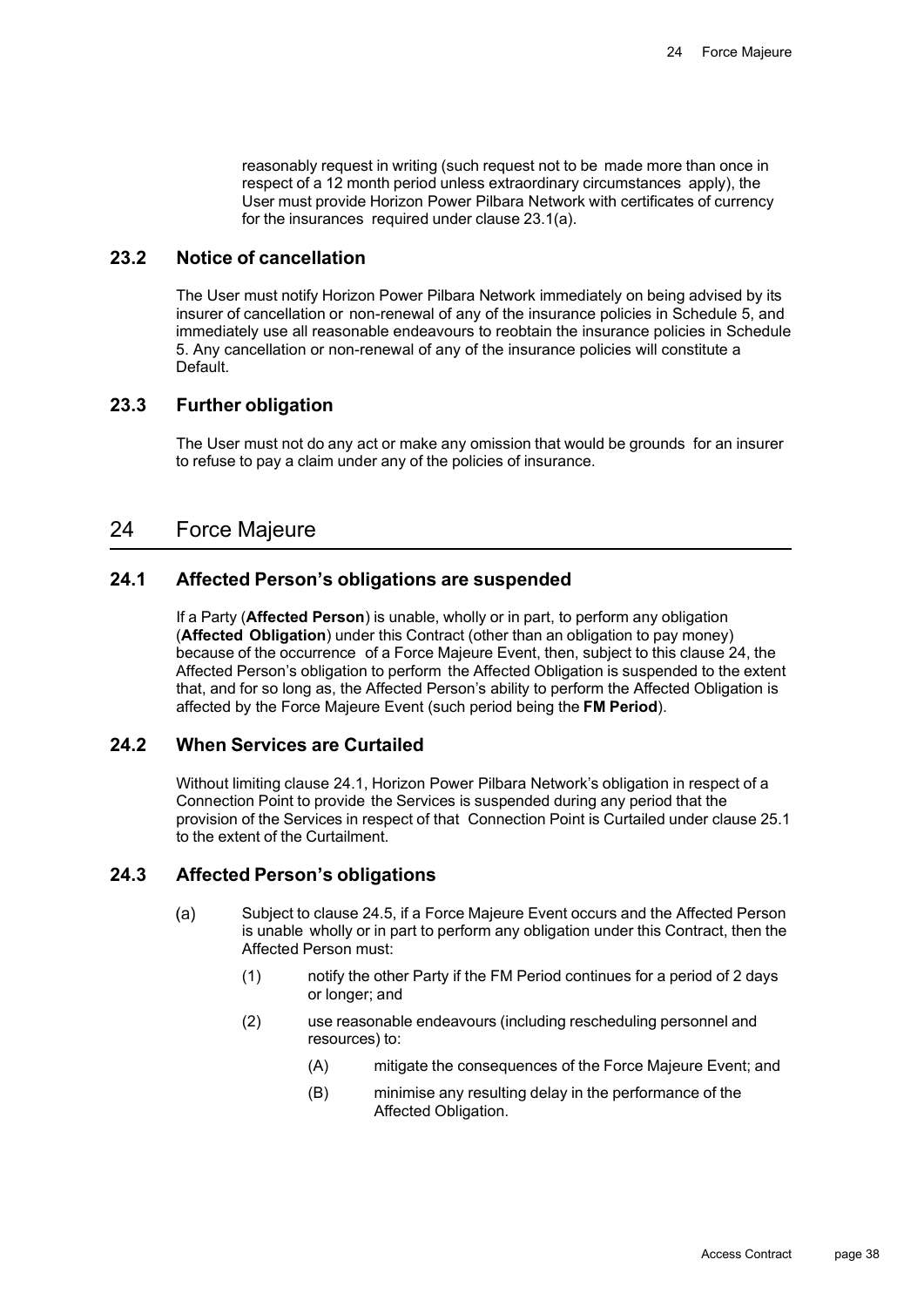- $(b)$ A notice under clause 24.3(a) must be given as soon as reasonably practicable, and must include details of the event or circumstance constituting the Force Majeure Event.
- $(c)$ The Affected Person must notify the other Party as soon as reasonably practicable after it is no longer affected by the Force Majeure Event, and the notice must:
	- (1) include the actual period of the Force Majeure Event, stating the start date and end dates; and
	- (2) detail the effect that the Force Majeure Event had on the Affected Person's ability to perform its obligations under this Contract.

#### **24.4 Failure to minimise delays**

If an Affected Person fails to comply with clause  $24.3(a)(2)(B)$  then the only consequence of that failure is that the FM Period is reduced by the period of any delay in the performance of the Affected Obligation attributable to that failure.

## **24.5 Settlement of a labour dispute**

The settlement of a labour dispute which constitutes a Force Majeure Event is a matter which is within the absolute discretion of the Affected Person.

## **24.6 Termination for extended Force Majeure Event**

If a Force Majeure Event occurs which prevents (or will prevent) the Affected Person from performing some or all of its obligations under this Contract in respect of any Connection Point for a continuous period of at least 6 months, then either Party may, unless the Force Majeure Event has ceased to have that effect, terminate either:

- $(a)$ the provision of the Services in respect of that Connection Point; or
- $(b)$ this Contract,

by written notice to the other Party, and the obligation to provide the Services or this Contract (as applicable) will terminate on the date specified in the notice.

## **24.7 No extension of Term**

The suspension of obligations under clause 24.1 does not extend the Term.

## 25 Curtailment and Constraint Directions

## **25.1 Horizon Power Pilbara Network may Curtail Services**

In addition to any other rights Horizon Power Pilbara Network may have to Curtail Services under this Contract, Horizon Power Pilbara Network may Curtail the provision of Services in respect of a Connection Point:

- $(a)$ to carry out planned Augmentation or Maintenance to the Network;
- $(b)$ to carry out unplanned Maintenance to the Network where Horizon Power Pilbara Network considers it necessary to do so to avoid injury to any person or material damage to any property or the environment;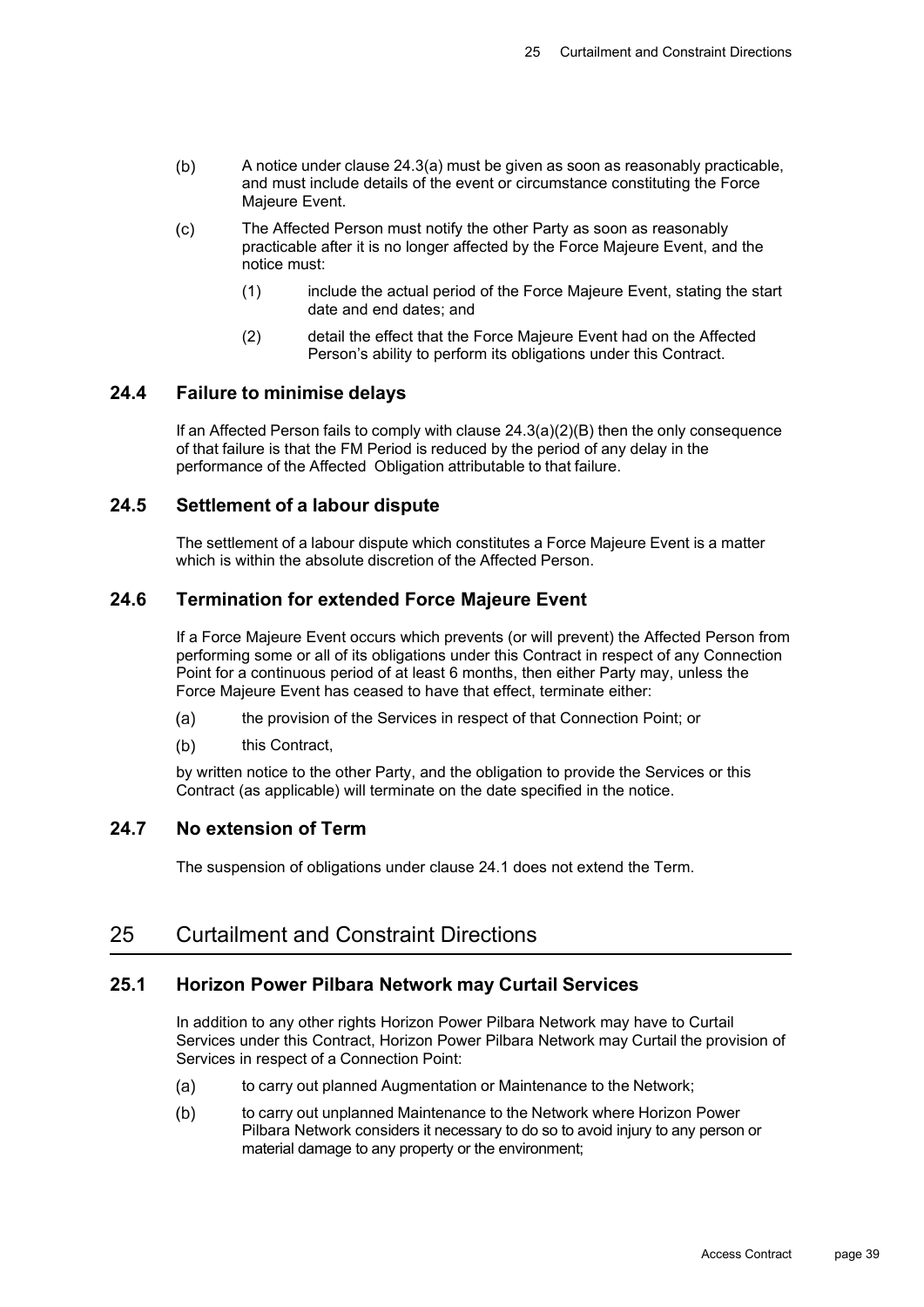- $(c)$ if there is any breakdown of or damage to the Network that Horizon Power Pilbara Network considers (in its absolute discretion) affects or is likely to affect Horizon Power Pilbara Network's ability to provide Services at that Connection Point;
- $(d)$ if Horizon Power Pilbara Network considers (in its absolute discretion) the Curtailment is required to maintain safety, to avoid injury to any person or damage to any property or the environment;
- $(e)$ if required as a result of, or in connection with, a Force Majeure Event;
- $(f)$ if the rate at which electricity is transferred into, or out of, the Network by or on behalf of the User exceeds the:
	- (1) Contracted Capacity applicable for the Service at that Connection Point; or
	- (2) limits specified in a Constraint Direction the subject of clause 25.3;
- in circumstances where Horizon Power Pilbara Network is entitled to Curtail the  $(g)$ Services or Disconnect a User at Law (including under the Technical Rules) or under the Horizon Power Technical Rules; or
- $(h)$ to the extent Horizon Power Pilbara Network considers it necessary for Horizon Power Pilbara Network to comply with:
	- (1) any Law (including the Technical Rules);
	- (2) the Horizon Power Technical Rules; or
	- (3) any lawful directions given by the System Operator, the minister responsible for administering the Act, the minister responsible for administering the *Electricity Corporations Act 2005* (WA), the Coordinator of Energy, or the Director of Energy Safety.

## **25.2 Extent of Curtailment and suspension of Horizon Power Pilbara Network's obligations**

- Horizon Power Pilbara Network must keep the extent and duration of any  $(a)$ Curtailment under clause 25.1 to the minimum reasonably required in accordance with Good Electricity Industry Practice.
- $(b)$ For the duration of any Curtailment, Horizon Power Pilbara Network's obligations to provide the Services are suspended.

## **25.3 System Operator Constraint Directions**

- Without limiting anything else in this Contract, the Parties acknowledge and  $(a)$ agree that from time to time a Controller (including the User in its capacity as a Controller) may receive a Constraint Direction from the System Operator, pursuant to which the Controller must ensure the electricity transferred into, or out of, the Network by or on behalf of the User does not exceed the limits specified in the Constraint Direction.
- $(b)$ The User must comply, and (where the User is not the Controller) must procure that the relevant Controller complies, with any Constraint Direction received from the System Operator.
- The User acknowledges and agrees that a Constraint Direction (or a Constraint  $(c)$ Rule or Limit Advice which has resulted in the need for a Constraint Direction) may take into account any event that occurs anywhere in the Power System before or after the Execution Date, including: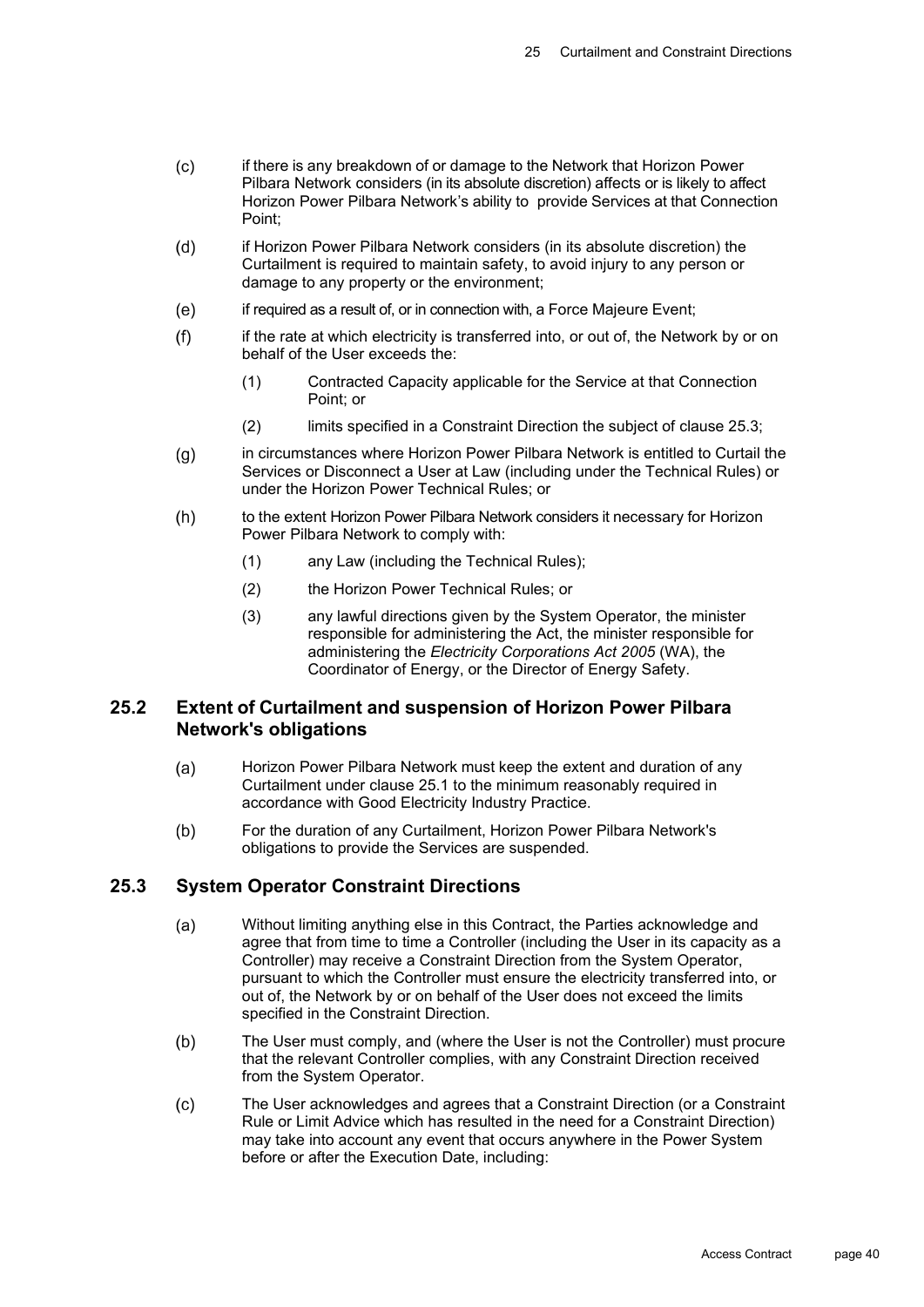- (1) an Access Contract being entered into;
- (2) a change in generation or load;
- (3) the addition, modification, re-rating, disconnection or removal of a facility or network element;
- (4) a Network Service Provider (including, for the avoidance of doubt, Horizon Power Pilbara Network) giving the System Operator new or revised Limit Advice; and
- (5) the System Operator adopting a new or revised Constraint Rule.
- $(d)$ Receipt by a Controller (including the User in its capacity as a Controller) of any Constraint Direction from the System Operator as contemplated by clause 25.3(a) has no effect on the Contracted Capacity provided to the User under this Contract, or the associated Charges under clause 9.
- The User acknowledges and agrees that Horizon Power Pilbara Network may,  $(e)$ from time to time:
	- (1) give the System Operator a Limit Advice, and maintain and consult with the System Operator in connection with a Limit Advice; or
	- (2) consult and agree with the System Operator on the form and content of a Constraint Rule,

which advice or rule may result in the issuance by the System Operator of a Constraint Direction to a Controller (including the User in its capacity as a Controller).

 $(f)$ 

In:

- (1) giving the System Operator a Limit Advice (or maintaining and consulting with the System Operator in connection with a Limit Advice); or
- (2) consulting with the System Operator on the form and content of a Constraint Rule,

in each case as contemplated by clause 25.3(e), Horizon Power Pilbara Network must:

- (3) give due consideration to whether or not the User has the benefit of a Legacy Right, and where the User has the benefit of a Legacy Right:
	- (A) use reasonable endeavours to ensure that the User obtains as part of its Access Rights, priority rights of access to network capacity; and
	- (B) ensure that the Limit Advice it gives to the System Operator provides for the User to have priority rights of access to network capacity,

in each case, to the extent described in rule 250(1), but at all times subject to rule 254, of the Pilbara Network Rules; and

- (C) ensure that, in consulting with the System Operator on the form and content of a Constraint Rule, the priority rights of access detailed in the Limit Advice are communicated to the System Operator;
- (4) give due consideration to whether or not the User has contributed funding (by way of capital contribution, underwriting, increased tariffs, risk allocation or otherwise) to Constraint Works; and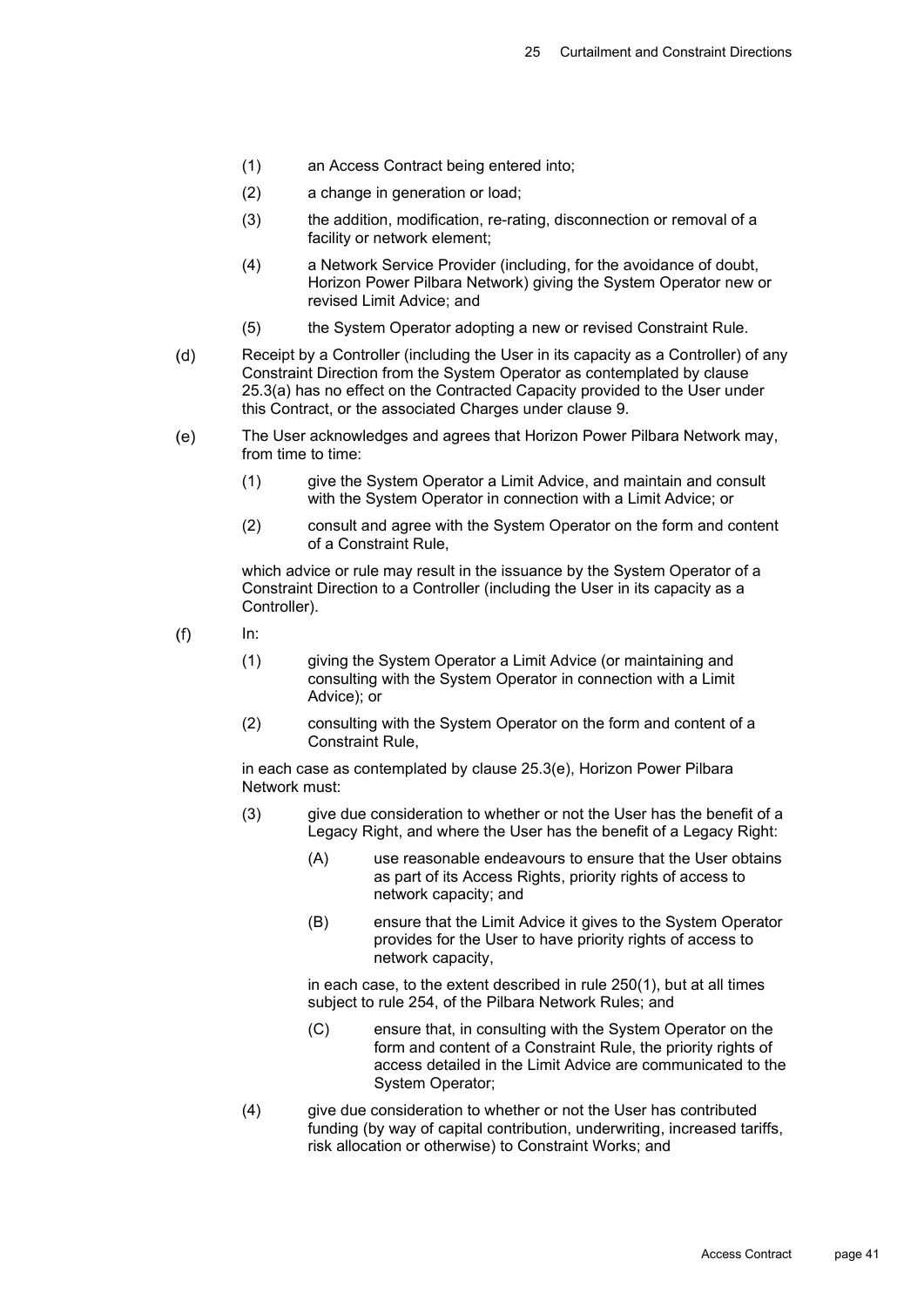- (5) where the User has contributed funding as contemplated by clause 25.3(f)(4), and to the extent those Constraint Works have resulted in additional network capacity:
	- (A) use reasonable endeavours to ensure that the User obtains as part of its Access Rights, priority rights of access to that additional network capacity; and
	- (B) ensure that the Limit Advice it gives to the System Operator provides for the User to have priority rights of access to that additional network capacity,

in each case, as reasonably determined by Horizon Power Pilbara Network, having regard to the nature and scale of the User's contribution; and

- (C) ensure that, in consulting with the System Operator on the form and content of a Constraint Rule, the priority rights of access detailed in the Limit Advice are communicated to the System Operator.
- Provided it has complied with its obligations in clause 25.3(f), Horizon Power  $(g)$ Pilbara Network has no liability to the User or a Controller, under this Contract or otherwise, in respect of Constraint Directions issued by the System Operator (including where a Constraint Direction arises in the circumstances contemplated by clause 25.3(e)).
- The issuance of a Constraint Direction by the System Operator (and the actions  $(h)$ taken by either or both of the User and Horizon Power Pilbara Network to ensure the Constraint Direction is complied with) does not in any way limit the User's obligation (where applicable) to remain in balance in accordance with the Pilbara Network Rules.

## **25.4 Notification of Curtailment**

Except for where:

- $(a)$ Horizon Power Pilbara Network uses a Constraint Solution implemented in accordance with clause 4.1(d) to automatically Curtail the provision of Services; or
- $(b)$ the System Operator has issued a Constraint Direction as contemplated by clause 25.3(a) and Horizon Power Pilbara Network Curtails the provision of the Services under clause 25.1(f)(2),

Horizon Power Pilbara Network must use reasonable endeavours to notify the User of any Curtailment under clause 25.1 as soon as practicable.

## **25.5 User must comply with Curtailment**

If Horizon Power Pilbara Network notifies the User of a Curtailment of Services under clause 25.4 in respect of a Connection Point, the User (acting as a Reasonable and Prudent Person) must comply, or procure compliance, with any reasonable requirements set out in the notice concerning the Curtailment.

## **25.6 No liability for Curtailment**

Horizon Power Pilbara Network is not liable for any Claim or Loss suffered or incurred by the User, or any other person, as a result of or arising out of or in connection with a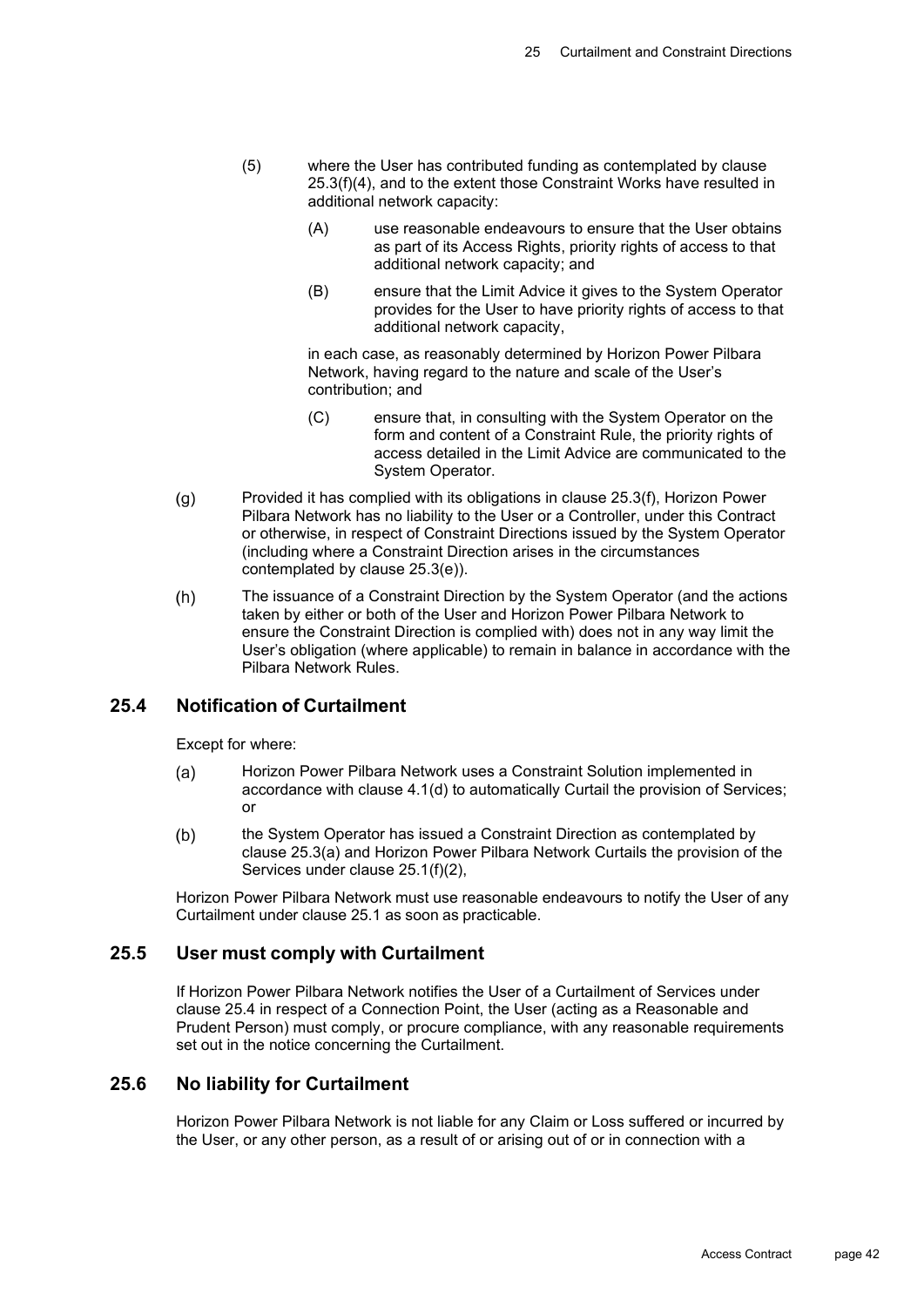Curtailment effected pursuant to this clause 25, or otherwise in accordance with this Contract.

#### **25.7 Disconnection for emergency**

- $(a)$ If Horizon Power Pilbara Network, acting reasonably, forms the opinion that the operation of the Facilities and Equipment, a Customer's Embedded Generating Unit (if any), or any part of either of them, pose a threat to the integrity of the Network (including a threat to power system security) or may lead to damage to the Network, Network Assets or Other Network Users, Horizon Power Pilbara Network may immediately Disconnect the Network Assets.
- $(b)$ Horizon Power Pilbara Network must notify the User of any Disconnection it effects under clause 25.7(a) (**Emergency Disconnection**) as soon as reasonably practicable after taking that action.
- To the extent that a Disconnection under clause 25.7(a) was as a result of the  $(c)$ User's action or inaction, whether or not a breach of its obligations under this Contract (including a breach of the Technical Requirements), Horizon Power Pilbara Network may direct the User to take specific reasonable steps to avoid the recurrence of the threat or the potential damage to the Network, Network Assets or Other Network Users.
- $(d)$ If the User is directed by Horizon Power Pilbara Network pursuant to clause 25.7(c), the User must comply, or procure compliance by the Controller (as applicable), with that direction at the User's expense.

## **25.8 Disconnection for User's breach of Technical Requirements**

- $(a)$ Horizon Power Pilbara Network may Disconnect the Network Assets if, in Horizon Power Pilbara Network's reasonable opinion:
	- (1) the User or any Controller (or both, as applicable), has breached, or is likely to breach, the Technical Requirements; and
	- (2) that breach, or likely breach, is likely to have a material adverse effect on the Network, Network Assets or Other Network Users.
- $(b)$ Without limiting its rights under clause 25.7, Horizon Power Pilbara Network must notify the User of:
	- (1) any breach (or likely breach) of the Technical Requirements by the User or any Controller (or both, as applicable), which Horizon Power Pilbara Network is aware of; and
	- (2) any proposed Disconnection under clause 25.8(a),

which notice must include, to the extent practicable:

- (3) sufficient detail to enable the User to identify the breach, or likely breach (as applicable) of the Technical Requirements, and to remedy the breach, or prevent the likely breach (as applicable), before the proposed Disconnection; and
- (4) the date and time of any proposed Disconnection.
- $(c)$ If the User is notified of a proposed Disconnection under clause 25.8(b), the User must:
	- (1) remedy the breach (or prevent the likely breach, as applicable) within the stipulated period; and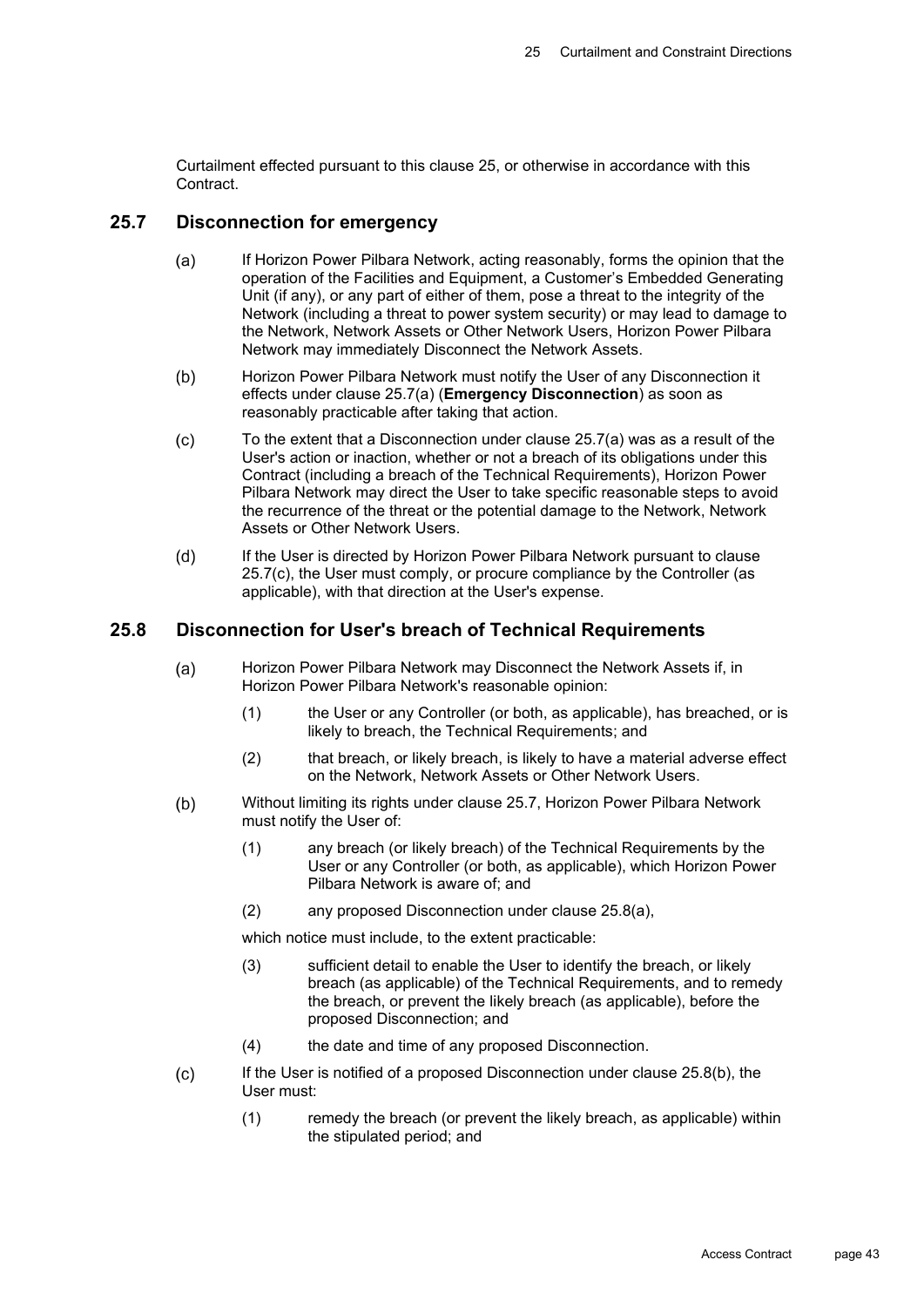(2) continue to pay the Charges payable under clause 10, despite the breach or (if the breach is not remedied within the stipulated period) Disconnection (or both, as applicable).

## 26 Payments and recoveries under the Contributions Policy

The Parties must comply with the provisions set out in Schedule 4 regarding any Contributions.

## 27 Default

## **27.1 Default**

A Party is in **Default** if:

- $(a)$ that Party defaults in the due and punctual payment, at the time and in the manner required for payment by this Contract, of any amount payable under this Contract;
- $(b)$ that Party defaults in the due and punctual performance or observance of any of its obligations contained in this Contract;
- $(c)$ an Insolvency Event occurs in respect of that Party; or
- $(d)$ that Party materially breaches any representation or warranty given to the other Party under this Contract.

## **27.2 Default by User**

- $(a)$ In the event of the User's Default, Horizon Power Pilbara Network may notify the User of the User's Default, which notice must:
	- (1) state that the notice is a notice of Default; and
	- (2) require the User to remedy the User's Default.
- $(b)$ If the User's Default is a payment Default under clause 27.1(a), the User must remedy that Default within 3 Business Days after receiving a notice under clause 27.2(a).
- If the User's Default is a Default other than a payment Default under clause  $(c)$ 27.1(a), the User must, within 5 Business Days after receiving a notice under clause 27.2(a), either:
	- (1) remedy that Default; or
	- (2) have commenced remedying that Default, and be diligently proceeding with that remedy (in each case to Horizon Power Pilbara Network's reasonable satisfaction).
- $(d)$ If the User:
	- (1) fails to remedy a Default; or
	- (2) where applicable, fails to have commenced remedying a Default, and be diligently proceeding with that remedy (in each case, to Horizon Power Pilbara Network's reasonable satisfaction),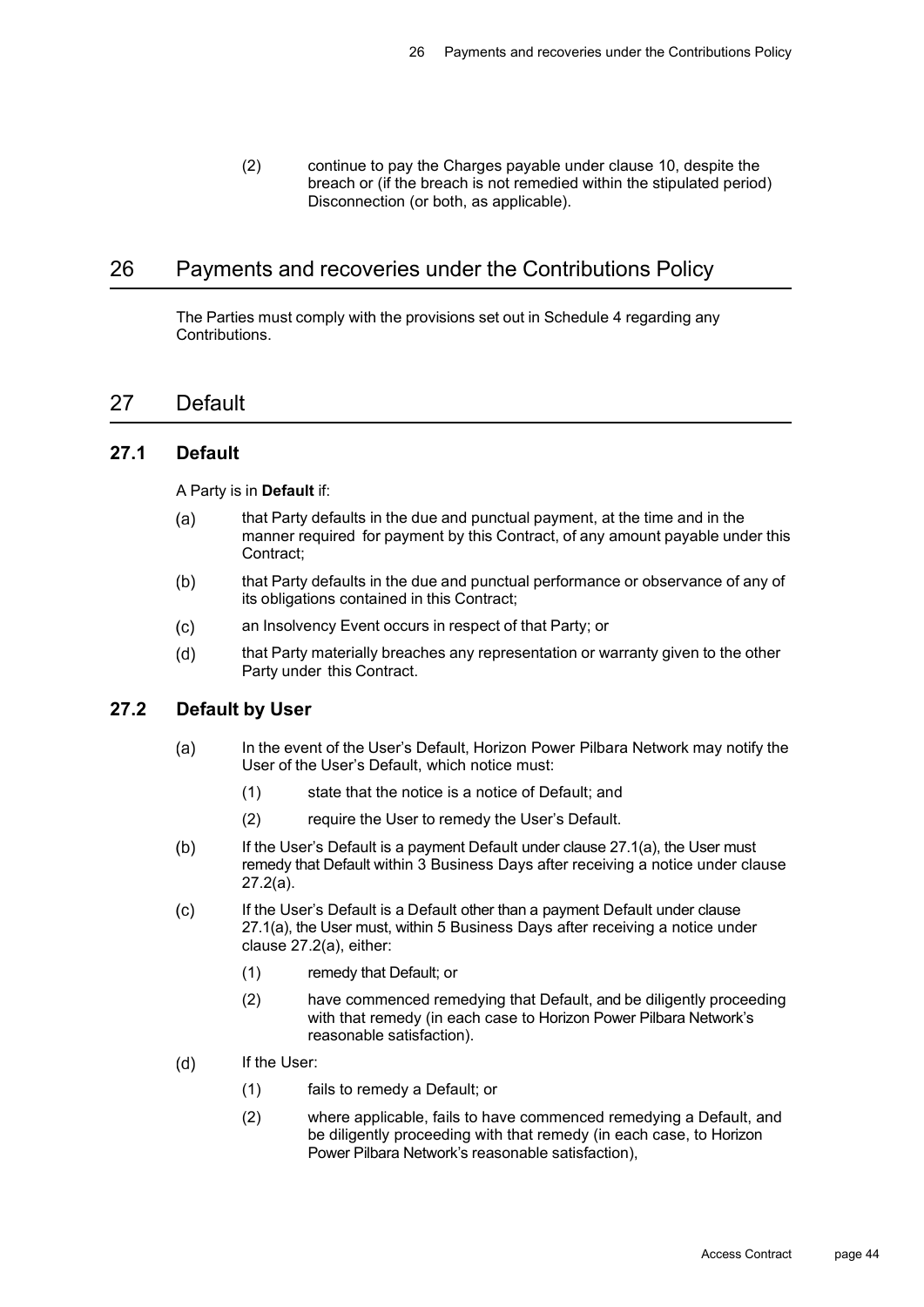within the time required by clauses 27.2(b) or 27.2(c) (as applicable), without limiting its right under clause 27.2(e), Horizon Power Pilbara Network may Deenergise, or Curtail the provision of Services in respect of, all or any of the User's Connection Points while the User's Default is continuing.

Notwithstanding anything else in this clause 27.2, if the User's Default has not been  $(e)$ remedied by the User within 20 Business Days after receiving a notice under clause 27.2(a), Horizon Power Pilbara Network may terminate this Contract by written notice, with immediate effect.

## **27.3 Default by Horizon Power Pilbara Network**

- In the event of Horizon Power Pilbara Network's Default, the User may notify  $(a)$ Horizon Power Pilbara Network of Horizon Power Pilbara Network's Default, which notice must:
	- (1) state that the notice is a notice of Default; and
	- (2) require Horizon Power Pilbara Network to remedy the Default.
- $(b)$ Horizon Power Pilbara Network must remedy a Default the subject of a notice under clause 27.3(a) within 20 Business Days after receiving such notice.
- $(c)$ If Horizon Power Pilbara Network fails to remedy a Default within the time required by clause 27.3(b), the User may:
	- (1) terminate this Contract by written notice, with immediate effect; or
	- (2) withhold payment of the Charges from the date of Horizon Power Pilbara Network's Default, for so long as the Default continues unremedied (and no interest is payable by the User on any amounts so withheld provided they are paid in full within 10 Business Days after the Default is remedied).

## **27.4 Party's rights not affected**

Nothing in this clause 27 in any way prejudices the rights or remedies accrued by a Party, whether under this Contract or at Law, as at the date of a Default (including a right to general damages for breach of contract).

## 28 Termination

### **28.1 Termination**

- Subject to clause 28.1(b), this Contract terminates on the Termination Date.  $(a)$
- $(b)$ This Contract may be terminated before the Termination Date:
	- (1) by written agreement between the Parties;
	- (2) by notice by either Party to the other Party if, at any time, this Contract does not include at least one Connection Point;
	- (3) under clauses 27.2(e) or 27.3(c)(1) in respect of unremedied Default of a Party;
	- (4) under clause 31(b) in respect of a Change in Control of the User without the consent of Horizon Power Pilbara Network; or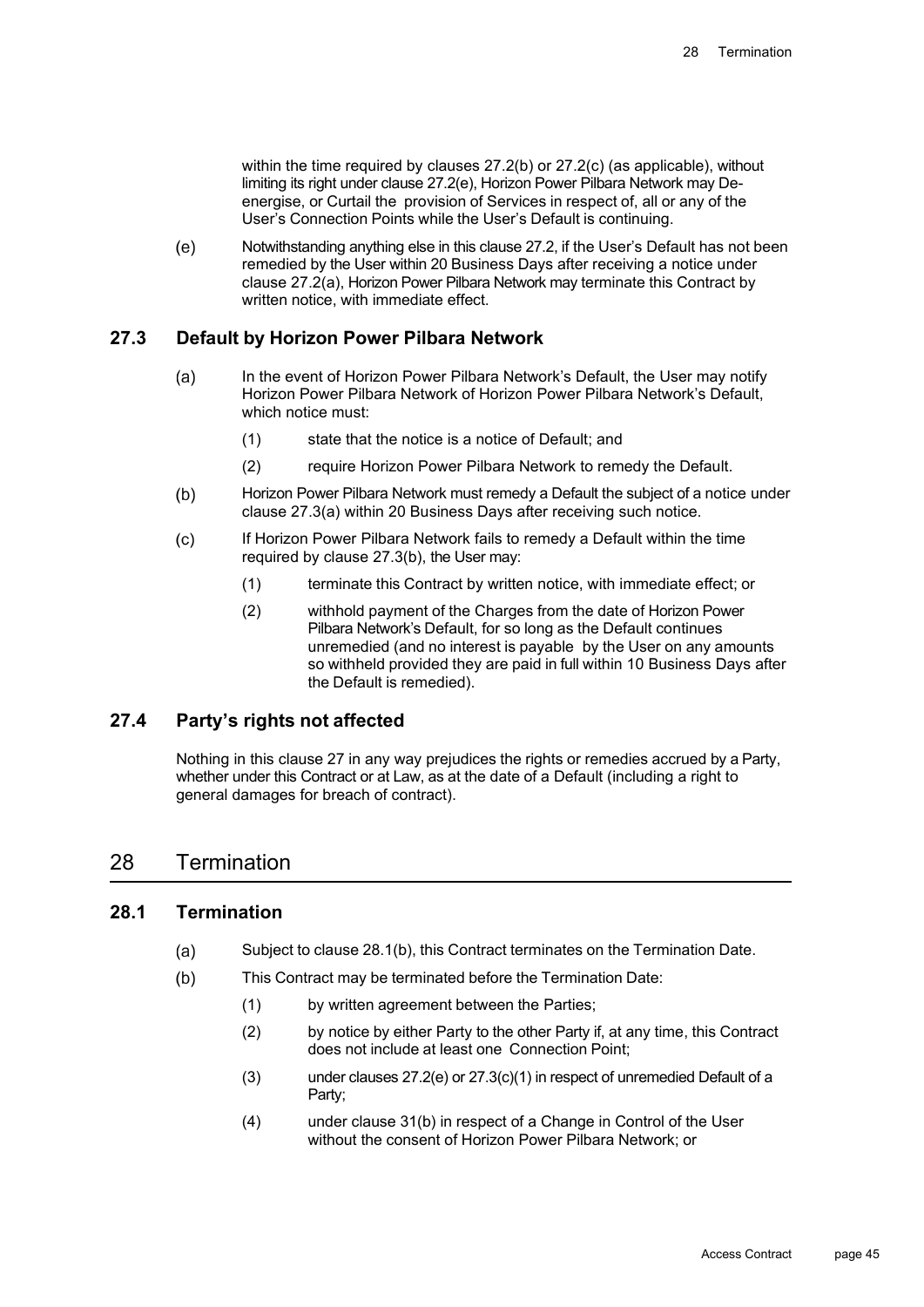- (5) under clause 24.6 in respect of an extended Force Majeure Event.
- $(c)$ On termination of this Contract Horizon Power Pilbara Network may disconnect (either permanently under clause 20, or otherwise) any Connection Point under this Contract.
- On termination of this Contract, unless otherwise agreed by the Parties:  $(d)$ 
	- (1) the User must pay any unpaid amount owed to Horizon Power Pilbara Network pursuant to this Contract; and
	- (2) Horizon Power Pilbara Network must pay any unpaid amount owed to the User pursuant to this Contract.

## **28.2 Rights of Parties not affected**

Termination of this Contract does not prejudice:

- $(a)$ the rights and obligations of the Parties arising under this Contract prior to the date of termination, or arising out of matters or circumstances occurring prior to that date; and
- $(b)$ except as otherwise provided in this Contract, any rights or remedies which may be available to a non-defaulting Party under this Contract or at Law.

## 29 Disputes

### **29.1 Procedure**

- $(a)$ Any Dispute between the Parties must be resolved in accordance with this clause 29.
- For the avoidance of doubt:  $(b)$ 
	- (1) a Dispute does not include an Access Dispute or Price List Dispute;
	- (2) any Access Dispute or Price List Dispute must be referred to the Arbitrator and resolved in accordance with Chapter 7 of the Code; and
	- (3) this clause 29 does not apply to any Access Dispute or Price List Dispute.
- $(c)$ The Parties must continue to perform their obligations under this Contract despite the existence of any Dispute.

## **29.2 Party may give notice of Dispute and require Representatives' Meeting**

- If a Dispute arises between the Parties, either Party may give to the other Party  $(a)$ written notice setting out the material particulars of the Dispute.
- $(b)$ Within 10 Business Days of the date of receipt of a notice under clause 29.2(a) (**Receipt Date**), duly authorised representatives of each Party must meet, at a place agreed between the Parties, and attempt in good faith, by way of discussions and using their best endeavours, to resolve the Dispute (**Representatives' Meeting**).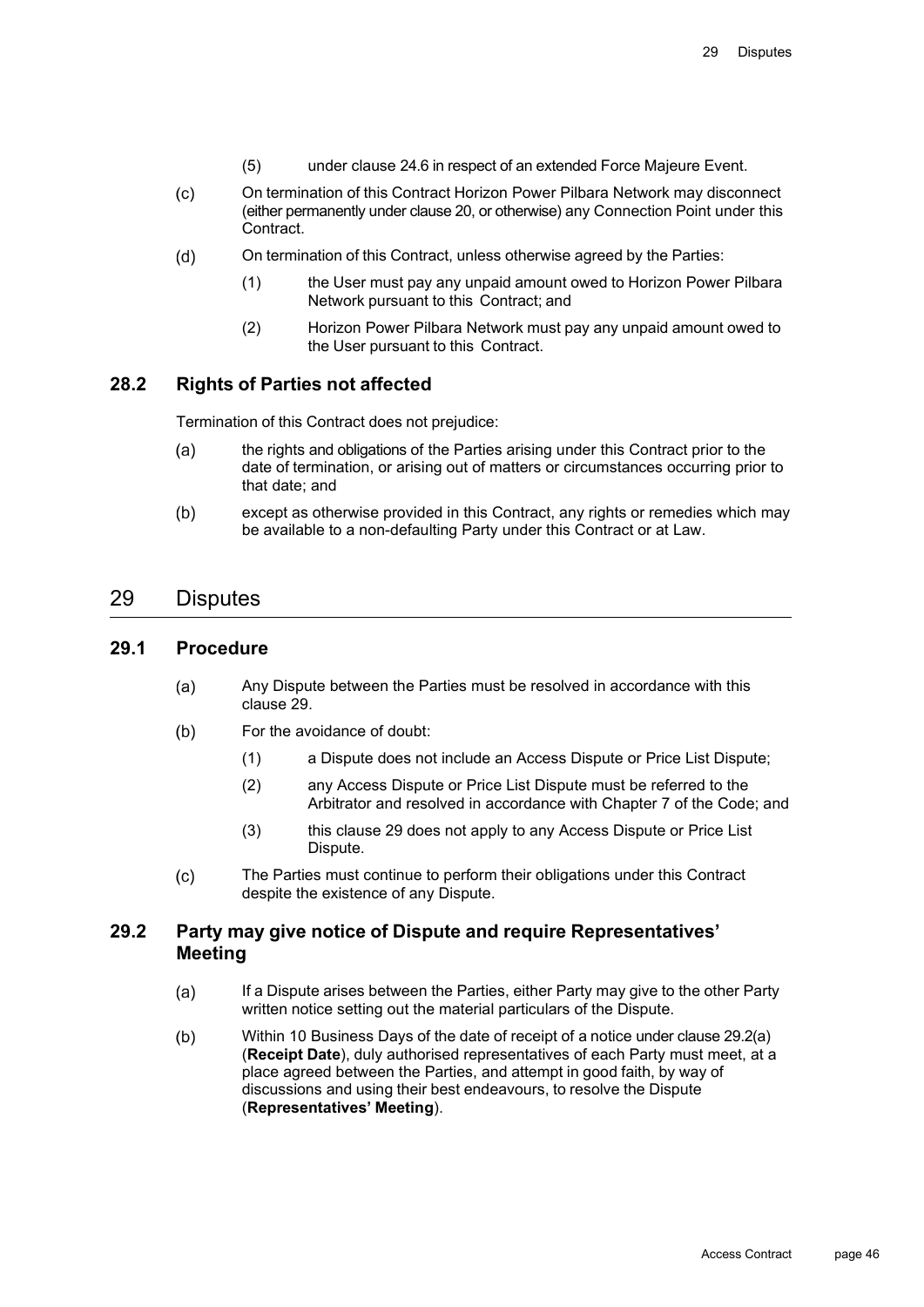## **29.3 Party may require CEO Meeting**

If the Dispute is not resolved (as evidenced by the terms of a written settlement signed by each Party's duly authorised representative) within 20 Business Days after the Receipt Date, then either Party may, by written notice, require that the senior executive officer of each Party:

- meet, at a place agreed between the Parties, within 30 Business Days after the  $(a)$ Receipt Date; and
- attempt in good faith, by way of discussions and using their best endeavours, to  $(b)$ resolve the Dispute, within 35 Business Days after the Receipt Date,

#### (**CEO Meeting**).

#### **29.4 Method of meetings**

- $(a)$ A Representatives' Meeting or CEO Meeting may be conducted in person, by telephone, video conference or similar method of real time communication.
- $(b)$ If the Parties are unable to agree on a meeting place under clauses 29.2(b) or 29.3(a) in the allocated time frame, the meeting will take place at a place determined by Horizon Power Pilbara Network (acting as a Reasonable and Prudent Person).

## **29.5 Party may commence court proceedings**

- If a Dispute is not wholly resolved within 35 Business Days after the Receipt  $(a)$ Date, then either Party may commence proceedings in a court of competent jurisdiction to have the Dispute determined.
- $(b)$ Subject to clause 29.7, a Party must not commence legal proceedings in relation to a Dispute unless the Dispute has been referred to the Representatives' Meeting and CEO Meeting under clauses 29.1 and 29.3 (respectively), and the Party commencing proceedings has complied with the procedure for resolving the Dispute under clauses 29.1 and 29.3 (to the extent possible).

#### **29.6 Expert determination**

- $(a)$ (**Application**): Where in this Contract, any matter or point of difference is to be referred to an Expert, this clause 29.6 will apply.
- $(b)$ (**Appointment**): The procedure for the appointment of an Expert will be as follows:
	- (1) Within 5 Business Days after the referral of a matter to an Expert, the Parties will meet in an endeavour to agree upon a single person to act as the Expert.
	- (2) If the Parties are unable to agree upon a person to act as the Expert within 5 Business Days after the meeting referred to in clause 29.6(b)(1), the Parties will, having regard to the nature of the matters to be determined, request an appropriate industry or technical body to nominate the person to act as the Expert (**Nominating Body**). Unless agreed otherwise, the Nominating Body will be the Resolution Institute (ACN 008 651 232).
	- (3) The request to the Nominating Body under clause 29.6(b)(2) will state: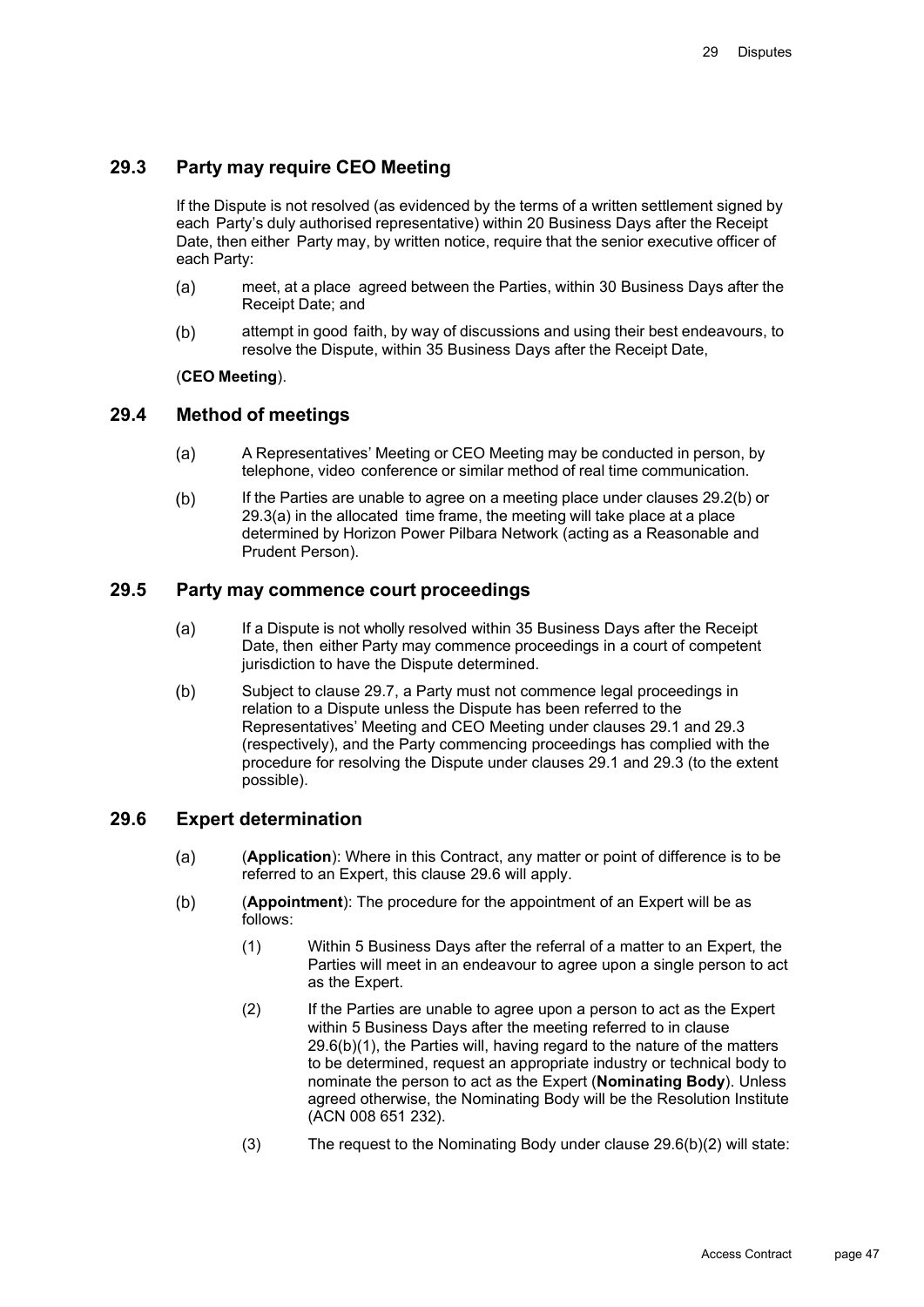- (A) the nature of the matter to be determined (or the point of difference); and
- (B) that the person to be appointed to act as the Expert must have qualifications and experience that are relevant and suitable to assist in determining the matter or point of difference, and must be independent of the Parties.
- (4) Upon receiving the nomination from the Nominating Body, the Parties must (provided the nominee meets the requirements stated in the request to the Nominating Body) jointly appoint the person so nominated to act as the Expert.
- $(c)$ (**Qualification**): The Parties agree that notwithstanding the procedure in clause 29.6(b), no person will be appointed to act as the Expert unless he or she is independent of the Parties and qualified by education, experience and training to determine the matter or point of difference.
- (**Disclosure of interest**): The Parties, and any person to be appointed to act as  $(d)$ an Expert, will be required to fully disclose any interest the proposed Expert has in a matter or point of difference, or duty owed to a Party by the proposed Expert, prior to that person's appointment. If that person has or may have any interest or duty which conflicts with their proposed appointment as Expert, that person may not be appointed.
- $(e)$ (**Powers and duties**): The Expert will determine the procedures for the conduct of the Dispute, subject to the requirements of procedural fairness and this Contract. The Expert will have the power to:
	- (1) inform himself or herself independently as to the facts and (if necessary) technical matters to which the Dispute relates;
	- (2) receive written submissions and sworn and unsworn written statements and to photocopy documents and to act upon the same;
	- (3) consult with such other professionally qualified persons as he or she, in his or her absolute discretion thinks fit; and
	- (4) take such measures as he or she thinks fit to expedite the completion of the Dispute.
- $(f)$ (**Expert not arbitrator**): The Expert will act as an independent expert and not as an arbitrator or mediator. The provisions of the *Commercial Arbitration Act 2012* (WA) will not apply to the Expert, his or her determination, or the determination procedure.
- $(q)$ (**Determination final and binding**): The Expert's determination will be final and binding on the Parties except in the case of manifest error or fraud.
- $(h)$ (**Expert to provide written reasons**): The Expert's determination will be made in writing with reasons as soon as practicable after the date that the Expert is appointed.
- $(i)$ (**Costs**): The costs in relation to a determination by the Expert will be dealt with as follows:
	- (1) the Parties will each bear their own costs incurred in the preparation and presentation of any submissions or evidence to the Expert (including costs incurred in respect of counsel, witnesses, and employees retained by a Party); and
	- (2) the costs of the Expert will be borne equally by the Parties, unless the Expert determines a different allocation of costs due to the fact that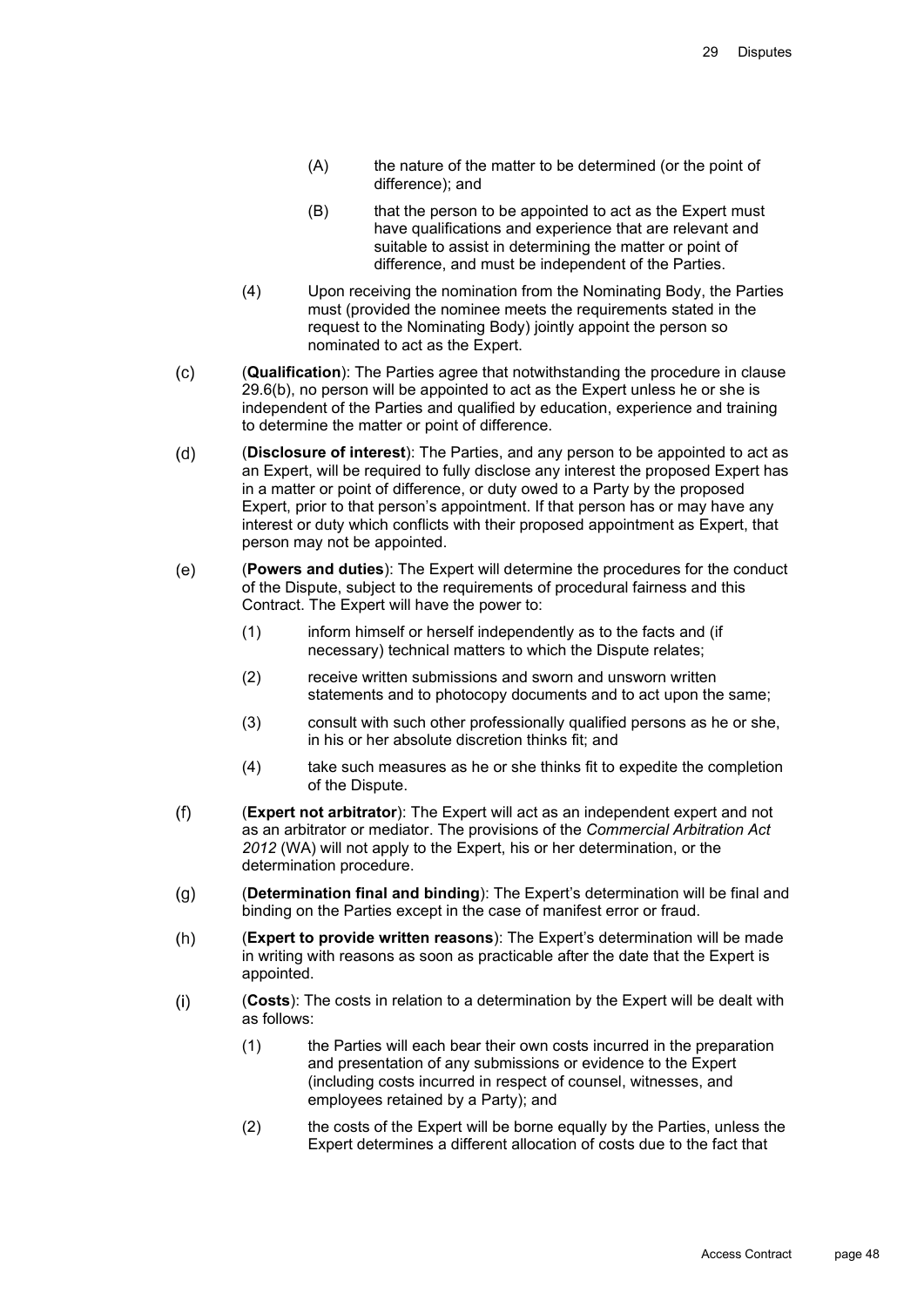either Party has acted unreasonably in relation to the matter to be determined or point of difference.

#### **29.7 Proceedings for urgent relief**

Nothing in this clause 29 prevents proceedings being commenced for urgent injunctive or declaratory relief in respect of a Dispute.

## 30 Assignment by User

The User may only Assign its Access Rights:

- with the prior written consent of Horizon Power Pilbara Network (such consent  $(a)$ not to be unreasonably withheld or delayed); and
- $(b)$ on the same terms and conditions as set out in this Contract, including any exemptions to the Technical Requirements associated with those Access Rights set out in Part 3 of Schedule 3.

## 31 Change in Control of User

- (a) Any Change in Control of the User requires the prior written consent of Horizon Power Pilbara Network (such consent not to be unreasonably withheld or delayed).
- (b) If the User fails to obtain consent under clause 31(a) to a Change in Control, Horizon Power Pilbara Network may terminate this Contract by written notice with immediate effect.
- (c) The Parties acknowledge and agree that it would be unreasonable for Horizon Power Pilbara Network to withhold consent to a Change in Control where the holding company of the User following the Change in Control has:
	- (1) a long term credit rating which it not less than that of the holding company of the User immediately prior to such Change in Control; and
	- (2) sufficient technical resources to ensure the User is capable of performing its obligations under this Contract.

## 32 Electricity Industry Change

## (a) If:

- (1) at any time during the Term an Electricity Industry Change is proposed by the Western Australian government or a Governmental Agency (excluding any Party to this Contract who is a Governmental Agency) (**Proposal**); and
- (2) as a result of the Proposal, in the opinion of either Party (acting reasonably), it will no longer be possible for a Party to continue performing any term of this Contract in full or the allocation of risk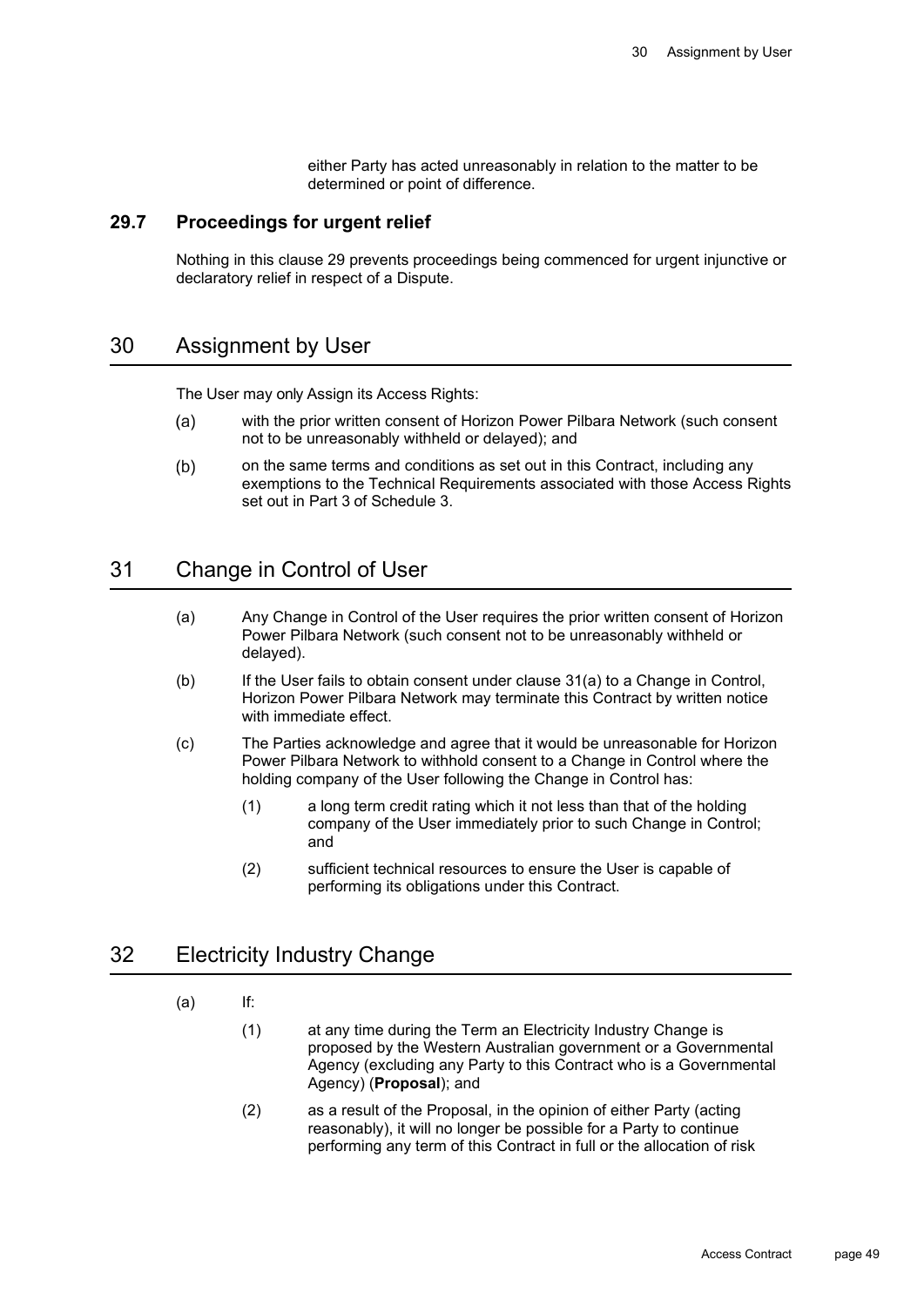agreed by the Parties under this Contract will materially change due to the Proposal,

then either Party may give the other notice, containing particulars of the Proposal and requiring the other Party to discuss the means by which this Contract might be varied, if the Proposal becomes effective, to continue to give effect to the intent, and agreed risk allocation, of this Contract (**Discussions Notice**).

- (b) Within 20 Business Days of the date of a Discussions Notice, the Parties must meet and negotiate in good faith (but having regard to their own commercial interests) with a view to determining a means of varying the provisions of this Contract in order that the intention and agreed risk allocation of this Contract (construed as a whole) may be preserved.
- (c) If the Parties are unable to agree the variations to this Contract contemplated in clause 32(b) within 120 Business Days of the Discussions Notice, then either Party may refer the matter to an Expert to determine the minimum necessary amendments to this Contract to enable this Contract to continue to give effect to the intention of the Parties, and agreed risk allocation of this Contract, if the Proposal becomes effective.
- (d) Subject to clause 32(e), any amendments agreed between the Parties pursuant to clause 32(b) or determined by an Expert will not take effect unless and until the Proposal becomes effective.
- (e) If at any time after the issue of a Discussions Notice in respect of a Proposal (and before the Electricity Industry Change becomes effective) the particulars of a Proposal are altered in such a way as to materially change the impact of the Electricity Industry Change that is the subject of the Proposal on the ability of either Party to perform its obligations under this Contract, then unless agreed otherwise by the Parties:
	- (1) that Discussions Notice, and any amendments agreed between the Parties pursuant to clause 32(b) or determined by an Expert in response to that Discussions Notice will be of no effect; and
	- (2) either Party may give a new Discussions Notice in relation to that Proposal or any other Proposal in existence.
- (f) Nothing in this Contract is intended to prevent either of the User or Horizon Power Pilbara Network from exercising any rights it may have at Law pertaining to third party access regulation with respect to the coverage and economic regulation of the Network.

## 33 Corporate restructuring of Horizon Power Pilbara Network

## **33.1 If Horizon Power Pilbara Network is restructured**

If Horizon Power Pilbara Network is restructured under government policy:

- $(a)$ by Law; or
- $(b)$ through other means, including the:
	- (1) use of subsidiary or associated companies; or
	- (2) transfer of assets, rights and liabilities,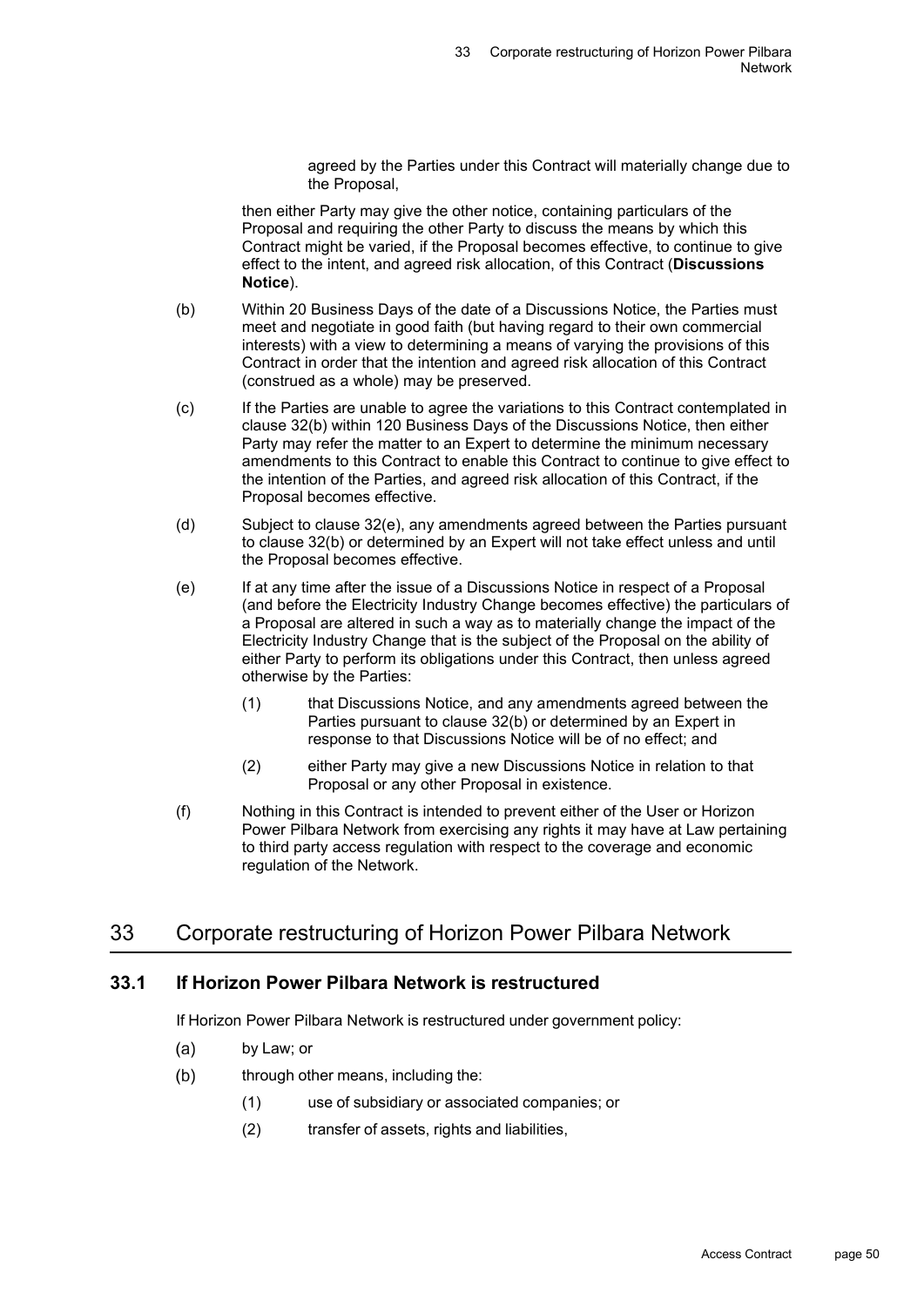then the rights and obligations of Horizon Power Pilbara Network under this Contract are assigned to and assumed by the appropriate legal entity pursuant to the restructure.

## **33.2 User's consent not required**

A restructure, transfer or assignment under clause 33.1 does not require the User's approval or consent.

## 34 Confidentiality

## **34.1 Confidential information**

This Contract, and information exchanged between the Parties under this Contract or during the negotiations preceding this Contract is confidential to them if:

- the information disclosed contains a notification by the disclosing Party that the  $(a)$ information is confidential;
- $(b)$ the circumstances in which the information was disclosed or the nature of the information disclosed may reasonably be considered as being confidential;
- the information constitutes trade secrets;  $(c)$
- $(d)$ the information has a commercial value to a Party which would be destroyed or diminished by the publication of the information;
- $(e)$ the information relates to the business, professional, commercial or financial affairs of a Party and the value to the Party would be destroyed or diminished by the publication of the information; or
- $(f)$ the information is about or relating to a Controller.

## **34.2 When information is not confidential**

Clause 34.1 does not apply to information which, without breach of this Contract or other breach of confidence:

- is or becomes generally and publicly available;  $(a)$
- $(b)$ is lawfully obtained by a Party from a person other than a Party or a Related Body Corporate of a Party; or
- is, at the date of this Contract, lawfully in the Possession of the recipient of the  $(c)$ Confidential Information through sources other than the Party which supplied the information.

#### **34.3 Prohibited disclosure**

Subject to clause 34.4, an Information Recipient must not disclose or allow to be disclosed any Confidential Information to a Third Party Recipient.

## **34.4 Permitted disclosure**

An Information Recipient may disclose or allow to be disclosed any Confidential  $(a)$ Information to a Third Party Recipient in the following circumstances: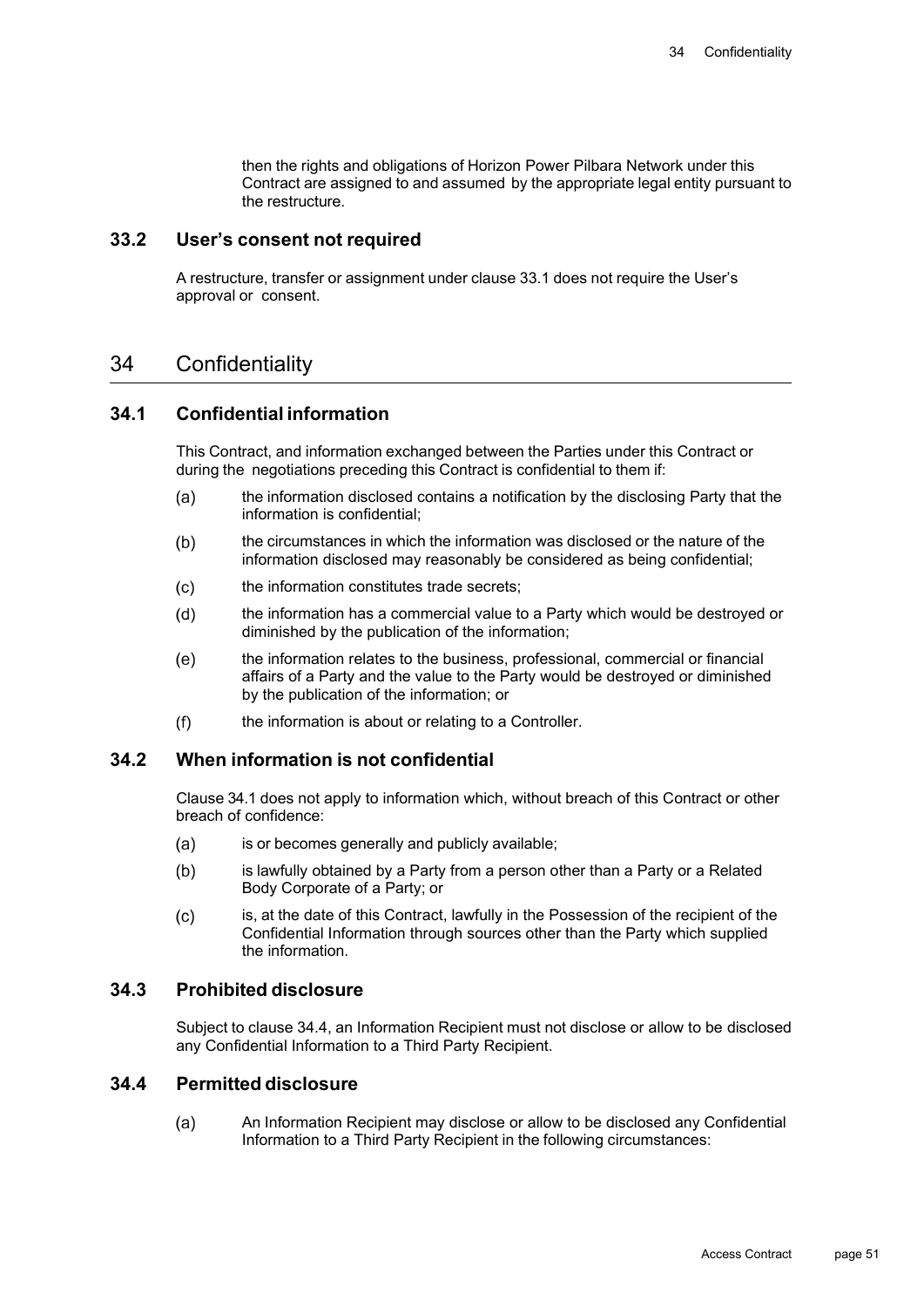- (1) with written consent of the Information Provider;
- (2) to employees, legal advisers, auditors or other consultants or Related Bodies Corporate of the Party requiring information for the purposes of this Contract or for the purposes of providing professional advice in relation to this Contract;
- (3) to a bona fide proposed assignee of a Party to this Contract or registered shareholder of 20 percent or more of the voting shares in a Party;
- (4) to other interested parties in the circumstances described in clause  $34.6<sup>1</sup>$
- (5) to the Authority, Arbitrator or, for the purposes of any review of the Code, the minister responsible for administering the Act and that minister's delegates;
- (6) if required by Law or by an authority (including the System Operator) which has jurisdiction over a Party or any of its Related Bodies Corporate;
- (7) if required by the rules of a stock exchange which has jurisdiction over a Party or any of its Related Bodies Corporate; or
- (8) if required:
	- (A) for the purposes of prosecuting or defending a Dispute;
	- (B) in connection with legal proceedings related to this Contract; or
	- (C) for the purposes of an Access Dispute under the Code.
- $(b)$ The User may disclose or allow to be disclosed a copy of this Contract to a Controller with whom the User will enter, or has entered into, a contract as required by clause 8.
- Horizon Power Pilbara Network may disclose or allow to be disclosed any  $(c)$ Confidential Information to the Department of Finance, the minister responsible for administering the Act and that minister's department, the minister responsible for administering the *Electricity Corporations Act 2005* (WA) and that minister's department, the Coordinator of Energy, or the Director of Energy Safety.
- $(d)$ Nothing in clause 34.4 limits Horizon Power Pilbara Network's obligations to comply with Chapter 8 of the Code and the Ring Fencing Rules.

## **34.5 Third party disclosure**

An Information Recipient disclosing information under clause 34.4 must:

- use all reasonable endeavours to ensure that a Third Party Recipient does not  $(a)$ disclose the Confidential Information except in the circumstances permitted by clause 34.4;
- $(b)$ notify the Third Party Recipient that it has a duty of confidence to the Information Provider in respect of the Confidential Information; and
- except to the extent that the Third Party Recipient is under an existing  $(c)$ enforceable legal obligation to maintain the confidence of the Confidential Information as contemplated in clause 34.5(b), procure a written confidentiality undertaking from the Third Party Recipient consistent with this clause 34.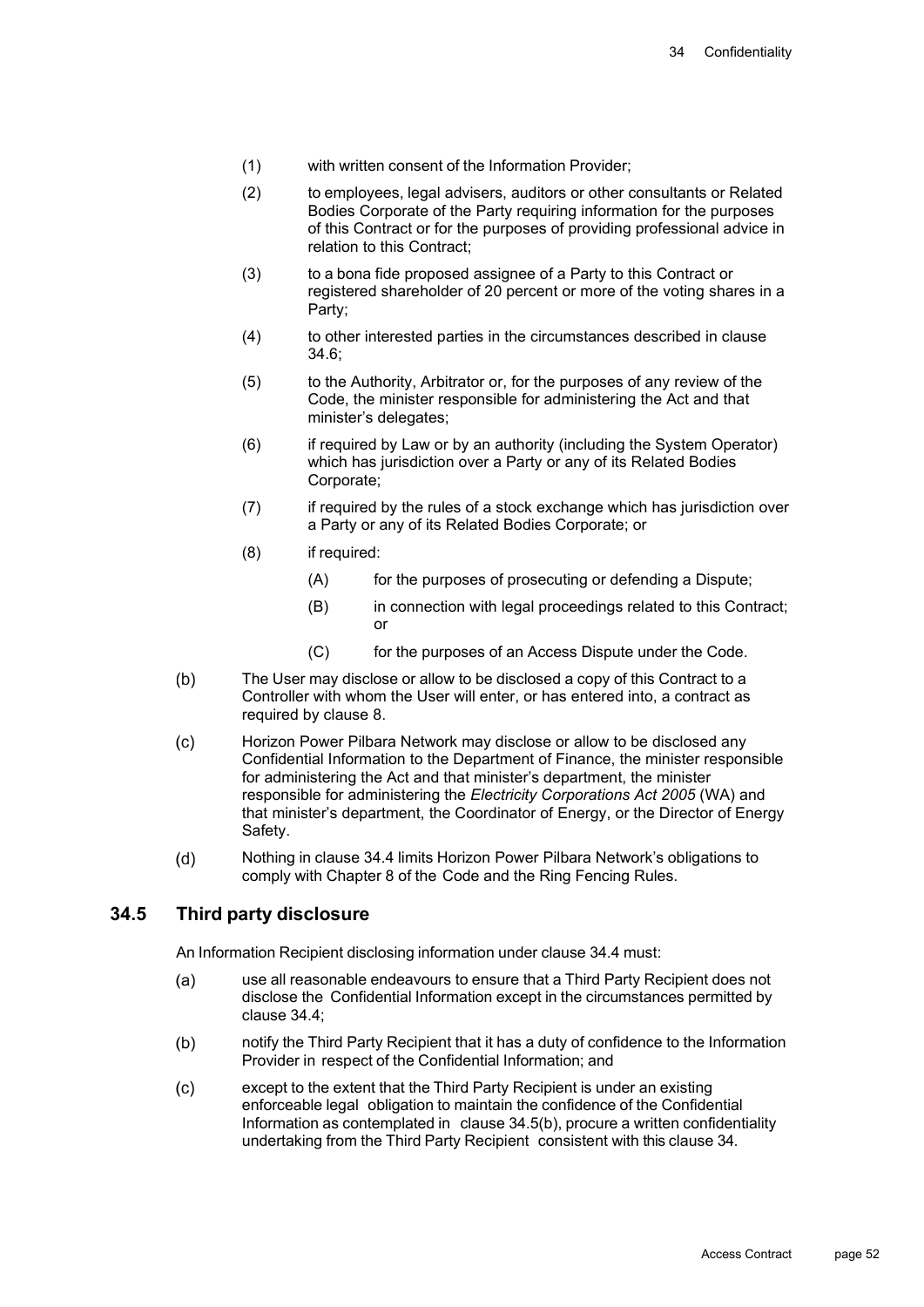## **34.6 Disclosure to other interested parties**

The Parties agree that the following Confidential Information, may be disclosed by an Information Recipient without being in breach of the prohibition in clause 34.3 in the following circumstances:

- $(a)$ disclosure by either Party to a Controller of Facilities and Equipment or a Connection Point (or both, as applicable), of information relating to the Controller's rights, obligations and interests in respect of those Facilities and Equipment or that Connection Point (or both, as applicable); and
- disclosure by either Party to the User's Customers of:  $(b)$ 
	- (1) any information relating to a Curtailment affecting those Customers;
	- (2) any information relating to the occurrence of a Force Majeure Event that affects the provision of a Service under this Contract and which impacts (or will impact) such Customers;
	- (3) Metering Data in respect of any Connection Point which is relevant to that Customer; and
	- (4) any information relating to Charges or other amounts payable under this Contract in respect of any Connection Point which is relevant to that Customer.

## **34.7 No unauthorised copying**

Subject to any obligation under any Law to do so, a Party must not copy any document containing the other Party's Confidential Information except as necessary to perform this Contract<sup>1</sup>

#### **34.8 Secure storage**

A Party must ensure that proper and secure storage is provided for the Confidential Information while in its Possession, provided that if a Party is a corporation it may retain any such documents or parts of documents that form part of board papers (or other formal approval processes) of such corporation and which are required to be retained by that corporation under usual corporate governance requirements.

## **34.9 Return of materials**

Subject to any obligation under any Law relating to records retention and subject to prudent recording – keeping procedures (including, in contemplation of potential legal action), a Party must return all documents containing the other Party's Confidential Information, including all copies, to the other Party on termination of this Contract, or, upon written request by the other Party, destroy all such documents.

#### **34.10 Remedies**

Each Party acknowledges and agrees that any breach or threatened breach of this clause 34 may cause a Party immediate and irreparable harm for which damages alone may not be an adequate remedy. Consequently, each Party has the right, in addition to any other remedies available at Law, to seek urgent injunctive relief under clause 29.7, or compel specific performance of this clause 34 in respect of any such breach or threatened breach.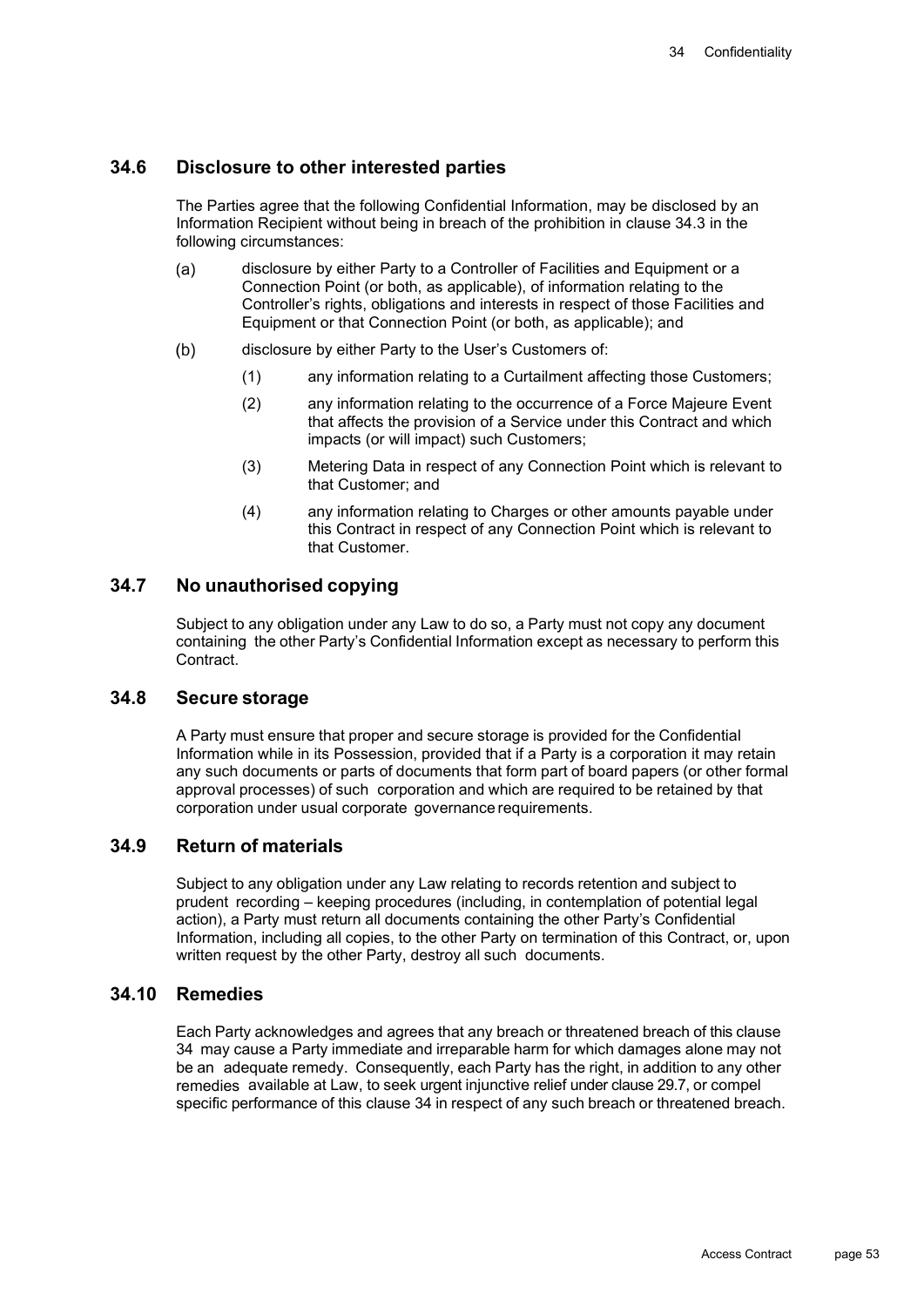## **34.11 Freedom of information**

The User acknowledges that Horizon Power Pilbara Network is subject to the *Freedom of Information Act 1992* (WA) and that this Contract or documents relating to this Contract may become subject of an application under that Act, and access to them may need to be given to a third party in accordance with that Act. Horizon Power Pilbara Network has no liability to the User whatsoever for giving access to a document in accordance with the *Freedom of Information Act 1992* (WA).

## **34.12 Survival of obligations**

- $(a)$ This clause 34 survives the termination or expiry of this Contract, and remains enforceable for a period of 7 years from the date of such termination or expiry.
- $(b)$ Any person who ceases to be a Party to this Contract continues to be bound by this clause 34.

## 35 Ring fencing

The Parties acknowledge and agree that:

- Horizon Power Pilbara Network is a vertically integrated service provider,  $(a)$ consisting of both a Network Business and an Other Business;
- this Contract relates to the business and functions of the Network Business and  $(b)$ the User must deal with the Network Business in relation to the implementation of this Contract; and
- $(c)$ a court or tribunal, in considering whether:
	- (1) representations made by Workers of the Other Business can or ought be attributed to the Network Business, or vice versa;
	- (2) a notice or other information given to a Worker of the Other Business has been communicated, or should be deemed to have been communicated, to the Network Business, or vice versa; or
	- (3) a contract entered into between the Parties relating to the functions and business of the Other Business does, or ought to express or imply an intention to vary this Contract, or vice versa,

must have fair and reasonable regard to the separation of the Network Business and Other Business and the Ring Fencing Rules.

## 36 Notices

## **36.1 Requirements for Communications**

Except as provided in clause 36.2, or where given under the electronic communications protocol in Schedule 7, a Communication must be:

in writing (which includes any Electronic form capable of being reduced to paper  $(a)$ writing by being printed); and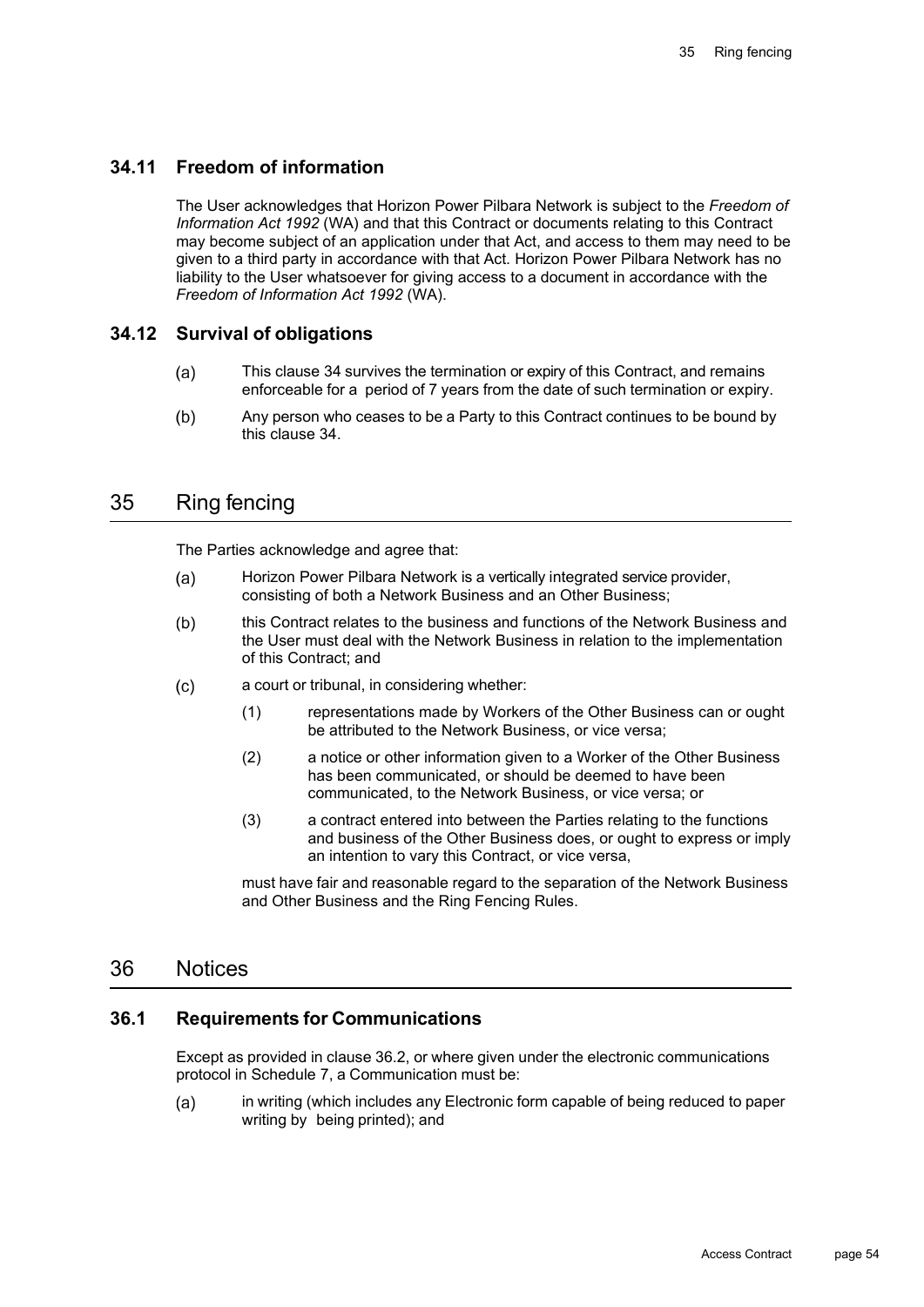- $(b)$ delivered or sent to the address of the addressee as specified in Schedule 6 by one or more of the following means:
	- (1) hand delivery;
	- (2) priority post (airmail if posted to or from a place outside Australia);
	- (3) courier service for hand delivery; or
	- (4) Electronically to the email address of the addressee.

## **36.2 Operational and urgent Communication**

Where this Contract expressly provides, and where the Parties agree in writing, Communications:

- $(a)$ of a day to day operational nature; or
- $(b)$ given in an operational Emergency,

may be given orally and confirmed in writing (within 5 Business Days after the Communication), under the electronic communications protocol in Schedule 7.

#### **36.3 Communication takes effect**

A Communication takes effect from the later of:

- the time it is received (or deemed to have been received under clause 36.4,  $(a)$ where applicable); and
- $(b)$ any later time specified in the Communication.

#### **36.4 Deemed receipt**

For the purposes of this Contract:

- a Communication delivered by hand to the address of a Party (including where a  $(a)$ reputable courier service is used for that purpose) is deemed to be received if it is handed (with or without acknowledgment of delivery) to any person at the address who, in the reasonable judgement of the person making the delivery (upon making appropriate enquiries):
	- (1) appears to be; and
	- (2) represents himself or herself as,

a representative of the Party to whom the Communication is addressed;

- a Communication which is posted is deemed to be received by the Party to  $(b)$ whom the Communication is addressed:
	- (1) where the Communication is sent from outside the country of the address to which it is sent –10 Business Days after the day of posting; and
	- (2) in any other case 3 Business Days after the day of posting; and
- $(c)$ a Communication sent Electronically:
	- (1) under the electronic communications protocol in Schedule 7 is deemed to be received by the party as specified in the electronic communications protocol in Schedule 7; and
	- (2) other than under the electronic communications protocol in Schedule 7, is deemed to have been received by the Party when such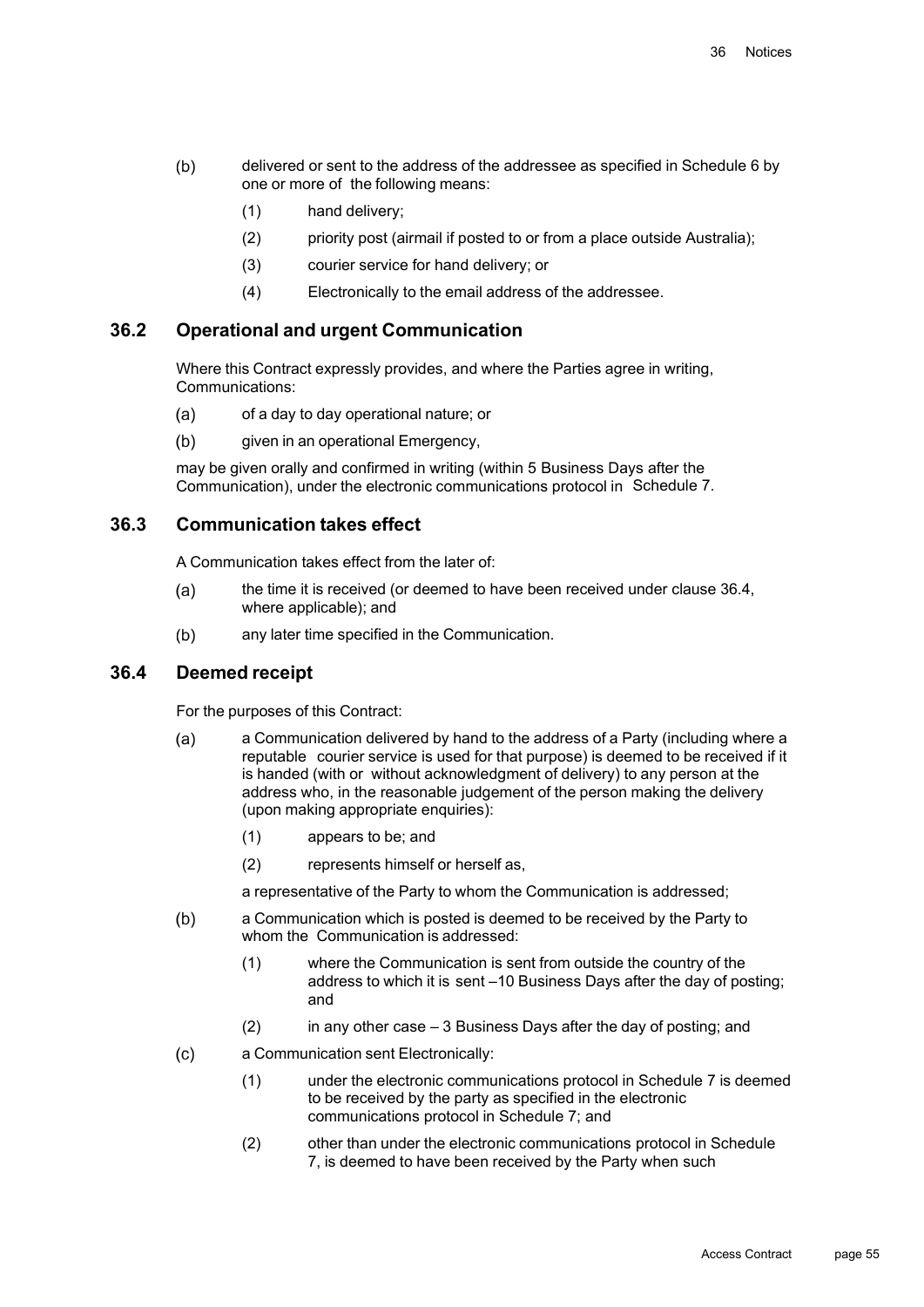Communication is deemed to have been received under the Communication Rules.

#### **36.5 Change of address**

A Party may at any time, by notice given to the other Party, designate a different email or postal address for the purpose of this clause 36.

## 37 Miscellaneous

#### **37.1 Compliance and lawful directions**

Each Party to this Contract must comply with all applicable Laws.

#### **37.2 Variation**

- $(a)$ Subject to clause 37.2(b) a purported agreement between Horizon Power Pilbara Network and the User to revoke, substitute or amend any provision of this Contract has no effect unless it is in writing.
- $(b)$ Clause 37.2(a) does not prevent the User and Horizon Power Pilbara Network from agreeing by non-written means under clause 36.2 to revoke, substitute or amend any provision of this Contract in an Emergency provided that the nonwritten revocation, substitution or amendment applies only while the effects of the Emergency subsist.

## **37.3 No third party benefit**

This Contract does not confer any right or benefit on a person other than the Parties, despite the person being named or identified, or belonging to a class of persons named or identified, in this Contract.

## **37.4 Duty**

The User is liable for and must pay any duty that is assessed on this Contract under the *Duties Act 2008* (WA). If it is dutiable, the User must produce this Contract to the Office of State Revenue for assessment.

#### **37.5 Costs**

Each Party must pay its own costs, charges, expenses, disbursements or fees in relation to:

- $(a)$ the negotiation, preparation, execution, performance, amendment or registration of, or any notice given or made; and
- the performance of any action by that Party in compliance with any liability  $(b)$ arising,

under this Contract, or any agreement or document executed or effected under this Contract, unless this Contract provides otherwise.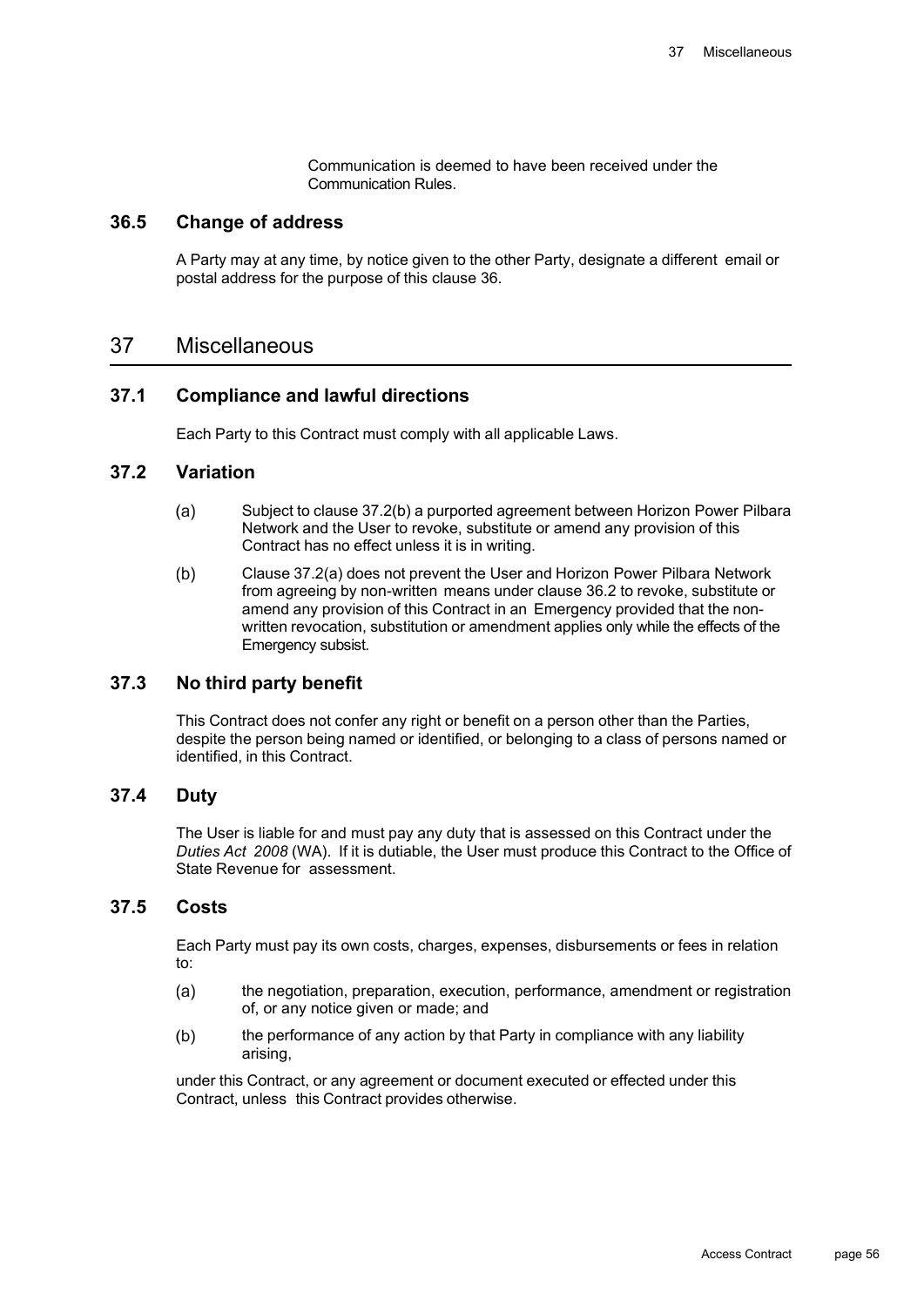## **37.6 Waiver**

A provision of this Contract may only be waived by a Party giving written notice signed by a duly authorised representative to the other Party. No other conduct of a Party (including a failure to exercise, or delay in exercising, a right) operates as an election to waive the right or otherwise prevents the exercise of the right.

## **37.7 Entire agreement**

This Contract constitutes the entire agreement between the Parties as to its subject matter and, to the extent permitted by Law, supersedes all previous agreements, arrangements, representations or understandings.

#### **37.8 Severance**

If the whole or any part of this Contract is void, unenforceable or illegal in a jurisdiction, it is severed for that jurisdiction. The remainder of this Contract has full force and effect and the validity or enforceability of the provision in any other jurisdiction is not affected. This clause 37.8 has no effect if the severance alters the basic nature of this Contract or is contrary to public policy.

## **37.9 Counterpart execution**

This Contract may be signed in any number of counterparts and all such signed counterparts, taken together, will be deemed to constitute one and the same instrument even though all Parties may not have signed each separate counterpart.

## **37.10 Further assurance**

Each Party agrees, at its own expense, on the request of another Party, to do everything reasonably necessary to give effect to this Contract and the transactions contemplated by it, including the execution of documents.

## **37.11 Authorised officers**

- $(a)$ Notice, approval, consent or other Communication given under this Contract may be given by an Authorised Officer of a Party specified in Schedule 6 to an Authorised Officer of the other Party specified in Schedule 6.
- A Party may at any time, by notice given to the other Party, add or replace an  $(b)$ Authorised Officer for the purposes of this clause 37.11.

## **37.12 Merger**

The warranties, undertakings and indemnities in this Contract do not merge on termination of this Contract.

## **37.13 Remedies**

Subject to clause 37.13(b), the rights, powers and remedies provided in this  $(a)$ Contract are cumulative with and not exclusive of the rights, powers or remedies provided by Law independently of this Contract.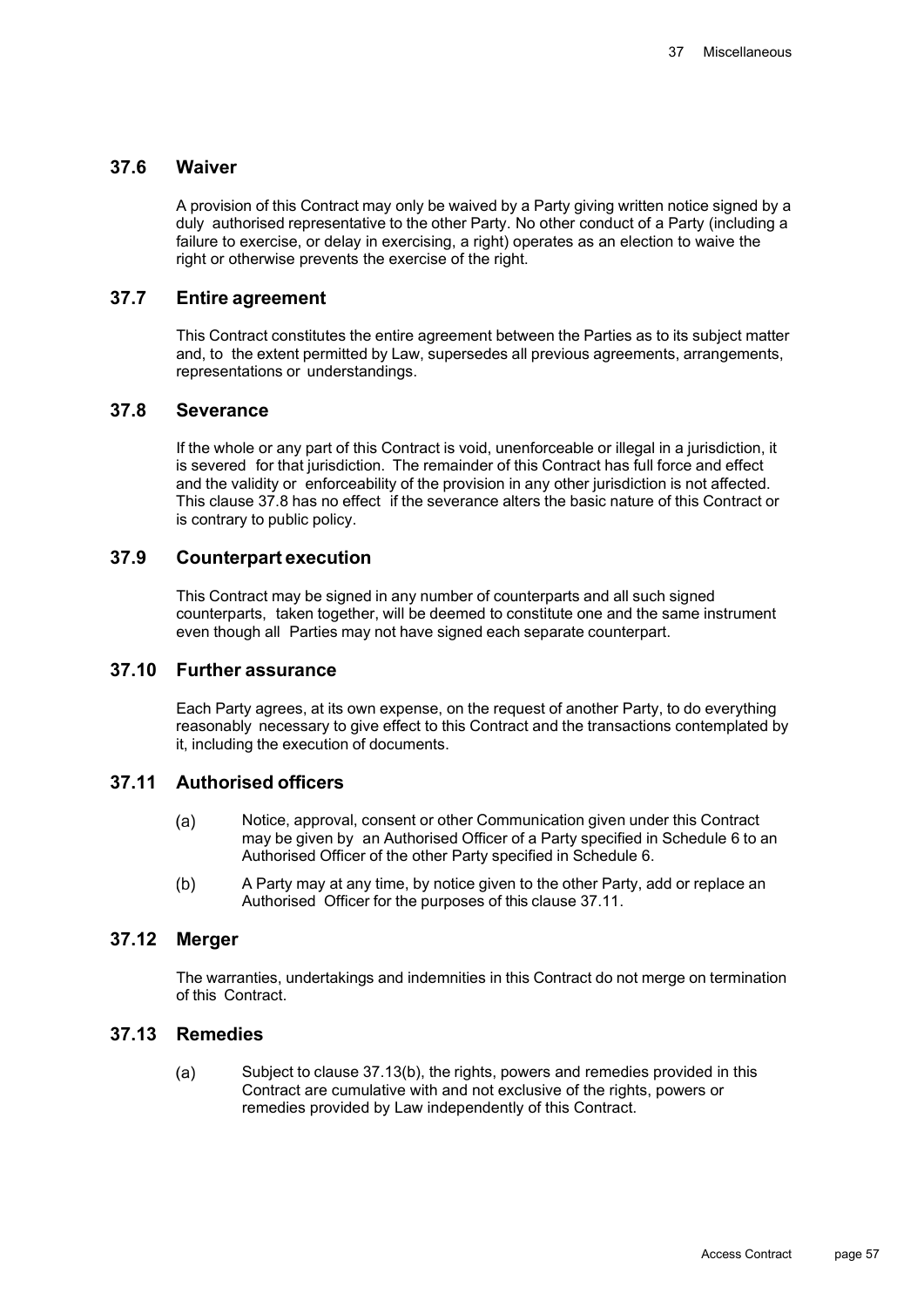$(b)$ A Party may only terminate this Contract in circumstances permitted by express provisions of this Contract. Any rights to terminate this Contract at Law are excluded.

#### **37.14 Governing Law**

- $(a)$ This Contract and the transactions contemplated by this Contract are governed by the Law in force in Western Australia.
- Each Party irrevocably and unconditionally submits to the non-exclusive  $(b)$ jurisdiction of the Courts of Western Australia and the Courts of appeal from them in respect of any proceedings arising out of or in connection with this **Contract**

#### **37.15 Indemnities**

Each indemnity in this Contract is a continuing obligation, separate and independent from the other obligations of the Parties and survives termination (for any reason) of this Contract.

#### **37.16 Contract does not limit other powers and rights**

- This Contract does not limit any power or right conferred on Horizon Power  $(a)$ Pilbara Network or the User by any Law, including the Act, the *Energy Operators (Powers) Act 1979* (WA), the Code and the Pilbara Network Rules.
- Notwithstanding anything to the contrary in this Contract, the User  $(b)$ acknowledges and agrees that Horizon Power Pilbara Network has a number of obligations arising at Law, including under the Act, the *Energy Operators (Powers) Act 1979* (WA), the Code and the Pilbara Network Rules. No action taken by Horizon Power Pilbara Network for the purposes of complying with its obligations at Law will constitute a breach of this Contract.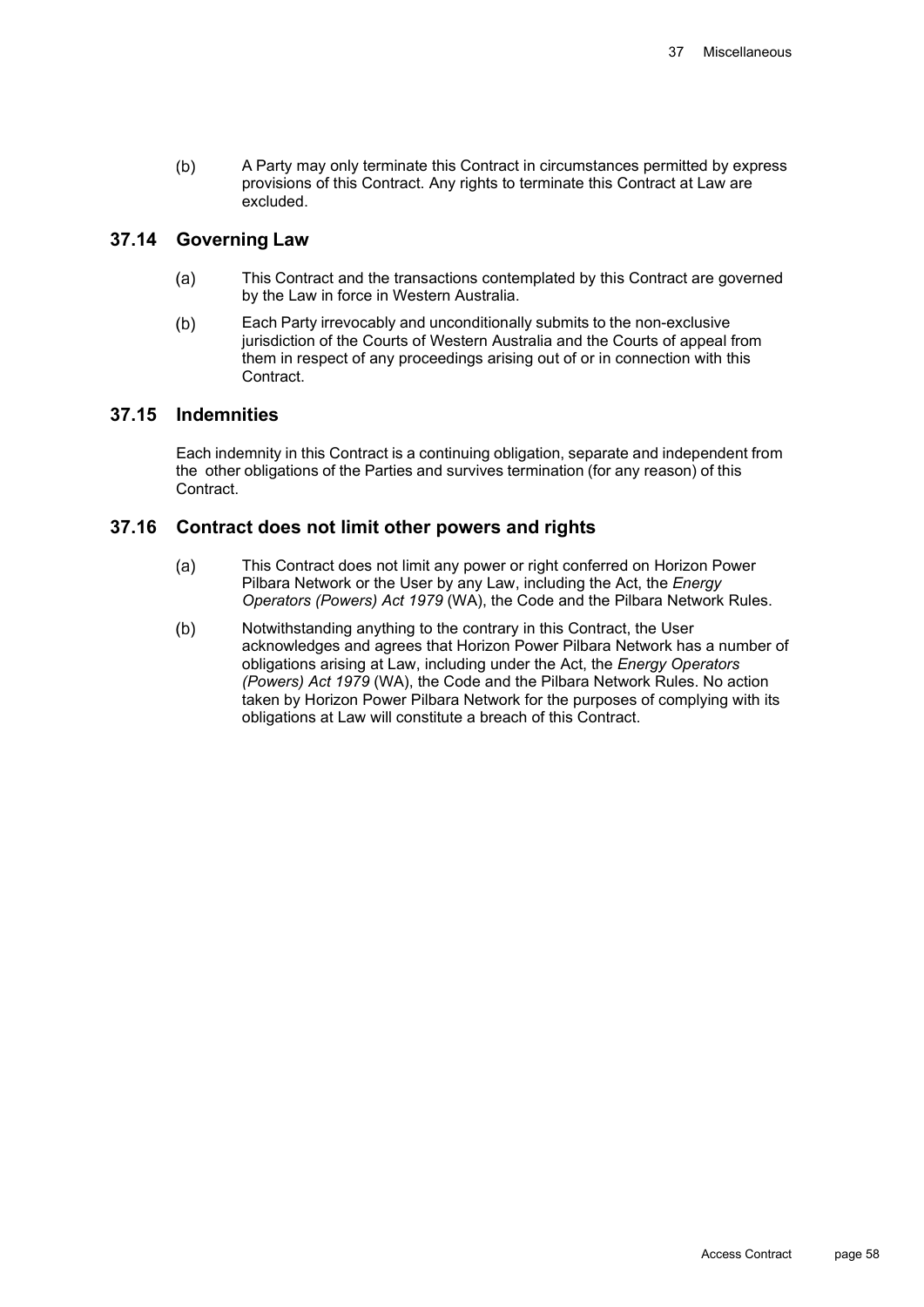# Schedule 1

## Dictionary

Unless the context otherwise requires, the defined terms in column 1 below have the respective meanings in column 2:

| Column 1                                 | Column <sub>2</sub>                                                                  |
|------------------------------------------|--------------------------------------------------------------------------------------|
| <b>Access Contract</b>                   | has the meaning given to 'access contract' in the Code.                              |
| <b>Access Dispute</b>                    | has the meaning given to 'access dispute' in the Code.                               |
| <b>Access Offer</b>                      | has the meaning given to 'access offer' in the Code.                                 |
| <b>Access Rights</b>                     | all or part of the User's rights under this Contract to obtain a<br>Covered Service. |
| <b>Accounting Period</b>                 | one month.                                                                           |
| Act                                      | the Electricity Industry Act 2004 (WA).                                              |
| <b>Affected Obligation</b>               | has the meaning given to it in clause 24.1.                                          |
| <b>Affected Person</b>                   | has the meaning given to it in clause 24.1.                                          |
| <b>Affected Service</b>                  | has the meaning given to it in clause 9.4.                                           |
| <b>Affected Service</b><br><b>Period</b> | has the meaning given to it in clause 9.4.                                           |
| <b>Application</b>                       | has the meaning given to 'access application' in the Code.                           |
| <b>Assignment</b>                        | includes an assignment or Novation.                                                  |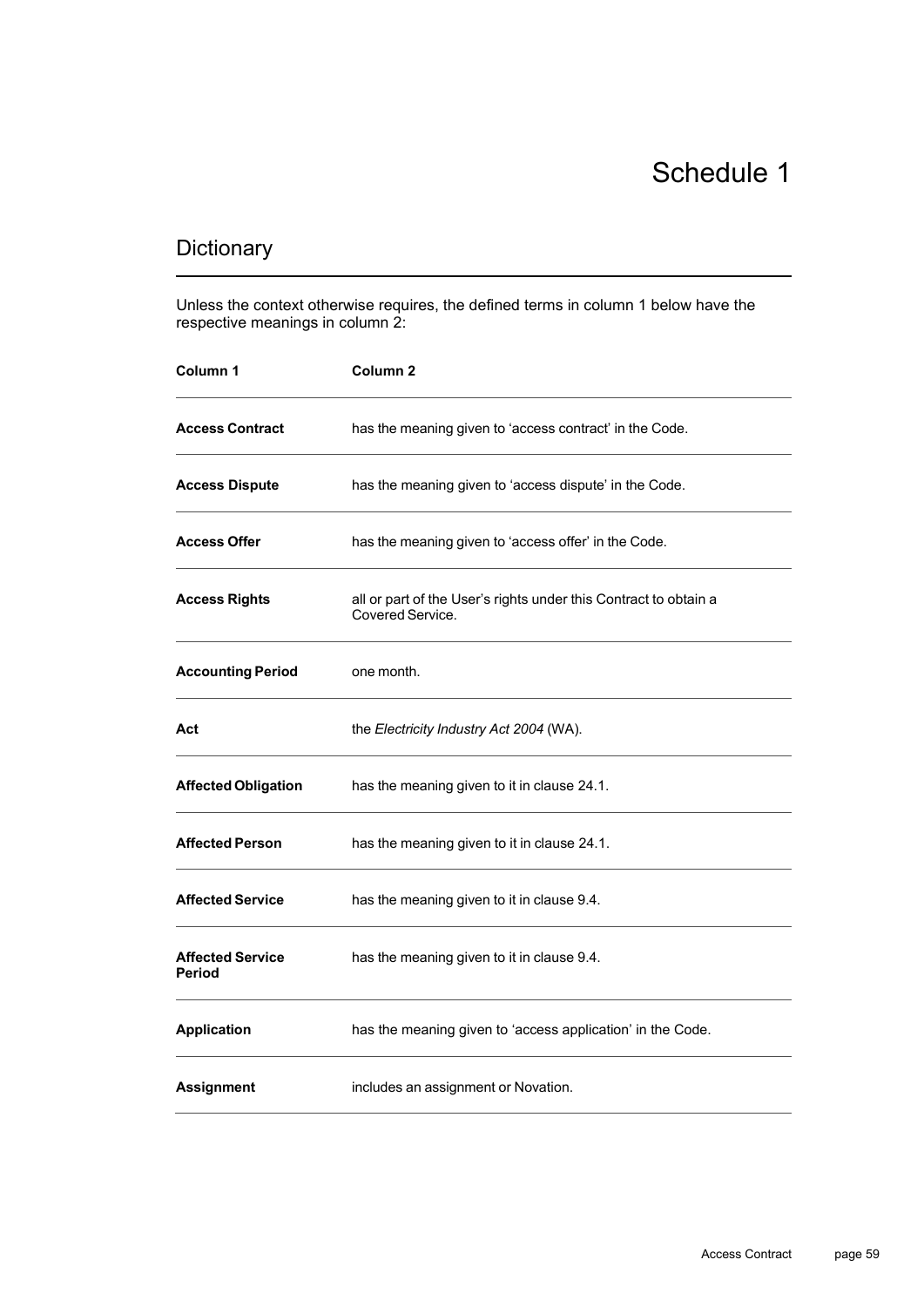| Column 1                     | Column <sub>2</sub>                                                                                                                                                                                                                                                                                                                                    |
|------------------------------|--------------------------------------------------------------------------------------------------------------------------------------------------------------------------------------------------------------------------------------------------------------------------------------------------------------------------------------------------------|
| Augmentation                 | in relation to the Network, an increase in the capability of the<br>Network to provide Covered Services, including by the development,<br>construction, acquisition or commissioning of new Network Assets.                                                                                                                                            |
| <b>Authorised Officer</b>    | the authorised officer of a Party as specified in Schedule 6 to whom<br>any Communication may be given.                                                                                                                                                                                                                                                |
| <b>Authority</b>             | the Economic Regulation Authority established by the Economic<br>Regulation Authority Act 2003 (WA).                                                                                                                                                                                                                                                   |
| <b>Arbitrator</b>            | has the meaning given to 'arbitrator' in the Code.                                                                                                                                                                                                                                                                                                     |
| <b>Bidirectional Service</b> | a Covered Service provided by Horizon Power Pilbara Network at a<br>Connection Point under which the User may transfer electricity into<br>and out of the Network at the Connection Point.                                                                                                                                                             |
| <b>Business Day</b>          | a day that is not a Saturday, Sunday or public holiday in Perth,<br>Western Australia.                                                                                                                                                                                                                                                                 |
| <b>CEO Meeting</b>           | has the meaning given to it in clause 29.3.                                                                                                                                                                                                                                                                                                            |
| <b>Change in Control</b>     | any event or circumstance resulting in a change in the ultimate<br>shareholding or ownership of the User, subject to noting that a<br>Change in Control will not arise in respect of the transfer or issue of<br>marketable securities which are, or are to be (shortly after the time<br>of transfer or issue) listed on a recognised stock exchange. |
| Charge                       | for a Service for an Accounting Period, the aggregate of the amounts<br>payable by the User to Horizon Power Pilbara Network:                                                                                                                                                                                                                          |
|                              | for the Service, calculated by applying the Tariff for the Service,<br>1.<br>during the Accounting Period; and                                                                                                                                                                                                                                         |
|                              | for electricity transferred into, or out of, the Network by or on<br>2<br>behalf of the User in excess of the Contracted Capacity,<br>calculated in accordance with clause 9.2.                                                                                                                                                                        |
| Claim                        | any claim, demand, action or proceedings of any nature<br>whatsoever, whether actual or threatened.                                                                                                                                                                                                                                                    |
| <b>CMD</b>                   | Contract Maximum Demand.                                                                                                                                                                                                                                                                                                                               |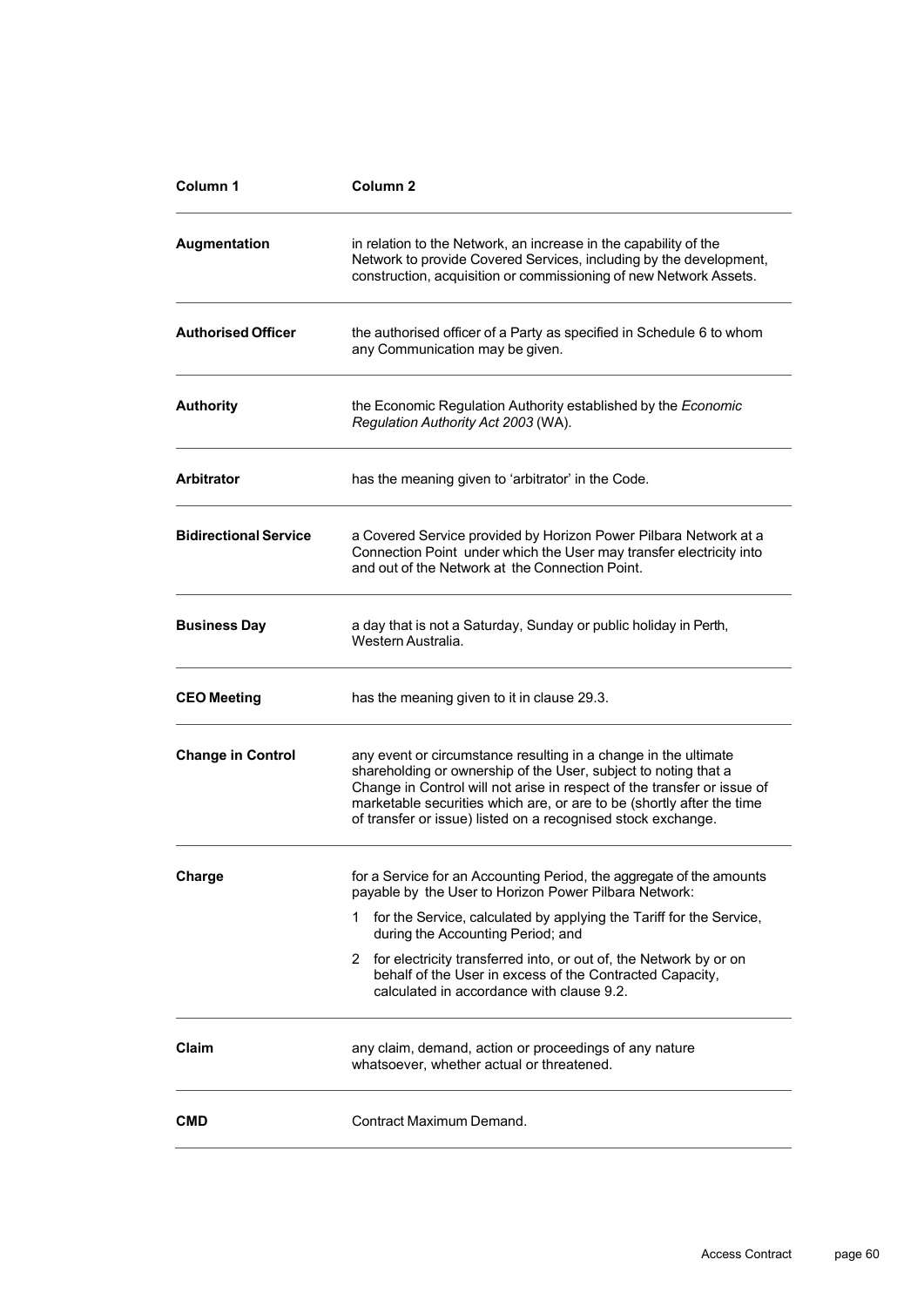| Column <sub>1</sub>                | Column <sub>2</sub>                                                                                                                                                                                                                                                                      |
|------------------------------------|------------------------------------------------------------------------------------------------------------------------------------------------------------------------------------------------------------------------------------------------------------------------------------------|
| Code                               | the Pilbara Networks Access Code 2021.                                                                                                                                                                                                                                                   |
| <b>Commencement Date</b>           | the date on which all Conditions Precedents have been satisfied<br>1.<br>or waived in accordance with clause 2; or                                                                                                                                                                       |
|                                    | 2 where there are no Conditions Precedent, the Execution Date.                                                                                                                                                                                                                           |
| <b>Communication</b>               | a notice, approval, consent or other communication given or made<br>under this Contract.                                                                                                                                                                                                 |
| <b>Communication Rules</b>         | the Communication Rules referred to in Horizon Power's Model<br>Service Level Agreement, as published by Horizon Power on its<br>website from time to time.                                                                                                                              |
| <b>Conditions Precedent</b>        | the conditions precedent specified in Part 2 of Schedule 2.                                                                                                                                                                                                                              |
| Confidential<br><b>Information</b> | information which is confidential under clause 34.1.                                                                                                                                                                                                                                     |
| <b>Connection-only</b>             | at the option of Horizon Power Pilbara Network:                                                                                                                                                                                                                                          |
| <b>Access Contract</b>             | a contract containing provisions materially equivalent to those in<br>1.<br>this Contract; or                                                                                                                                                                                            |
|                                    | some other agreement in writing to be bound by provisions<br>2.<br>materially equivalent to such terms and conditions of this<br>Contract satisfactory to Horizon Power Pilbara Network,                                                                                                 |
|                                    | but omitting clauses 4 to 13 of this Contract.                                                                                                                                                                                                                                           |
| <b>Connection Point</b>            | a 'connection point' (as defined in the Code) in the Connection Point<br>Database.                                                                                                                                                                                                       |
| <b>Connection Point</b>            | Part 1 of Schedule 3;<br>1.                                                                                                                                                                                                                                                              |
| <b>Database</b>                    | 2<br>any other database containing information relating to this<br>Contract of the type set out in Part 1 of Schedule 3, and<br>maintained by Horizon Power Pilbara Network (including the<br>Metering Database, irrespective of whether the User is a<br>Metering Code Participant); or |
|                                    | any combination of paragraphs 1 and 2.<br>3                                                                                                                                                                                                                                              |
| <b>Connection Works</b>            | has the meaning given to the term "Works" in the Connection Works<br>Agreement, being the works to be performed by Horizon Power                                                                                                                                                         |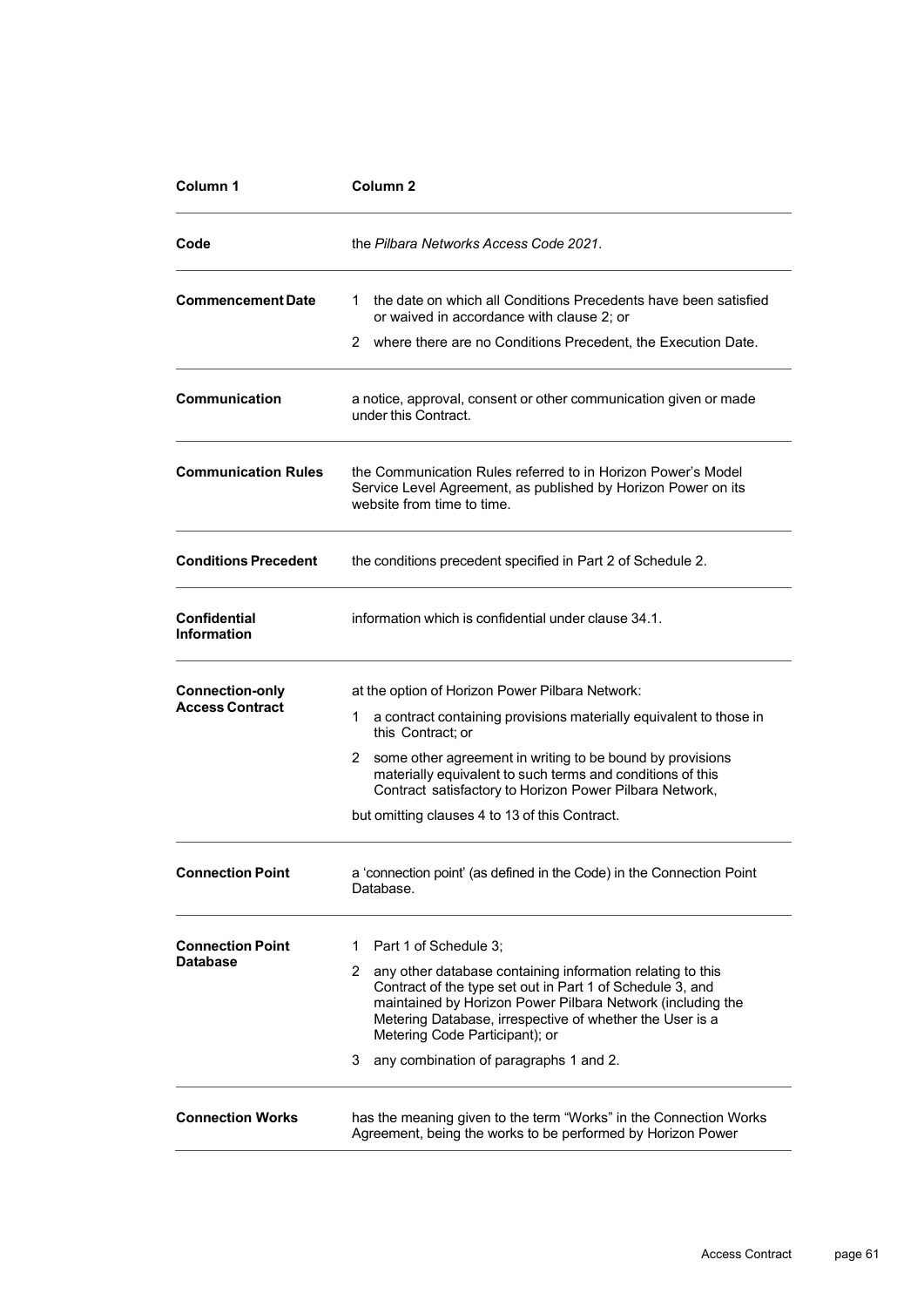| Column 1                                    | Column <sub>2</sub>                                                                                                                                                                                           |
|---------------------------------------------|---------------------------------------------------------------------------------------------------------------------------------------------------------------------------------------------------------------|
|                                             | Pilbara Network under the Connection Works Agreement in order to<br>connect the Facilities and Equipment to the Network.                                                                                      |
| <b>Connection Works</b><br><b>Agreement</b> | the agreement of that name, to be entered into between the Parties<br>on or around the date of this Contract, and pursuant to which<br>Horizon Power Pilbara Network will perform the Connection Works.       |
| <b>Constraint Direction</b>                 | has the meaning given to 'constraint direction' in the Pilbara<br>Network Rules.                                                                                                                              |
| <b>Constraint Rule</b>                      | has the meaning given to 'constraint rule' in the Pilbara Network<br>Rules.                                                                                                                                   |
| <b>Constraint Solution</b>                  | a method by which the output of Generating Plant or<br>1.<br>Consuming Plant (or both, as applicable) is able to be<br>automatically or remotely (or both) limited, including through the<br>installation of: |
|                                             | (a) specific protection devices that limit Generation or<br>Consumption (or both, as applicable) in specific network<br>circumstances, including Run-Back Equipment; or                                       |
|                                             | (b) high speed protection devices that trip Generation or<br>Consumption (or both, as applicable) at the same time as a<br>contingency event occurs;                                                          |
|                                             | a direction by Horizon Power Pilbara Network to the User to<br>2.<br>limit the Generation or Consumption (or both, as applicable) of<br>Facilities and Equipment, irrespective of whether that limit is:      |
|                                             | (a) a continuous limit that applies at all times or during seasons<br>of a year;                                                                                                                              |
|                                             | (b) determined on a day-before basis allowing for it to be<br>implemented through day-before dispatch plans;                                                                                                  |
|                                             | (c) determined in Horizon Power Pilbara Network's SCADA<br>system and implemented through an electronic "limit" signal;<br>or                                                                                 |
|                                             | (d) implemented in specific network circumstances on a pre-<br>contingent or post-contingent basis; or                                                                                                        |
|                                             | any combination of paragraphs 1 and 2.<br>3                                                                                                                                                                   |
| <b>Constraint Works</b>                     | works to remove or reduce a limit in the Network giving rise to a<br>requirement for a Network constraint, as contemplated by rule<br>264 of the Pilbara Network Rules.                                       |
| Consume                                     | has the meaning given to 'consume' in the Code.                                                                                                                                                               |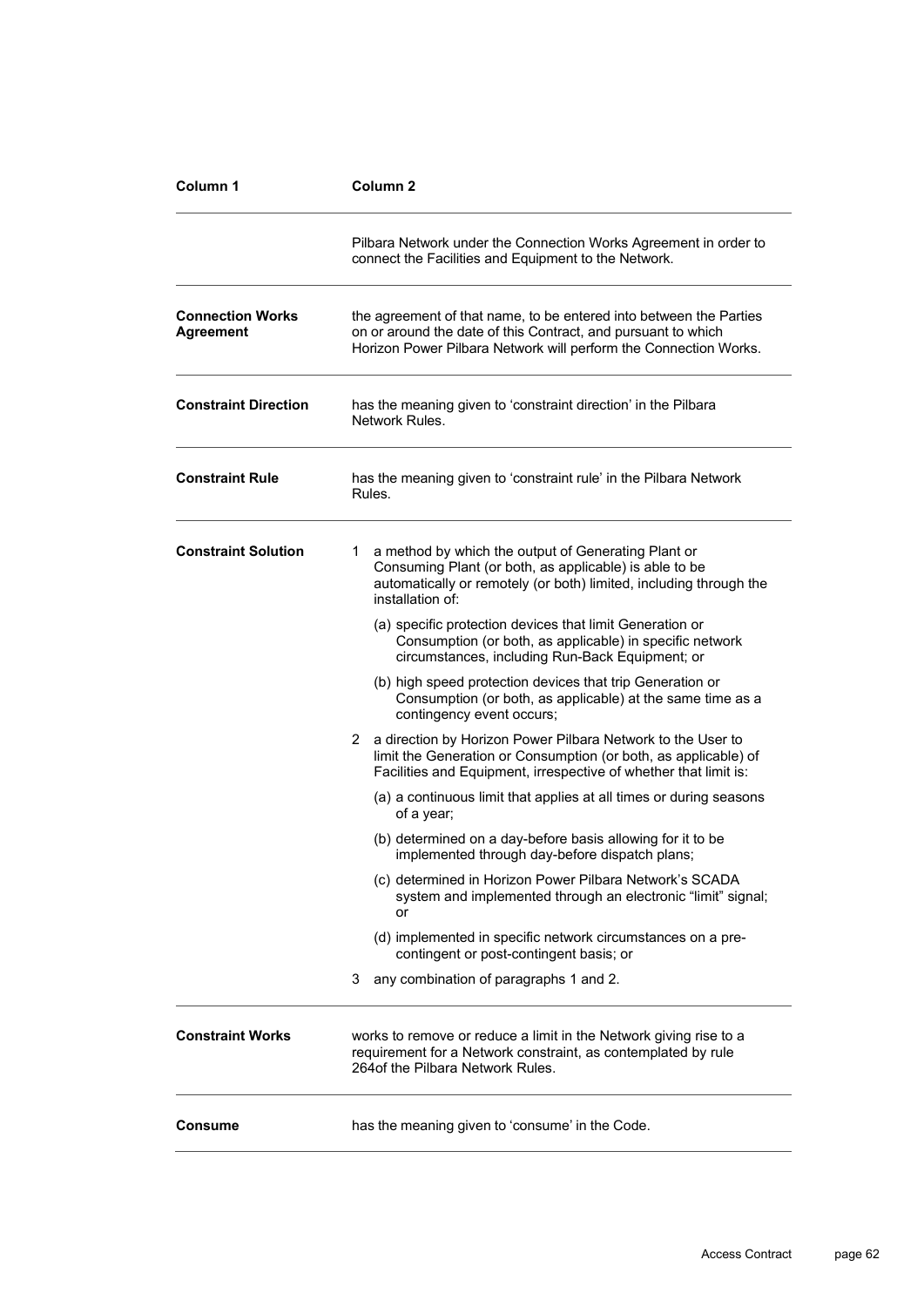| Column 1                    | Column <sub>2</sub>                                                                                                                                                                                                                                                                                                              |
|-----------------------------|----------------------------------------------------------------------------------------------------------------------------------------------------------------------------------------------------------------------------------------------------------------------------------------------------------------------------------|
| Consumer                    | has the meaning given to 'consumer' in the Code.                                                                                                                                                                                                                                                                                 |
| <b>Consuming Plant</b>      | in relation to a Connection Point, all equipment involved in<br>Consuming electricity.                                                                                                                                                                                                                                           |
| <b>Consumption</b>          | for a Connection Point, the amount of electricity Consumed at the<br>Connection Point, and is measured in Watt-hours.                                                                                                                                                                                                            |
| <b>Contract</b>             | this agreement between Horizon Power Pilbara Network and the<br>User, including each of its Schedules.                                                                                                                                                                                                                           |
| <b>Contract Year</b>        | in respect of the first Contract Year, a period commencing on<br>1<br>the Execution Date, and ending on 30 June;                                                                                                                                                                                                                 |
|                             | 2 in respect of each subsequent Contract Year other than the<br>final Contract Year, a period of 12 months commencing each 1<br>July; and                                                                                                                                                                                        |
|                             | in respect of the last Contract Year, a period commencing on 1<br>3.<br>July and ending on the Termination Date.                                                                                                                                                                                                                 |
| <b>Contracted Capacity</b>  | for a Connection Point, the maximum rate at which the User is<br>permitted to transfer electricity to or from the Network (as applicable)<br>at the Connection Point, being either:                                                                                                                                              |
|                             | the rate specified in the Connection Point Database from time to<br>1.<br>time (being the DSOC or CMD, or both, as applicable);                                                                                                                                                                                                  |
|                             | if no rate is specified in the Connection Point Database, the<br>2<br>maximum rate of electricity permitted to be transferred under<br>the Eligibility Criteria for the Reference Service or Non-Reference<br>Service (as applicable) for that Connection Point; or                                                              |
|                             | if no rate is specified in the Connection Point Database or in the<br>3<br>Eligibility Criteria for the Reference Service or Non-Reference<br>Service (as applicable) for that Connection Point, the maximum<br>rate of electricity permitted to be transferred though the<br>Connection Point under the Technical Requirements, |
|                             | and is measured in Watts or Volt-Amps.                                                                                                                                                                                                                                                                                           |
| Contribution                | any contribution made under the Contribution Policy.                                                                                                                                                                                                                                                                             |
| <b>Contributions Policy</b> | the 'contributions policy' (as defined in the Code) published on<br>Horizon Power Pilbara Network's website from time to time.                                                                                                                                                                                                   |
| <b>Controller</b>           | in respect of:                                                                                                                                                                                                                                                                                                                   |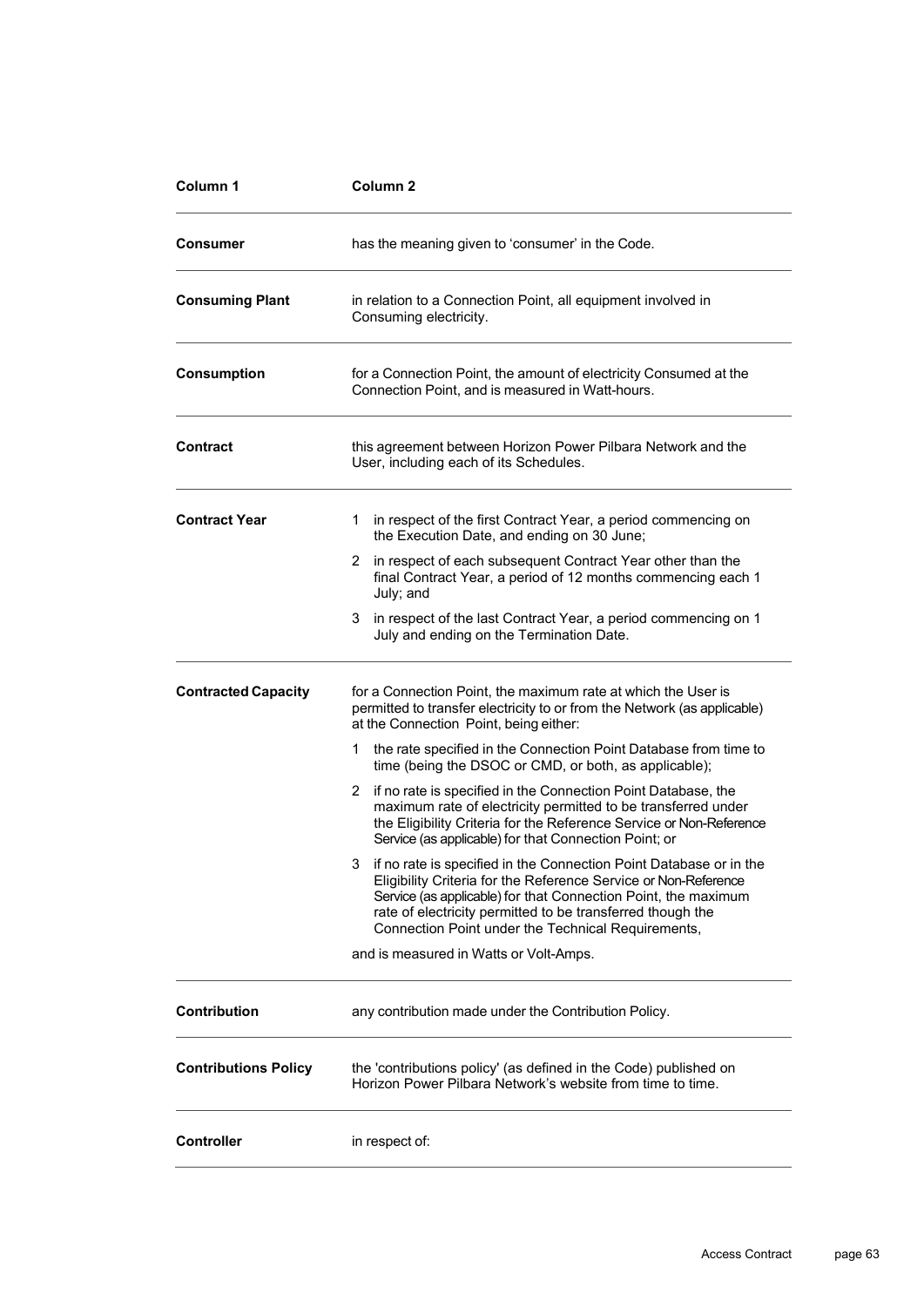| Column 1                              | Column <sub>2</sub>                                                                                                                                                                                                                                                                                                                                                                                                                                                                                                          |
|---------------------------------------|------------------------------------------------------------------------------------------------------------------------------------------------------------------------------------------------------------------------------------------------------------------------------------------------------------------------------------------------------------------------------------------------------------------------------------------------------------------------------------------------------------------------------|
|                                       | 1<br>Facilities and Equipment, a person who owns, operates or<br>controls the Facilities and Equipment; and                                                                                                                                                                                                                                                                                                                                                                                                                  |
|                                       | a Connection Point, a person who owns, operates or controls<br>2<br>the Generating Plant or Consuming Plant at the Connection<br>Point.                                                                                                                                                                                                                                                                                                                                                                                      |
|                                       | and includes the Controller's Workers and Visitors.                                                                                                                                                                                                                                                                                                                                                                                                                                                                          |
| <b>Corporations Act</b>               | the Corporations Act 2001 (Cth).                                                                                                                                                                                                                                                                                                                                                                                                                                                                                             |
| <b>Covered Service</b>                | has the meaning given to 'covered service' in the Code and includes<br>a Bidirectional Service.                                                                                                                                                                                                                                                                                                                                                                                                                              |
| <b>CPI or Consumer Price</b><br>Index | the Consumer Price Index (all groups) for the Weighted Average of<br>Eight Capital Cities published by the Australian Bureau of Statistics<br>from time to time or, if the Consumer Price Index (all groups) for the<br>Weighted Average of Eight Capital Cities ceases to be published,<br>such alternative index as Horizon Power Pilbara Network acting<br>reasonably and in good faith may determine, and in all cases the<br>CPI figure is to be adjusted to correct for any effects of a change in<br>the rate of GST. |
| Curtail                               | curtailing or interrupting the whole or part of a Service.                                                                                                                                                                                                                                                                                                                                                                                                                                                                   |
| <b>Curtailment</b>                    | includes a whole or partial curtailment or whole or partial interruption<br>of a Service.                                                                                                                                                                                                                                                                                                                                                                                                                                    |
| Customer                              | has the meaning given to 'customer' in the Act.                                                                                                                                                                                                                                                                                                                                                                                                                                                                              |
| <b>Customer Transfer</b><br>Code      | the Electricity Industry (Customer Transfer) Code 2016, made under<br>section 39(2a) of the Act in respect of the matter referred to in<br>section 39(2)(b) of the Act, and includes all rules, policies or other<br>subordinate documents developed under the Customer Transfer<br>Code.                                                                                                                                                                                                                                    |
| De-energise                           | in respect of a Connection Point, to operate, modify or remove<br>switching or other equipment to prevent the transfer of electricity<br>through the Connection Point.                                                                                                                                                                                                                                                                                                                                                       |
| <b>Default</b>                        | in relation to a Party, has the meaning given to it in clause 27.1.                                                                                                                                                                                                                                                                                                                                                                                                                                                          |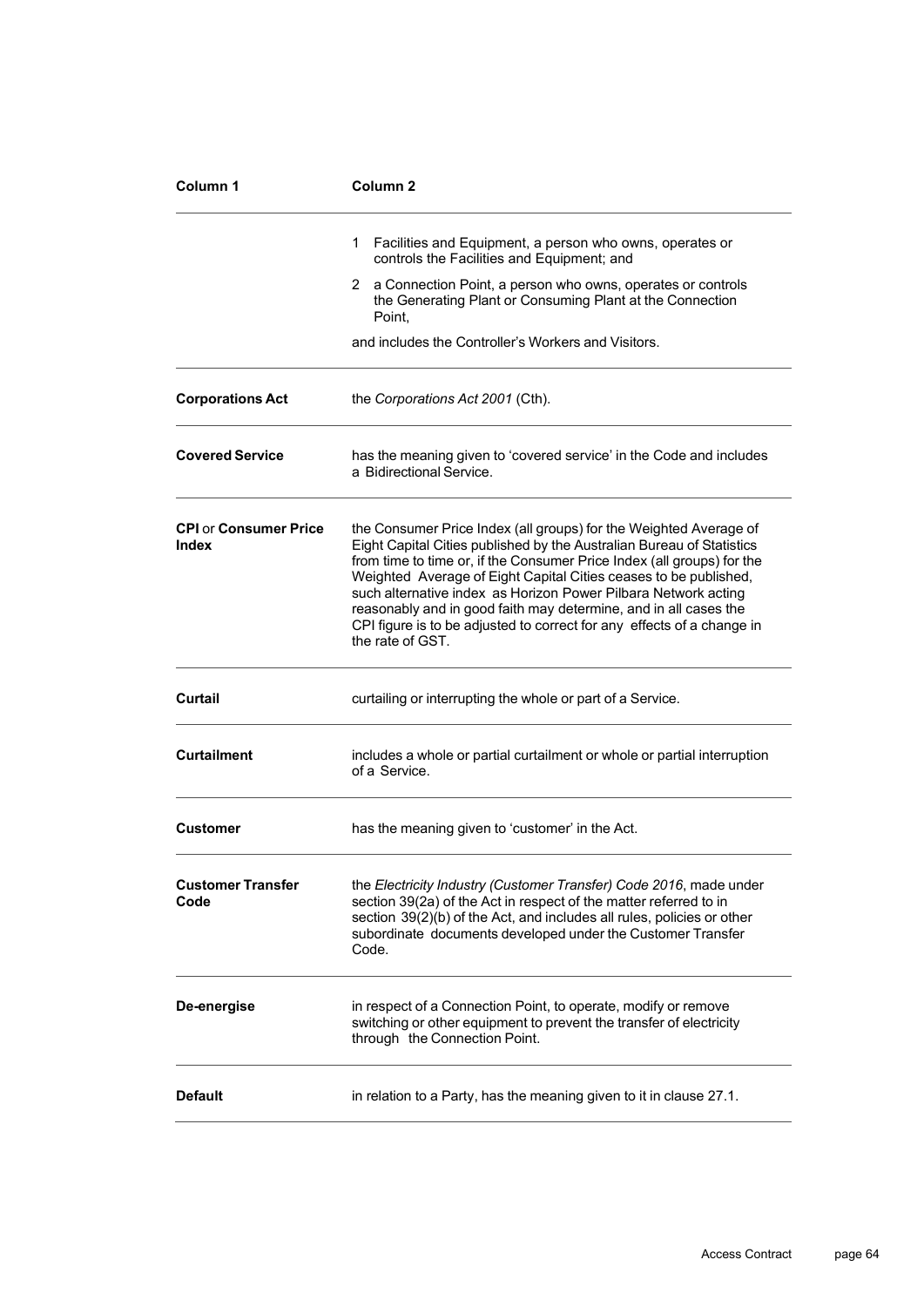| Column 1                              | Column <sub>2</sub>                                                                                                                                                                                                                                                                                                                                                                                                        |
|---------------------------------------|----------------------------------------------------------------------------------------------------------------------------------------------------------------------------------------------------------------------------------------------------------------------------------------------------------------------------------------------------------------------------------------------------------------------------|
| <b>Department of Finance</b>          | the Government of Western Australia department from time to time<br>responsible for the Treasury and the Public Utilities Office functions.                                                                                                                                                                                                                                                                                |
| <b>Disconnect</b>                     | in respect of a Connection Point, physically detach Network Assets<br>from assets owned by another person at the Connection Point.                                                                                                                                                                                                                                                                                         |
| <b>Discussions Notice</b>             | has the meaning given to it in clause 32(a).                                                                                                                                                                                                                                                                                                                                                                               |
| <b>Dispute</b>                        | any dispute or difference concerning:                                                                                                                                                                                                                                                                                                                                                                                      |
|                                       | the construction of; or<br>1.                                                                                                                                                                                                                                                                                                                                                                                              |
|                                       | anything contained in or arising out of; or<br>2                                                                                                                                                                                                                                                                                                                                                                           |
|                                       | the rights, obligations, duties or liabilities of a Party under,<br>3.                                                                                                                                                                                                                                                                                                                                                     |
|                                       | this Contract, but excludes:                                                                                                                                                                                                                                                                                                                                                                                               |
|                                       | 4 an Access Dispute; or                                                                                                                                                                                                                                                                                                                                                                                                    |
|                                       | a Price List Dispute.<br>5                                                                                                                                                                                                                                                                                                                                                                                                 |
| <b>DSOC</b>                           | Declared Send Out Capacity.                                                                                                                                                                                                                                                                                                                                                                                                |
| Due Date                              | for a Tax Invoice issued under clause 10.1 or 10.2, the date 1 month<br>after the Party to whom it is addressed receives the Tax Invoice.                                                                                                                                                                                                                                                                                  |
| <b>Electricity Industry</b><br>Change | a change in, or repeal of, the Act or the Code which affects the<br>1<br>manner in which Horizon Power Pilbara Network provides the<br>Services under this Contract, or otherwise affects the risk<br>allocation agreed between the Parties as at the Execution Date;<br>or                                                                                                                                                |
|                                       | 2 without limiting paragraph 1, a change in, repeal of or<br>introduction of a Law that directly or indirectly results in a<br>change to the electricity supply industry of which the Network<br>forms part and that directly affects the Network or the system<br>operations or network operations associated with the Network,<br>including, for example, the establishment or restructure of any<br>electricity market, |
|                                       | but excludes a Change in Control.                                                                                                                                                                                                                                                                                                                                                                                          |
| <b>Electronically</b>                 | in relation to a Communication, a communication of information by<br>means of guided or unguided electromagnetic energy, or both, by<br>way of packet transfer between and within computer networks using<br>the TCP/IP or other widely accepted protocol for packet transfer.                                                                                                                                             |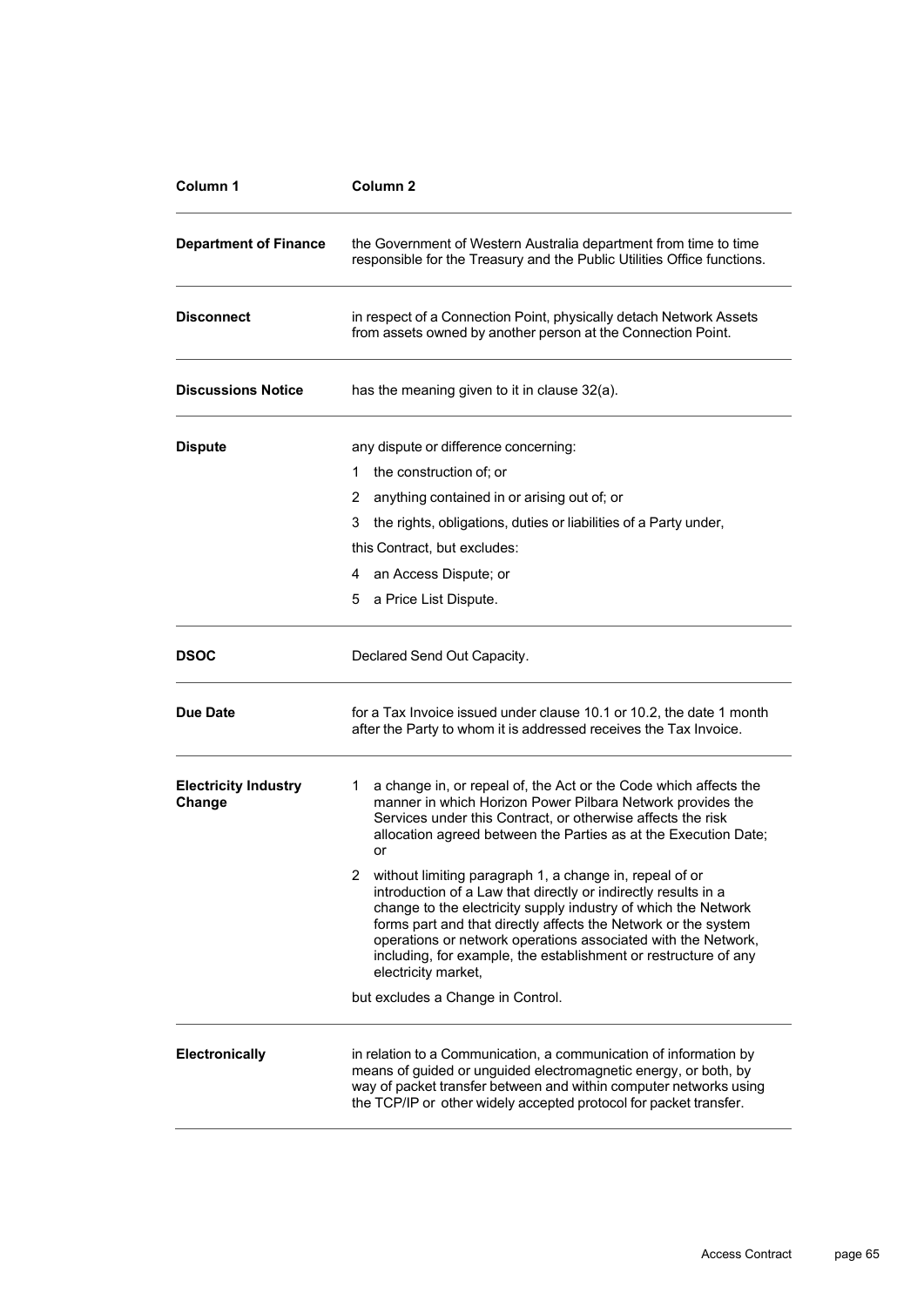| Column <sub>2</sub>                                                                                                                                                                                                                                                                                   |
|-------------------------------------------------------------------------------------------------------------------------------------------------------------------------------------------------------------------------------------------------------------------------------------------------------|
| for a:                                                                                                                                                                                                                                                                                                |
| Reference Service, the 'Eligibility Criteria' stipulated in<br>1<br>Reference Service document published on Horizon Power<br>Pilbara Network's website from time to time; or                                                                                                                          |
| 2 Non-Reference Service, the 'Eligibility Criteria' stipulated in the<br>Non-Reference Service in Schedule 9.                                                                                                                                                                                         |
| has the meaning given to it in the Technical Rules.                                                                                                                                                                                                                                                   |
| any accident, emergency, potential danger or other unavoidable<br>cause or extraordinary circumstance.                                                                                                                                                                                                |
| has the meaning given to it in clause 25.7(b).                                                                                                                                                                                                                                                        |
| for a Connection Point, the date specified as such in the Connection<br>Point Database for the Connection Point.                                                                                                                                                                                      |
| a Covered Service provided by Horizon Power Pilbara Network at a<br>Connection Point under which the User may transfer electricity into<br>the Network at the Connection Point.                                                                                                                       |
| the regime administered by the System Operator in accordance with<br>the Pilbara Network Rules, and pursuant to which services<br>(including frequency control services and spinning reserve services)<br>required to achieve the objectives in rule 198 of the Pilbara Network<br>Rules in order to: |
| maintain security and reliability;<br>1                                                                                                                                                                                                                                                               |
| facilitate orderly trading in electricity; and<br>2                                                                                                                                                                                                                                                   |
| ensure that electricity supplies are of acceptable quality,<br>3                                                                                                                                                                                                                                      |
| are procured, provided and settled.                                                                                                                                                                                                                                                                   |
| has the meaning given to it in clause 9.3(c).                                                                                                                                                                                                                                                         |
| the date of execution of this Contract by the last Party to do so.                                                                                                                                                                                                                                    |
|                                                                                                                                                                                                                                                                                                       |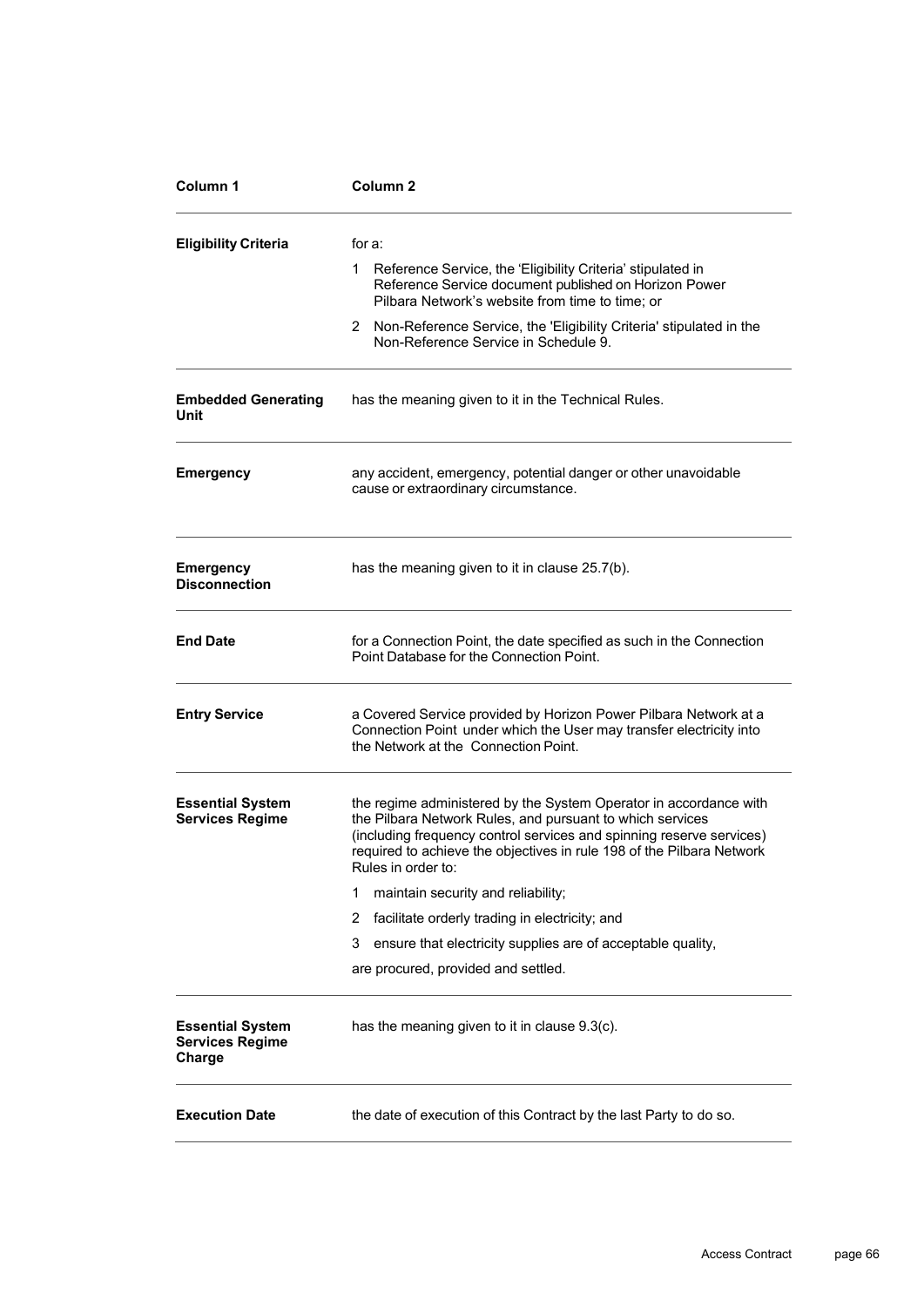| Column 1                                  | Column <sub>2</sub>                                                                                                                                                                                                                                                                   |
|-------------------------------------------|---------------------------------------------------------------------------------------------------------------------------------------------------------------------------------------------------------------------------------------------------------------------------------------|
| <b>Exit Point</b>                         | has the meaning given to 'exit point' in the Code.                                                                                                                                                                                                                                    |
| <b>Exit Service</b>                       | a Covered Service provided by Horizon Power Pilbara Network at a<br>Connection Point under which the User may transfer electricity out<br>of the Network at the Connection Point.                                                                                                     |
| <b>Expert</b>                             | an independent expert appointed under clause 29.6.                                                                                                                                                                                                                                    |
| <b>Facilities and</b><br><b>Equipment</b> | in relation to a Connection Point, means the apparatus, equipment,<br>plant and buildings used for, or in connection with, Generating,<br>Consuming or transporting electricity at the Connection Point, and<br>includes Generating Plant and Consuming Plant.                        |
| <b>Force Majeure Event</b>                | in respect of a Party, an event or circumstance beyond the Party's<br>control, and which the Party, acting as a Reasonable and Prudent<br>Person, is not able to prevent or overcome, including (where the<br>foregoing conditions are satisfied):                                    |
|                                           | 1<br>any act of God, lightning, earthquake, storm, cyclone, fire, flood,<br>subsidence, land slide, mud slide, wash-out, explosion or<br>natural disaster;                                                                                                                            |
|                                           | 2 any insurrection, revolution or civil disorder, terrorism, act of<br>public enemies, malicious damage, sabotage, vandalism, war<br>(whether declared or undeclared) or a military operation,<br>blockade or riot:                                                                   |
|                                           | any determination, award or order of any court or tribunal, or any<br>3.<br>regulatory authority or the award of any arbitrator arising after<br>the Execution Date;                                                                                                                  |
|                                           | any act or omission of government or any government or<br>4<br>regulatory department, body, instrumentality, ministry, agency,<br>fire brigade or any other authority other than a Party (including<br>restraint, expropriation, prohibition, intervention, direction or<br>embargo); |
|                                           | any inability or delay in obtaining any governmental, quasi-<br>5.<br>governmental or regulatory approval, consent, permit, licence<br>or any other authority;                                                                                                                        |
|                                           | any industrial disputes of any kind, strike, lock-out, ban,<br>6<br>limitation or other industrial disturbances:                                                                                                                                                                      |
|                                           | any significant plant or equipment failure which could not have<br>7<br>been avoided by the exercise of Good Electricity Industry<br>Practice;                                                                                                                                        |
|                                           | any act or omission of any person (other than a Party) with<br>8<br>Facilities and Equipment connected to the Network which<br>prevents the Party's ability to perform its obligations under this<br>Contract; or                                                                     |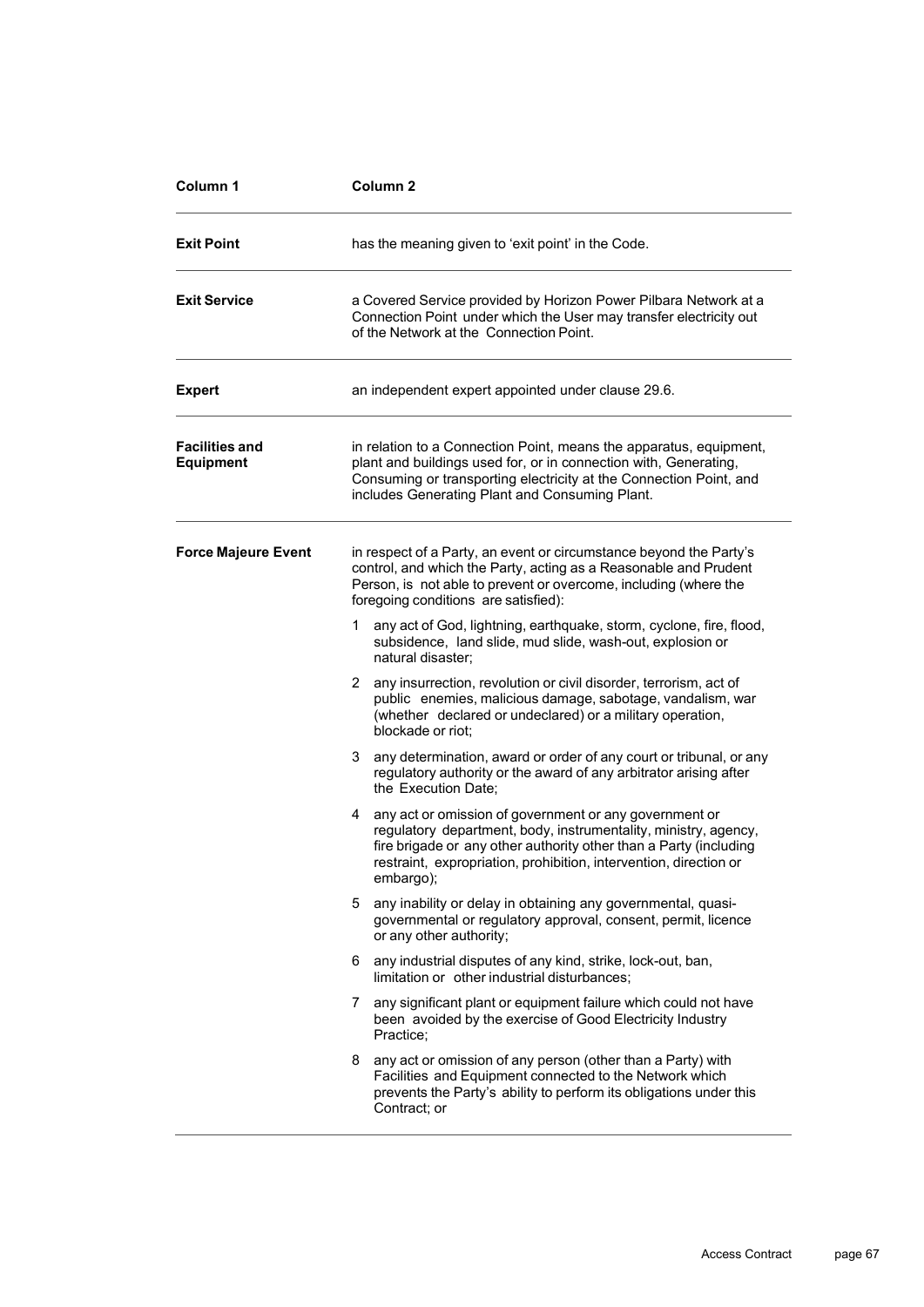| Column 1                                                                          | Column <sub>2</sub>                                                                                                                                                                       |
|-----------------------------------------------------------------------------------|-------------------------------------------------------------------------------------------------------------------------------------------------------------------------------------------|
|                                                                                   | 9<br>accidents, weather and acts of third parties (such as Generators<br>or Consumers) that affect the quality, frequency and continuity<br>of the supply of electricity.                 |
| <b>FM Period</b>                                                                  | the period of suspension of the Affected Obligation pursuant to<br>clause 24.1                                                                                                            |
| Generate                                                                          | to produce electricity.                                                                                                                                                                   |
| <b>Generating Plant</b>                                                           | in relation to a Connection Point, all equipment involved in<br>Generating electricity.                                                                                                   |
| Generation                                                                        | for a Connection Point, the amount of electricity Generated at the<br>Connection Point, and is measured in Watt-hours.                                                                    |
| Generator                                                                         | a person who Generates electricity.                                                                                                                                                       |
| <b>Good Electricity</b><br><b>Industry Practice</b>                               | has the meaning given to 'good electricity industry practice' in the<br>Code.                                                                                                             |
| <b>Governmental Agency</b>                                                        | any government or any governmental, semi-governmental,<br>administrative, fiscal or judicial body, department, commission,<br>authority, tribunal, government minister, agency or entity. |
| <b>GST</b>                                                                        | goods and services tax or similar value added tax levied or imposed<br>in Australia on a taxable supply under the GST Act or otherwise.                                                   |
| <b>GST Act</b>                                                                    | the A New Tax System (Goods and Services Tax) Act 1999 (Cth).                                                                                                                             |
| <b>Guest Party</b>                                                                | has the meaning given to it in clause 18.1.                                                                                                                                               |
| <b>Host Party</b>                                                                 | has the meaning given to it in clause 18.1.                                                                                                                                               |
| <b>Horizon Power Pilbara</b><br><b>Network Maximum</b><br><b>Liability Amount</b> | in respect of each Contract Year \$5 million in the aggregate<br>1<br>(pro-rated for each Contract Year that is less than 12 months);<br>and                                              |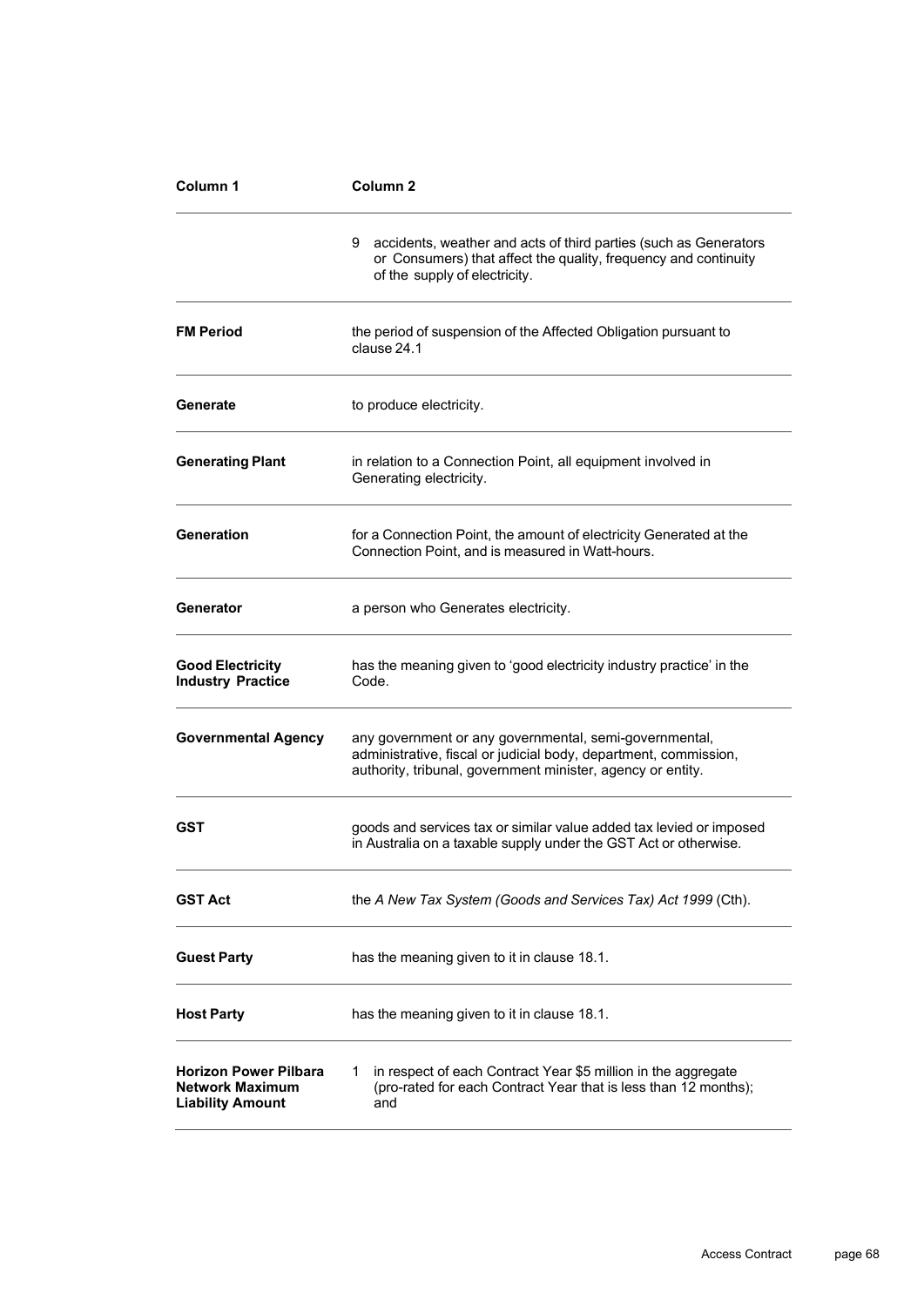| Column 1                                                 | Column <sub>2</sub>                                                                                                                                                                                                                                                                                           |
|----------------------------------------------------------|---------------------------------------------------------------------------------------------------------------------------------------------------------------------------------------------------------------------------------------------------------------------------------------------------------------|
|                                                          | in respect of any single Claim by the User, or a Customer of the<br>2<br>User, that arises as a direct result of the wrongful disconnection<br>of a Connection Point under this Contract, \$50,000.                                                                                                           |
| <b>Horizon Power Pilbara</b><br><b>Network's Default</b> | an event of Default by Horizon Power Pilbara Network.                                                                                                                                                                                                                                                         |
| <b>Horizon Power</b><br><b>Technical Rules</b>           | that part of Horizon Power's technical rules that apply to the<br>Network, as modified by Horizon Power Pilbara Network from time to<br>time, including any derogations agreed to by Horizon Power Pilbara<br>Network in writing and specified in Part 3 of Schedule 3, but<br>excluding the Technical Rules. |
| <b>Indemnified Party</b>                                 | has the meaning given to it in clause 22.1(a) or 22.6 (as applicable).                                                                                                                                                                                                                                        |
| <b>Indemnifying Party</b>                                | has the meaning given to it in clause 22.1(a) or 22.6 (as applicable).                                                                                                                                                                                                                                        |
| <b>Indirect Damage</b>                                   | any Loss not arising naturally according to the usual course of<br>1.<br>things;                                                                                                                                                                                                                              |
|                                                          | 2<br>loss of power, generation, production or business;                                                                                                                                                                                                                                                       |
|                                                          | 3<br>loss of goodwill or damage to reputation;                                                                                                                                                                                                                                                                |
|                                                          | punitive, exemplary or special damages;<br>4                                                                                                                                                                                                                                                                  |
|                                                          | payment of liquidated sums (other than liquidated sums under<br>5<br>this Contract);                                                                                                                                                                                                                          |
|                                                          | loss of revenue or profit, or the opportunity to earn revenue or<br>6.<br>profit; and                                                                                                                                                                                                                         |
|                                                          | loss of savings or anticipated savings.<br>7                                                                                                                                                                                                                                                                  |
| <b>Information Provider</b>                              | in relation to Confidential Information, the party providing the<br>information.                                                                                                                                                                                                                              |
| <b>Information Recipient</b>                             | in relation to Confidential Information, the recipient of the<br>information.                                                                                                                                                                                                                                 |
| <b>Insolvency Event</b>                                  | in respect of a Party, any one or more of:                                                                                                                                                                                                                                                                    |
|                                                          | 1<br>the Party is insolvent within the meaning of section 95A of the<br>Corporations Act;                                                                                                                                                                                                                     |
|                                                          | any execution or other process of any court or authority being<br>2<br>issued against or levied upon any material part of that Party's<br>property or assets;                                                                                                                                                 |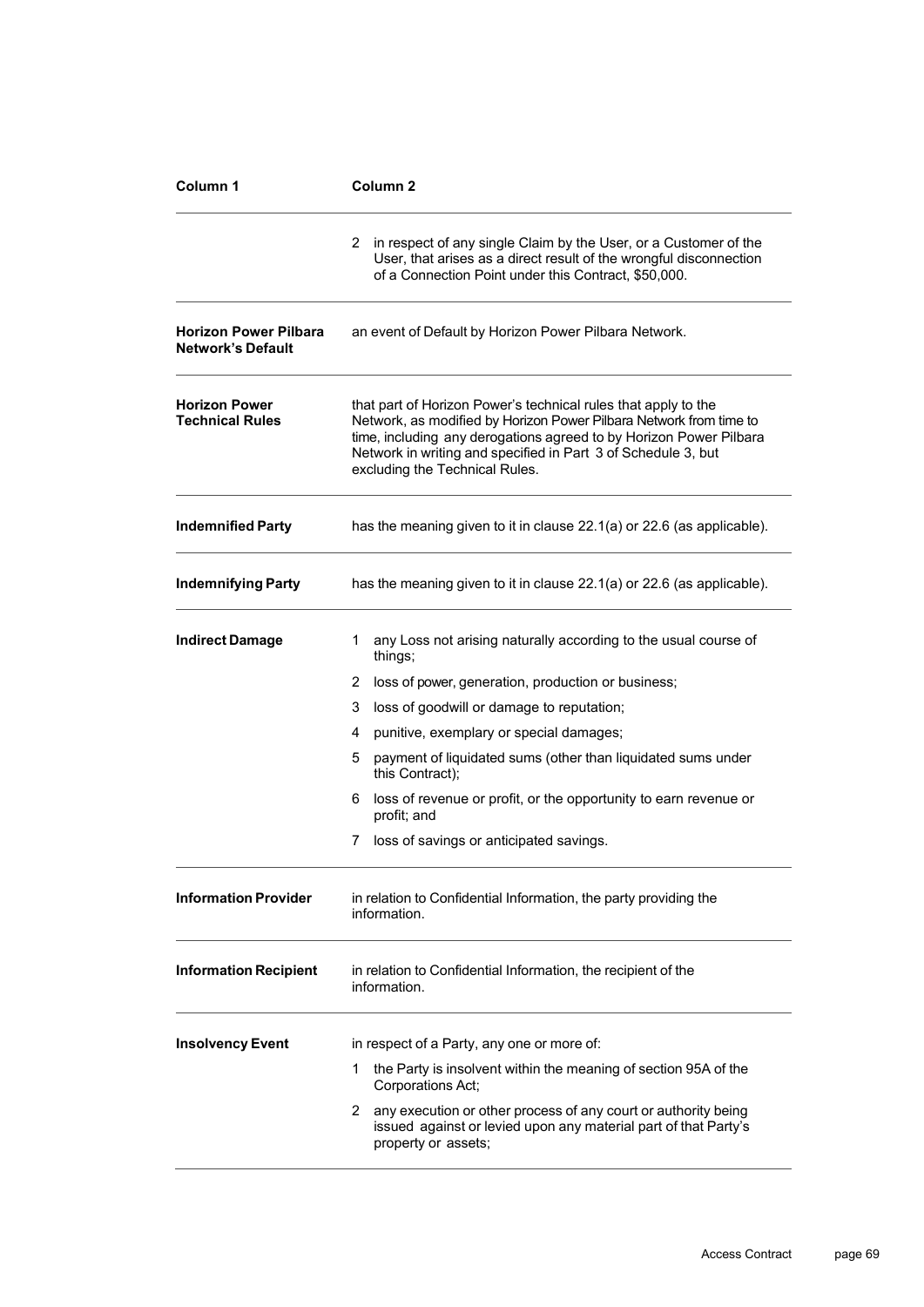| Column 1                                                    | Column 2                                                                                                                                                                                                                                                                                                                                                                                    |
|-------------------------------------------------------------|---------------------------------------------------------------------------------------------------------------------------------------------------------------------------------------------------------------------------------------------------------------------------------------------------------------------------------------------------------------------------------------------|
|                                                             | a petition or application being presented (and not being<br>3<br>withdrawn within 10 Business Days) or an order being made or<br>a resolution being passed for the winding up or dissolution<br>without winding up of that Party otherwise than for the purpose<br>of reconstruction or amalgamation under a solvent scheme;                                                                |
|                                                             | a receiver or a receiver and manager of the undertaking or any<br>4<br>material part thereof of that Party being appointed;                                                                                                                                                                                                                                                                 |
|                                                             | that Party proposing to enter into or enters into any arrangement,<br>5<br>reconstruction or composition with or for the benefit of its<br>creditors:                                                                                                                                                                                                                                       |
|                                                             | an administrator of that Party being appointed or the board of<br>6<br>directors of that Party passing a resolution to the effect that is<br>specified in section 436A(1) of the Corporations Act;                                                                                                                                                                                          |
|                                                             | 7 that Party failing (as defined by section 459F of the Corporations<br>Act) to comply with a statutory demand;                                                                                                                                                                                                                                                                             |
|                                                             | 8<br>a controller (as defined in the Corporations Act) being appointed<br>in respect of that Party or the whole or a material part of that<br>Party's undertaking, property or assets;                                                                                                                                                                                                      |
|                                                             | 9<br>an application being made to a court for an order in respect of<br>that Party under part 2F.1 of the Corporations Act;                                                                                                                                                                                                                                                                 |
|                                                             | 10 an event referred to in section 459C(2) of the Corporations Act<br>occurring in respect of that Party; or                                                                                                                                                                                                                                                                                |
|                                                             | 11 anything analogous or having a substantially similar effect to any<br>of the events specified above occurring under the Law of any<br>applicable jurisdiction.                                                                                                                                                                                                                           |
| Interconnected<br><b>Network Service</b><br><b>Provider</b> | in respect of an Interconnector, the Network Service Provider for<br>the electricity network connected to that Interconnector that is not<br>Horizon Power Pilbara Network.                                                                                                                                                                                                                 |
| <b>Interconnector</b>                                       | has the meaning given to 'interconnector' in the Pilbara Network<br>Rules.                                                                                                                                                                                                                                                                                                                  |
| Law                                                         | "written laws" and "statutory instruments" as defined in the Code<br>(including the Technical Rules), orders given or made under a<br>written law or statutory instrument as so defined or by a government<br>agency or authority, Codes of Practice and Australian Standards<br>deemed applicable under a written law and rules of the general law<br>including the common law and equity. |
| <b>Legacy Right</b>                                         | has the meaning given to 'legacy right' in rule 249 of the Pilbara<br>Network Rules.                                                                                                                                                                                                                                                                                                        |
| <b>Limit Advice</b>                                         | has the meaning given to 'limit advice' in the Pilbara Network Rules.                                                                                                                                                                                                                                                                                                                       |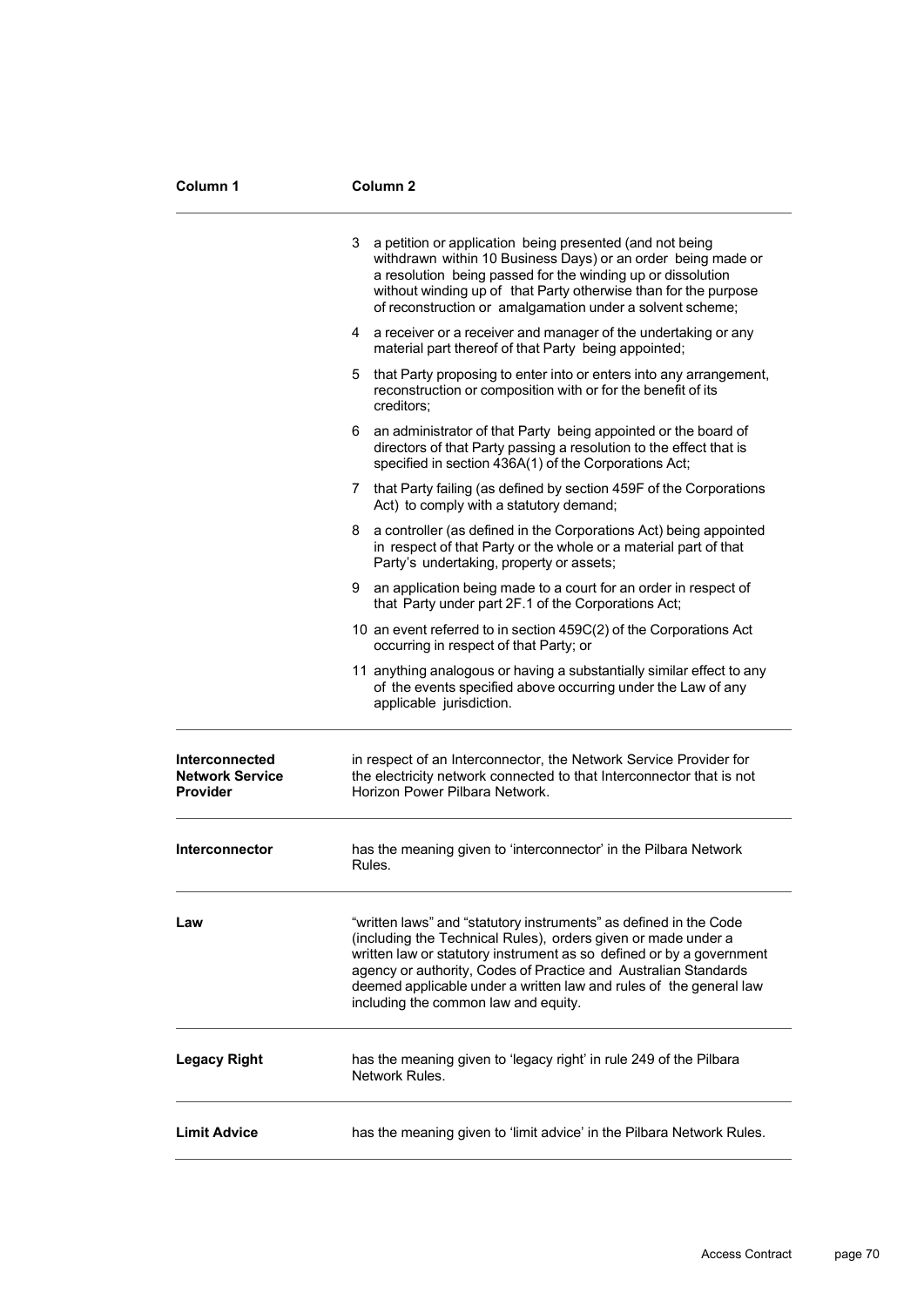| Column 1                                   | Column <sub>2</sub>                                                                                                                                                                                                                                                                                                                                                                                         |
|--------------------------------------------|-------------------------------------------------------------------------------------------------------------------------------------------------------------------------------------------------------------------------------------------------------------------------------------------------------------------------------------------------------------------------------------------------------------|
| Loss                                       | any loss, cost, expense, damage, fine or liability of any kind.                                                                                                                                                                                                                                                                                                                                             |
| <b>Loss Factor</b>                         | has the meaning given to 'loss factor' in the Pilbara Network Rules.                                                                                                                                                                                                                                                                                                                                        |
| <b>Maintain</b>                            | includes (as necessary and as applicable) calibrate, test, verify,<br>renew, replace, repair and update, and Maintenance has a<br>corresponding meaning.                                                                                                                                                                                                                                                    |
| <b>Meter</b>                               | has the meaning given to 'meter' in the Metering Code.                                                                                                                                                                                                                                                                                                                                                      |
| <b>Metering Code</b>                       | the code made under section 39(1) of the Act in respect of a matter<br>referred to in section 39(2)(a) of the Act, and includes any Model<br>Service Level Agreement, metering data agency agreement,<br>communications rules, metrology procedure, mandatory link criteria<br>and registration process developed under that code.                                                                          |
| <b>Metering Code</b><br><b>Participant</b> | has the meaning given to 'Code participant' in the Metering Code.                                                                                                                                                                                                                                                                                                                                           |
| <b>Metering Data</b>                       | has the meaning given to 'data' in the Metering Code.                                                                                                                                                                                                                                                                                                                                                       |
| <b>Metering Database</b>                   | the metering database operated by Horizon Power Pilbara Network<br>under the Metering Code.                                                                                                                                                                                                                                                                                                                 |
| <b>Metering Equipment</b>                  | a Meter or Meters and associated equipment (including<br>communications equipment) complying with the Metering Code<br>(where applicable) used to measure and record the transfer of<br>electricity to or from the Network (as applicable) at a Connection<br>Point in real time, which may include the measurement of the rate<br>of transfer and the quantity and quality of the transferred electricity. |
| <b>Model Service Level</b><br>Agreement    | has the meaning given to 'service level agreement' in the Metering<br>Code.                                                                                                                                                                                                                                                                                                                                 |
| Network                                    | has the meaning given to 'Horizon Power coastal network' in the<br>Code.                                                                                                                                                                                                                                                                                                                                    |
| <b>Network Assets</b>                      | in relation to the Network, the apparatus, equipment, plant and<br>buildings used to provide or in connection with providing Covered<br>Services on the Network.                                                                                                                                                                                                                                            |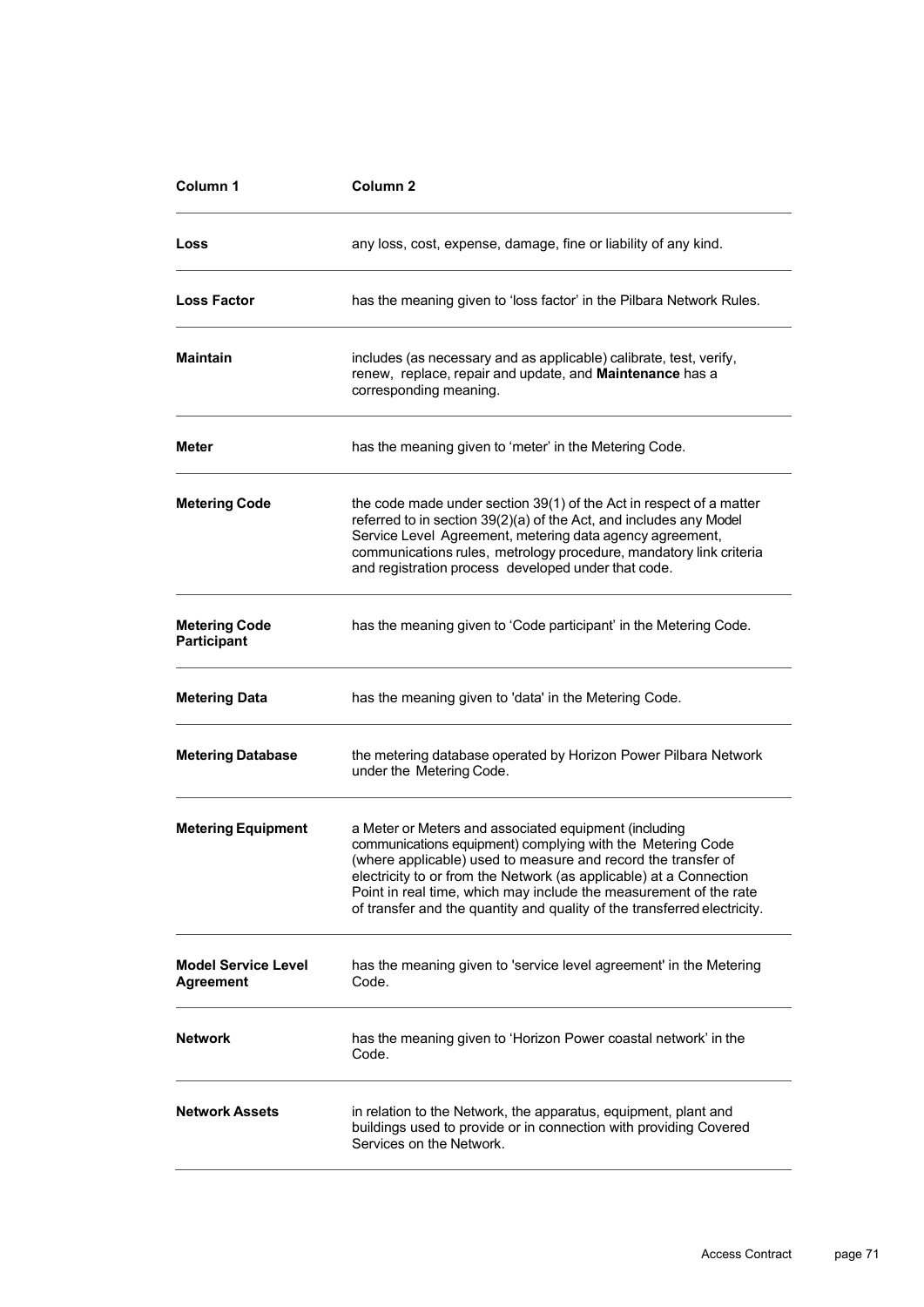| Column 1                                           | Column <sub>2</sub>                                                                                                                                                                                                                                               |  |  |
|----------------------------------------------------|-------------------------------------------------------------------------------------------------------------------------------------------------------------------------------------------------------------------------------------------------------------------|--|--|
| <b>Network Business</b>                            | has the same meaning given to 'network business' in the Code.                                                                                                                                                                                                     |  |  |
| <b>Network Service</b><br><b>Provider</b>          | has the same meaning given to 'NSP' in the Code.                                                                                                                                                                                                                  |  |  |
| <b>NMI or National Market</b><br><b>Identifier</b> | the unique identifier assigned to the Connection Point.                                                                                                                                                                                                           |  |  |
| <b>Nominating Body</b>                             | has the meaning given to it in clause 29.6.                                                                                                                                                                                                                       |  |  |
| <b>Non-Reference Service</b>                       | has the meaning given to 'non-reference service' in the Code.                                                                                                                                                                                                     |  |  |
| <b>Non-Reference Service</b><br>Point              | a Connection Point for which under this Contract Horizon Power<br>Pilbara Network provides, or is to provide, a Non-Reference Service.                                                                                                                            |  |  |
| <b>Novate and Novation</b>                         | to substitute, with the consent of all Parties to this Contract and with<br>effect on and from a date nominated as the effective date of the<br>novation, an assignee for the User as a party to this Contract, with<br>the result that:                          |  |  |
|                                                    | all rights and obligations of the User under this Contract become<br>1.<br>rights and obligations of the assignee as if the assignee had<br>been named in this Contract in place of the User; and                                                                 |  |  |
|                                                    | the User is released from any obligations under this Contract<br>2<br>arising on or after the effective date of the novation, but remains<br>liable for any default by it in the performance of those<br>obligations prior to the effective date of the novation. |  |  |
| <b>Other Business</b>                              | has the meaning given to 'other business' in the Code.                                                                                                                                                                                                            |  |  |
| <b>Other Network Users</b>                         | other 'users' (as that term is defined in the Code) of the Network.                                                                                                                                                                                               |  |  |
| Party                                              | Horizon Power or the User, as applicable, and Parties means both<br>of them.                                                                                                                                                                                      |  |  |
| <b>Payment Error</b>                               | 1<br>any underpayment or overpayment by a Party of any amount in<br>respect of a Tax Invoice; or                                                                                                                                                                  |  |  |
|                                                    | any error in a Tax Invoice (including the omission of amounts<br>2.<br>from that Tax Invoice, the inclusion of incorrect amounts in that<br>Tax Invoice, calculation errors in the preparation of a Tax                                                           |  |  |
|                                                    |                                                                                                                                                                                                                                                                   |  |  |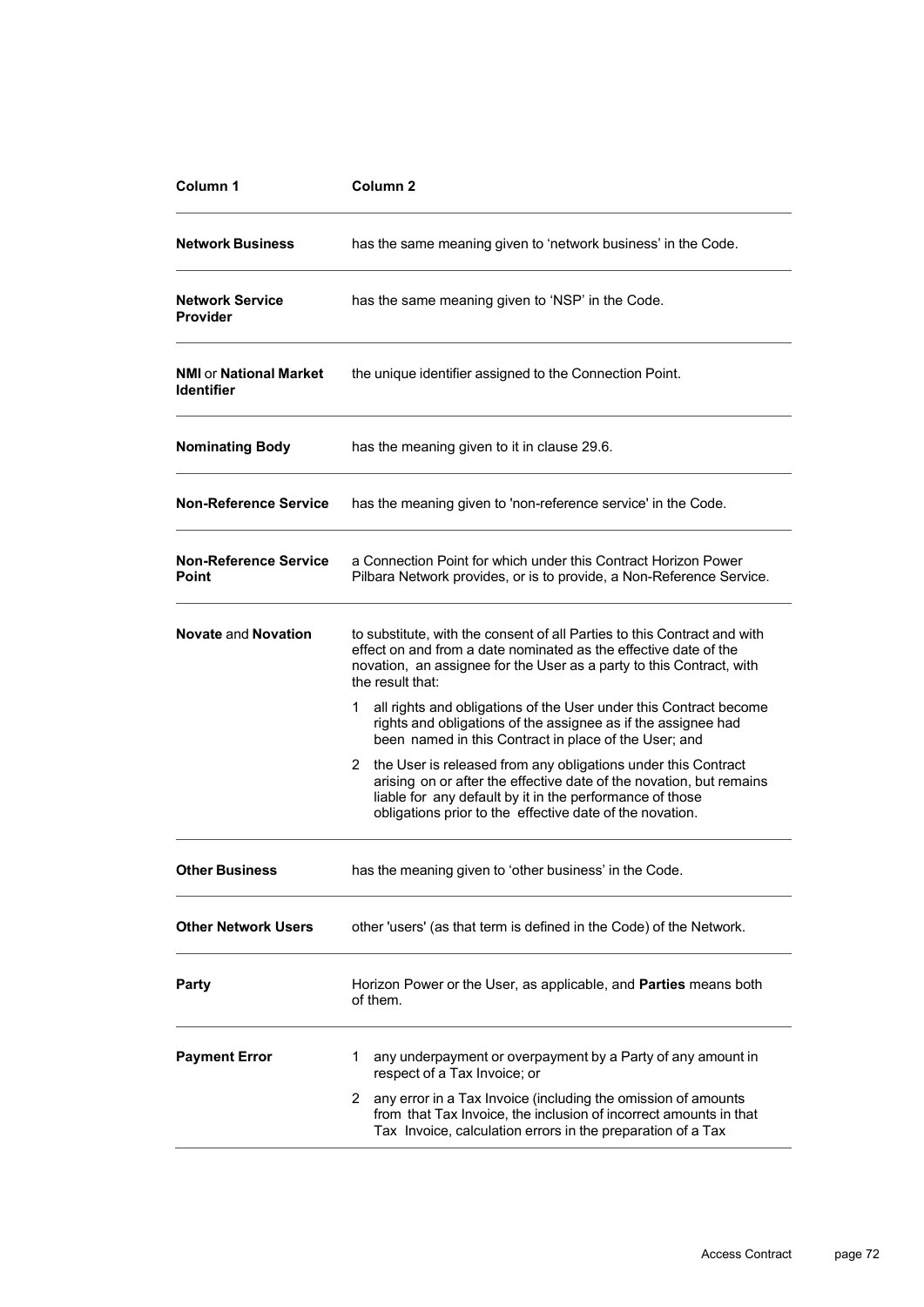| Column 1                                | Column <sub>2</sub>                                                                                                                                                                                                                                                                                                     |  |  |
|-----------------------------------------|-------------------------------------------------------------------------------------------------------------------------------------------------------------------------------------------------------------------------------------------------------------------------------------------------------------------------|--|--|
|                                         | invoice or a Tax Invoice being prepared on the basis of data<br>which is later established to have been inaccurate).                                                                                                                                                                                                    |  |  |
| Permanent<br>Reconfiguration            | 1.<br>a permanent physical change (including a change to the zone<br>substation applicable to a Connection Point and a change to the<br>distance from the applicable zone substation to a Connection<br>Point); or                                                                                                      |  |  |
|                                         | 2<br>a change to the pricing zone applicable to a Connection Point.                                                                                                                                                                                                                                                     |  |  |
| <b>Pilbara Network Rules</b>            | has the meaning given to 'Pilbara networks rules' in the Code.                                                                                                                                                                                                                                                          |  |  |
| <b>Possession</b>                       | includes custody, control, and an immediate right to possession,<br>custody, or control.                                                                                                                                                                                                                                |  |  |
| <b>Power System</b>                     | has the meaning given to 'power system' in the Pilbara Network<br>Rules.                                                                                                                                                                                                                                                |  |  |
| <b>Prescribed Rate</b>                  | at any point in time, the interest rate (expressed as a rate per cent<br>per annum) equal to the aggregate of 3 annual percentage points<br>and the interest rate (expressed as a rate per cent per annum) then<br>published by the Reserve Bank of Australia as the large business<br>variable indicator lending rate. |  |  |
| <b>Price List</b>                       | the 'price list' (as defined in the Code) published on Horizon<br>Power's website from time to time.                                                                                                                                                                                                                    |  |  |
| <b>Price List Dispute</b>               | a dispute as described in section 61(2) of the Code.                                                                                                                                                                                                                                                                    |  |  |
| <b>Proposal</b>                         | has the meaning given to it in clause $32(a)(1)$ .                                                                                                                                                                                                                                                                      |  |  |
| Reasonable and<br><b>Prudent Person</b> | a person acting in good faith and, where applicable, in accordance<br>with Good Electricity Industry Practice.                                                                                                                                                                                                          |  |  |
| <b>Receipt Date</b>                     | has the meaning given to it in clause 29.2(b).                                                                                                                                                                                                                                                                          |  |  |
| <b>Reference Service</b>                | a 'reference service' (as defined in the Code) specified in the<br>Reference Service document published on Horizon Power's website<br>from time to time.                                                                                                                                                                |  |  |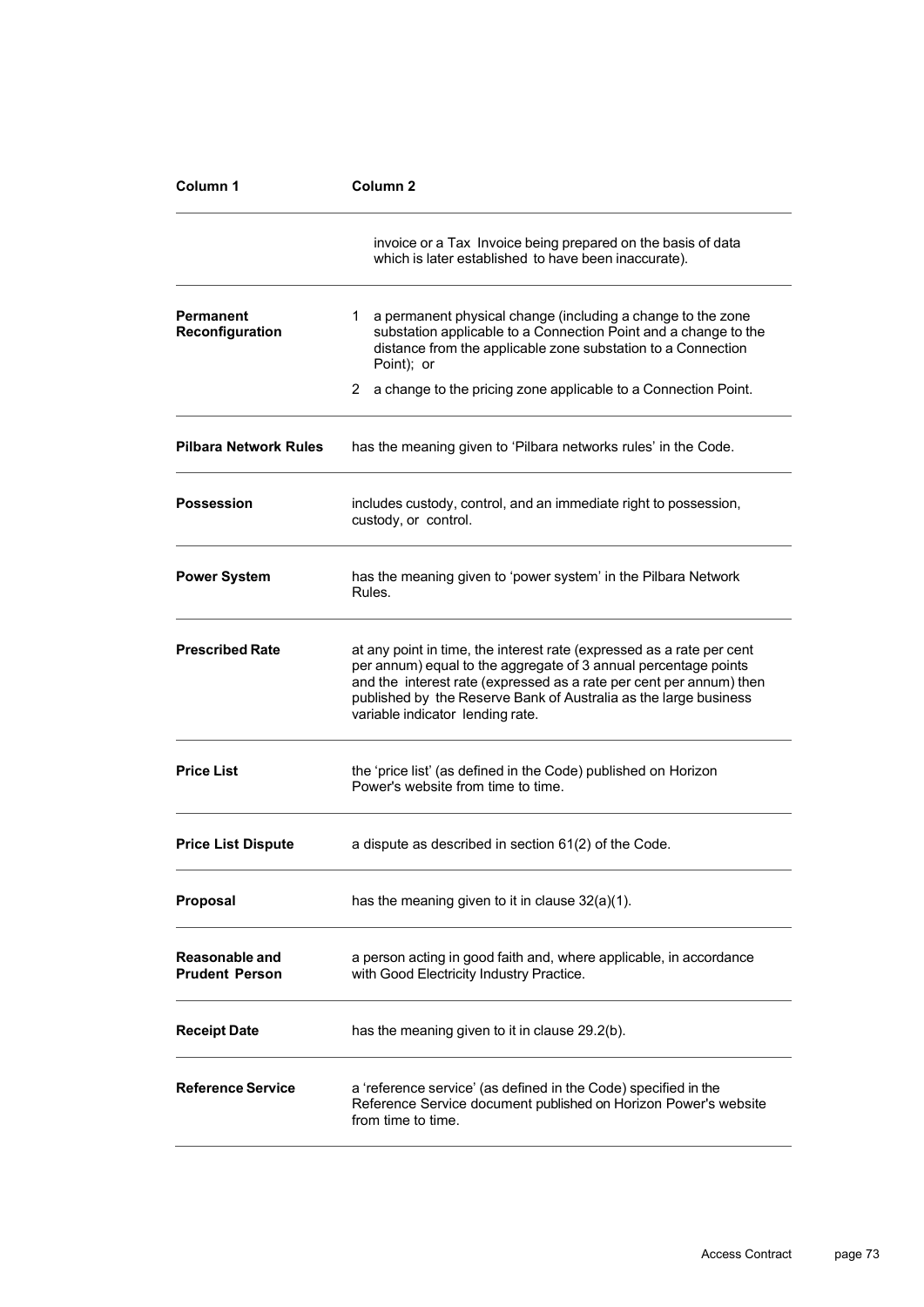| Column 1                           | Column <sub>2</sub>                                                                                                                                                                                                                                                                                                             |  |
|------------------------------------|---------------------------------------------------------------------------------------------------------------------------------------------------------------------------------------------------------------------------------------------------------------------------------------------------------------------------------|--|
| <b>Reference Service</b><br>Point  | a Connection Point for which under this Contract Horizon Power<br>Pilbara Network provides, or is to provide, a Reference Service.                                                                                                                                                                                              |  |
| <b>Related Body</b><br>Corporate   | has the meaning given to 'Related Body Corporate' in section 50 of<br>the Corporations Act.                                                                                                                                                                                                                                     |  |
| Representatives'<br><b>Meeting</b> | has the meaning given to it in clause 29.2(b).                                                                                                                                                                                                                                                                                  |  |
| <b>Ring Fencing Rules</b>          | the ring fencing rules required by section 133 of the Code.                                                                                                                                                                                                                                                                     |  |
| <b>Run-Back Equipment</b>          | generation management equipment, which:<br>meets the specifications specified by Horizon Power Pilbara<br>1<br>Network:<br>2 is controlled, at all times, by Horizon Power Pilbara Network;<br>and<br>3<br>will enable Horizon Power Pilbara Network to automatically and<br>remotely Curtail Services at the Connection Point. |  |
| <b>Service</b>                     | a service to be provided under this Contract in respect of a<br>Connection Point as specified in the Connection Point Database,<br>being either a Reference Service or a Non-Reference Service.                                                                                                                                 |  |
| <b>Small Customer</b>              | a customer (as defined in the Electricity Industry Act 2004 (WA))<br>consuming not more than 160 MWh of electricity per annum.                                                                                                                                                                                                  |  |
| <b>Start Date</b>                  | for a Connection Point, the date specified as such in the Connection<br>Point Database for the Connection Point.                                                                                                                                                                                                                |  |
| <b>System Operator</b>             | has the meaning given to 'Pilbara ISO' in the Act.                                                                                                                                                                                                                                                                              |  |
| Tariff                             | for a Service, the tariff determined in accordance with clause 9.1 for<br>that Service.                                                                                                                                                                                                                                         |  |
| <b>Tax Invoice</b>                 | has the meaning given to 'Tax Invoice' in the GST Act.                                                                                                                                                                                                                                                                          |  |
| Technical<br><b>Requirements</b>   | the Horizon Power Technical Rules; and<br>1                                                                                                                                                                                                                                                                                     |  |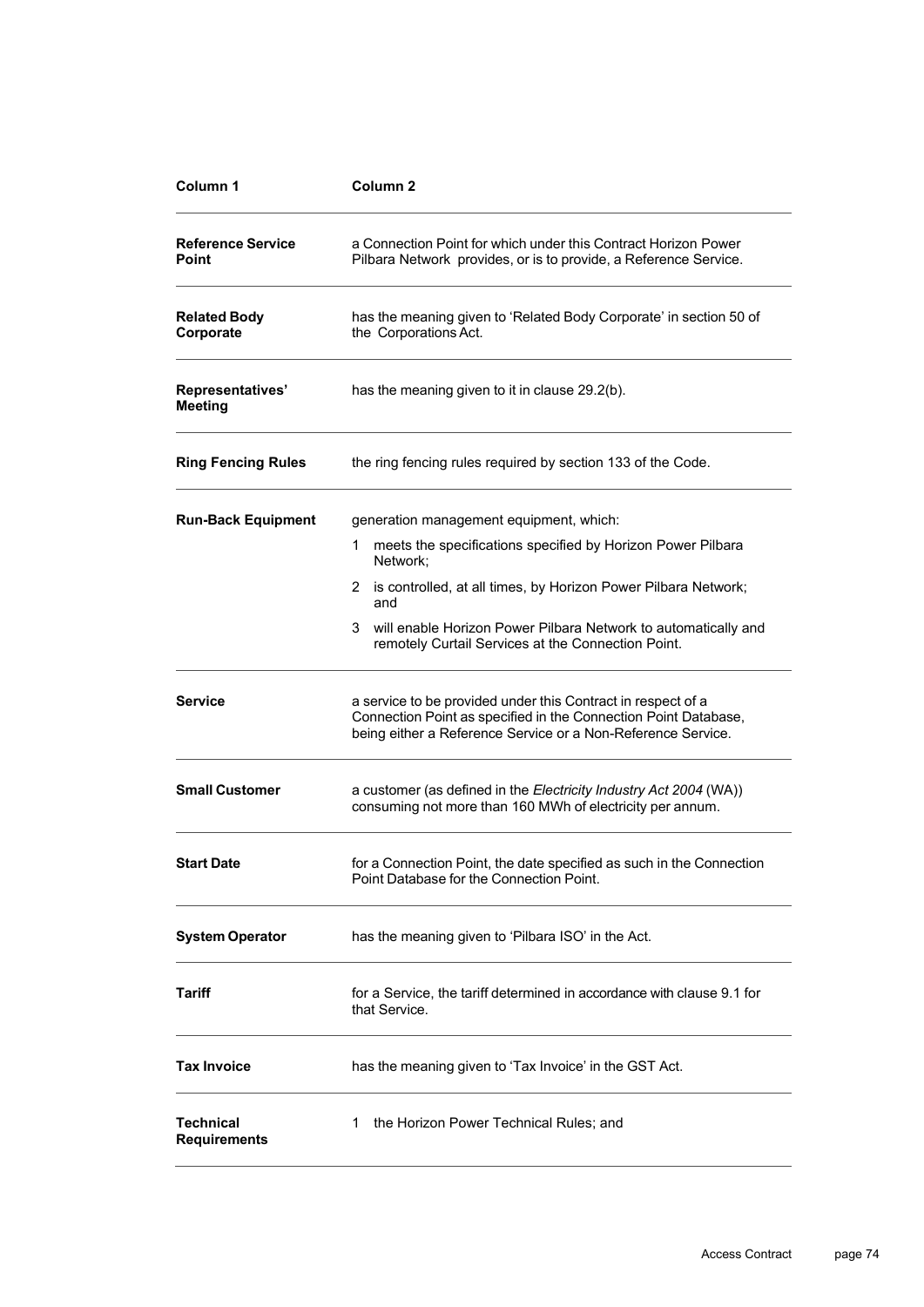| Column 1                                | Column 2                                                                                                                                                                                                                                                                                                                                                                                                                                                                                                                                                                                         |  |  |
|-----------------------------------------|--------------------------------------------------------------------------------------------------------------------------------------------------------------------------------------------------------------------------------------------------------------------------------------------------------------------------------------------------------------------------------------------------------------------------------------------------------------------------------------------------------------------------------------------------------------------------------------------------|--|--|
|                                         | the Technical Rules.<br>2                                                                                                                                                                                                                                                                                                                                                                                                                                                                                                                                                                        |  |  |
| <b>Technical Rules</b>                  | the Pilbara Harmonised Technical Rules, applying to the Network<br>under the Pilbara Network Rules, as modified in accordance with<br>the Code, including any derogations agreed to by Horizon Power<br>Pilbara Network in writing and specified in Part 3 of Schedule 3.                                                                                                                                                                                                                                                                                                                        |  |  |
| <b>Temporary Access</b><br>Contribution | a 'temporary access contribution' under section 129N(1) of the Act, in<br>respect of which Horizon Power Pilbara Network has added an amount<br>to the target revenue for the Network for the purposes of section 48 of<br>the Code.                                                                                                                                                                                                                                                                                                                                                             |  |  |
| Term                                    | has the meaning given in clause 3.                                                                                                                                                                                                                                                                                                                                                                                                                                                                                                                                                               |  |  |
| <b>Termination Date</b>                 | the date specified in Part 1 of Schedule 2.                                                                                                                                                                                                                                                                                                                                                                                                                                                                                                                                                      |  |  |
| <b>Third Party Recipient</b>            | any person to whom the Information Recipient discloses<br>Confidential Information, or allows Confidential Information to be<br>disclosed.                                                                                                                                                                                                                                                                                                                                                                                                                                                       |  |  |
| <b>Trading Interval</b>                 | has the meaning given to 'trading interval' in the Pilbara Network<br>Rules.                                                                                                                                                                                                                                                                                                                                                                                                                                                                                                                     |  |  |
| <b>Undisputed Portion</b>               | for the purposes of a Tax Invoice issued under 10.2(b) has the<br>meaning given to it in clause 10.2(d) and, in all other cases, the<br>portion of the amount set out in a Tax Invoice that is not in Dispute.                                                                                                                                                                                                                                                                                                                                                                                   |  |  |
| <b>User Access Guide</b>                | Horizon Power Pilbara Network's User Access Guide, published in<br>accordance with the Code.                                                                                                                                                                                                                                                                                                                                                                                                                                                                                                     |  |  |
| User Maximum<br><b>Liability Amount</b> | in respect of each Contract Year, the lesser of:<br>an amount equal to \$50 million in the aggregate (pro-rated for<br>1<br>each Contract Year that is less than 12 months); and<br>2<br>the sum of:<br>(a) for each Connection Point at which Generation Plant (other<br>than wind or solar powered generation) is connected at a<br>voltage of 66 kV and above, \$22 million in the aggregate<br>(pro-rated for each Contract Year that is less than 12)<br>months);<br>(b) for each Connection Point at which wind or solar powered<br>Generation Plant is connected at a voltage of 66 kV or |  |  |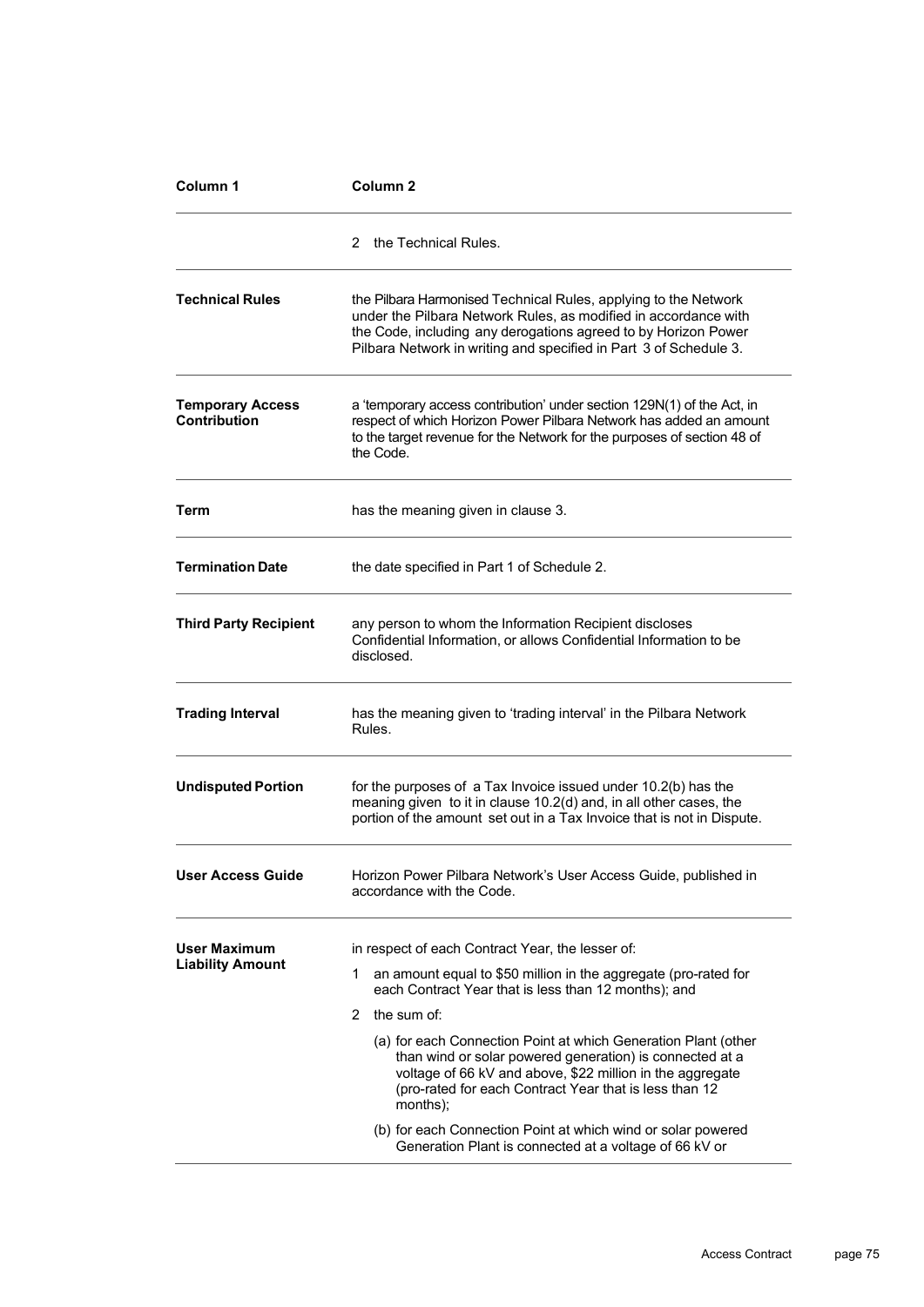| Column 1                                    | Column <sub>2</sub>                                                                                                                                                                                            |  |
|---------------------------------------------|----------------------------------------------------------------------------------------------------------------------------------------------------------------------------------------------------------------|--|
|                                             | above, \$11 million in the aggregate (pro-rated for each<br>Contract Year that is less than 12 months);                                                                                                        |  |
|                                             | (c) for each Connection Point at which Generation Plant is<br>connected at a voltage below 66 kV, \$1.2 million in the<br>aggregate (pro-rated for each Contract Year that is less than<br>12 months)          |  |
|                                             | (d) for each Connection Point at which Consuming Plant is<br>connected at a voltage of 66 kV and above, \$6 million in the<br>aggregate (pro-rated for each Contract Year that is less than<br>12 months); and |  |
|                                             | (e) for every 100 Connection Points at which Consuming Plant is<br>connected at a voltage below 66 kV, \$1.2 million in the<br>aggregate (pro-rated for each Contract Year that is less than<br>12 months).    |  |
| <b>User's Default</b>                       | an event of Default by the User.                                                                                                                                                                               |  |
| <b>User's Premises</b>                      | the land on which the Facilities and Equipment are located.                                                                                                                                                    |  |
| <b>Visitors</b>                             | the customers, invitees, licensees and visitors of a Party or a<br>Controller, as the case requires.                                                                                                           |  |
| <b>WA Electrical</b><br><b>Requirements</b> | the WA Electrical requirements issued under regulation 49 of the<br>Electricity (Licensing) Regulations 1991 (WA), as updated from time<br>to time.                                                            |  |
| <b>Wilful Default</b>                       | a deliberate and purposeful act or omission carried out with:                                                                                                                                                  |  |
|                                             | a calculated regard for the consequences of the act or omission;<br>1<br>or                                                                                                                                    |  |
|                                             | a reckless or wilful disregard for the consequences of the act or<br>omission,                                                                                                                                 |  |
|                                             | but does not include any error of judgement, mistake, act or<br>omission, whether negligent or not, which is made in good faith.                                                                               |  |
| Workers                                     | the directors, officers, servants, employees, agents and contractors<br>of a Party or a Controller, as the case requires.                                                                                      |  |
| <b>Works</b>                                | has the meaning given to it in the Contributions Policy.                                                                                                                                                       |  |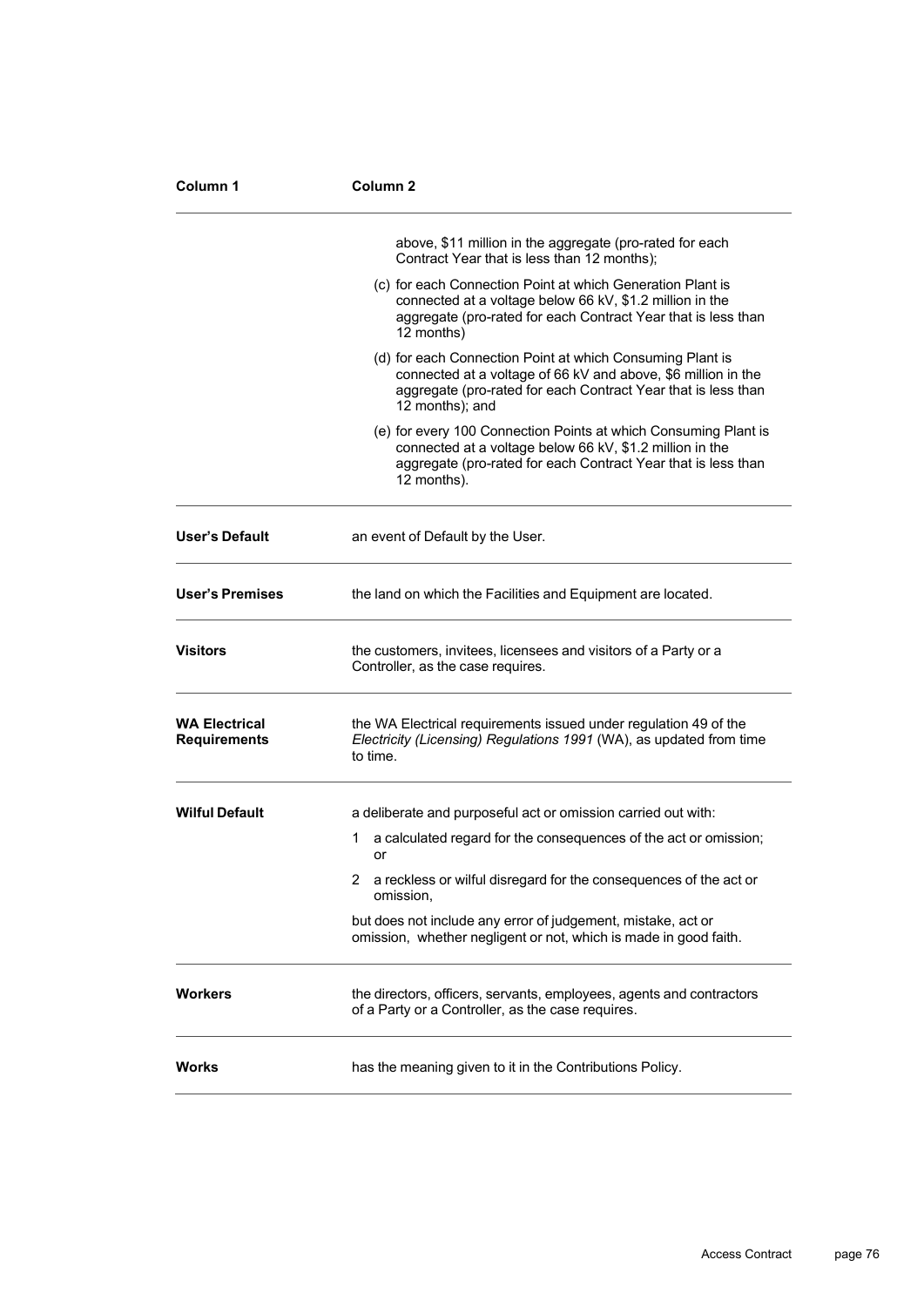| ss contract inionitation |                                                                                                                                                                                                                                                                                                                                                                                                                                                                                                                                                                                                                                                                                                                                                                                                |                                                         |                         |
|--------------------------|------------------------------------------------------------------------------------------------------------------------------------------------------------------------------------------------------------------------------------------------------------------------------------------------------------------------------------------------------------------------------------------------------------------------------------------------------------------------------------------------------------------------------------------------------------------------------------------------------------------------------------------------------------------------------------------------------------------------------------------------------------------------------------------------|---------------------------------------------------------|-------------------------|
| Part 1                   | Term                                                                                                                                                                                                                                                                                                                                                                                                                                                                                                                                                                                                                                                                                                                                                                                           |                                                         |                         |
|                          | <b>Termination Date:</b><br><b>insert</b>                                                                                                                                                                                                                                                                                                                                                                                                                                                                                                                                                                                                                                                                                                                                                      |                                                         |                         |
| Part 2                   | <b>Conditions Precedent</b><br>{Note: Referred to in clause 2.3.}                                                                                                                                                                                                                                                                                                                                                                                                                                                                                                                                                                                                                                                                                                                              |                                                         |                         |
| <b>Ref</b>               | <b>Condition Precedent</b>                                                                                                                                                                                                                                                                                                                                                                                                                                                                                                                                                                                                                                                                                                                                                                     | <b>Responsible</b><br><b>Party</b>                      | <b>Due Date</b>         |
| 1.                       | All Connection Points have been commissioned and<br>energised in accordance with the requirements of<br>the Technical Requirements, and are otherwise<br>compliant with the Technical Requirements<br>(including all supporting procedures), such that<br>Horizon Power Pilbara Network is able to provide the<br>Services at each Connection Point.[Drafting Note:<br>This CP should be deleted in its entirety in<br>circumstances where the access application<br>made by the User/Applicant does not include an<br>application for a connection service, and no new<br>connection point is required to be established.]                                                                                                                                                                    | <b>Horizon Power</b><br>Pilbara Network<br>and the User | <b>insert</b>           |
| 2.                       | The Essential System Services Regime has<br>commenced in full, and the System Operator is<br>performing the function contemplated by the Pilbara<br>Network Rules insofar as that function relates to<br>energy balancing and settlement, and the<br>procurement of frequency control and spinning<br>reserve. [ <i>Drafting Note: HP has included with</i><br>condition precedent given the tight timeframe<br>within which it is proposed that coverage of the<br><b>Pilbara Networks, and the performance of the</b><br>essential system services function by the ISO, is<br>intended to commence. To the extent the<br>essential system services regime contemplated<br>by the PNR is not live and functioning, Horizon<br><b>Power will be unable to provide Services to the</b><br>User. | N/A                                                     | <b>insert</b>           |
| 3.                       | Approval of Horizon Power Pilbara Network's entry<br>into this Contract has been received from the                                                                                                                                                                                                                                                                                                                                                                                                                                                                                                                                                                                                                                                                                             | <b>Horizon Power</b><br>Pilbara Network                 | [ <mark>insert</mark> ] |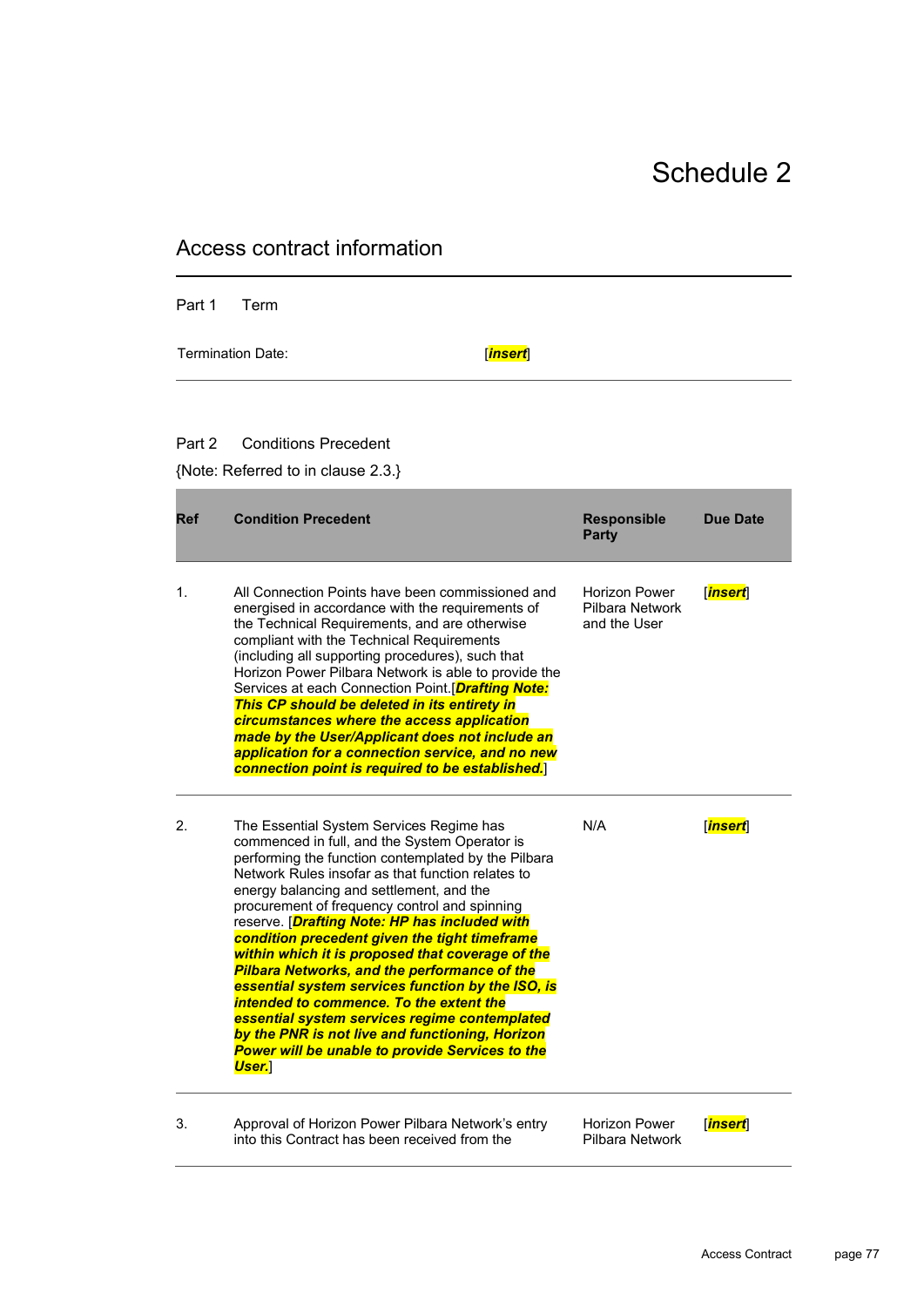| Minister of Energy under section 68 of the Electricity |  |
|--------------------------------------------------------|--|
| Corporations Act 2005 (WA).                            |  |

| 4.             | Horizon Power Pilbara Network has received the<br>approval of its board to enter into this Contract.                                                                                                                                                                                                                                                                                                                                                                                                                          | <b>Horizon Power</b><br>Pilbara Network                 | <u> insert</u>          |
|----------------|-------------------------------------------------------------------------------------------------------------------------------------------------------------------------------------------------------------------------------------------------------------------------------------------------------------------------------------------------------------------------------------------------------------------------------------------------------------------------------------------------------------------------------|---------------------------------------------------------|-------------------------|
| 5.             | All Power System models and studies required by<br>the Technical Requirements to be completed in<br>order to enable Horizon Power Pilbara Network to<br>provide the Services, have been completed to<br>Horizon Power Pilbara Network's satisfaction.                                                                                                                                                                                                                                                                         | User                                                    | <b>insert</b>           |
| 6.             | Both Horizon Power Pilbara Network and the User<br>have executed the Connection Works Agreement on<br>terms and conditions acceptable to both Parties, and<br>the satisfaction or waiver of all conditions precedent<br>to that agreement. [ <b>Drafting Note: This CP should</b><br>be deleted in its entirety in circumstances where<br>the access application made by the<br><b>User/Applicant does not require complex</b><br><b>Connection Works (such that a Connection</b><br><b>Works Agreement Is not required).</b> | <b>Horizon Power</b><br>Pilbara Network<br>and the User | <b>Tinsert</b>          |
| 7 <sup>1</sup> | The Connection Works achieve [Practical<br><b>Completion</b> under the Connection Works<br>Agreement. [ <b>Drafting Note: This CP should be</b><br>deleted in its entirety in circumstances where the<br>access application made by the User/Applicant<br>does not require complex Connection Works<br>(such that a Connection Works Agreement Is not<br>required).                                                                                                                                                           | <b>Horizon Power</b><br>Pilbara Network<br>and the User | [ <mark>insert</mark> ] |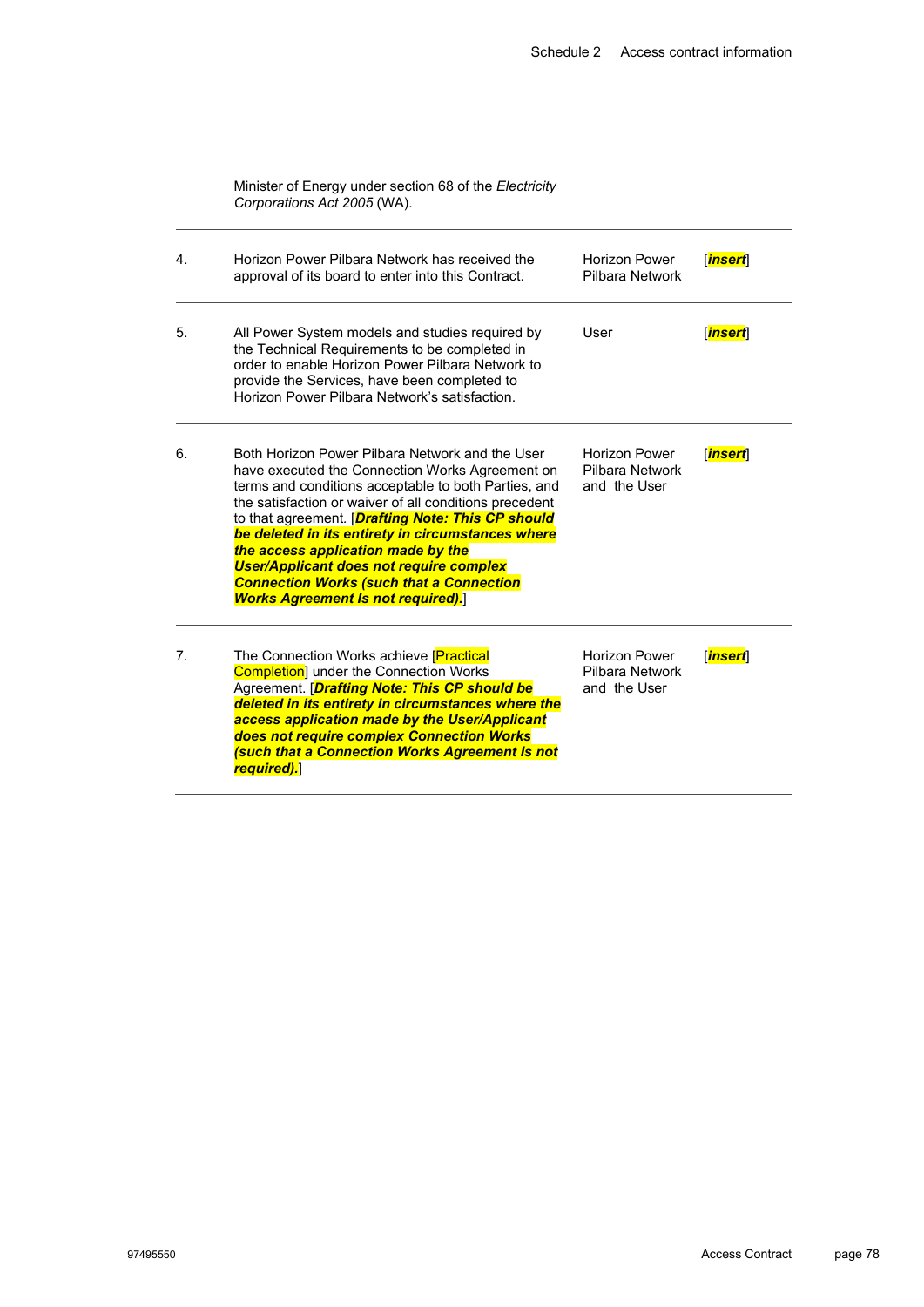### Details of connection points

#### **Part 1 Commercial Details**

#### 1 **Connection Point 1 Title**

#### **Address of Premises**

**Name and contact details of Controller(s) (where the User is not the Controller of the Connection Point)**

**NMI**

**Service**

**Start Date**

**End Date**

**CMD (kW/ kVA) (if applicable)**

**DSOC (kW/ kVA) (if applicable)**

**Size of Generator (if applicable)**

**Make and model of Generator (if applicable**

**Substation (if applicable)**

**Substation distance (if applicable)**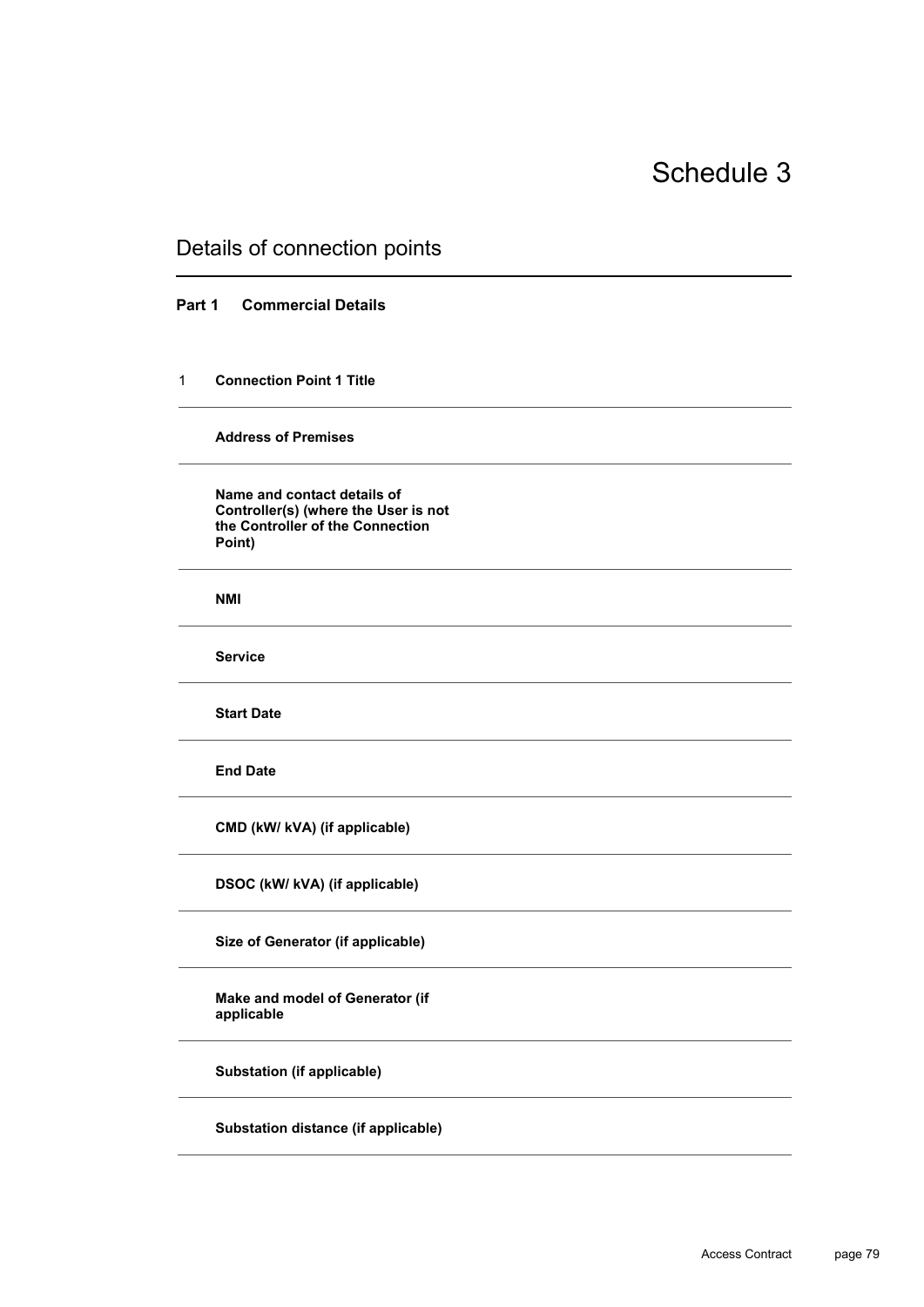**Power Transfer Limit (kW)**

**Operating Restriction (if applicable)**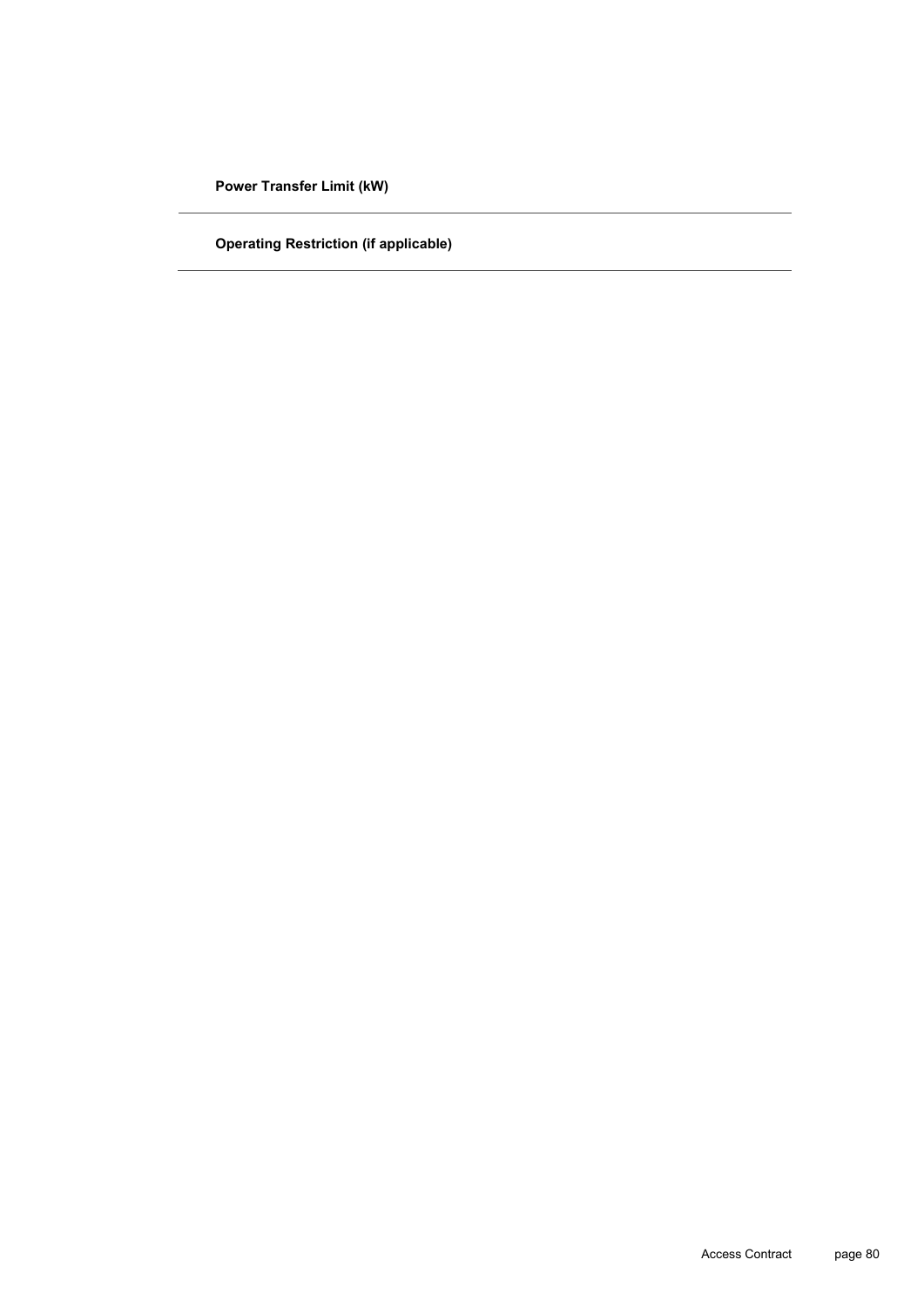#### **Part 2 Technical Details**

{Note: referred to in clause 16(a)}

| # | <b>Connection Point</b> | <b>Description of Facilities and Equipment</b> |
|---|-------------------------|------------------------------------------------|
| 1 |                         |                                                |

**{Note: attach plans, drawings and other documentation as necessary to fulfil the requirements of clause 16(a).}**

## **Part 3 Agreed exemptions from Technical Requirements**

**{Note: referred to in clause 16(a)(2)}**

| # | <b>Connection Point</b> | Reference | Description of<br>requirement | Description of<br>Derogation |  |
|---|-------------------------|-----------|-------------------------------|------------------------------|--|
|   |                         |           |                               |                              |  |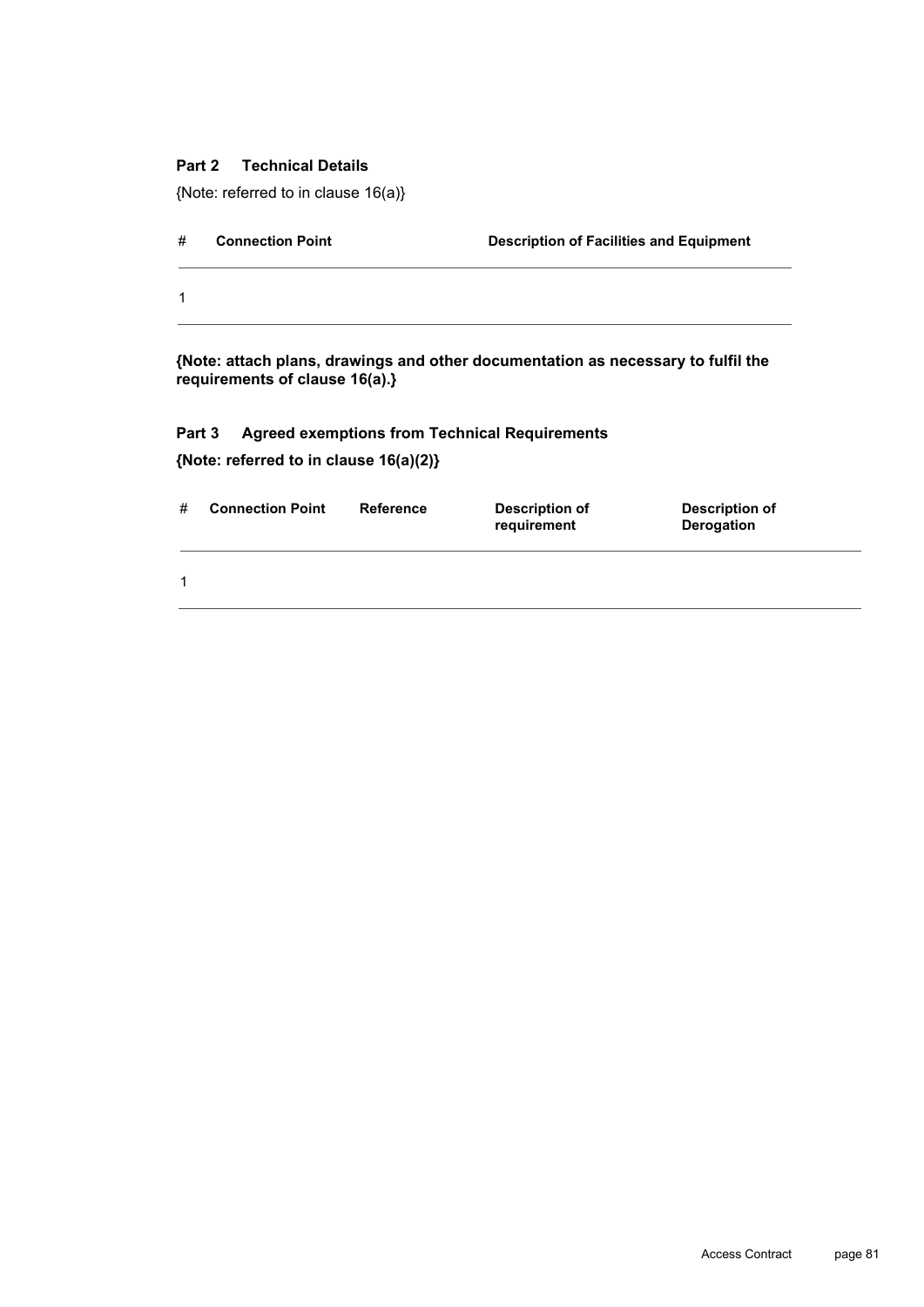## Works and contributions

#### **{Note: Referred to in clause 26.}**

1 [Connection Point Title / NMI]

[Contribution provisions]

2 [Connection Point Title / NMI]

[Contribution provisions]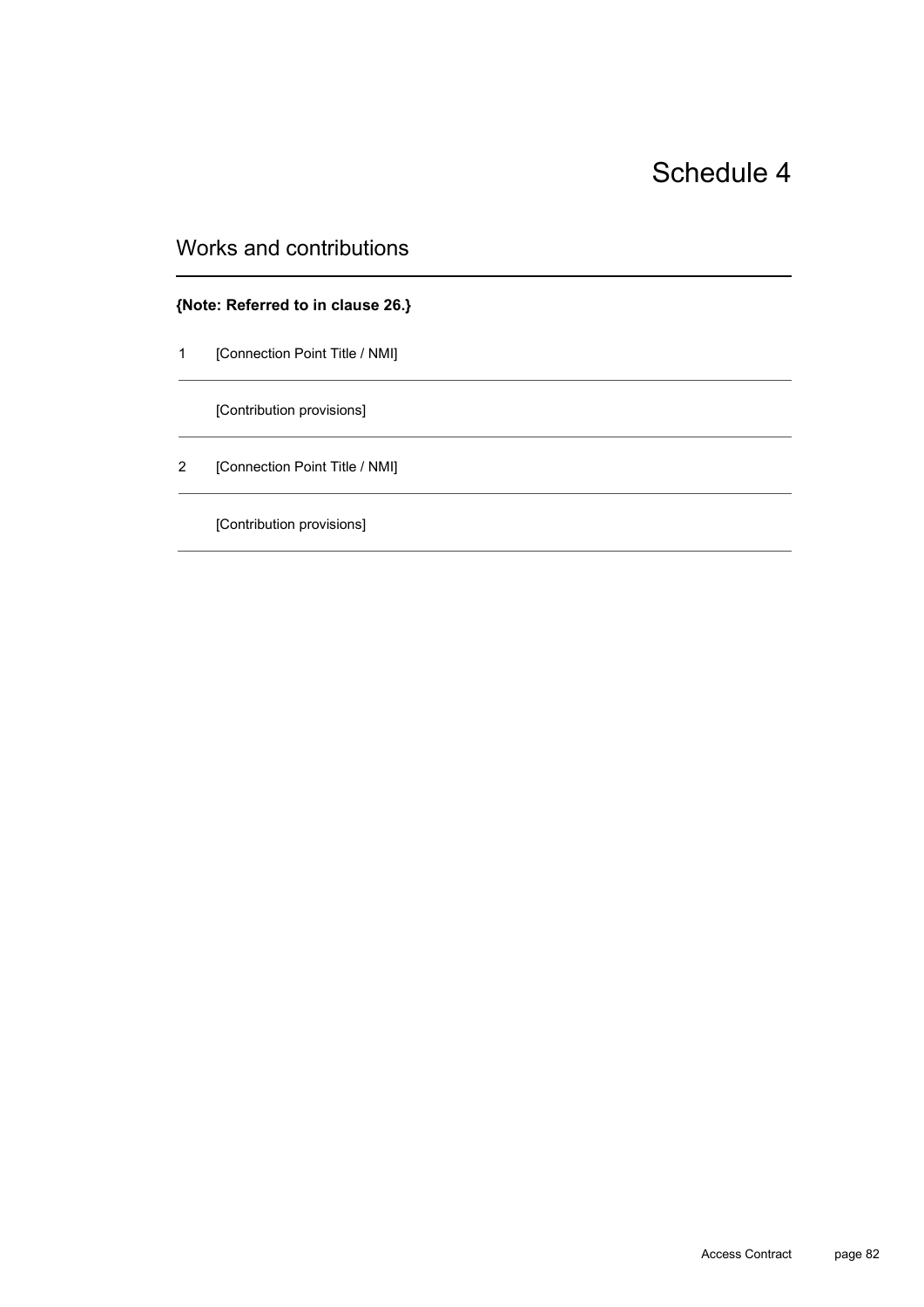#### **{Note: Referred to in clause 23.}**

- (a) The User must effect and maintain, commencing from the Commencement Date the following policies of insurance:
	- (1) public and products liability of:
		- (A) public liability insurance for a limit of not less than \$50 million per claim, and unlimited in the aggregate; and
		- (B) products liability insurance for a limit of not less \$50 million per claim and in the aggregate, refreshed annually,

covering the User's liability to Horizon Power Pilbara Network or any third party for death, bodily injury and loss or damage to property caused by any act, omission or negligence in relation to this Contract. The policy must:

- (C) be endorsed to include liability arising out of the use of unregistered motor vehicles (including any tool, equipment, machinery or plant) whilst being operated or used by the User in relation to this Contract;
- (D) list Horizon Power Pilbara Network as an additional insured with the relevant insurer waiving all rights of subrogation against Horizon Power Pilbara Network, and there must not be any obligation for Horizon Power Pilbara Network to contribute to a premium; and
- (E) include a cross liability clause in which the insurer expressly accepts that the term insured applies to every person who is named in the policy as if there was a separate policy of insurance for each of them but not so as to increase the limit of liability;
- (2) workers' compensation insurance against any claim in respect of any personal injury to or death of any person employed or engaged by the User, including employer's liability at common law, with a limit of cover in respect of any one occurrence at least equal to \$50 million in accordance with the *Workers' Compensation and Injury Management Act 1981* (WA) or other applicable legislation. The insurance must:
	- (A) be in the name of the User; and
	- (B) to the extent permitted by Law, extend to indemnify Horizon Power Pilbara Network as principal, or owner or occupier, against any liability which it may incur to such employees or persons engaged in relation to this Contract under both statue and common law; and
- (3) motor vehicle and plant and equipment third party liability insurance for all legal liability for loss or damage to property and personal injury caused by or attributable to the use of a motor vehicle in the performance of the Services or any Works under this Contract, for a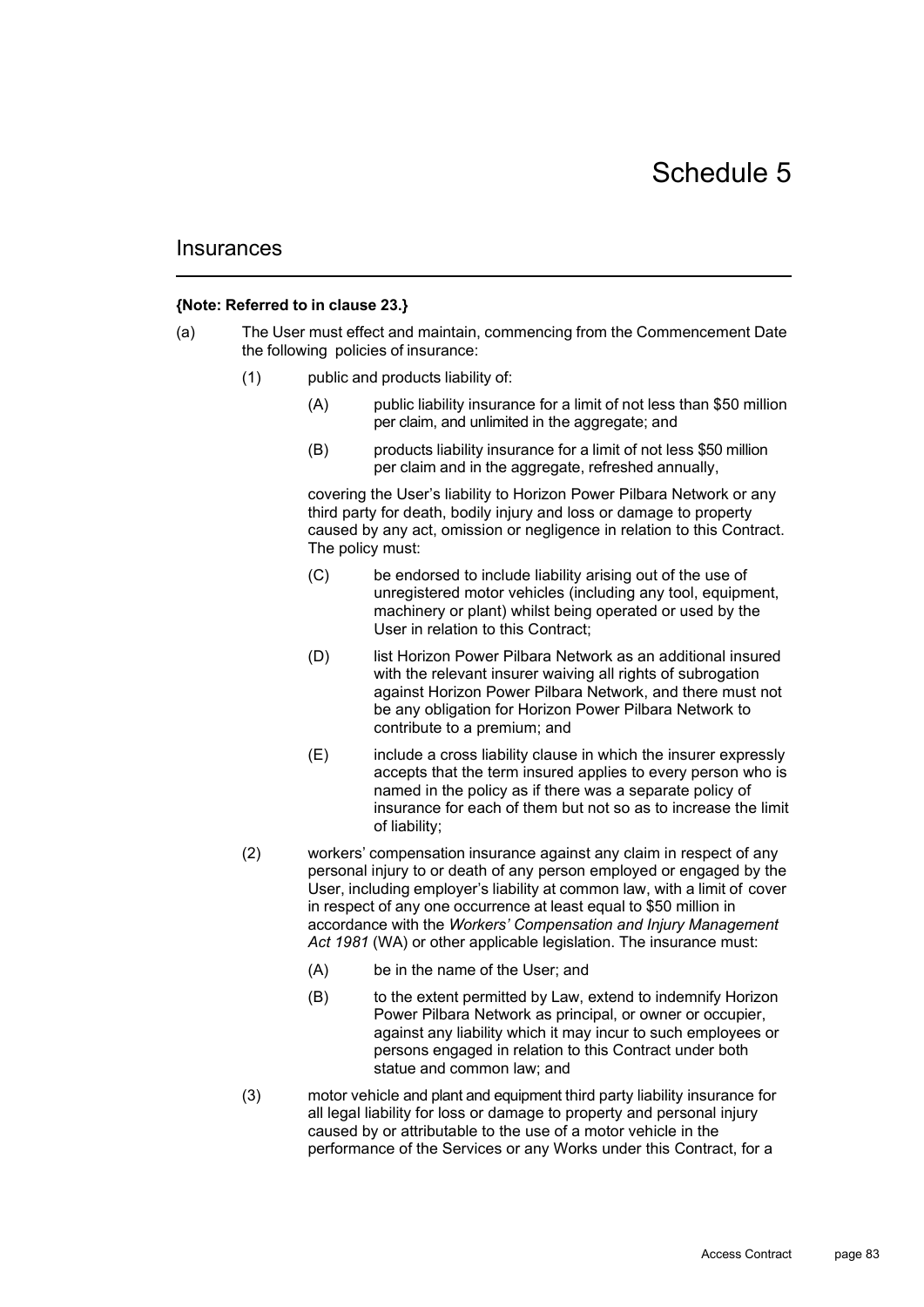limit of \$20 million per claim and unlimited in the aggregate of all claims made.

(b) The policies of insurance under Schedule 5 Part 1(a) must be with an insurer authorised under the *Insurance Act 1973* (Cth) holding the equivalent of Standard and Poor A- security rating.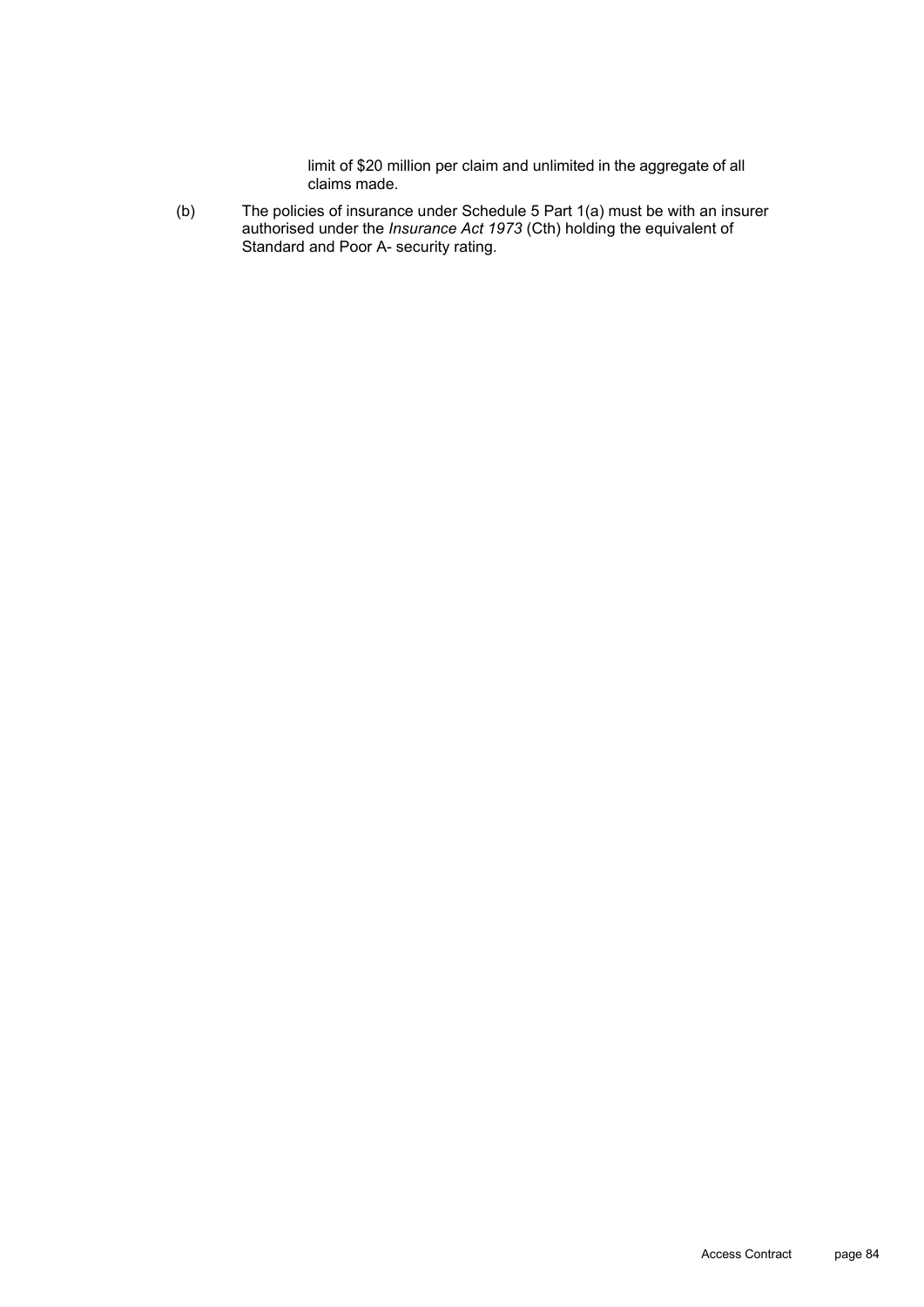## **Notices**

## **{Note: Referred to in clauses 36 and 37.11(a).}**

**Part 1 User**

| <b>Subject</b>                                        | <b>Information</b> |  |
|-------------------------------------------------------|--------------------|--|
| Address for service of notices/ place of<br>business: |                    |  |
| <b>Authorised Officers:</b>                           |                    |  |
| Email address:                                        |                    |  |
| Part 2 Horizon Power Pilbara Network                  |                    |  |
| <b>Subject</b>                                        | <b>Information</b> |  |
| Address for service of notices/ place of              |                    |  |

business:

Authorised Officers:

Email address: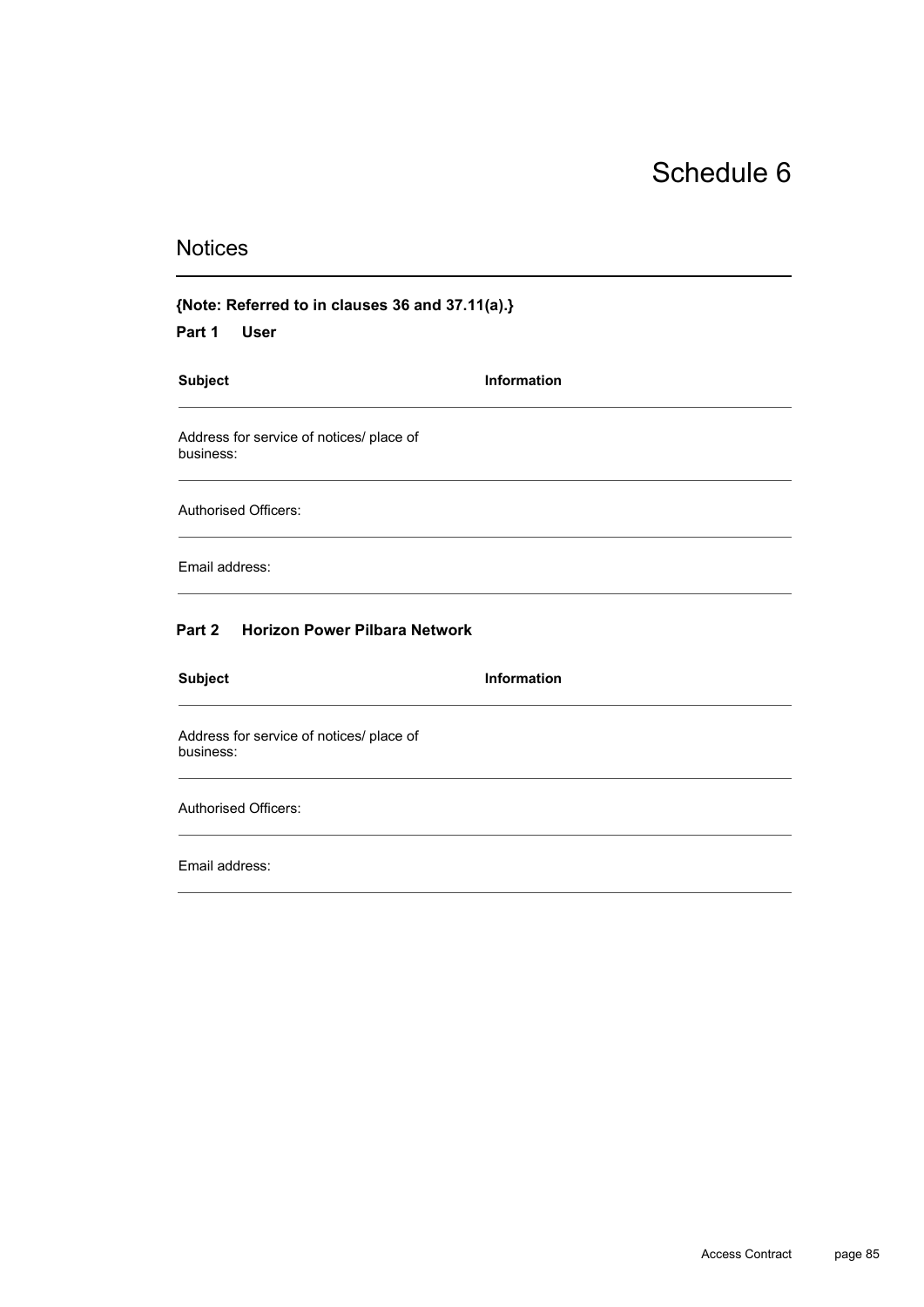## Electronic Communications Protocol

#### {Note: Referred to in clause 36.}

In this Schedule, unless the context otherwise requires, the defined terms in column 1 below have the respective meanings in column 2:

| Column 1                             | Column 2                                                                                                                                                                                                                                                                                                                                     |  |
|--------------------------------------|----------------------------------------------------------------------------------------------------------------------------------------------------------------------------------------------------------------------------------------------------------------------------------------------------------------------------------------------|--|
| <b>Addressee</b>                     | the person to whose Email Address an email is sent.                                                                                                                                                                                                                                                                                          |  |
| <b>Automated Response</b><br>Message | an email (Reply Email) sent automatically upon receipt of an email<br>(Original Email), where the Reply Email is sent from an<br>Addressee's Information System to the Originator of the Original<br>Email, acknowledging that the Original Email has been received by<br>the Addressee's Information System and containing:                 |  |
|                                      | the name of the Originator of the Original Email;<br>1                                                                                                                                                                                                                                                                                       |  |
|                                      | at least the time, date and subject title of the Original Email;<br>2                                                                                                                                                                                                                                                                        |  |
|                                      | the name of the Addressee of the Original Email; and<br>3                                                                                                                                                                                                                                                                                    |  |
|                                      | the date and time the Original Email was received by the<br>4<br>Addressee's Information System (which in the absence of<br>evidence to the contrary is taken to be the creation date of the<br>Reply Email).                                                                                                                                |  |
| Data                                 | includes the whole or part of a computer program within the meaning<br>of the Copyright Act 1968 (Cth).                                                                                                                                                                                                                                      |  |
| <b>Email</b>                         | a communication of Information by means of guided or unguided<br>electromagnetic energy, or both, by way of packet transfer between<br>and within computer networks using the TCP/IP protocol.                                                                                                                                               |  |
| <b>Email Address</b>                 | the address nominated in Schedule 6, being an address which is a<br>combination of a personal identifier and a machine/network identifier,<br>which are together capable of being resolved by computer networks<br>transmitting email using the TCP/IP protocol, so that email is<br>transmitted to the person providing that email address. |  |
| <b>Information</b>                   | information in the form of Data, text, images or sound.                                                                                                                                                                                                                                                                                      |  |
| <b>Information System</b>            | a system for generating, sending, receiving, storing or otherwise<br>processing emails.                                                                                                                                                                                                                                                      |  |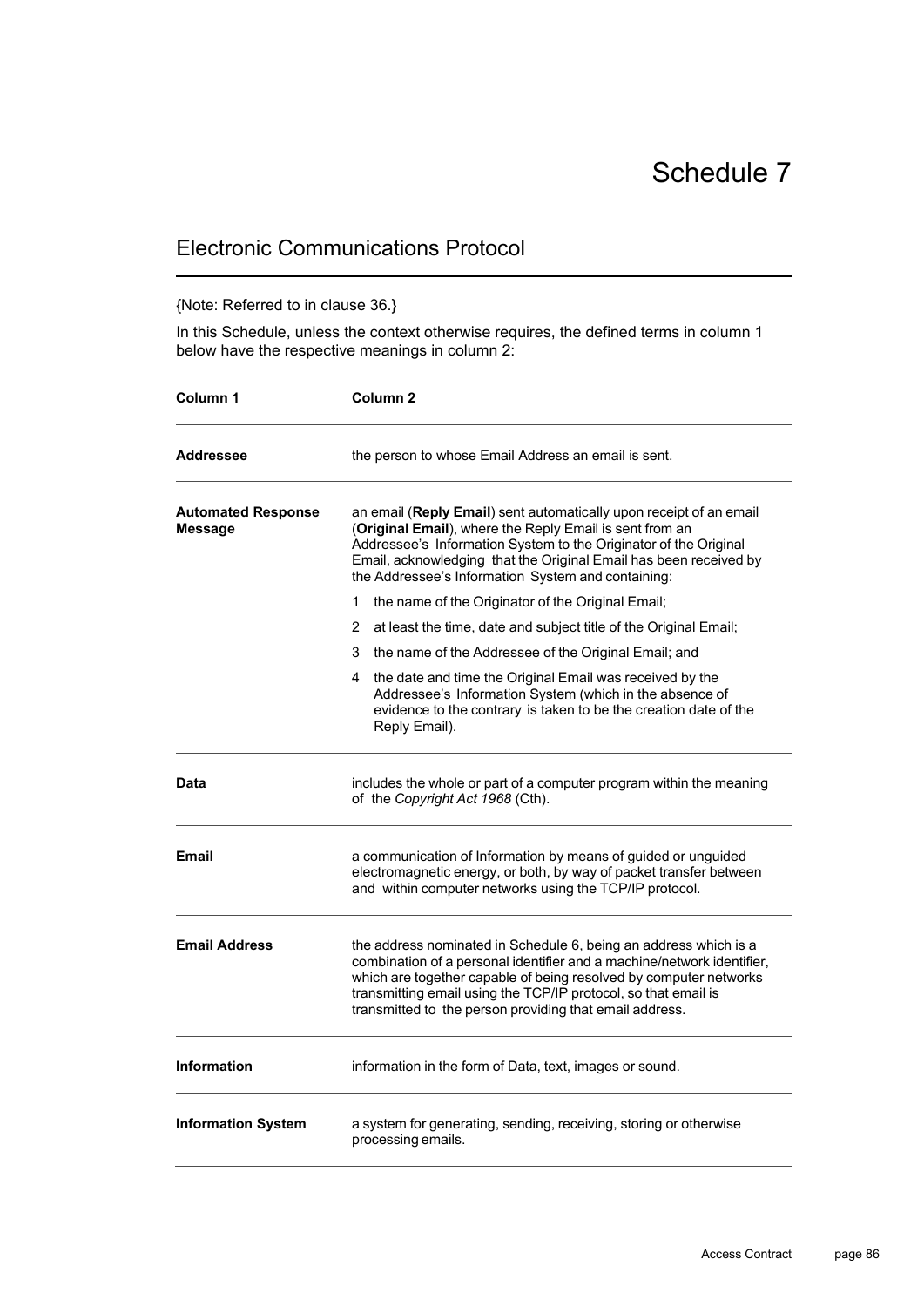| Column 1                    | Column <sub>2</sub>                                                                                                                                                                                                                              |  |  |
|-----------------------------|--------------------------------------------------------------------------------------------------------------------------------------------------------------------------------------------------------------------------------------------------|--|--|
| Originator                  | the person who sends an email to an Addressee.                                                                                                                                                                                                   |  |  |
| <b>Place of Business</b>    | a place of business nominated under Schedule 6 and in relation to a<br>government, a government authority or a non-profit body, includes a<br>place where any operations or activities are carried out by that<br>government, authority or body. |  |  |
| <b>Purported Originator</b> | the person on the face of the email who appears to be, or purports<br>to be the Originator, including by purported compliance with clause 4<br>of this Schedule.                                                                                 |  |  |

## 1 Application to invoicing

Where the Parties have agreed under clause 10.1(d) regarding the issuing of Tax Invoices other than in accordance with clause  $10.1(a)$  the procedure set out in this Schedule does not apply to invoicing under this Contract, and the alternative agreed procedure will apply in its place.

## 2 Parties to establish email Addresses

- (a) Horizon Power Pilbara Network and the User must:
	- (1) from time to time, nominate a Place of Business and establish an Email Address to be used for the Communications under this Contract;
	- (2) use reasonable endeavours to ensure that the Information System, on which emails addressed to the Email Address are received, is operational:
		- (A) a 24 hours-a-day; and
		- (B) 7 days-a-week,

to receive emails and send Automated Response Messages as required by this Contract;

- (3) as soon as practicable notify the other Party of its Place of Business and Email Address and of any change in each of them; and
- (4) establish a mechanism to generate an Automated Response Message for each email (other than an Automated Response Message) received at the Email Address.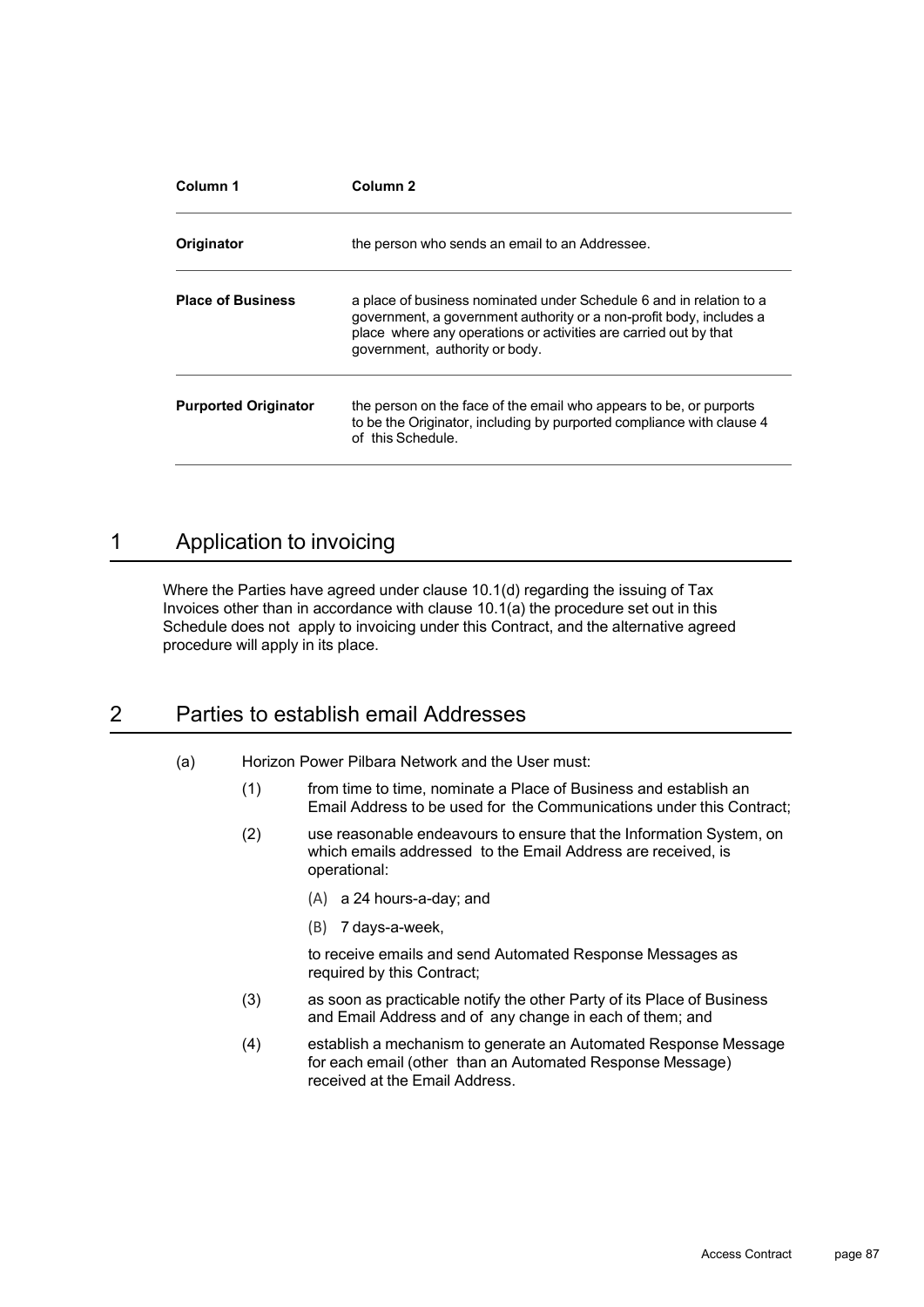## 3 Requirement for Automated Response Message

- (a) An email is neither given nor received under this Contract until the Originator receives the Addressee's Automated Response Message for the email.
- (b) It is the Originator's responsibility for each attempted email to verify that it receives an Automated Response Message, and if it does not receive an Automated Response Message arrange either for:
	- (1) retransmission of the email; or
	- (2) communication of the Information by an alternative medium (but this clause 3(b) does not limit the Addressee's responsibilities under clause 4 of this Schedule).
- (c) If the Originator receives an Automated Response Message for an email, then (unless the Addressee proves otherwise) for the purposes of this Contract the:
	- (1) Originator has sent; and
	- (2) Addressee has received,

the email at the date and time shown in the Automated Response Message.

- (d) It is the Addressee's responsibility for each email for which the Addressee's Information System generates an Automated Response Message to:
	- (1) read the email and the Information it contains, and if applicable communicate it to the appropriate Worker within the Addressee's organisation; and
	- (2) if necessary, notify the Originator of any difficulty in opening, reading, de-compressing or otherwise accessing (in a form reasonably readable) any Information contained in the email,

and if it appears to the Addressee that the Addressee was not the intended or correct recipient of the Information in the email, communicate this fact to the Originator.

### 4 Location

Unless otherwise agreed between the Originator and the Addressee of an email, the email and the Information it contains is deemed to have been sent from the Originator's Place of Business and received at the Addressee's Place of Business.

### 5 Attribution of emails and reliance

Except to the extent that:

- (a) the Purported Originator of an email and the Addressee of the email agree otherwise; or
- (b) the Purported Originator of an email proves otherwise,

the Addressee of an email in respect of which an Automated Response Message has been given may assume for all purposes under this Contract that the:

(c) Purported Originator of the email is the Originator of the email; and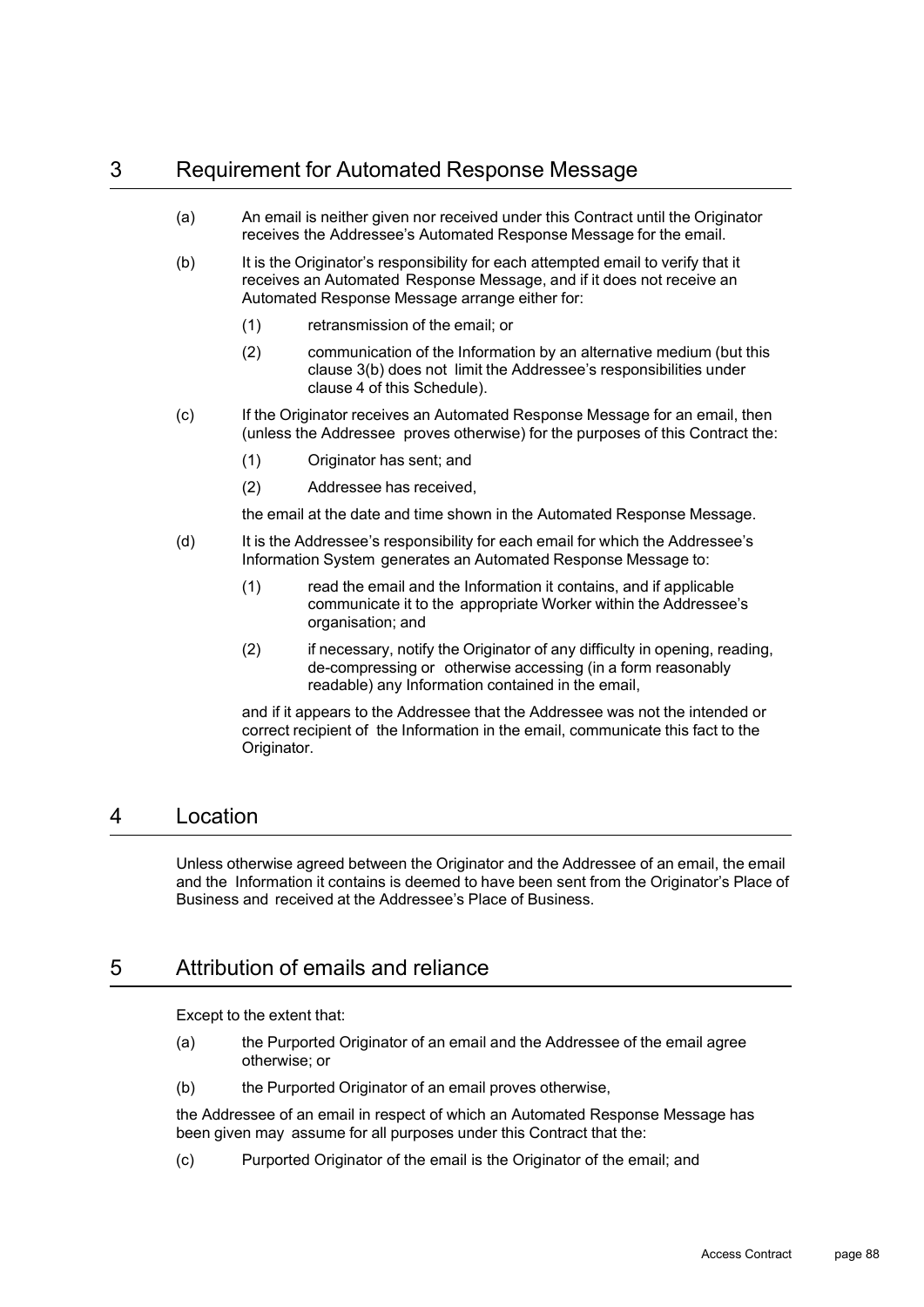(d) email was sent by, or with the knowledge and express authority of, the Purported Originator.

## 6 Signatures

For the purposes of this Contract, an email must identify the Originator.

## 7 Information format

An Originator must use reasonable endeavours, in selecting the data format for Information contained in an email, to adopt a consistent format over time to facilitate any automated processing of the Information by the Addressee.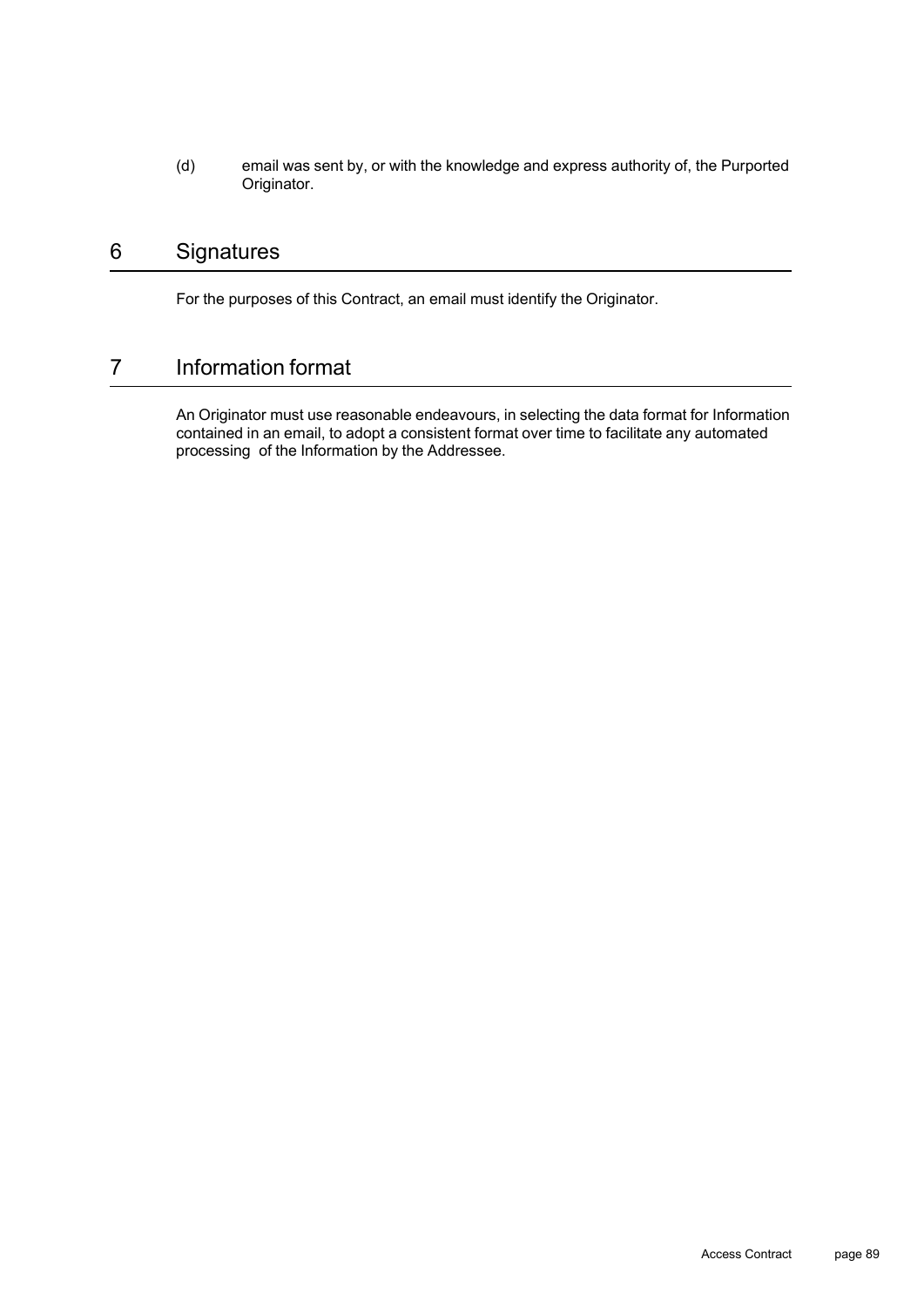## Form of guarantee

This deed poll of guarantee and indemnity

is made on [*insert date*] by the following party:

*[insert name of Guarantor]* ABN *[insert ABN of Guarantor]* of *[insert address of Guarantor]* (**Guarantor**)

in favour of:

**Regional Power Corporation** ABN 57 955 011 697 a statutory body established under section 4(1)(d) of the Electricity Corporations Act 2005 (WA) of 1 Stovehill Road, Karratha, WA 6714 (**Horizon Power Pilbara Network**)

#### **Recitals**

- A. On or about the date of this deed, Horizon Power Pilbara Network entered into an Access Contract (**Contract**) with [*insert name and ABN of User*] (**User**).
- B. Pursuant to clause 12.1(a) of the Contract, if Horizon Power Pilbara Network considers in accordance with the Contract that there is a material risk that the User will be unable to meet its obligations under the Contract, then Horizon Power Pilbara Network may require the User to provide security.
- C. Under clause 12.1(a) of the Contract, Horizon Power Pilbara Network has required the User to provide security, and has agreed under clause 12.2(a)(3) of the Contract that such security may be provided in the form of a parent company guarantee.
- D. In light of the foregoing, it is a requirement of 12.1(a) of the Contract that the Guarantor enter into, execute and deliver this deed.

This deed witnesses that in consideration of Horizon Power Pilbara Network accepting this deed in satisfaction of the User's obligations under 12.1(a) of the Contract, the Guarantor agrees:

#### **1. Definitions and interpretation**

#### **1.1 Definitions**

In this deed:

- (a) '**Contract**' has the meaning given in the Recitals;
- (b) '**Notice**' has the meaning given in clause 13.1 of this deed;
- (c) '**Recitals**' means the recitals set out at the beginning of this deed;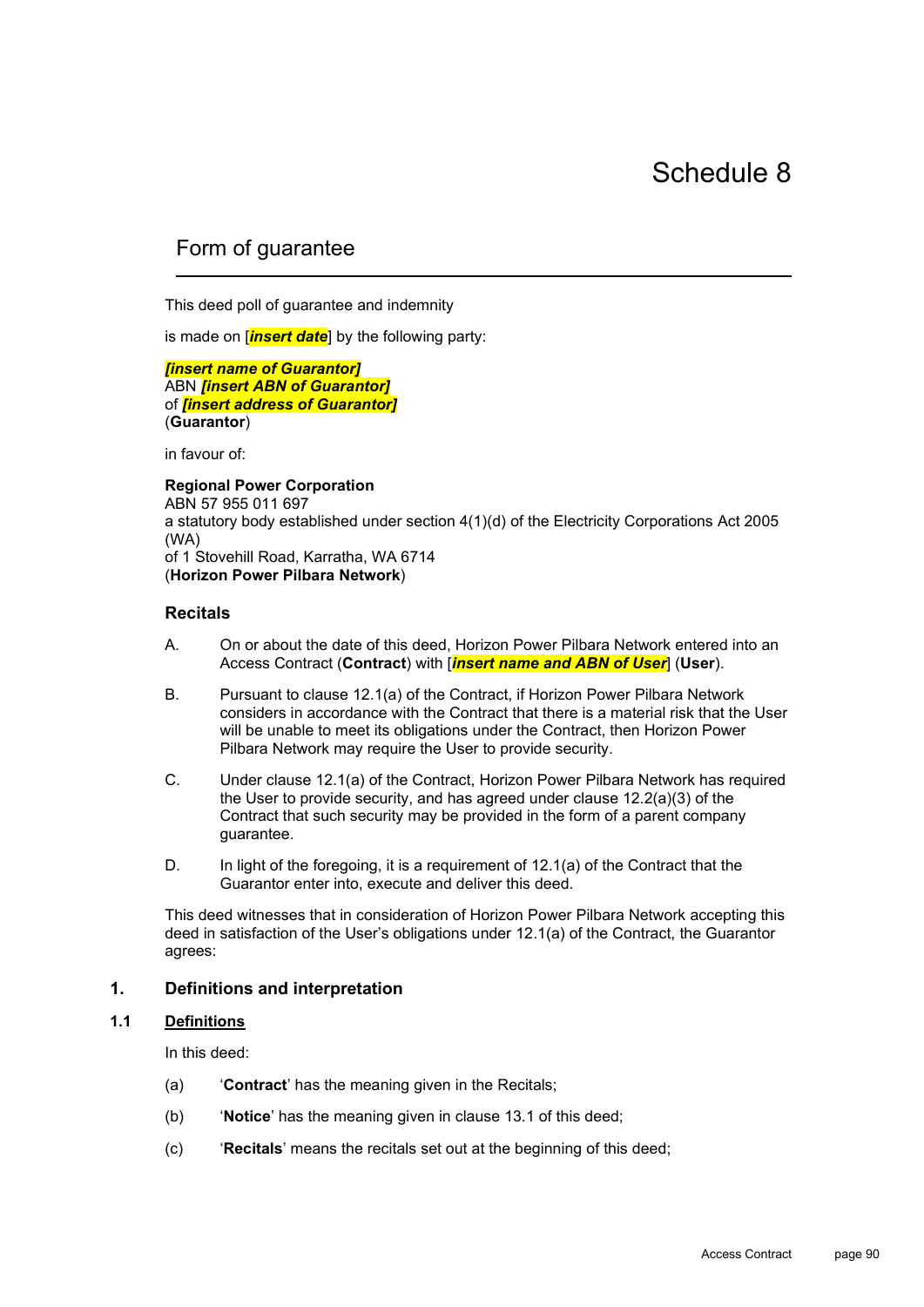- (d) '**User**' has the meaning given in the Recitals; and
- (e) unless the context otherwise requires, a word or phrase defined in the Contract has the same meaning as in the Contract.

#### **1.2 Interpretation**

In this deed (including the Recitals), unless a contrary intention appears:

- (a) headings and under linings are for convenience only and do not affect the interpretation of this deed;
- (b) words importing the singular include the plural and vice versa;
- (c) words importing a gender include any gender;
- (d) an expression importing a natural person includes any company, partnership, joint venture, association or other body corporate;
- (e) reference to a statute, regulation, proclamation, ordinance or by-law includes all statutes, regulations, proclamations, ordinances or by-laws amending, consolidating or replacing it and a reference to a statute includes all regulations, proclamations, ordinances and by-laws issued under that statute;
- (f) all prices and sums of money and all payments made under this deed are in Australian currency;
- (g) a reference to the word "including" means "including without limitation" and references to "includes" means "includes without limitation"; and
- (h) a reference to a document (including this deed) is that document as varied, amended, novated, ratified or replaced from time to time.

#### **2. Guarantee**

The Guarantor unconditionally and irrevocably guarantees to Horizon Power Pilbara Network the due and punctual performance of the User's obligations including:

- (a) the discharge of the obligations and liabilities of the User under the Contract; and
- (b) the payment of all debts and monetary liabilities of the User to Horizon Power Pilbara Network under the Contract.

#### **3. Guarantor to perform**

If, in Horizon Power Pilbara Network's opinion, the User fails to perform any of the User's obligations or discharge any of the User's liabilities under the Contract, the Guarantor must forthwith:

- (a) upon receipt of Notice from Horizon Power Pilbara Network requiring it to do so, perform those obligations or discharge those liabilities (as the case may be) and thereafter continue to perform those obligations and discharge those liabilities (as the case may be) until the termination of the Contract by the effluxion of time or otherwise; and
- (b) upon demand, pay to Horizon Power Pilbara Network all Losses suffered or incurred by Horizon Power Pilbara Network arising from or connected with the User's failure to perform any of the obligations of the User under the Contract or to discharge any of the User's liabilities under the Contract.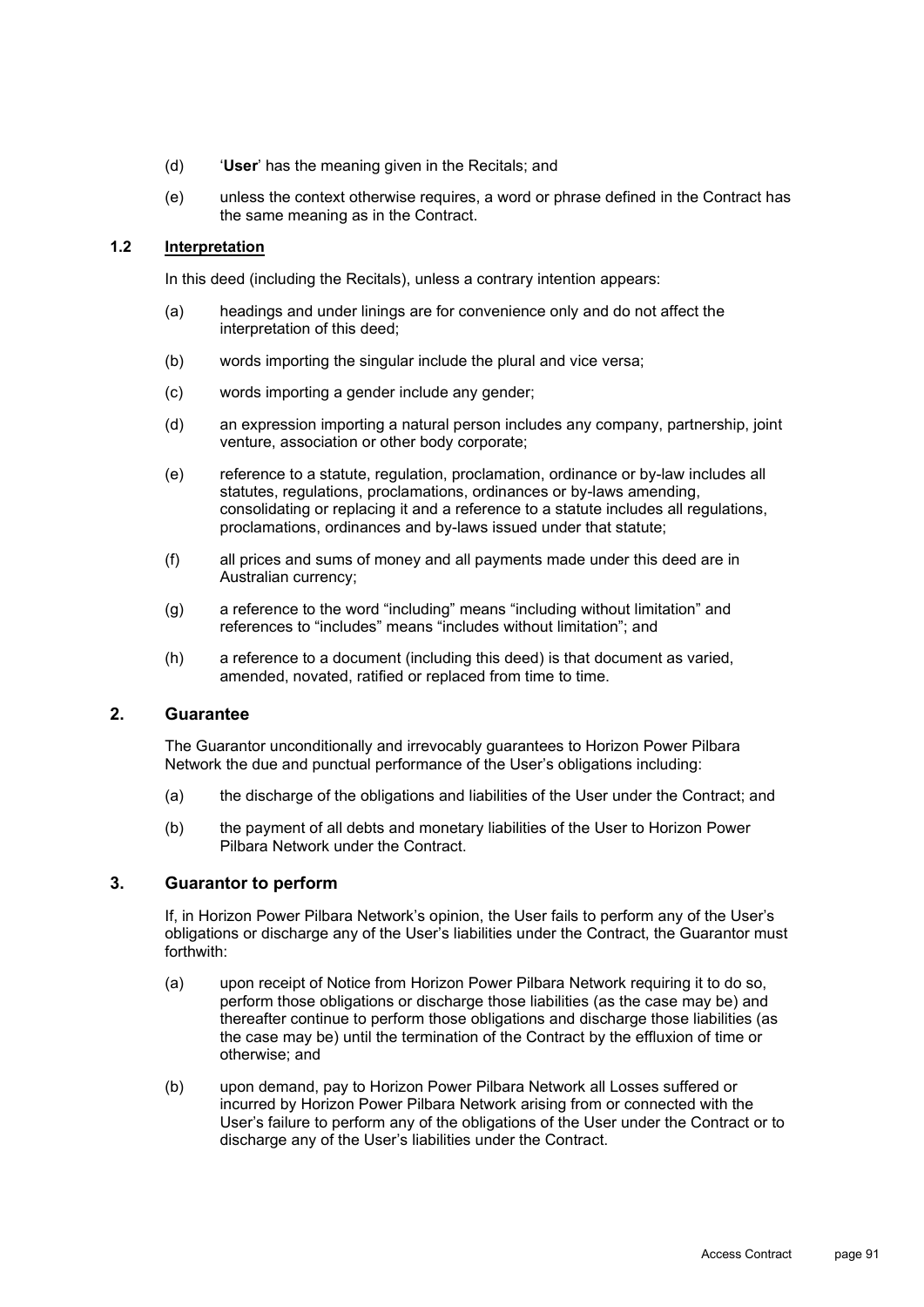#### **4. Indemnity**

The Guarantor indemnifies Horizon Power Pilbara Network against all Claims and Losses that Horizon Power Pilbara Network may suffer or incur arising from or in connection with the Contract by reason of:

- (a) any Default under, breach of, or failure to perform or observe any of the terms and conditions of the Contract by the User; or
- (b) the User being wound up (except for the purpose of reconstruction or amalgamation the terms of which have previously been approved by Horizon Power Pilbara Network) or suffering an Insolvency Event.

#### **5. Payments**

- (a) All payments which the Guarantor is required to make under this deed must be made without any set-off, counterclaim, condition or deduction and must be made by the Guarantor on demand by Horizon Power Pilbara Network.
- (b) Horizon Power Pilbara Network must not make a demand on the Guarantor under clause 3(b) of this deed unless Horizon Power Pilbara Network has taken steps to recover the payment from the User under the Contract.

#### **6. Certificate**

A certificate signed by an authorised representative of Horizon Power Pilbara Network, or any person authorised in writing by an authorised representative of Horizon Power Pilbara Network, stating the amount payable under this deed is prima facie evidence of that amount.

#### **7. Representations and warranties**

- (a) The Guarantor represents and warrants that:
	- (i) it has full power and authority to enter into and perform its obligations under this deed;
	- (ii) it has taken all necessary action to authorise the execution, delivery and performance of this deed;
	- (iii) this deed constitutes legal, valid and binding obligations;
	- (iv) each of its representations and warranties contained in this deed is true, correct and not misleading when made or repeated or regarded as made or repeated; and
	- (v) all information provided to Horizon Power Pilbara Network by or on behalf of the Guarantor is true and correct in all material respects and is not, whether by omission of information or otherwise, misleading.
- (b) The representations and warranties in this clause 7 survive the execution of this deed.

#### **8. Continuing obligation**

The guarantee and indemnity contained in this deed are continuing obligations of the Guarantor, despite any settlement of account or the occurrence of any other thing and remains in full force and effect until all the User's obligations under the Contract have been performed.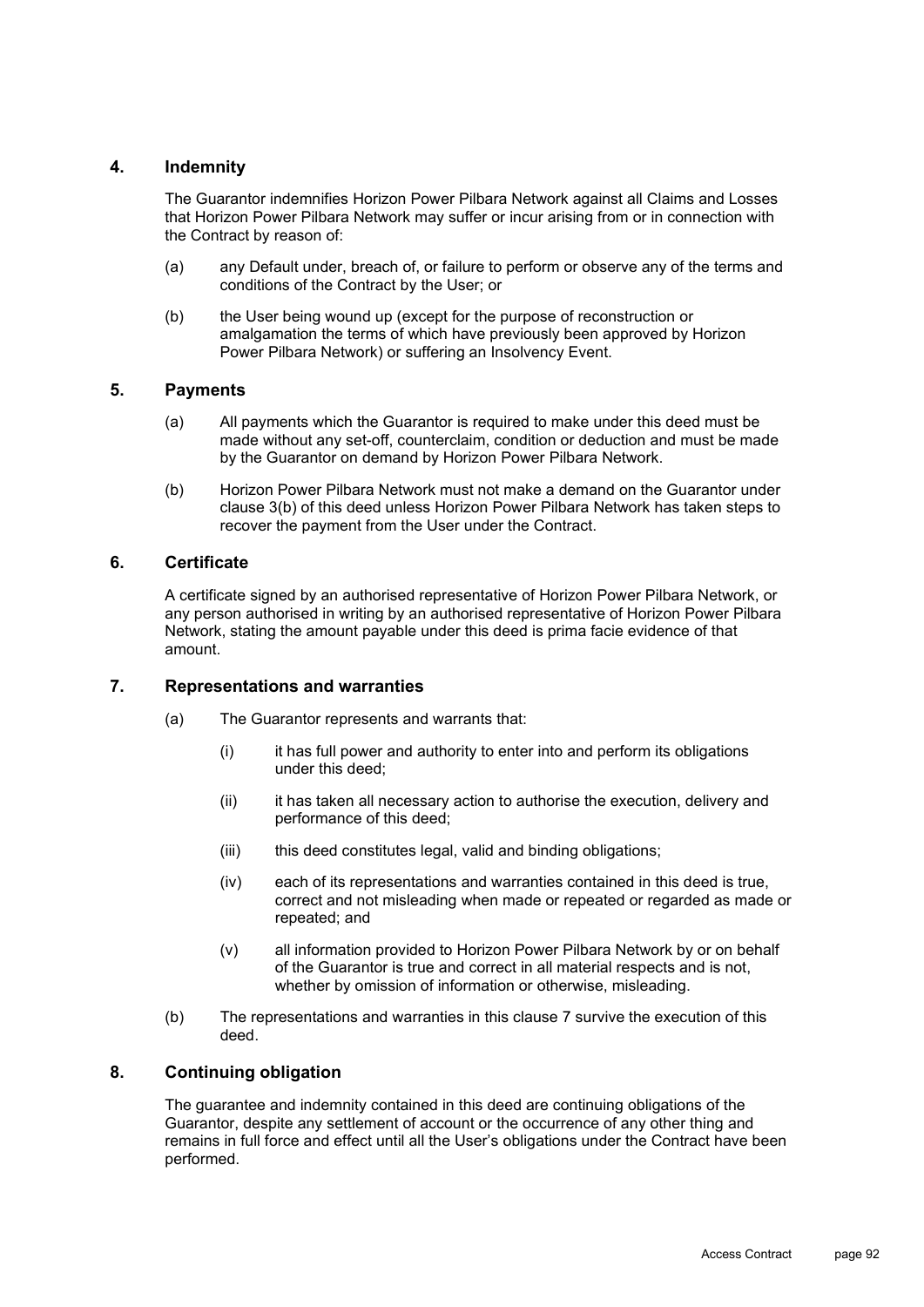#### **9. Liability**

In no circumstances will the liability of the Guarantor be greater than the aggregate liability of the User under the Contract.

#### **10. Independent obligation**

The guarantee and indemnity contained in this deed are separate and independent obligations of the Guarantor and neither limits the generality of the other.

#### **11. Nature of Guarantor's obligations**

#### **11.1 Principal obligations**

The obligations of the Guarantor under this deed in respect of the Contract are principal obligations and are not released, discharged or otherwise affected by anything which but for this provision might have that effect, including:

- (a) the grant to any person of any time, concession, waiver, covenant not to sue or other indulgence or release;
- (b) any arrangement made between Horizon Power Pilbara Network and the User;
- (c) any alteration, amendment or variation of the Contract or any schedule or annexure of the Contract; or
- (d) any assignment, novation, assumption or transfer of, or other dealing with, any rights or obligations under the Contract or any schedule or annexure of the Contract.

#### **11.2 Application of clause 11.1**

Clause 11.1 applies irrespective of the consent or knowledge, or lack of consent or knowledge, of Horizon Power Pilbara Network, the Guarantor or any other person or any event described in clause 11.1 or of any rule of Law to the contrary.

#### **12. Costs and expenses**

The Guarantor must pay all taxes, duties, fees, costs and expenses in relation to the negotiation, preparation, execution, delivery, stamping, registration and discharge of this deed and the enforcement or protection or attempted enforcement or protection of any rights or powers of Horizon Power Pilbara Network under this deed, including any legal costs and expenses and any professional consultants' fees in respect of any of the above on a full indemnity basis.

#### **13. Notices**

#### **13.1 How and where Notices may be sent**

A notice or other communication including a demand (**Notice**) under this deed must be in writing and delivered by hand or sent by pre-paid post to a party to this deed at the address for that party specified in clause 13.4 or as otherwise specified by a party by Notice.

#### **13.2 Notices sent by company**

A Notice sent by a company must be signed by a duly authorised officer or representative of the sender.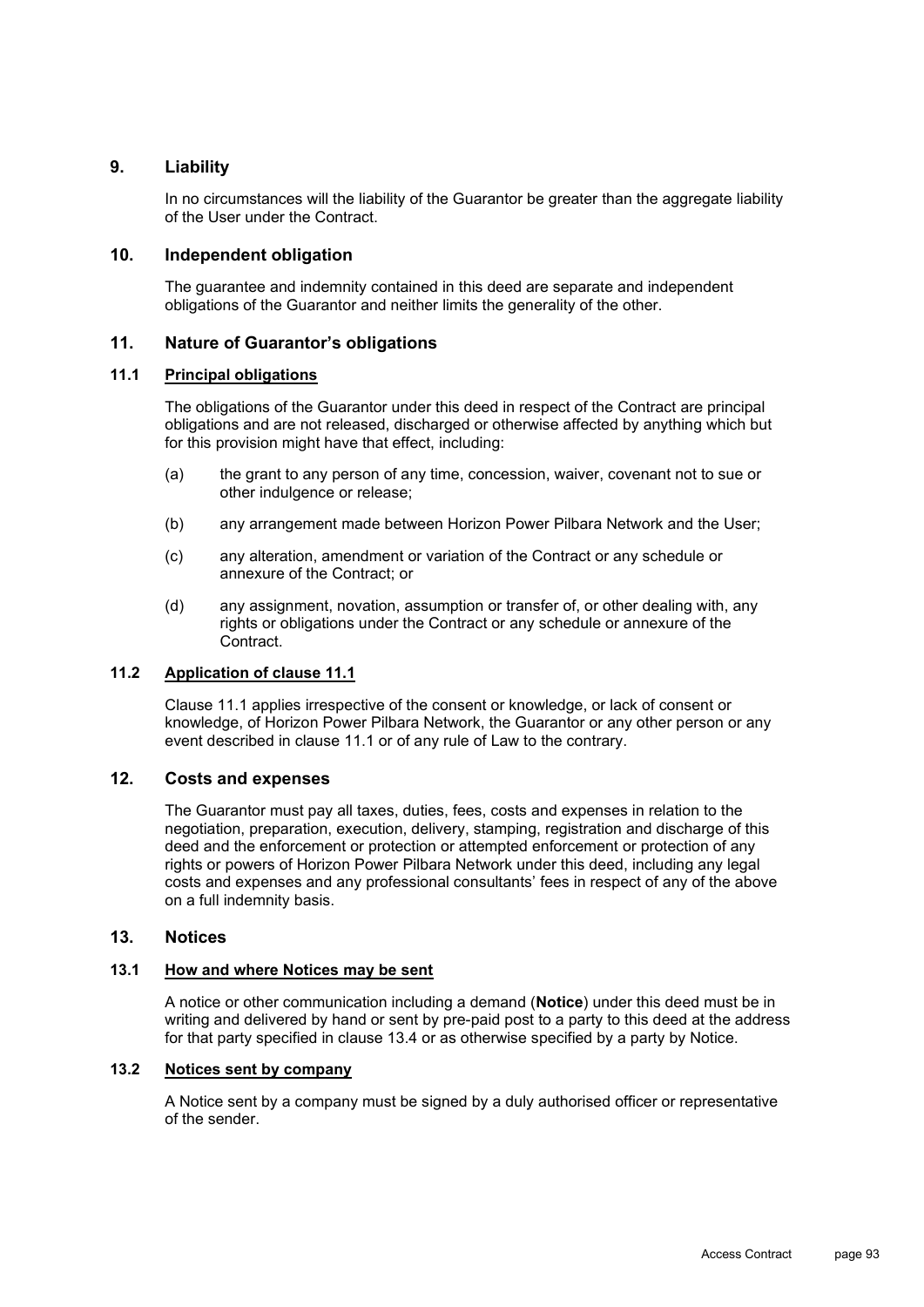#### **13.3 When Notices are taken to have been given and received**

For the purposes of this deed:

- (a) a Notice delivered by hand to the address of a party (including where a reputable courier service is used for that purpose) is deemed to be received if it is handed (with or without acknowledgment of delivery) to any person at the address who, in the reasonable judgement of the person making the delivery (upon making appropriate enquiries):
	- (i) appears to be; and
	- (ii) represents himself or herself as,

a representative of the party to whom the Notice is addressed;

- (b) a Notice which is posted is deemed to be received by the party to whom the Notice is addressed:
	- (i) where the Notice is sent from outside the country of the address to which it is sent – 10 Business Days after the day of posting; and
	- $(ii)$  in any other case 3 Business Days after the day of posting; and
- (c) a Notice delivered or received other than on a Business Day or after 4.00pm (recipient's time) is regarded as received at 9.00am on the following Business Day and a Notice delivered or received before 9.00am (recipient's time) is regarded as received at 9.00am.

#### **13.4 Contact details**

Any Notice must be addressed as below:

(a) Guarantor

Address: *[insert details]*

Attention: *[insert details]*

(b) Horizon Power Pilbara Network

Address: *[insert details]*

Attention: *[insert details]*

#### **14. General**

#### **14.1 Governing Law and jurisdiction**

This deed is governed by the Laws of Western Australia and the Guarantor irrevocably submits to the exclusive jurisdiction of courts exercising jurisdiction in Western Australia and courts of appeal from them in respect of any proceedings arising out of or in connection with this deed. Each party irrevocably waives any objection to the venue of any legal process in these courts on the basis that the process has been brought in an inconvenient forum.

#### **14.2 Prohibition and enforceability**

(a) Any provision of, or the application of any provision of, this deed which is prohibited in any jurisdiction is, in that jurisdiction, ineffective only to the extent of that prohibition.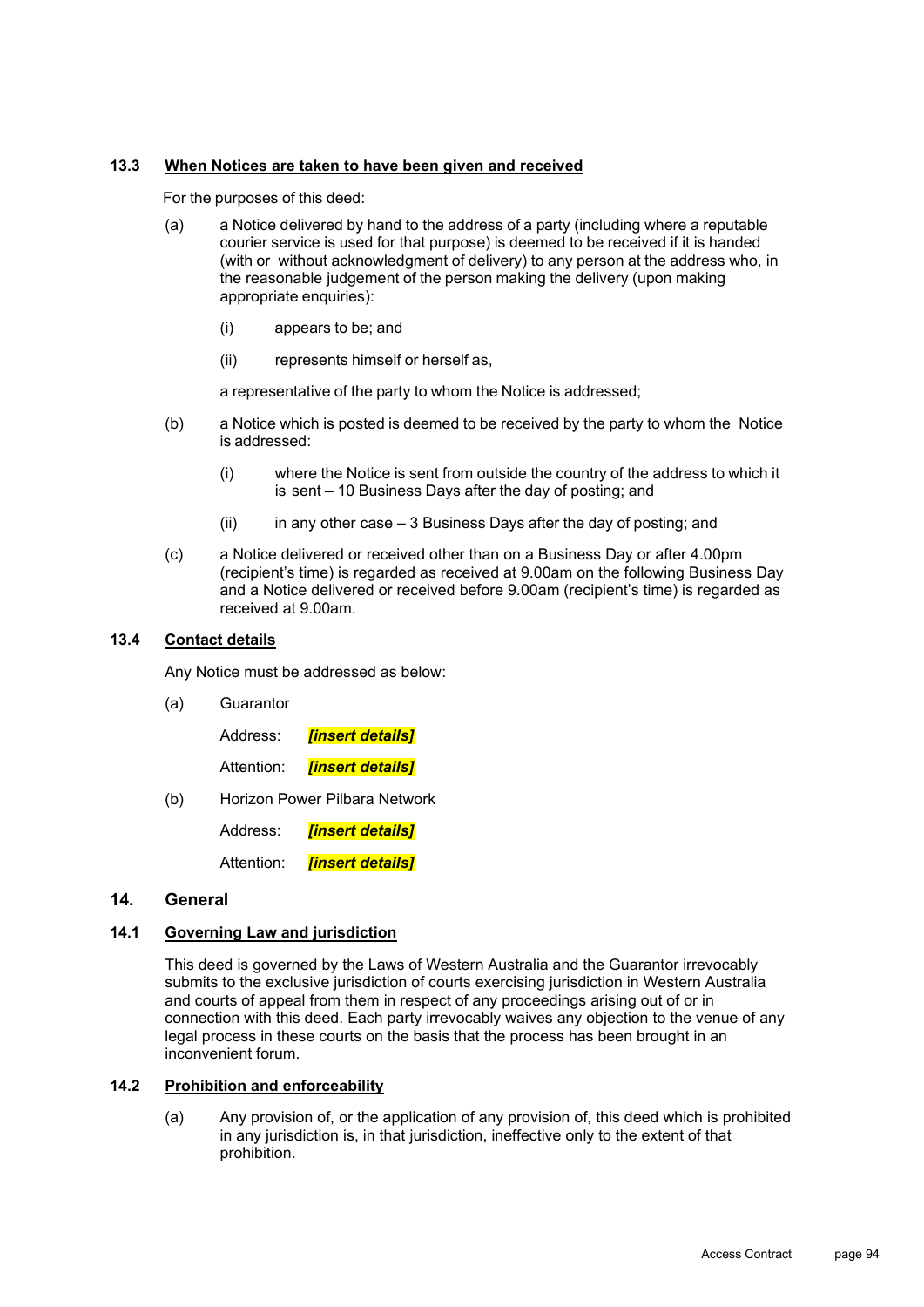(b) Any provision of, or the application of any provision of, this deed which is void, illegal or unenforceable in any jurisdiction does not affect the validity, legality or enforceability of that provision in any other jurisdiction or of the remaining provisions in that or any other jurisdiction.

#### **14.3 Waivers**

Waiver of any right, power, authority, discretion or remedy arising upon default under this deed must be in writing and signed by the party granting the waiver.

#### **14.4 Cumulative rights**

The rights, powers and remedies provided in this deed are cumulative and are not exclusive of any rights, powers or remedies provided by Law.

#### **14.5 Guarantee benefits successors**

The Guarantor acknowledges and agrees that:

- (a) this deed continues in force for the benefit of any person to whom Horizon Power Pilbara Network's interest under the Contract is assigned or transferred (including by way of security) by any means including the operation of a written law; and
- (b) Horizon Power Pilbara Network may grant security over the benefit of this deed to its financiers providing financing for the works in connection with a Connection Point or the Services under the Contract and such financiers may enforce it.

#### **14.6 Freedom of information**

The Guarantor acknowledges that Horizon Power Pilbara Network is subject to the *Freedom of Information Act 1992* (WA) and that this deed or documents relating to this deed may become the subject of an application under that Act and access to them may need to be given to a third party in accordance with that Act. Horizon Power Pilbara Network has no liability to the Guarantor whatsoever for giving access to a document in accordance with the *Freedom of Information Act 1992* (WA).

#### **14.7 Counterparts**

This deed may be executed in any number of counterparts. All counterparts, taken together, constitute one instrument. A party may execute this deed by signing any counterpart.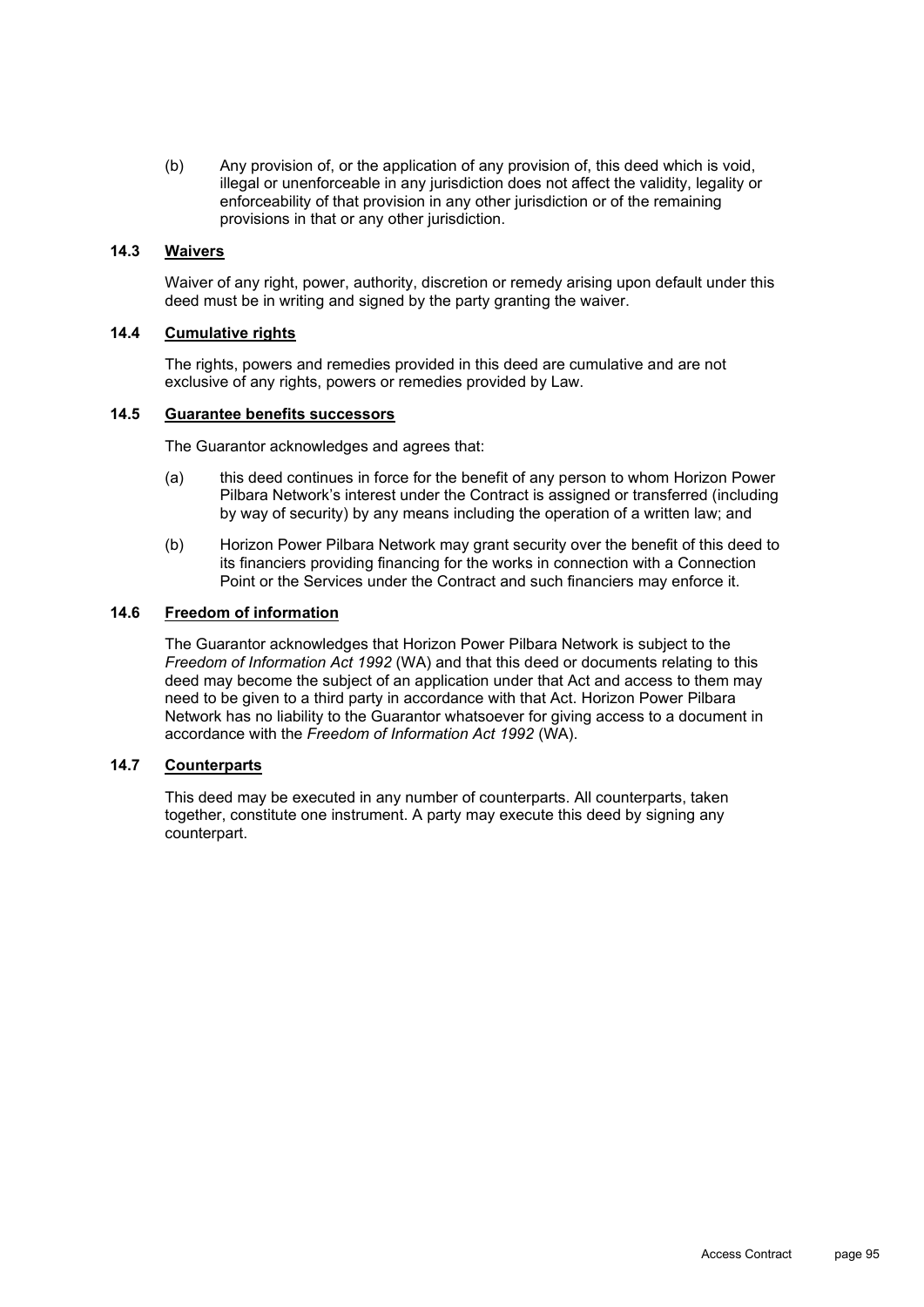**Execution Date: \_\_\_\_\_\_\_\_\_\_\_\_\_\_\_\_\_\_\_\_\_\_\_\_\_\_\_\_\_\_\_\_\_\_\_\_**

## Executed as a deed poll

Signed, sealed and delivered by:

#### **Guarantor**

The common seal of

#### **Guarantor**

is fixed to this document in the presence of

| sign here $\blacktriangleright$ |                            | sign here $\blacktriangleright$ |
|---------------------------------|----------------------------|---------------------------------|
|                                 | Company Secretary/Director |                                 |
| print name                      |                            | print name                      |
| sign here $\blacktriangleright$ | <b>Director</b>            | sign here $\blacktriangleright$ |
| print name                      |                            | print name                      |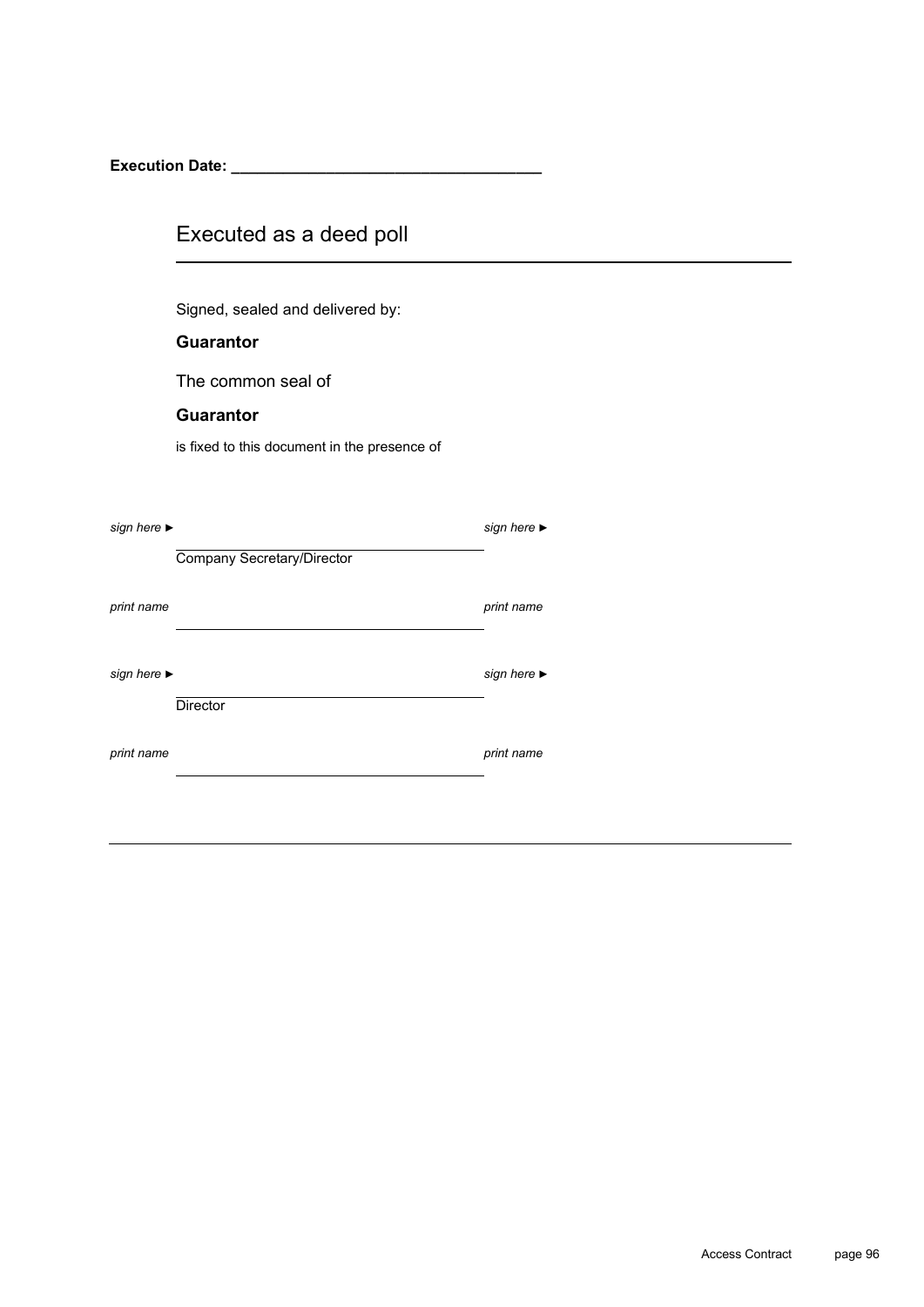Non-Reference Service